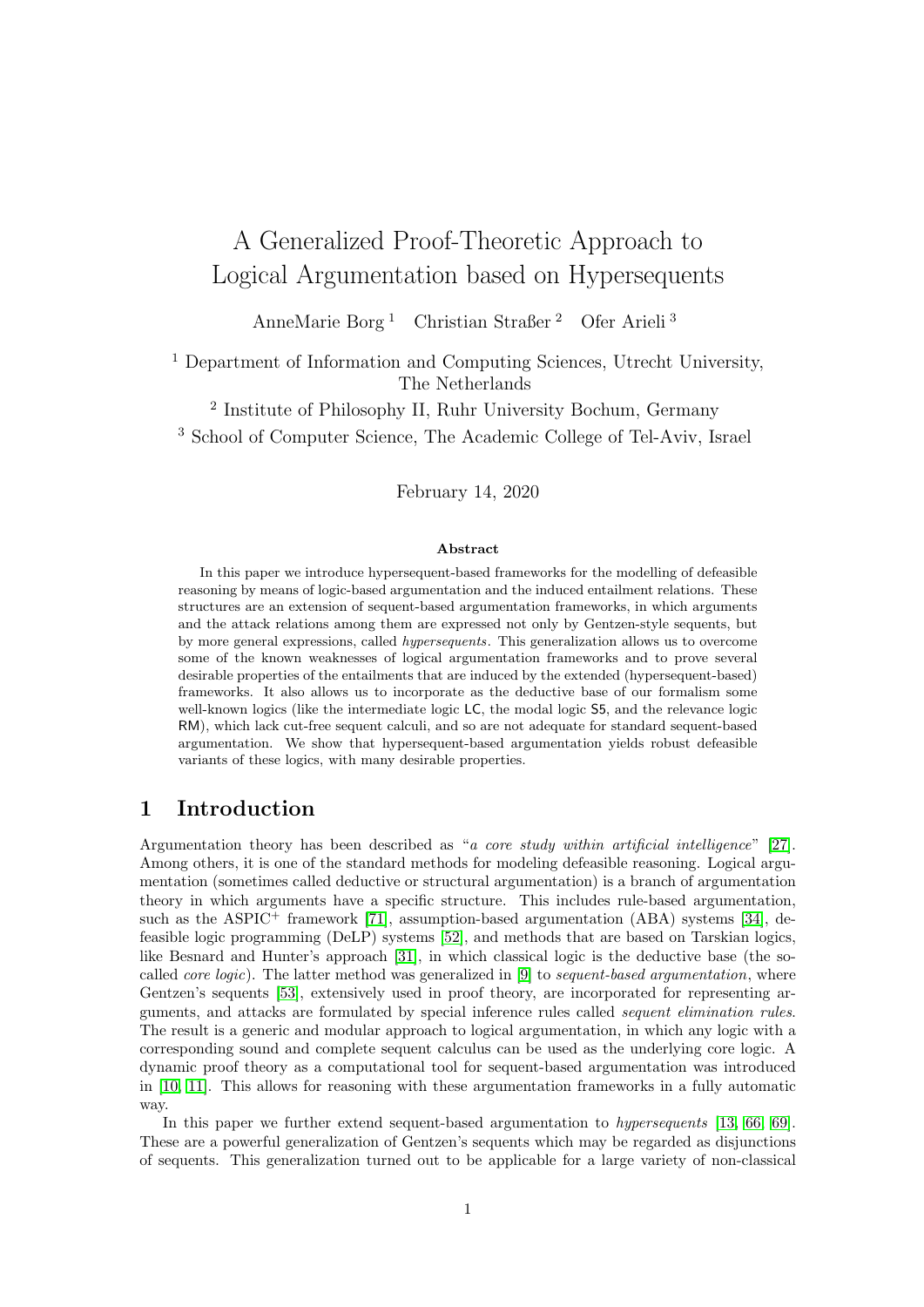logics (see, e.g., [\[45,](#page-43-1) [62,](#page-44-3) [65\]](#page-44-4)), allows a high degree of parallelism in constructing proofs, and has some applications in the proof theory of fuzzy logics (see, e.g., [\[65\]](#page-44-4)). In our context, there are several further advantages of generalizing sequent-based argumentation to hypersequents.

- It allows us to consider other logics as the deductive base of the argumentation system. For some well-known logics, like the modal logic 55, the relevance logic RM, and Gödel–Dummett logic LC, an ordinary cut-free sequent calculus is not available, but they do have cut-free hypersequent calculi. Cut-free calculi have multiple proof-theoretic benefits, e.g., they allow for resolution, guarantee the strong normalization property, and imply the subformula property. The latter, meaning that for constructing/proving an argument only its subformulas have to be taken into account, is essential for reducing the proof space when looking for counter arguments, in which case the cut rule should be avoided.
- The incorporation of hypersequents enables us to split sequents into different components, and so different rationality postulates [\[1,](#page-41-4) [40\]](#page-43-2) can be satisfied, some of which are not available otherwise. For instance, the long-standing problem of deductive argumentation frameworks, whose extensions may be inconsistent (see [\[2,](#page-41-5) [43\]](#page-43-3)) may be resolved by switching to hypersequent-based argumentation frameworks (see Note [6](#page-12-0) and Section [7\)](#page-24-0).

The above-mentioned advantages of hypersequential argumentation frameworks are demonstrated in what follows both for particular and for general cases. First, we demonstrate the usefulness of logical argumentation with hypersequents on frameworks whose core logic is either classical logic (CL) or one of the logics mentioned above (namely, S5, RM, and LC). Then, we consider general entailment relations that are obtained by the hypersequential argumentationbased approach, and show how the following ingredients affect their properties: (1) the set of assumptions (premises) at hand; (2) the core logic and its (hyper)sequent calculus, according to which arguments are introduced; (3) the interplay among arguments, namely: how an argument challenges another argument; and (4) considerations that are related to the semantics of the argumentation framework (in particular, what set of arguments should be taken into account when inferences are made).

This paper revises and largely extends the papers [\[35\]](#page-43-4) and [\[36\]](#page-43-5), where S5 and RM (respectively) were studied as the core logics. In addition to providing full proofs and further explanations to the results in these papers, and incorporating also the logic LC, we take here a more abstract approach (i.e., define a general setting to which all the specific core logics fit) and consider some rationality postulates from [\[1\]](#page-41-4), [\[40\]](#page-43-2), and [\[41\]](#page-43-6), expressed in terms of the induced entailment relations. In particular, we prove that hypersequent-based formalisms for a number of logics, including CL and LC, avoid the problem of logical argumentation raised in [\[43\]](#page-43-3), and further discussed in [\[2\]](#page-41-5). We also investigate the relation of some entailments that are induced by specific frameworks to reasoning with maximally consistent subsets [\[74\]](#page-45-2), resulting in a generalization of the results in [\[6\]](#page-41-6). A byproduct of our approach is therefore a defeasible variant of a large variety of logics and entailment relations with many desirable properties.

The rest of the paper is organized as follows. The next two sections contain some preliminary material: in Section [2](#page-2-0) we recall some basic notions of abstract and sequent-based argumentation, and in Section [3](#page-7-0) we review the notion of hypersequents. Then, in Section [4](#page-8-0) we extend sequentbased argumentation frameworks to hypersequent-based ones and in Section [5](#page-12-1) we discuss the logics LC, S5 and RM as possible core logics of such frameworks. In Section [6](#page-19-0) we consider some general properties of hypersequent-based calculi that are needed for the results in the next sections. Then, in Section [7](#page-24-0) we study some interesting properties of hypersequential frameworks and the entailment relations induced by them. Relations to reasoning with maximal consistent subsets are discussed in Section [8.](#page-36-0) Finally, in Section [9](#page-39-0) we make some concluding remarks. The appendices contain some auxiliary material.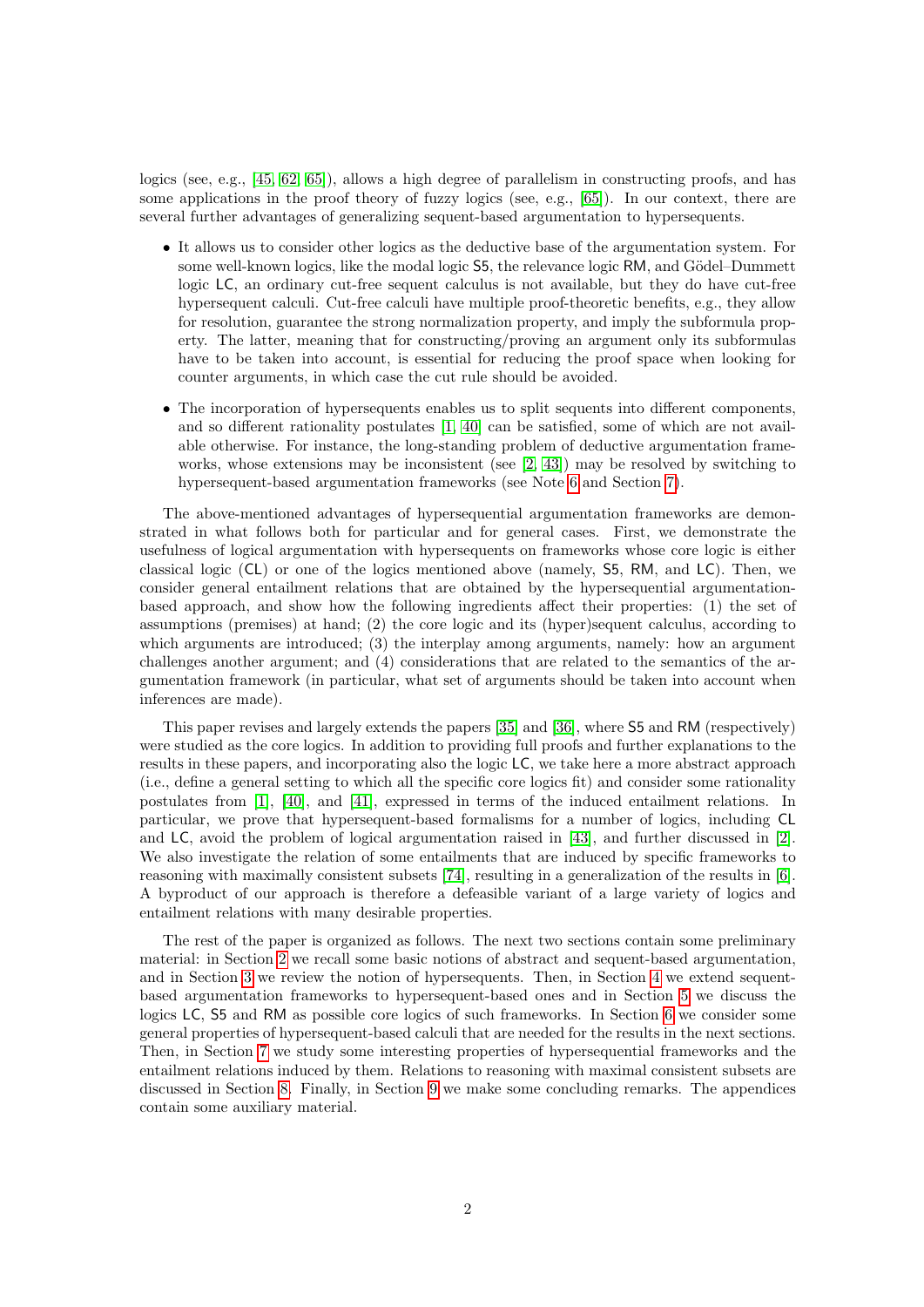## <span id="page-2-0"></span>2 Preliminaries

We start by introducing the notation and some basic logical notions that we will use in the remainder of the paper. Then we review abstract argumentation frameworks (Section [2.1\)](#page-3-0), and their structured representation in terms of sequents (Section [2.2\)](#page-4-0).

Throughout the paper we consider propositional languages, denoted by  $\mathcal{L}$ . Sets of formulas are denoted by  $\mathcal{S}, \mathcal{T}$ , finite sets of formulas are denoted by Γ, Δ, Π, Θ, formulas are denoted by  $\phi, \psi, \delta, \gamma$ , and atomic formulas are denoted by p, q, r, all of which can be primed or indexed. In what follows, we shall assume that  $\mathcal L$  contains at least a unary operator  $(\neg)$  and two binary operators ( $\wedge$  and  $\vee$ ).

Given a language  $\mathcal{L}$ ,  $\mathcal{L}\text{-}entailments$  are relations between sets of formulas in  $\mathcal{L}$  and formulas in  $\mathcal{L}$ , intuitively indicating that the latter follow from the former. Common kinds of entailments are considered next.

<span id="page-2-2"></span>**Definition 1.** A (Tarskian) consequence relation for a language  $\mathcal{L}$  is an  $\mathcal{L}$ -entailment  $\vdash$  satisfying, for every  $S, S'$  in  $\mathcal{L}$ , the following three conditions:

- reflexivity: if  $\phi \in \mathcal{S}$  then  $\mathcal{S} \vdash \phi$ ;
- transitivity: if  $S \vdash \phi$  and  $S', \phi \vdash \psi$ , then  $S, S' \vdash \psi$ ;
- monotonicity: if  $S' \vdash \phi$  and  $S' \subseteq S$ , then  $S \vdash \phi$ .

Some further properties that the consequence relation  $\vdash$  is sometimes required to fulfill are the following:

- compactness: if  $S \vdash \phi$  then there is a finite  $\Gamma \subseteq S$  for which  $\Gamma \vdash \phi$ ;
- non-trivialilty: there is a set of formulas  $S \neq \emptyset$  and a formula  $\phi$  for which  $S \nvdash \phi$ ;
- structurality (closure under substitutions): for every substitution  $\theta$  and every S and  $\phi$ , if  $\mathcal{S} \vdash \phi$  then  $\{\theta(\psi) \mid \psi \in \mathcal{S}\} \vdash \theta(\phi)$ .

<span id="page-2-1"></span>**Definition 2.** A logic for a language  $\mathcal{L}$  is a pair  $L = \langle \mathcal{L}, \vdash \rangle$ , where  $\vdash$  is a non-trivial and structural L-entailment relation.

Given a logic  $L = \langle \mathcal{L}, \vdash \rangle$ , we say that a formula  $\phi \in \mathcal{L}$  is an L-theorem if  $\emptyset \vdash \phi$  (in short:  $\vdash \phi$ ), and that it is an L-consequence of S if  $S \vdash \phi$ .

Note 1. The requirements for a logic in Definition [2](#page-2-1) are very weak. It is usual to assume, in addition, that the entailment relation  $\vdash$  of a logic is a Tarskian consequence relation (in the sense of Definition [1\)](#page-2-2), which is indeed the case for all the specific logics (i.e., CL, S5, LC and RM) that are considered in this paper (see Section [5\)](#page-12-1). To keep the presentation as general as possible, we have decided to require these common additional properties only when they are really necessary for the results. For instance, in the general meta-theoretic part of this paper (Sections [6,](#page-19-0) [7,](#page-24-0) and [8\)](#page-36-0) we shall suppose that the logics under consideration are also compact and monotonic.

We will assume that the operators  $\neg$  and  $\wedge$  satisfy, respectively, the following conditions (for every atom p, formulas  $\phi, \psi$ , and set of formulas  $\mathcal{S}$ ):

 $\vdash$ -negation:  $p \not\vdash \neg p$  and  $\neg p \not\vdash p$ ,

 $\vdash$ -conjunction:  $S \vdash \psi \land \phi$  iff  $S \vdash \psi$  and  $S \vdash \phi$ .

<span id="page-2-3"></span><sup>&</sup>lt;sup>1</sup>A standard requirement from a disjunction  $\vee$  is that  $S, \psi \vee \phi \vdash \sigma$  iff  $S, \psi \vdash \sigma$  and  $S, \phi \vdash \sigma$ . However, for the general meta-theory in what follows we shall not need this property, and for the concrete logics discussed in the paper we shall use their inference rules for disjunction.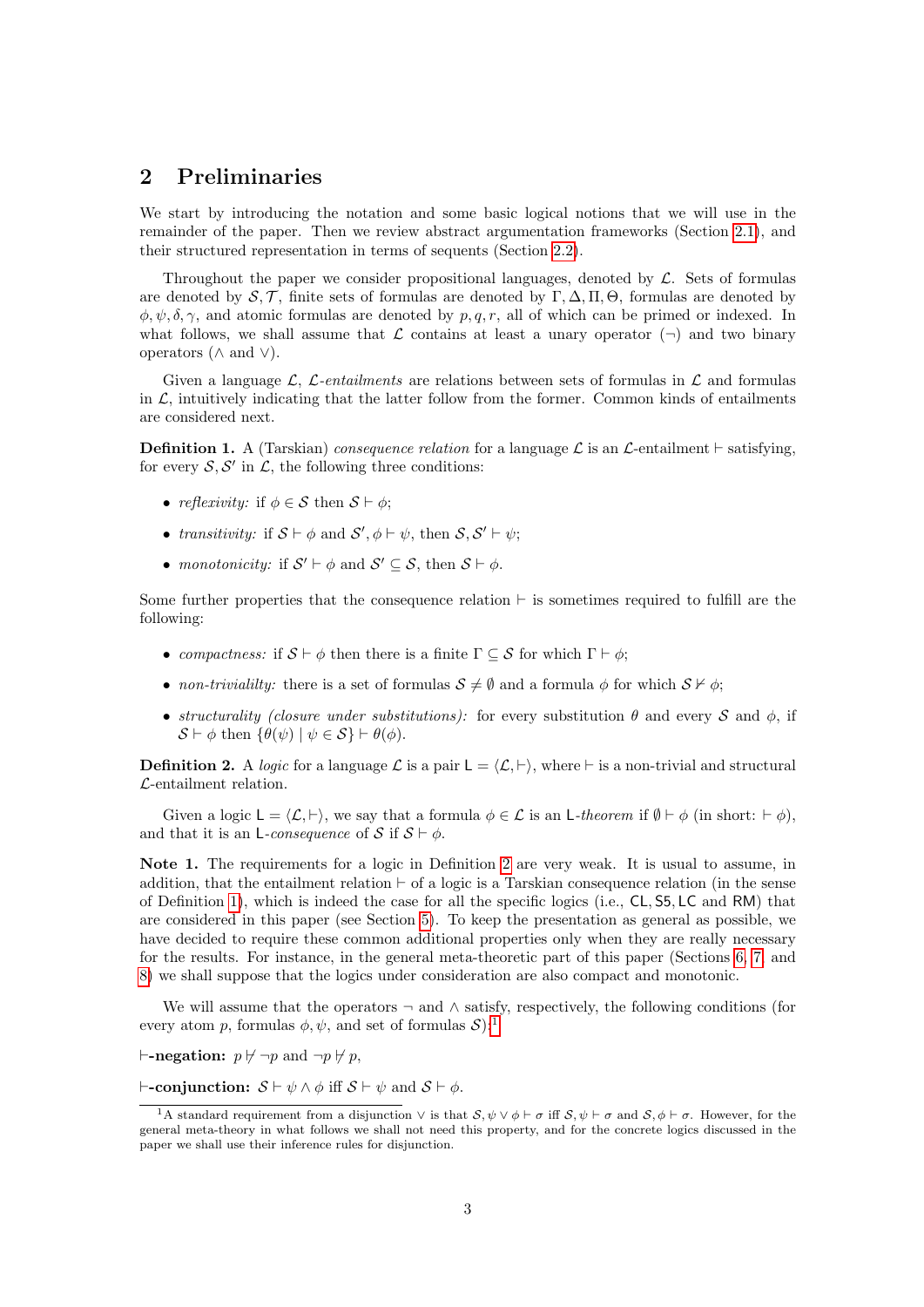When the language contains an implication connective ( $\supset$ ) we shall sometimes abbreviate ( $\phi$ )  $\psi$ )  $\wedge$  ( $\psi \supset \phi$ ) by  $\phi \leftrightarrow \psi$  and denote by  $\Lambda \Gamma$  (respectively, we denote by  $\vee \Gamma$ ) the conjunction (respectively, the disjunction) of all the formulas in Γ. Furthermore, we let  $\neg S = {\neg \phi \mid \phi \in S}$ .

The following notions will be useful in what follows.

<span id="page-3-9"></span>**Definition 3.** Let  $L = \langle \mathcal{L}, \vdash \rangle$  be a logic and let S be a set of L-formulas.

- The finitary  $\vdash$ -closure of S is the set  $CN_L(S) = \{ \phi \mid \Gamma \vdash \phi \text{ for some finite } \Gamma \subseteq S \}$ .
- S is  $\vdash$ -consistent, if there are no formulas  $\phi_1, \ldots, \phi_n \in \mathcal{S}$  for which  $\vdash \neg(\phi_1 \land \cdots \land \phi_n)$ . In the latter case S is  $\vdash$ -inconsistent.<sup>[3](#page-3-2),[4](#page-3-3)</sup>

### <span id="page-3-0"></span>2.1 Argumentation Frameworks and Their Semantics

An *abstract argumentation framework*, as introduced by Dung [\[48\]](#page-43-7), can be viewed as a directed graph, in which the nodes represent arguments and the arrows represent attacks between arguments. Formally:

**Definition 4.** An *(abstract) argumentation framework* is a pair  $\mathcal{AF} = \langle \text{Args}, \mathcal{A} \rangle$ , where Args is a set of *arguments* and  $A \subseteq \text{Args} \times \text{Args}$  is an *attack relation* on these arguments.

An argumentation framework provides an abstract model of a discursive situation in which arguments are exchanged. In this context it is natural to ask what combinations of arguments are collectively acceptable. Dung-style argumentation semantics [\[48\]](#page-43-7) aim at providing rational criteria for selecting sets of arguments (called *extensions*) from a given argumentation framework.<sup>[5](#page-3-4)</sup>

<span id="page-3-8"></span>**Definition 5.** Let  $A\mathcal{F} = \langle \text{Args}, \mathcal{A} \rangle$  be an argumentation framework, let  $S \subseteq \text{Args}$  be a set of arguments, and let  $a \in \text{Args.}$  It is said that:

- S attacks a if there is an  $a' \in S$  such that  $(a', a) \in A$ ;
- S defends a if S attacks every attacker of a;
- S is conflict-free if there are no  $a_1, a_2 \in S$  such that  $(a_1, a_2) \in A$ ;
- S is *admissible* if it is conflict-free and it defends all of its elements.

An admissible set that contains all the arguments that it defends is a *complete extension* of  $A\mathcal{F}$ . Below are definitions of some particular complete extensions of  $A\mathcal{F}$ :

- the grounded extension of  $A\mathcal{F}$  is the minimal (with respect to  $\subseteq$ ) complete extension of  $A\mathcal{F}$ ;
- a preferred extension of  $\mathcal{AF}$  is a maximal (with respect to  $\subseteq$ ) complete extension of  $\mathcal{AF}$ ;
- a *stable extension* of  $A\mathcal{F}$  is a conflict-free set of argument in  $Arg<sub>L</sub>(S)$  that attacks every argument not in it.[6](#page-3-5)

In what follows we shall refer to either complete (cmp), grounded (grd), preferred (prf) or stable (stb) semantics as *completeness-based semantics*. We denote by  $Ext_{sem}(\mathcal{AF})$  the set of all the extensions of  $A\mathcal{F}$  under the semantics sem  $\in \{\text{cmp}, \text{grd}, \text{prf}, \text{stb}\}$ .<sup>[7](#page-3-6)</sup>

<span id="page-3-7"></span>**Example [1](#page-4-1).** Figure 1 shows an argumentation framework in which, for instance,  $a_{\perp}$  defends  $a_1$ from the attack of  $a_{\perp}$ . The set  $S = \{a_1, a_{\perp}\}\$ is thus a complete (and even the grounded) extension

<span id="page-3-1"></span><sup>&</sup>lt;sup>2</sup>The requirement of finiteness is needed for some of our technical results later on (see, e.g., Lemma [14\)](#page-28-0). For the standard application to finitary logics we can define:  $CN_L(S) = \{ \phi \mid S \vdash \phi \}.$ 

<span id="page-3-3"></span><span id="page-3-2"></span> ${}^{3}$ Recall that we assume that  $\mathcal{L}$  contains a negation and a conjunction connective.

<sup>&</sup>lt;sup>4</sup>Note that if S is consistent, then so are  $CN_L(S)$  and S' for every  $S' \subseteq S$ . If S is inconsistent, then so is every superset of S.

<span id="page-3-4"></span> $5$ The argumentation *semantics* serve thus a different purpose than semantics that give meaning to the formal language underlying logics (such as those logics used for the purpose of generating arguments in Section [2.2\)](#page-4-0).

<span id="page-3-5"></span> $6$ As shown in [\[48\]](#page-43-7), the grounded extension is unique for a given framework and every stable extension is also a preferred extension. Moreover, while grounded and preferred extensions exist for every argumentation framework, stable extensions may not be available in some cases.

<span id="page-3-6"></span><sup>7</sup>Other extensions and their properties are discussed, e.g., in [\[21,](#page-42-2) [22,](#page-42-3) [23\]](#page-42-4).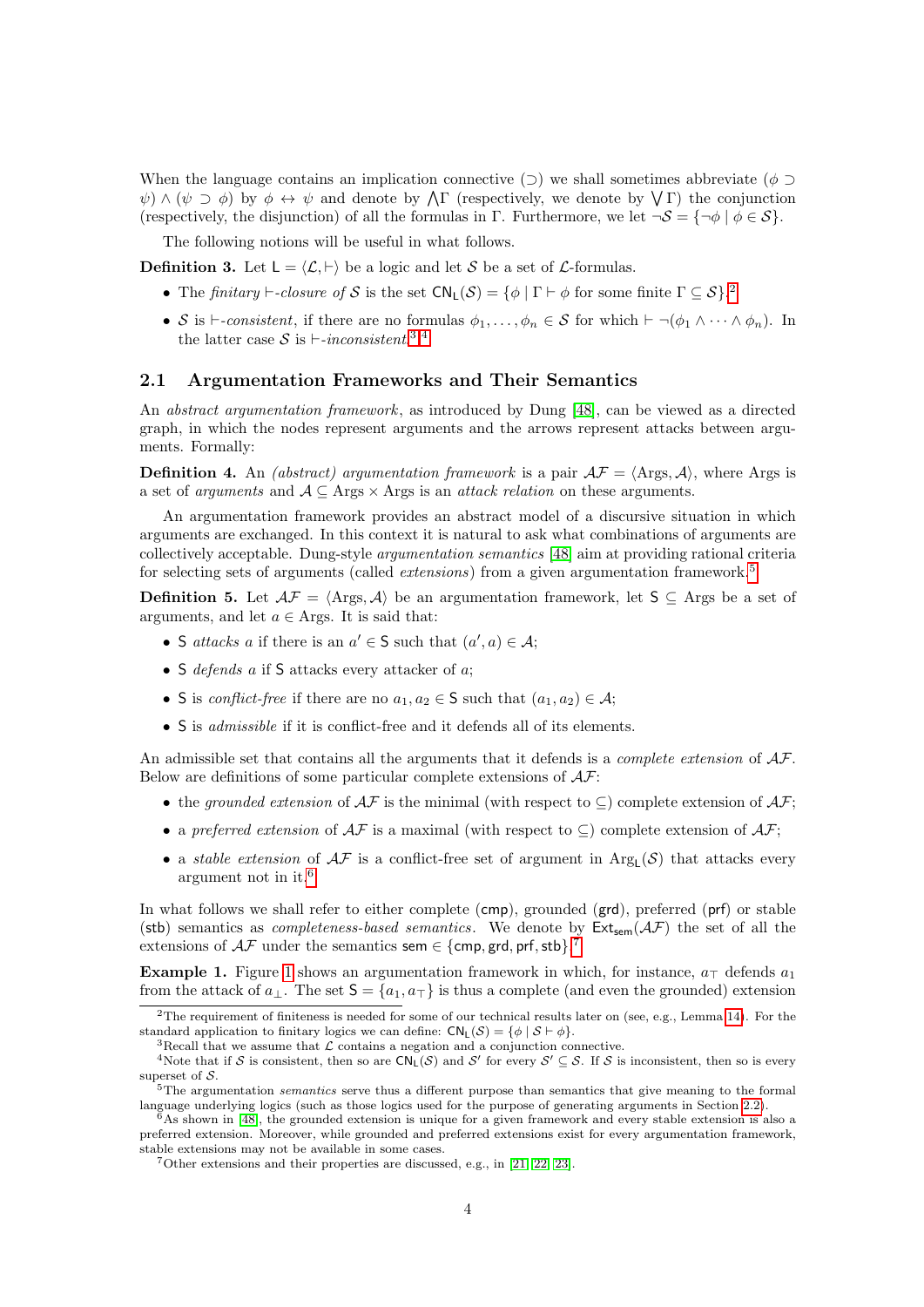

<span id="page-4-1"></span>Figure 1: An abstract argumentation framework (Example [1\)](#page-3-7). The nodes with a gray background are a stable/preferred extension of the framework.

of this argumentation framework. We note, however, that S is not a stable nor a preferred extension of this framework, since it does not attack the arguments not in it, and since, e.g.,  $S' = \{a_1, a_2, a_3, a_4, a_5, a_6, a_7\}$  (nodes with gray background) is a complete set of the framework that properly contains  $S$ . The set  $S'$  is both a stable and a preferred extension of this framework.

### <span id="page-4-0"></span>2.2 Sequent-Based Argumentation

In the frameworks as they were introduced by Dung, the arguments and attacks are abstract objects: there is no structure in the arguments nor is there a specific nature of the attacks. In logical argumentation a formal language provides the structure for arguments and an entailment relation determines the arguments' validity and the nature of the attacks. Some specific approaches to logical argumentation are introduced, e.g., in [\[9,](#page-41-0) [31,](#page-42-1) [34,](#page-43-0) [68,](#page-45-3) [70,](#page-45-4) [75\]](#page-45-5). Surveys on the subject have appeared in [\[30\]](#page-42-5) and [\[72\]](#page-45-6).

As noted previously, our setting is based on sequent-based argumentation [\[4,](#page-41-7) [9\]](#page-41-0), where arguments are represented by the well-known proof theoretical notion of a *sequent* [\[53\]](#page-44-1) (see, e.g., [\[9\]](#page-41-0) and the discussion below for some justification of this choice).

<span id="page-4-4"></span>**Definition 6.** Let  $L = \langle \mathcal{L}, \vdash \rangle$  be a logic and let S be a set of formulas in  $\mathcal{L}$ .

- An L-sequent (sequent for short) is an expression of the form  $\Gamma \Rightarrow \Delta$ , where  $\Gamma$  and  $\Delta$  are finite sets of formulas in  $\mathcal L$  and  $\Rightarrow$  is a symbol that does not appear in  $\mathcal L$ .
- An L-argument (argument for short) is an L-sequent of the form  $\Gamma \Rightarrow \psi$ ,<sup>[8](#page-4-2)</sup> where  $\Gamma \vdash \psi$ . We say that Γ is the *support set* of  $\Gamma \Rightarrow \psi$  and that  $\psi$  is its *conclusion*. They are respectively denoted by  $\mathsf{Supp}(\Gamma \Rightarrow \psi)$  and  $\mathsf{Conc}(\Gamma \Rightarrow \psi)$ .
- An L-argument based on S is an L-argument  $\Gamma \Rightarrow \psi$ , where  $\Gamma \subseteq S$ . We denote by  $Arg_L(S)$ the set of all the L-arguments based on  $S$ .

The formal systems used for the constructions of sequents (and so of arguments) for a logic  $L = \langle \mathcal{L}, \vdash \rangle$  are called *sequent calculi* [\[53\]](#page-44-1), denoted here by C. A sequent is said to be *provable* (or derivable) in C if there is a derivation for it in C. The construction of arguments from simpler arguments is done by means of derivations via the inference rules of the sequent calculus. In what follows we shall assume that a sequent calculus C is sound and complete for its logic (i.e.,  $\Gamma \Rightarrow \psi$ is provable in C iff  $\Gamma \vdash \psi$ ).

Note 2. One of the advantages of sequent-based argumentation is that any logic with a corre-sponding sequent calculus can be used as the core logic.<sup>[9](#page-4-3)</sup> The use of sequent calculi as the basis

<span id="page-4-2"></span><sup>8</sup>Set signs in arguments are omitted.

<span id="page-4-3"></span><sup>&</sup>lt;sup>9</sup>Note that this implies, in particular, that for a given S, all the elements in  $Arg<sub>L</sub>(S)$  are C-provable.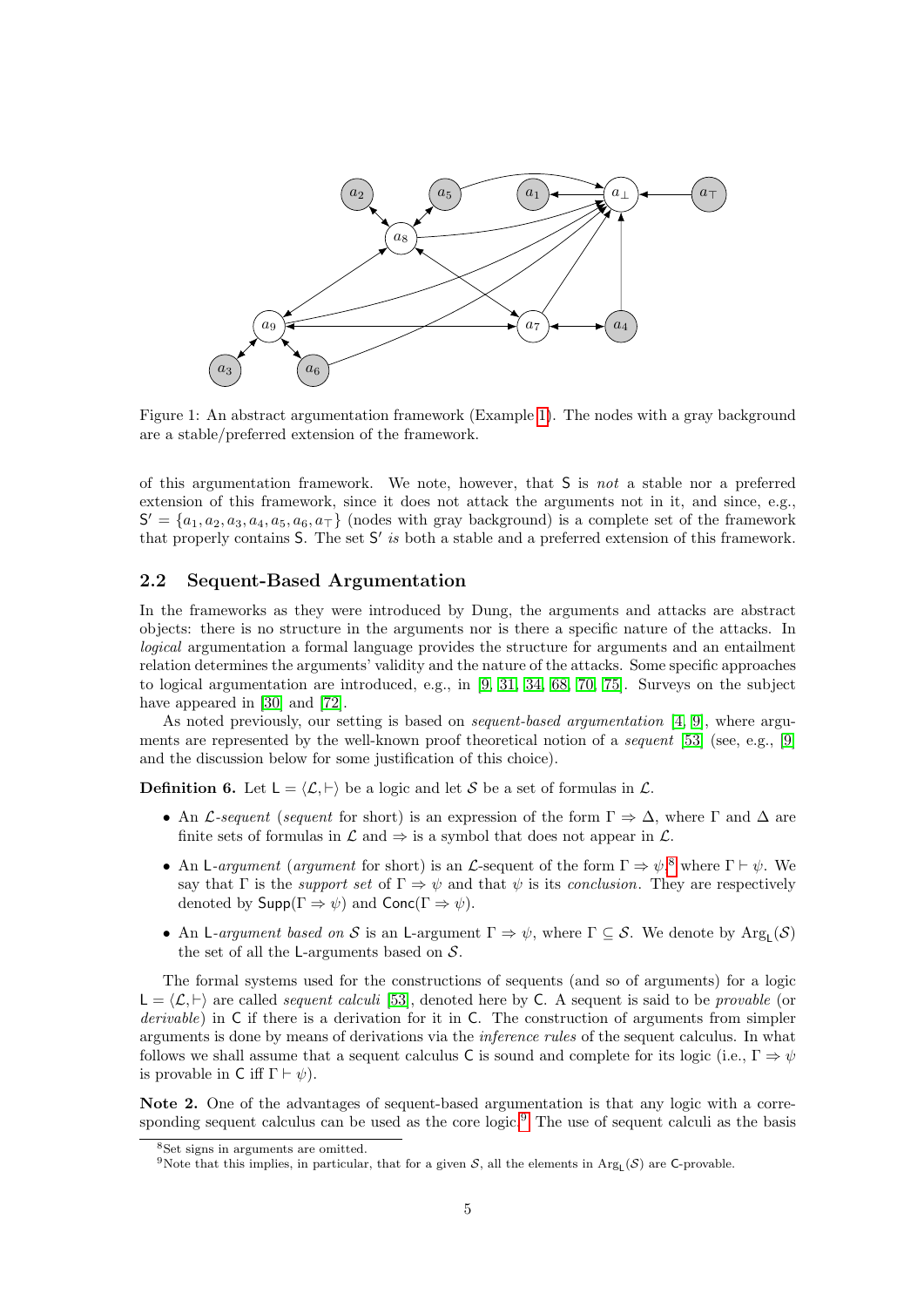for an argumentation system opens up the possibility to incorporate other methods from proof theory as well. Moreover, unlike some other logical approaches to argumentation  $(e.g., [2])$  $(e.g., [2])$  $(e.g., [2])$ , in sequent-based argumentation, the support set of the argument does not have to be consistent, nor  $\subset$ -minimal.<sup>[10](#page-5-0)</sup>

Another advantage of the sequent-based approach is that it allows us to define a variety of attacks between sequents, which are expressed in the form of sequent-based inference rules. More specifically, in our case attacks are represented by *sequent elimination rules*. Such a rule consists of an attacking argument (the first condition of the rule), an attacked argument (the last condition of the rule), conditions for the attack (the other conditions) and a conclusion (the eliminated attacked sequent). The outcome of an application of such a rule is that the attacked sequent is 'eliminated' (or 'invalidated'; see below for the exact meaning of this). The elimination of a sequent  $a = \Gamma \Rightarrow \Delta$  is denoted by  $\overline{a}$  or by  $\Gamma \not\Rightarrow \Delta$ .

<span id="page-5-5"></span>**Definition 7.** A sequent elimination rule (or attack rule) is a rule R of the form (where  $n \geq 2$ ):

$$
\frac{\Gamma_1 \Rightarrow \Delta_1 \quad \dots \quad \Gamma_n \Rightarrow \Delta_n}{\Gamma_n \not\Rightarrow \Delta_n} \quad \mathcal{R} \tag{1}
$$

Let  $L = \langle \mathcal{L}, \vdash \rangle$  be a logic with corresponding sequent calculus C,  $\theta$  an  $\mathcal{L}$ -substitution, and S a set of L-formulas. An elimination rule R of the form above is  $Arg_{L}(S)$ -applicable<sup>[11](#page-5-1)</sup> (with respect to  $\theta$ , if  $\theta(\Gamma_1) \Rightarrow \theta(\Delta_1)$  and  $\theta(\Gamma_n) \Rightarrow \theta(\Delta_n)$  are in Arg<sub>L</sub>(S), and for each  $1 < i < n$ ,  $\theta(\Gamma_i) \Rightarrow \theta(\Delta_i)$ is C-provable. In this case we say that  $\theta(\Gamma_1) \Rightarrow \theta(\Delta_1)$  R-attacks  $\theta(\Gamma_n) \Rightarrow \theta(\Delta_n)$ .

<span id="page-5-3"></span>Example 2. We refer to [\[9,](#page-41-0) [79\]](#page-45-7) for a definition of many sequent elimination rules. Below are some of them (assuming that  $\Gamma_2 \neq \emptyset$ ):<sup>[12](#page-5-2)</sup>

Defeat:

\n
$$
\frac{\Gamma_1 \Rightarrow \psi_1 \Rightarrow \psi_1 \supset \neg \bigwedge \Gamma_2 \quad \Gamma_2 \Rightarrow \psi_2}{\Gamma_2 \not\Rightarrow \psi_2} \quad \text{(Def)}
$$
\nUndercut:

\n
$$
\frac{\Gamma_1 \Rightarrow \psi_1 \Rightarrow \psi_1 \leftrightarrow \neg \bigwedge \Gamma_2 \quad \Gamma_2, \Gamma'_2 \Rightarrow \psi_2}{\Gamma_2, \Gamma'_2 \not\Rightarrow \psi_2} \quad \text{(Ucut)}
$$
\nRebuttal:

\n
$$
\frac{\Gamma_1 \Rightarrow \psi_1 \Rightarrow \psi_1 \leftrightarrow \neg \psi_2 \quad \Gamma_2 \Rightarrow \psi_2}{\Gamma_2 \not\Rightarrow \psi_2} \quad \text{(Reb)}
$$
\nDirect undercut:

\n
$$
\frac{\Gamma_1 \Rightarrow \psi_1 \Rightarrow \psi_1 \leftrightarrow \neg \gamma_2 \quad \Gamma'_2, \gamma_2 \Rightarrow \psi_2}{\Gamma'_2, \gamma_2 \not\Rightarrow \psi_2} \quad \text{(DUcut)}
$$
\nConsistency undercut:

\n
$$
\frac{\Rightarrow \neg \bigwedge \Gamma_2 \quad \Gamma_2, \Gamma'_2 \Rightarrow \psi}{\Gamma_1, \Gamma_2 \not\Rightarrow \psi} \quad \text{(ConUcut)}
$$

The rules above indicate different cases in which the attacker challenges the attacked argument. For instance, an argument (sequent) defeats another argument, if the conclusion of the former implies, according to the underlying logic, the negation of the support set of the latter. Likewise, according to Consistency Undercut, arguments whose support set is inconsistent in the base logic, are unconditionally attacked by arguments that depict the inconsistency of the attacked support set.

<span id="page-5-4"></span>**Example 3.** Suppose that  $\{p, \neg p\} \subseteq S$ . When classical logic (CL) is the core logic, the sequents  $p \Rightarrow p$  and  $\neg p \Rightarrow \neg p$  attack each other according to Defeat and Undercut (see Example [2\)](#page-5-3). The tautological sequent  $\Rightarrow \psi \vee \neg \psi$  is not defeated or undercut by any argument in Arg<sub>CL</sub>(S), since it has an empty support set. The sequent  $p, \neg p \Rightarrow q$  is Consistency Undercut by  $\Rightarrow \neg (p \land \neg p)$ , which expresses the inconsistency of its support.

<span id="page-5-0"></span> $10$ See [\[9\]](#page-41-0) for a detailed overview and further advantages of this approach.

<span id="page-5-2"></span><span id="page-5-1"></span><sup>11</sup>Or just applicable, for short.

<sup>&</sup>lt;sup>12</sup>Many of these rules suppose to have available an implication  $\supset$ . Where the  $\supset$  connective is missing from the language, one may define compact versions of the elimination rules: for instance, we may replace  $\Rightarrow \psi_1 \supset \neg \bigwedge \Gamma_2$  in Defeat by  $\psi_1 \Rightarrow \neg \bigwedge \Gamma_2$ . Clearly, for core logics for which the deduction theorem holds, these two notions of attack will coincide.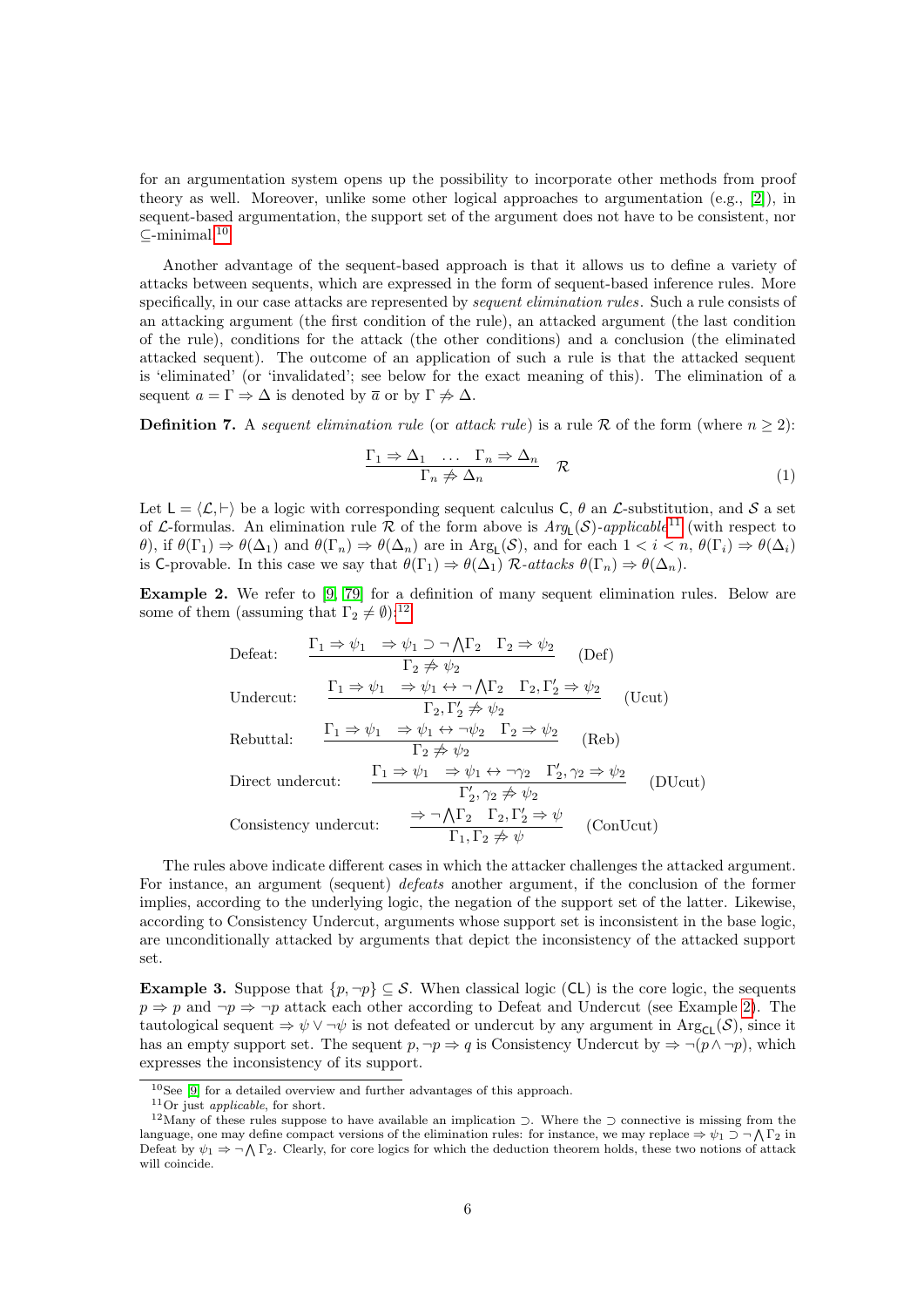A sequent-based argumentation framework is now defined as follows:

<span id="page-6-4"></span>**Definition 8.** A sequent-based argumentation framework for a set of formulas  $S$  based on a logic  $\mathsf{L} = \langle \mathcal{L}, \vdash \rangle$  and a set AR of sequent elimination rules, is a pair  $\mathcal{AF}_{\mathsf{L},AR}(\mathcal{S}) = \langle \text{Arg}_{\mathsf{L}}(\mathcal{S}), \mathcal{A} \rangle$ , where  $\mathcal{A} \subseteq \text{Arg}_{\mathsf{L}}(\mathcal{S}) \times \text{Arg}_{\mathsf{L}}(\mathcal{S})$  and  $(a_1, a_2) \in \mathcal{A}$  iff there is an  $\mathcal{R} \in \mathsf{AR}$  such that  $a_1$  R-attacks  $a_2$ . The subscripts AR and/or L will be omitted when clear from the context or arbitrary.

Some examples of sequent-based argumentation frameworks are considered next.

<span id="page-6-2"></span>**Example 4.** Let  $\mathcal{AF}_{CL}(\mathcal{S}) = \langle \text{Arg}_{CL}(\mathcal{S}), \mathcal{A} \rangle$  be a sequent-based argumentation framework for  $\mathcal{S} = \{p, q, \neg p \lor \neg q, r\}$  and let A be based on a nonempty set AR  $\subseteq$  {Defeat, Undercut, ConUcut}. Then the following sequents are in  $Arg_{Cl}(\mathcal{S})$ :

$$
a_1 = r \Rightarrow r \qquad a_4 = \neg p \lor \neg q \Rightarrow \neg p \lor \neg q \qquad a_7 = p, q \Rightarrow p \land q
$$
  
\n
$$
a_2 = p \Rightarrow p \qquad a_5 = p \Rightarrow \neg ((\neg p \lor \neg q) \land q) \qquad a_8 = \neg p \lor \neg q, q \Rightarrow \neg p
$$
  
\n
$$
a_3 = q \Rightarrow q \qquad a_6 = q \Rightarrow \neg ((\neg p \lor \neg q) \land p) \qquad a_9 = \neg p \lor \neg q, p \Rightarrow \neg q
$$
  
\n
$$
a_1 = p, q, \neg p \lor \neg q \Rightarrow \neg r \qquad a_1 = \Rightarrow \neg (p \land q \land (\neg p \lor \neg q))
$$

Note that Figure [1](#page-4-1) above may serve also as a graphical representation of (part of) the sequent-based argumentation framework  $\mathcal{AF}_{CL}(\mathcal{S})$ , where  $\{\text{Defeat}\}\subseteq \text{AR} \subseteq \{\text{Defeat}, \text{Undercut}, \text{ConUcut}\}.^{13}$  $\{\text{Defeat}\}\subseteq \text{AR} \subseteq \{\text{Defeat}, \text{Undercut}, \text{ConUcut}\}.^{13}$  $\{\text{Defeat}\}\subseteq \text{AR} \subseteq \{\text{Defeat}, \text{Undercut}, \text{ConUcut}\}.^{13}$ 

<span id="page-6-3"></span>**Example 5.** Let  $\mathcal{AF}_{CL, \{Ucut\}}(\mathcal{S})$  be a sequent-based argumentation framework for  $\mathcal{S} = \{p, \neg p, q\}$ , based on CL, with Undercut as the sole attack rule. Then, as noted in Example [3,](#page-5-4) the sequent  $\Rightarrow p \vee \neg p$  belongs to every complete extension of  $\mathcal{AF}_{CL, \{Ucut\}}(\mathcal{S})$ , since it cannot be undercutattacked. Similarly,  $q \Rightarrow q$  also belongs to every complete extension of  $\mathcal{AF}_{CL, \{Ucut\}}(\mathcal{S})$ , since  $\Rightarrow p \vee \neg p$  counter-attacks any attacker of  $q \Rightarrow q$  that belongs to Arg<sub>CL</sub>(S).<sup>[14](#page-6-1)</sup> This implies that both  $\Rightarrow p \vee \neg p$  and  $q \Rightarrow q$  are in the grounded extension of  $\mathcal{AF}_{\text{CL}, \{\text{Ucut}\}}(\mathcal{S})$ .

**Example 6.** Similar considerations as those in the previous example show that the sequent  $r \Rightarrow r$ belongs to every complete extension of the argumentation framework  $\mathcal{AF}_{CL}(\mathcal{S})$  of Example [4.](#page-6-2)

We are now ready to define the entailment relations that are induced from a given sequentbased argumentation framework and its semantics.

<span id="page-6-5"></span>**Definition 9.** Given a sequent-based argumentation framework  $A\mathcal{F}_{L,AR}(\mathcal{S})$ , and a semantics sem as defined in Definition [5,](#page-3-8) the following *entailment relations* are induced from  $\mathcal{AF}_{L,AR}(S)$ :

- Skeptical entailment:  $S \n\sim \bigcap_{n=1}^{\infty} \phi$  iff there is an argument  $a \in \bigcap \text{Ext}_{sem}(\mathcal{AF}_{L,AR}(\mathcal{S}))$  such that  $Conc(a) = \phi$ .
- Credulous entailment:  $S \vdash^{\cup}_{\mathsf{L,sem}} \phi$  iff for some extension  $\mathcal{E} \in \mathsf{Ext}_{\mathsf{sem}}(\mathcal{AF}_{\mathsf{L,AR}}(\mathcal{S}))$  there is an argument  $a \in \mathcal{E}$  where  $\mathsf{Conc}(a) = \phi$  and  $\mathsf{Supp}(a) \subseteq \mathcal{S}$ .

The subscripts L and sem are omitted when these are clear from the context.

**Example 7.** Note that, since the grounded extension is unique,  $\sim_{\text{grd}}^{\cap}$  and  $\sim_{\text{grd}}^{\cup}$  coincide (so both can be denoted by  $\vdash_{\mathsf{grd}})$ . For instance, in Example [5,](#page-6-3) p, ¬p, q  $\vdash_{\mathsf{grd}} q$ , while p, ¬p, q  $\vdash_{\mathsf{grd}} p$  and  $p, \neg p, q \not\sim_{\textsf{grd}} \neg p$ . Also in the same example, although  $p, \neg p, q \n\sim_{\textsf{sem}}' p$  and  $p, \neg p, q \n\sim_{\textsf{sem}}' \neg p$ , we have that  $p, \neg p, q \not\sim_{sem}^{\cap} p$  and  $p, \neg p, q \not\sim_{sem}^{\cap} \neg p$  for sem  $\in \{\text{cmp}, \text{prf}, \text{stb}\}.$  Similarly, in Example [4,](#page-6-2) we have that  $S \nightharpoonup_{\text{sem}}^* r$  and  $S \nightharpoonup_{\text{sem}}^* \neg r$  for sem  $\in \{\text{cmp}, \text{prf}, \text{stb}\}$  and  $\star \in \{\cup, \cap\}.$ 

<span id="page-6-0"></span><sup>&</sup>lt;sup>13</sup>With Undercut as the only attack rule, some attacks should be removed from the figure, e.g., those from  $a_2$  to  $a_8$ , from  $a_3$  to  $a_9$ , and from  $a_4$  to  $a_7$ .

<span id="page-6-1"></span><sup>&</sup>lt;sup>14</sup>This follows since any attacker of  $q \Rightarrow q$  has an inconsistent support.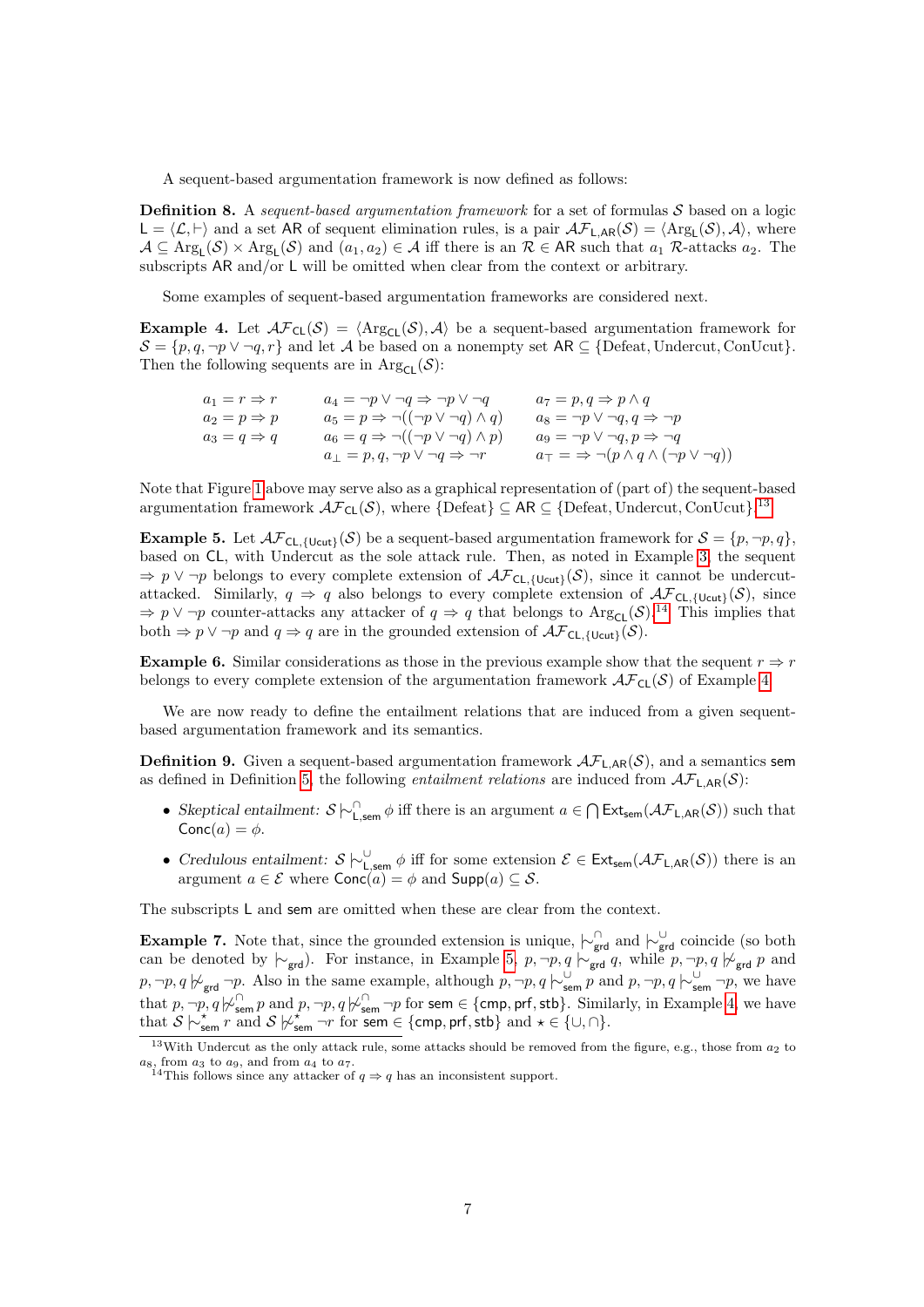## <span id="page-7-0"></span>3 Hypersequents and Their Calculi

Ordinary sequent calculi do not capture all interesting logics. For some logics, which have a clear and simple semantics, no standard cut-free sequent calculus is known. Notable examples are the Gödel–Dummett intermediate logic LC, the relevance logic RM and the modal logic S5. As indicated in the introduction, in our context a cut-free calculus is very important, e.g., for reducing the proof space in a quest for appropriate arguments and counterarguments. Indeed, cut-elimination frequently implies the subformula property, thus for producing a counterargument for a particular argument  $a$ , one has to consider only the (sub)formulas that are mentioned in  $a$ .

A large range of extensions of sequent calculi have been introduced for providing decent proof systems for different non-classical logics. Here we consider a natural extension of sequent calculi, called hypersequent calculi. Hypersequents were independently introduced by Mints [\[66\]](#page-44-2), Pottinger [\[69\]](#page-45-1) and Avron [\[13\]](#page-41-3). Nowadays Avron's notation is mostly used (see, e.g., [\[15\]](#page-41-8)). Intuitively, a hypersequent is a finite set (or sequence) of sequents, which is valid if and only if at least one of its component sequents is valid. This allows us to define new inference (and elimination) rules for "multi-processing" different sequents. These types of rules increase the expressive power of hypersequents compared to ordinary sequent calculi, and as a result the corresponding argumentation systems have some desirable properties that are not available for ordinary sequent-based frameworks (we refer to Section [7](#page-24-0) for more details about this).

In this section we formally define what a hypersequent is and show how to translate ordinary sequent rules to hypersequent versions. Argumentation frameworks that are based on hypersequents are defined in the next section and some useful test cases are considered in Section [5.](#page-12-1) General properties of hypersequential frameworks and their relations to reasoning with maximal consistency are discussed in Sections [7](#page-24-0) and [8.](#page-36-0)

**Definition 10.** Given a language  $\mathcal{L}$ , an  $\mathcal{L}$ -hypersequent [\[15\]](#page-41-8) is an expression of the form  $\Gamma_1 \Rightarrow$  $\Delta_1 \mid \ldots \mid \Gamma_n \Rightarrow \Delta_n$ , where  $\Gamma_i \Rightarrow \Delta_i \ (1 \leq i \leq n)$  are *L*-sequents and  $\mid$  is a new symbol, not appearing in  $\mathcal{L}^{15}$  $\mathcal{L}^{15}$  $\mathcal{L}^{15}$  Each  $\Gamma_i \Rightarrow \Delta_i$  is called a *component* of the hypersequent.

In what follows, hypersequents are denoted by  $\mathcal{G}, \mathcal{H}$ , primed or indexed if needed. Given a hypersequent  $\mathcal{H} = \Gamma_1 \Rightarrow \Delta_1 \mid \ldots \mid \Gamma_n \Rightarrow \Delta_n$ , we say that:

- the support of H is the set  $\mathsf{Supp}(\mathcal{H}) = {\Gamma_1, \ldots, \Gamma_n}$ , and
- the conclusion of H is the formula  $Conc(\mathcal{H}) = \bigvee \Delta_1 \vee ... \vee \bigvee \Delta_n$ .

Given a set  $\Lambda$  of hypersequents, we let  $Concs(\Lambda) = \{Conc(\mathcal{H}) \mid \mathcal{H} \in \Lambda\}.$ 

Note that every ordinary sequent is a hypersequent as well. Also, the conversion of a sequent calculus to a hypersequent calculus is usually a standard matter (see Example [8](#page-7-2) below). Provability in a hypersequent calculus is defined like in standard sequent calculi.

<span id="page-7-2"></span>Example 8. To see how sequent rules can be translated into hypersequent versions, consider for instance the right implication rule of Gentzen's calculus LK for classical logic (on the left below). The corresponding hypersequent rule is similar, now with added components (on the right below):

$$
\frac{\Gamma, \phi \Rightarrow \Delta, \psi}{\Gamma \Rightarrow \Delta, \phi \supset \psi} \quad [\Rightarrow \supset] \qquad \frac{\mathcal{G} \mid \Gamma, \phi \Rightarrow \Delta, \psi \mid \mathcal{H}}{\mathcal{G} \mid \Gamma \Rightarrow \Delta, \phi \supset \psi \mid \mathcal{H}} \quad [\Rightarrow \supset]
$$

As noted in [\[15\]](#page-41-8), many sequent rules can be translated like this. Often there are two versions (an additive form and a multiplicative form), which are equivalent if contraction, exchange and weakening are part of the system. Take for example the right conjunction rule of LK. The dual hypersequent rule in an additive form:

$$
\frac{\mathcal{G} | \Gamma \Rightarrow \Delta, \phi | \mathcal{H} \mathcal{G} | \Gamma \Rightarrow \Delta, \psi | \mathcal{H}}{\mathcal{G} | \Gamma \Rightarrow \Delta, \phi \wedge \psi | \mathcal{H}} \quad [\Rightarrow \wedge]
$$

<span id="page-7-1"></span><sup>&</sup>lt;sup>15</sup>The common, intuitive interpretation of the sign "|" is as a (meta-)disjunction.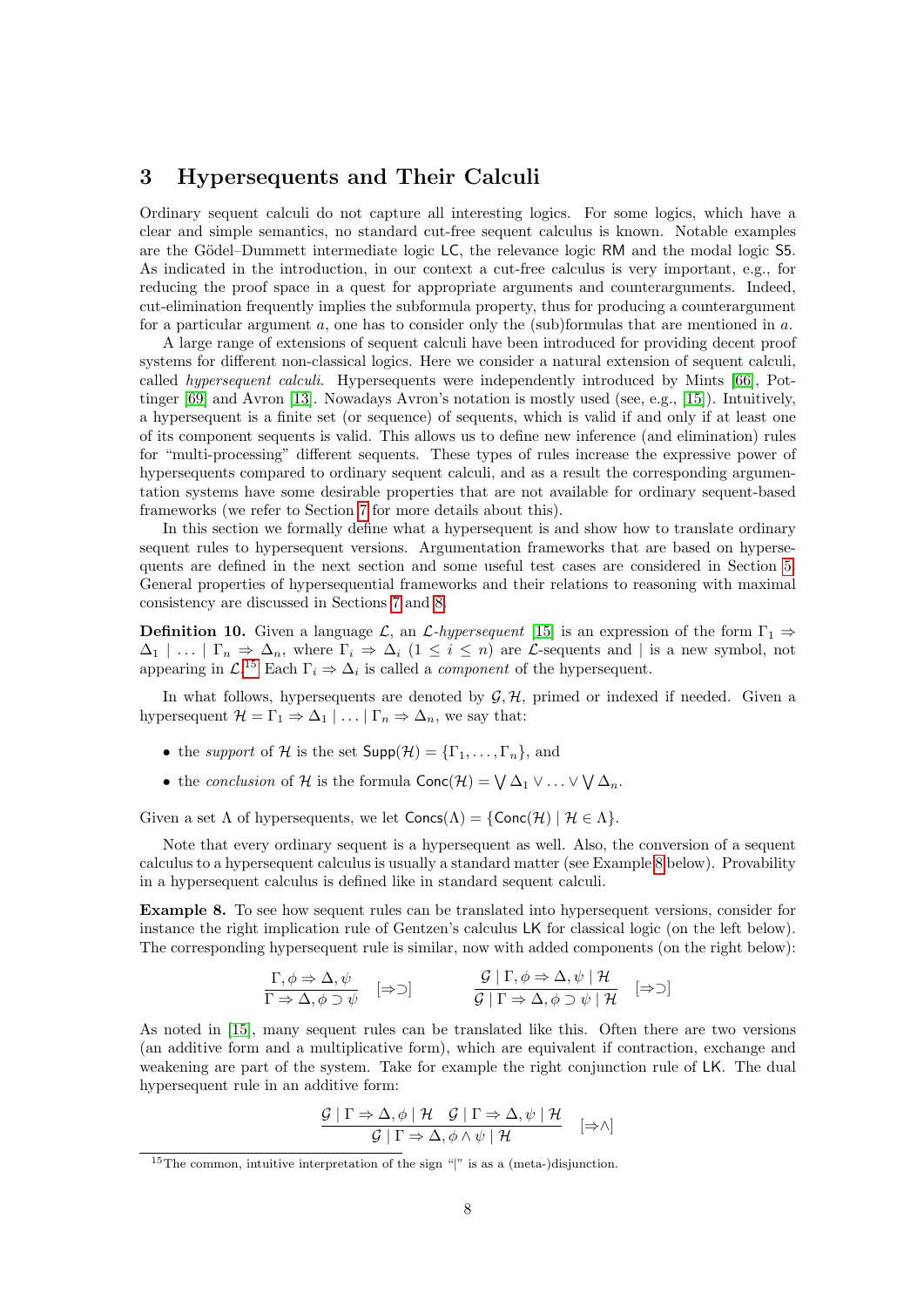and the multiplicative form of the same rule:

$$
\frac{G_1 | \Gamma_1 \Rightarrow \Delta_1, \phi | \mathcal{H}_1 \quad \mathcal{G}_2 | \Gamma_2 \Rightarrow \Delta_2, \psi | \mathcal{H}_2}{\mathcal{G}_1 | \mathcal{G}_2 | \Gamma_1, \Gamma_2 \Rightarrow \Delta_1, \Delta_2, \phi \land \psi | \mathcal{H}_1 | \mathcal{H}_2} \quad [\Rightarrow \land]
$$

See Figure [2](#page-8-1) for the hypersequent version of LK, which we will refer to as GLK. Note that in addition to the adjustments to hypersequents of the logical rules, as described above, this calculus also contains adjustments to hypersequents of standard structural rules, like internal contraction (IC) and internal weakening (IW), some structural rules that are specific to hypersequents, such as external contraction (EC) and external weakening (EW), and the splitting rule (Sp), which will be discussed in greater details in what follows.



<span id="page-8-1"></span>Figure 2: The proof system GLK.

In order to define hypersequent-based argumentation frameworks, it is not enough to simply take hypersequent inference rules to create arguments. A new definition of arguments is required and sequent elimination rules should be turned into hypersequent elimination rules. This is what we will do in the next section.

## <span id="page-8-0"></span>4 Hypersequent-based Argumentation

Just as sequent-based argumentation frameworks were based on sequents as arguments (and on attacks as corresponding sequent-based rules), we now define hypersequent-based argumentation frameworks based on hypersequents as arguments (and on attacks as corresponding hypersequentbased rules).

**Definition 11.** Given a logic  $L = \langle L, \vdash \rangle$ , a set S of L-formulas, and a hypersequent calculus H for L, we define: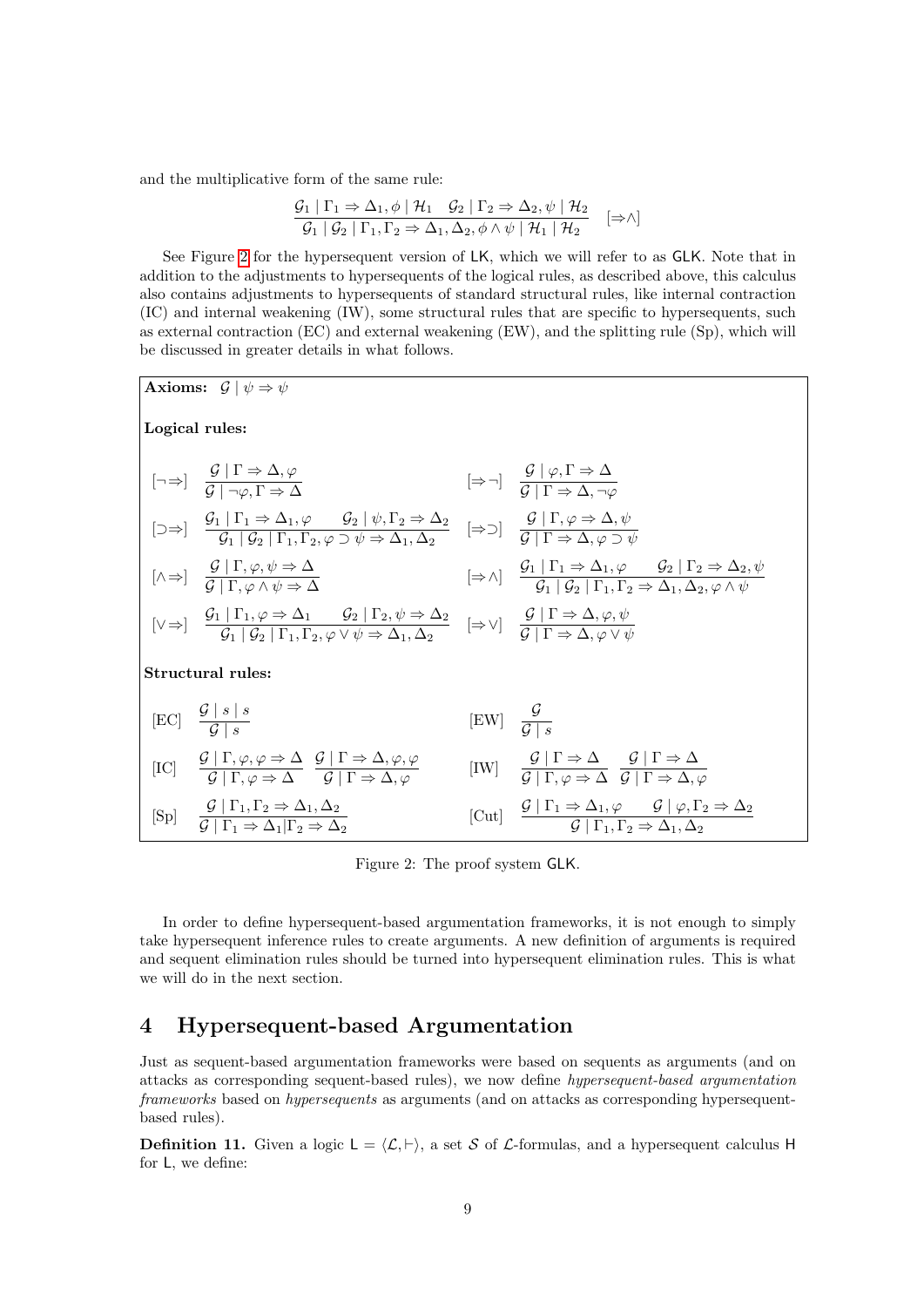- An  $(L, H)$ -hyperargument (an argument, for short) is an  $\mathcal{L}$ -hypersequent  $\mathcal{H}$ , provable in H, each component of which is of the form  $\Gamma_i \Rightarrow \psi_i$  or  $\Gamma_i \Rightarrow$ .
- An S-based argument (induced by L and H) is an (L,H)-hyperargument H, such that  $\Gamma \subseteq S$ for every  $\Gamma \in \text{Supp}(\mathcal{H})$ . The set of the S-based arguments that are induced by L and H is denoted by Arg<sub>LH</sub>(S).

In what follows, since the underlying hypersequent calculus H will be clear from the context or arbitrary, we shall omit it from the notations. We shall therefore continue to denote by  $Arg<sub>L</sub>(S)$ the set of arguments that are based on  $S$ .

<span id="page-9-1"></span>Note 3. Unlike sequent-based arguments that are determined solely by the underlying logic (recall Definition [6\)](#page-4-4), hypersequent-based arguments, as defined above, depend also on the underlying hypersequent calculus. This is so, since different calculi for the same logic might result in different arguments (which, furthermore, may be attacked by different arguments).<sup>[16](#page-9-0)</sup> To see this, consider for instance the case where classical logic (CL) is taken as the base logic. Since sequents are a particular case of hypersequents, one may consider the standard sequent-based calculus LK for classical logic [\[53\]](#page-44-1) as the underlying hypersequent calculus. Another option would be to use the hypersequent calculus GLK (Example [8](#page-7-2) and Figure [2\)](#page-8-1). Note that while both calculi are sound and complete for CL, they produce different hypersequents (for instance, in LK only hypersequents with one component are derivable). As shown e.g. in Example [10](#page-11-0) below, this has far reaching consequences on the structure of the argumentation frameworks that are obtained in each case and on their properties. In Section [7](#page-24-0) we shall give a detailed analysis showing how the content of the calculus at hand affects the properties of the induced argumentation framework (for instance, Theorem [1](#page-30-0) provides some justification for preferring GLK over LK for argumentationbased reasoning; see also Example [20\)](#page-30-1).

<span id="page-9-2"></span>**Definition 12.** Let H be a hypersequent calculus for a logic  $L = \langle \mathcal{L}, \vdash \rangle$ .

- We say that H is *(premise-abiding) complete* [respectively: *sound, adequate*] for  $L = \langle \mathcal{L}, \vdash \rangle$ , iff for every L-hypersequent H we have that H is derivable in H if [respectively: only if, iff]  $\bigcup$  Supp $(\mathcal{H}) \vdash$  Conc $(\mathcal{H})$ .
- We say that H is weakly complete [respectively: sound, adequate] for  $L = \langle \mathcal{L}, \vdash \rangle$ , iff for every L-formula  $\phi$  we have that  $\Rightarrow \phi$  is derivable in H if [respectively: only if, iff]  $\vdash \phi$ .

Note 4. The adequacy of hypersequent calculi with respect to a logic  $L = \langle \mathcal{L}, \vdash \rangle$  is usually established relative to a translation function  $\tau$  which associates hypersequents with formulas in  $\mathcal{L}$ and for which holds: H is derivable iff  $\tau(\mathcal{H})$  is a theorem of the given logic. Premise-abiding adequacy is a stronger requirement in that it requires the support and conclusion of  $H$  to directly correspond to the  $\vdash$ -entailment it represents. As will be shown later (see Example [19\)](#page-18-0), the hypersequent calculus GRM for RM is not premise-abiding adequate, although it is adequate relative to a translation  $\tau$ .

As before, arguments are constructed by the inference rules of the hypersequent calculus under consideration (see Section [3\)](#page-7-0). For the elimination rules, we keep the notations and their structure as in the sequent-based case:  $\overline{\mathcal{H}}$  denotes the elimination of the hypersequent  $\mathcal{H}$ , the first hypersequent in the conditions of an elimination rule is the attacking argument, the last hypersequent in the conditions is the attacked argument, and the rest of the conditions are to be satisfied for the attack to take place (cf. Definition [7\)](#page-5-5).

Some elimination rules for hypersequents are given below. Applications of elimination rules and attacks between hypersequents are defined as in Definition [7,](#page-5-5) except that sequents are replaced by hypersequents and the sequent calculus C is replaced by a hypersequent calculus H. Note

<span id="page-9-0"></span><sup>&</sup>lt;sup>16</sup>Note that, in contrast to the above, for every set of formulas  $S$ , any two sound and complete sequent calculi C and C' (for the same logic L) will give rise to the same set  $Arg<sub>L</sub>(S)$  and consequently to the same attacks. This is the reason that in the definition of sequents, unlike hypersequents, the underlying calculus is not taken into account.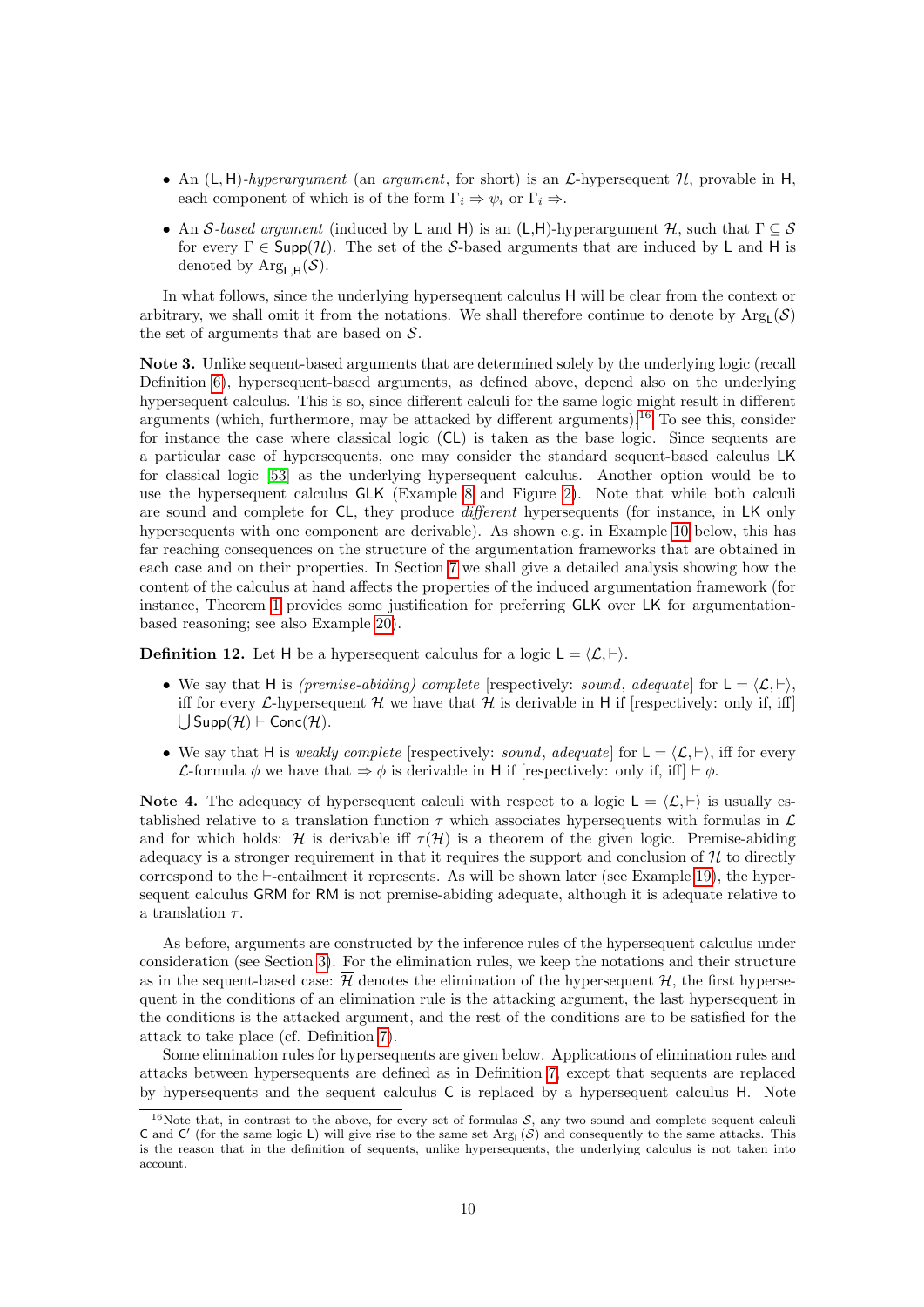that when both the attacking and the attacked arguments are ordinary sequents, that is, when both of them have only one component, these rules are the same as their ordinary sequent-based counterparts. In the general case, these rules reflect the nature of hypersequents, and in particular the disjunctive reading of their components.

<span id="page-10-0"></span>**Example 9.** Below are hypersequent counterparts of the rules in Example [2.](#page-5-3) Let  $\mathcal{G}, \mathcal{H}$  be two arguments, where  $\mathsf{Supp}(\mathcal{H}) = {\Delta_1, \ldots, \Delta_m}$  and  $j \in \{1, \ldots, m\}$ . We define:

$$
\frac{\mathcal{G} \rightarrow \text{Conc}(\mathcal{G}) \supset \neg \bigwedge \Delta_j \mathcal{H}}{\overline{\mathcal{H}}}
$$
 [Def<sub>H</sub>] where  $\Delta_j \neq \emptyset$   
\n
$$
\frac{\mathcal{G} \rightarrow \text{Conc}(\mathcal{G}) \leftrightarrow \neg \bigwedge \Delta'_j \mathcal{H}}{\overline{\mathcal{H}}}
$$
 [Ucut<sub>H</sub>] where  $\emptyset \neq \Delta'_j \subseteq \Delta_j$   
\n
$$
\frac{\mathcal{G} \rightarrow \text{Conc}(\mathcal{G}) \leftrightarrow \neg \psi_j \mathcal{H}}{\overline{\mathcal{H}}}
$$
 [Reb<sub>H</sub>] where  $\Delta_j \Rightarrow \psi_j$  is the *j*th component of  $\mathcal{H}$   
\n
$$
\frac{\mathcal{G} \rightarrow \text{Conc}(\mathcal{G}) \leftrightarrow \neg \delta \mathcal{H}}{\overline{\mathcal{H}}}
$$
 [DUcut<sub>H</sub>] where  $\delta \in \Delta_j$   
\n
$$
\frac{\Rightarrow \neg \bigwedge \bigcup_{i=1}^m \Delta_i \mathcal{H}}{\overline{\mathcal{H}}}
$$
 [ConUcut<sub>H</sub>] where  $\bigcup_{i=1}^m \Delta_i \neq \emptyset$ 

Note 5. Some comments on the arrack rules of the last examples are in order:

• Clearly, hypersequents offer other types of attack rules, as well as further variations of sequent-based attack rules. For instance, the definition above of the rebut rule  $[\text{Reb}_H]$  is rather liberal in that it allows to attack in any component of the attacked argument. A weaker variant of this rule could be the following:

$$
\frac{\mathcal{G} \quad \Rightarrow \mathsf{Conc}(\mathcal{G}) \leftrightarrow \neg \mathsf{Conc}(\mathcal{H}) \quad \mathcal{H}}{\overline{\mathcal{H}}}.
$$

- Except for [ConUcut], the presented elimination rules based on defeat and undercut model a rather cautious reasoning style in that they allow an attack on the premises of any component of the attacked argument. E.g., the hypersequent  $p \Rightarrow p \vee q \mid q \Rightarrow p \vee q$  is  $\text{Def}_{H}/\text{Ucut}_{H}/\text{DUcut}_{H}$ -attacked by  $\neg p \Rightarrow \neg p$ . This approach may seem overly cautious since, in our example, the premise of the second component is sufficient to establish the conclusion  $p \vee q$ . In view of this, one may consider an alternative approach to defeats and undercuts according to which all supports of the attacked argument have to be falsified by the conclusion of the attacking argument. Note, however, that such a definition would not allow  $\neg p \Rightarrow \neg p$  to attack the GLK-derivable hypersequent  $p \Rightarrow p \land q \mid q \Rightarrow p \land q$ , which seems counter-intuitive and therefore problematic.
- The definitions in Example [9](#page-10-0) are conservative in the sense that when applied to ordinary sequents they yield the same results as the corresponding elimination rules in Example [2.](#page-5-3)

Hypersequent-based argumentation frameworks will be defined in a similar way to sequentbased argumentation frameworks (cf. Definition [8\)](#page-6-4).

**Definition 13.** A hypersequent-based argumentation framework for a set of formulas  $S$  based on a logic  $L = \langle \mathcal{L}, \vdash \rangle$ , a hypersequent calculus H for L, and a set AR of hypersequent elimination rules, is a pair  $\mathcal{AF}_{\mathsf{L},\mathsf{H},\mathsf{AR}}(\mathcal{S}) = \langle \mathrm{Arg}_{\mathsf{L},\mathsf{H}}(\mathcal{S}),\mathcal{A}\rangle$ , where  $\mathrm{Arg}_{\mathsf{L},\mathsf{H}}(\mathcal{S})$  is the set of  $(\mathsf{L},\mathsf{H})$ -hyperarguments (arguments) based on S,  $\mathcal{A} \subseteq \text{Arg}_{\mathsf{L},\mathsf{H}}(\mathcal{S}) \times \text{Arg}_{\mathsf{L},\mathsf{H}}(\mathcal{S})$  and  $(\mathcal{H}_1, \mathcal{H}_2) \in \mathcal{A}$  iff there is an  $\mathcal{R} \in \mathsf{AR}$ such that  $\mathcal{H}_1$  R-attacks  $\mathcal{H}_2$ .

As before, we shall always omit the subscript  $H$  from the above notations<sup>[17](#page-10-1)</sup>, and the subscripts L and/or AR when they are clear from the context or arbitrary.

<span id="page-10-1"></span> $17$ Recall, however, our cautionary remark in Note [3](#page-9-1) concerning the fact that the set of arguments and the attacks are not solely determined by the underlying logic but do also depend on the specific underlying hypersequent calculus.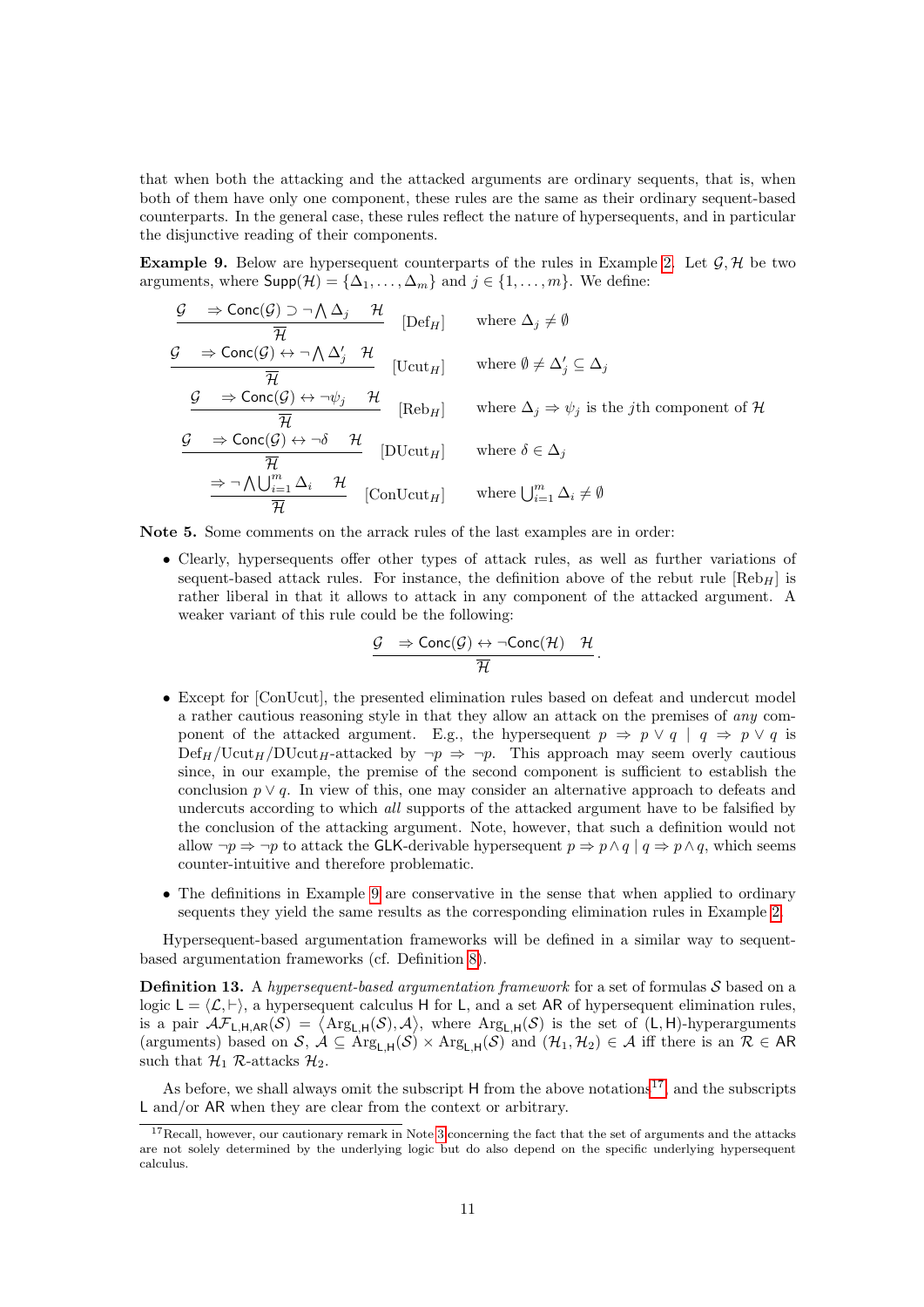

<span id="page-11-2"></span>Figure 3: Part of the hypersequent-based argumentation graph for  $S = \{p, q, \neg p \lor \neg q, r\}$ , with core logic CL and ConUcut<sub>H</sub> and Defeat<sub>H</sub> as attack rules, from Example [10.](#page-11-0) To avoid clutter we omit all attacks on  $a_{\perp}$  except for the one from  $a_{\perp}$ . The dashed graph is the same graph as the one in Figure [1](#page-4-1) (in the context of Example [4,](#page-6-2) referring to the same  $S$ ), the solid nodes and arrows become available when generalizing to the hypersequent setting.

<span id="page-11-0"></span>**Example 10.** Consider again the argumentation framework  $\mathcal{AF}_{L,AR}(\mathcal{S}) = \langle \text{Arg}_L(\mathcal{S}), \mathcal{A} \rangle$  from Example [4,](#page-6-2) now in a hypersequent setting, where  $S = \{p, q, \neg p \lor \neg q, r\}$ ,  $\mathsf{L} = \mathsf{CL}$ , and A is based on  $AR = \{ConUcut_H, Defeat_H\}.$ <sup>[18](#page-11-1)</sup> With the possibility of splitting components, we get in addition to the arguments  $a_{\perp}, a_{\perp}, a_1 - a_9$  in the sequent-based setting, also the following (hypersequential) arguments:

$$
\mathcal{H}_{10} = \neg p \lor \neg q \Rightarrow \neg p \mid q \Rightarrow \neg p
$$
  

$$
\mathcal{H}_{11} = \neg p \lor \neg q \Rightarrow \neg q \mid p \Rightarrow \neg q
$$
  

$$
\mathcal{H}_{12} = p \Rightarrow p \land q \mid q \Rightarrow p \land q
$$

See Figure [3](#page-11-2) for the extension of the graph in Figure [1](#page-4-1) (the dashed graph) with the additional hypersequent arguments and attacks (the solid parts of the graph). To avoid clutter we have omitted all attacks on  $a_{\perp}$  except for the one from  $a_{\perp}$  (i.e., the attacks from  $a_{7}, a_{8}, a_{9}, \mathcal{H}_{10}, \mathcal{H}_{11}$ and  $\mathcal{H}_{12}$  on  $a_{\perp}$  are omitted.

It is interesting to note that in the sequent-based setting considered in Example [4](#page-6-2) it can be proven that  $\mathcal{E} = \{a_{\top}, a_1, a_2, a_3, a_4, a_5, a_6\}$  is admissible in  $\mathcal{AF}_{\text{CL-IDE}}(\mathcal{S})$  (see also Figure [1\)](#page-4-1).<sup>[19](#page-11-3)</sup> However,  $Concs(\mathcal{E})$  is inconsistent. This problem may be avoided by using a hypersequentbased framework as in the current example. Indeed, in the present setting, the following three sets of arguments are part of different complete extensions:  $\mathcal{E}_1 = \{a_{\top}, a_1, a_2, a_3, a_5, a_6, a_7, \mathcal{H}_{12}\},\$  $\mathcal{E}_2 = \{a_{\top}, a_1, a_3, a_4, a_6, a_8, \mathcal{H}_{10}\}\$ and  $\mathcal{E}_3 = \{a_{\top}, a_1, a_2, a_4, a_5, a_9, \mathcal{H}_{11}\}\$ (see Figure [3\)](#page-11-2). Now,  $\mathcal{E} =$  ${a_{\top}, a_1, a_2, a_3, a_4, a_5, a_6}$  is no longer admissible, since, for instance,  $a_2$  is attacked by  $\mathcal{H}_{10}$ . In order to defend  $a_2$ , E must be extended with a hypersequent like  $a_7$ ,  $a_9$ , or  $\mathcal{H}_{11}$ , and so the new set of arguments is not conflict-free anymore.

We note, furthermore, that in this hypersequent-based framework each extension contains the argument  $a_1$ , therefore not only that inconsistent extensions are avoided, but also free arguments (i.e., those that are not involved in any contradictory set of premises) are preserved by the extensions.

<span id="page-11-1"></span><sup>&</sup>lt;sup>18</sup>Recall that, when applied to ordinary sequents, Defeat<sub>H</sub> from Example [9](#page-10-0) is the same rule as the Defeat rule from Example [2.](#page-5-3)

<span id="page-11-3"></span><sup>&</sup>lt;sup>19</sup>Note that although there are infinitely many arguments  $a'_\perp$  in Arg<sub>L</sub>(S) defeating  $a_\perp$  (all with equivalent conclusions to  $\neg r$  and with supports  $\textsf{Supp}(a'_{\perp}) = \{p, q, \neg p \lor \neg q\}$ , the single argument  $a_{\top}$  in  $\mathcal E$  attacks all of them.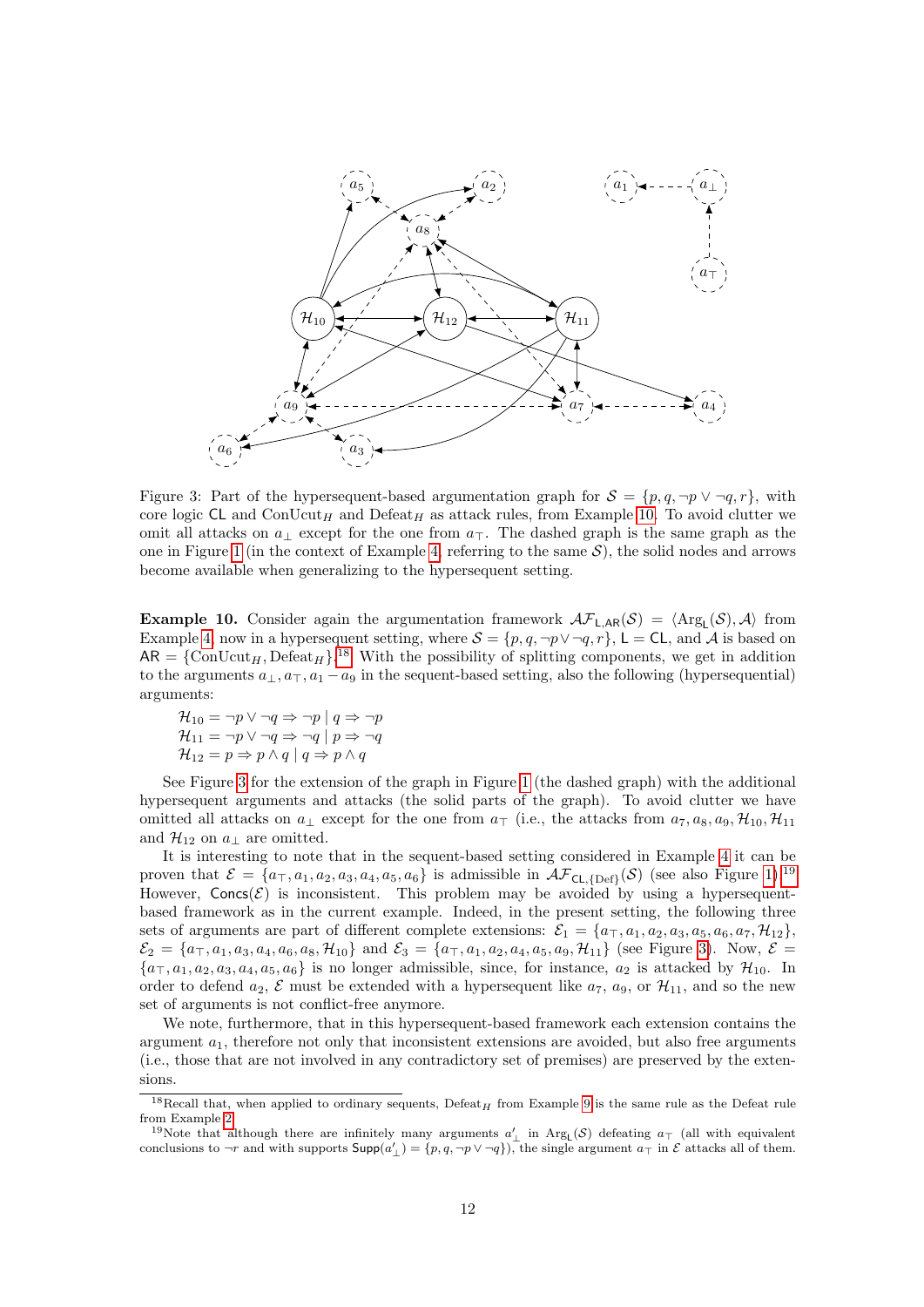<span id="page-12-0"></span>Note 6. The fact that extensions of structured argumentation frameworks may not be consistent is a well-known problem, discussed e.g. in [\[2,](#page-41-5) [43\]](#page-43-3). As argued in the last example, a switch to a hypersequent-based argumentation frameworks may resolve the problem. Intuitively, this is so due to the possibility of introducing new arguments by *splitting* hypersequents into different components. Indeed, in Section [7.3](#page-27-0) we show that the consistency of extensions of hypersequential frameworks like the ones of Example [10](#page-11-0) is guaranteed.

Given a hypersequent-based argumentation framework  $\mathcal{AF}_{L,AR}(\mathcal{S})$ , Dung-style semantics are defined in an equivalent way to those in Definition [5.](#page-3-8) Accordingly, the entailment relations induced by hypersequential frameworks are defined as in the sequent-based case (cf. Definition [9\)](#page-6-5):

<span id="page-12-5"></span>**Definition 14.** Given a hypersequent-based argumentation framework  $\mathcal{AF}_{LAR}(S)$ , we define:<sup>[20](#page-12-2)</sup>

- Skeptical entailment:  $S \sim \bigcap_{k=1}^{n} \phi$  iff there is an argument  $\mathcal{H} \in \bigcap \mathsf{Ext}_{sem}(\mathcal{AF}_{L,AR}(\mathcal{S}))$  such that  $Conc(\mathcal{H}) = \phi$ .
- Credulous entailment:  $S \n\vdash_{\mathsf{L,sem}}^{\cup} \phi$  iff there is some  $\mathcal{E} \in \mathsf{Ext}_{sem}(\mathcal{AF}_{\mathsf{L,AR}}(\mathcal{S}))$  and an argument  $\mathcal{H} \in \mathcal{E} \text{ such that } \mathsf{Conc}(\mathcal{H}) = \phi.$

The subscripts L and sem are omitted when they are clear from the context.

<span id="page-12-6"></span>**Example 11.** Let  $\mathcal{AF}_{\text{CL}, \{\text{ConUcut}_H, \text{Def}_H\}}(\mathcal{S})$  where  $\mathcal{S} = \{p, q, \neg p \lor \neg q, r\}$  as in Example [10.](#page-11-0) Then  $S \n\vdash_{\mathsf{CL,sem}}^{\cap} r$ , but  $S \not\vdash_{\mathsf{CL,sem}}^{\cap} p$  for sem  $\in \{\text{grd,cmp, prf, stb}\}.$  Furthermore,  $S \n\vdash_{\mathsf{CL,sem}}^{\cup} \phi$  for  $\phi \in$  $\{p, q, \neg p \vee \neg q\}$  and sem<sup>'</sup>  $\in$  {cmp, prf, stb}.

## <span id="page-12-1"></span>5 Some Notable Test-Cases

In this section we exemplify reasoning with specific hypersequential frameworks. We shall consider three frameworks that are based on well-known logics, for which an ordinary cut-free sequent calculus is not known. For each logic we recall a corresponding (cut-free) hypersequent-based calculus and illustrate the use of hypersequent-based attack rules from Definition [9](#page-10-0) by means of some examples.

### 5.1 LC-based Hypersequential Frameworks

We start by considering Gödel-Dummett logic  $\mathsf{LC}$  (also known as Gödel Logic or  $\mathsf{G}$ ) as the base logic of the framework. This logic is sometimes considered to be the most important intermediate logic (see [\[14\]](#page-41-9)), namely: a logic that includes intuitionistic logic and is included in classical logic (see [\[44\]](#page-43-8)). Specifically,  $LC = \langle \mathcal{L}, \vdash_{LC} \rangle$  is obtained by adding the axiom  $(\phi \supset \psi) \vee (\psi \supset \phi)$  to (propositional) intuitionistic logic. This logic has some connections to relevance logics [\[49\]](#page-44-5), is used in research on Heyting's Arithmetics [\[83\]](#page-45-8), and is one of the best known fuzzy logics (see, e.g., [\[20,](#page-42-6) [57,](#page-44-6) [65\]](#page-44-4)).

As noted above, no finite cut-free sequent calculus is known for LC (the ordinary cut-free sequent calculus of LC that was introduced in [\[76\]](#page-45-9) is not finite). Here we use a finite hypersequent calculus that was introduced for LC (along with calculi for some other intermediate logics) in [\[14\]](#page-41-9); see Figure [4.](#page-13-0)<sup>[21](#page-12-3)</sup>

<span id="page-12-2"></span><sup>20</sup>To reduce and shorten the notations, we use here the same notations as in Definition [9](#page-6-5) for the entailment relations of hypersequential frameworks. This will not cause any confusion in what follows.

<span id="page-12-3"></span> $21$ The rules in GLC are the multiplicative versions. The additive versions of the rules are admissible, to see this, apply [IW] to the premises of the given rules, before deriving the conclusion.

<span id="page-12-4"></span><sup>&</sup>lt;sup>2</sup>The prime in the notation of this rule indicates that the rule (unlike, e.g., the rule  $[\Rightarrow \vee]$  of GLK in Figure [2\)](#page-8-1) has two variations (see also similar rules in Figure [6](#page-18-1) below).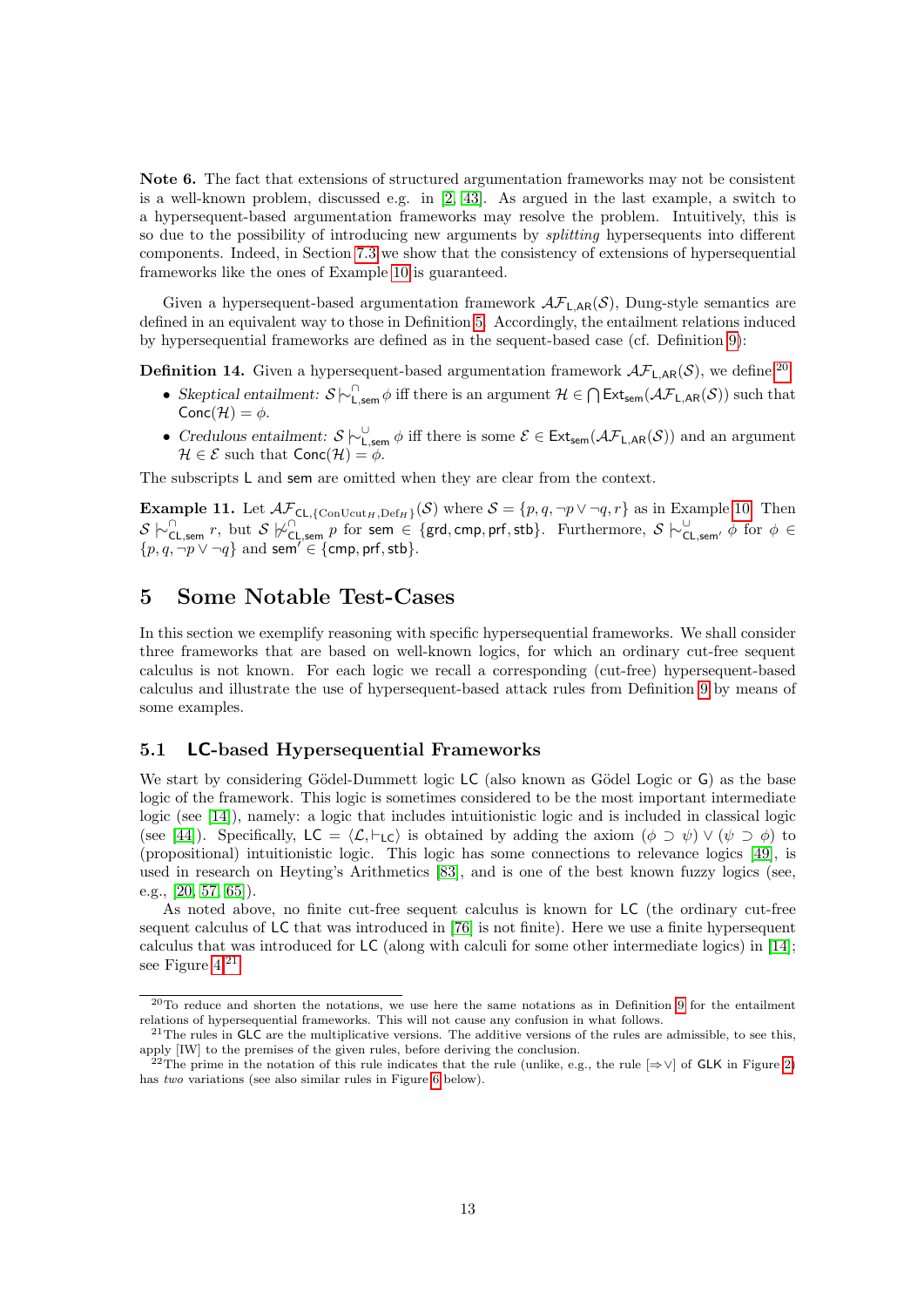Axioms:  $\mathcal{G} | \psi \Rightarrow \psi$ 

Logical rules:

| Example 1.1                 |                                                                                                                                                                           |                         |                                                                                                                                                              |
|-----------------------------|---------------------------------------------------------------------------------------------------------------------------------------------------------------------------|-------------------------|--------------------------------------------------------------------------------------------------------------------------------------------------------------|
| $[-\Rightarrow]$            | $\frac{G \mid \Gamma \Rightarrow \varphi}{G \mid \neg \varphi, \Gamma \Rightarrow}$                                                                                       | $[\Rightarrow \neg]$    | $\frac{G \mid \varphi, \Gamma \Rightarrow}{G \mid \Gamma \Rightarrow \neg \varphi}$                                                                          |
| $[\Rightarrow \Rightarrow]$ | $\frac{G_1 \mid \Gamma_1 \Rightarrow \varphi}{G_1 \mid G_2 \mid \Gamma_1, \Gamma_2, \varphi \supset \psi \Rightarrow \delta}$                                             | $[\Rightarrow \supset]$ | $\frac{G \mid \Gamma, \varphi \Rightarrow \psi}{G \mid \Gamma \Rightarrow \varphi \supset \psi}$                                                             |
| $[\land \Rightarrow]$       | $\frac{G \mid \Gamma, \varphi, \psi \Rightarrow \delta}{G \mid \Gamma, \varphi \land \psi \Rightarrow \delta}$                                                            | $[\Rightarrow \land]$   | $\frac{G_1 \mid \Gamma_1 \Rightarrow \varphi \quad G_2 \mid \Gamma_2 \Rightarrow \psi}{G_1 \mid G_2 \mid \Gamma_1, \Gamma_2 \Rightarrow \varphi \land \psi}$ |
| $[\lor \Rightarrow]$        | $\frac{G_1 \mid \Gamma_1, \varphi \Rightarrow \delta \quad G_2 \mid \Gamma_2, \psi \Rightarrow \delta}{G_1 \mid G_2 \mid \Gamma_2, \varphi \lor \psi \Rightarrow \delta}$ | $[\Rightarrow \lor']$   | $\frac{G \mid \Gamma \Rightarrow \varphi \quad G \mid \Gamma \Rightarrow \psi}{G \mid \Gamma \Rightarrow \varphi \lor \psi}$                                 |
| <b>Structural rules:</b>    |                                                                                                                                                                           |                         |                                                                                                                                                              |
| $[\text{EC}]$               | $\frac{G \mid s \mid s}{G \mid s}$                                                                                                                                        | $[\text{EW}]$           | $\frac{G}{G \mid s}$                                                                                                                                         |
| $[\text{IC}]$               | $\frac{G \mid \Gamma, \varphi, \varphi \Rightarrow \delta}{G \mid \Gamma, \varphi \Rightarrow \delta}$                                                                    | $[\text{IW}]$           | $\frac{G \mid \Gamma \Rightarrow \delta$                                                                                                                     |

<span id="page-13-0"></span>Figure 4: The proof system GLC.

**Example 12** (See also [\[15\]](#page-41-8)). The axiom  $(\phi \supset \psi) \vee (\psi \supset \phi)$  (which is added to intuitionistic logic to obtain LC) can be derived in GLC as follows:

$$
\frac{\phi \Rightarrow \phi \quad \psi \Rightarrow \psi}{\phi \Rightarrow \psi \mid \psi \Rightarrow \phi} [\text{Com}]
$$
\n
$$
\frac{\phi \Rightarrow \psi \mid \psi \Rightarrow \phi}{\Rightarrow \phi \supset \psi \mid \psi \Rightarrow \phi} [\Rightarrow \supset]
$$
\n
$$
\frac{\Rightarrow (\phi \supset \psi) \vee (\psi \supset \phi) \mid \psi \Rightarrow \phi}{\Rightarrow (\phi \supset \psi) \vee (\psi \supset \phi) \mid \Rightarrow \psi \supset \phi} [\Rightarrow \supset]
$$
\n
$$
\frac{\Rightarrow (\phi \supset \psi) \vee (\psi \supset \phi) \mid \Rightarrow (\phi \supset \psi) \vee (\psi \supset \phi)}{\Rightarrow (\phi \supset \psi) \vee (\psi \supset \phi)} [\Rightarrow \supseteq]
$$
\n[EC]

<span id="page-13-2"></span>Proposition 1. [\[15,](#page-41-8) Theorems 1 and 2]

- 1. GLC admits cut elimination.[23](#page-13-1)
- <span id="page-13-3"></span>2. Let  $\mathcal{H} = \Gamma_1 \Rightarrow \delta_1 \mid \ldots \mid \Gamma_k \Rightarrow \delta_k$  be a hypersequent, where, for each  $1 \leq i \leq k$ ,  $\Gamma_i =$  $\{\gamma_1^i,\ldots,\gamma_{n_i}^i\}$ . Then H is derivable in GLC if and only if the following formula is a theorem of LC:

$$
\tau_{\mathsf{LC}}(\mathcal{H}) = \left(\gamma_1^1 \supset (\gamma_2^1 \supset \ldots \supset (\gamma_{n_1}^1 \supset \delta_1) \ldots) \vee \ldots \vee (\gamma_1^k \supset (\gamma_2^k \supset \ldots \supset (\gamma_{n_k}^k \supset \delta_k) \ldots)\right).
$$

<span id="page-13-4"></span>**Lemma 1.**  $\vdash_{\mathsf{LC}} \gamma_1 \supset (\gamma_2 \supset (\dots(\gamma_n \supset \phi) \dots))$  iff  $\{\gamma_1, \dots, \gamma_n\} \vdash_{\mathsf{LC}} \phi$ .

<span id="page-13-1"></span><sup>23</sup>That is, cut elimination is admissible in GLC.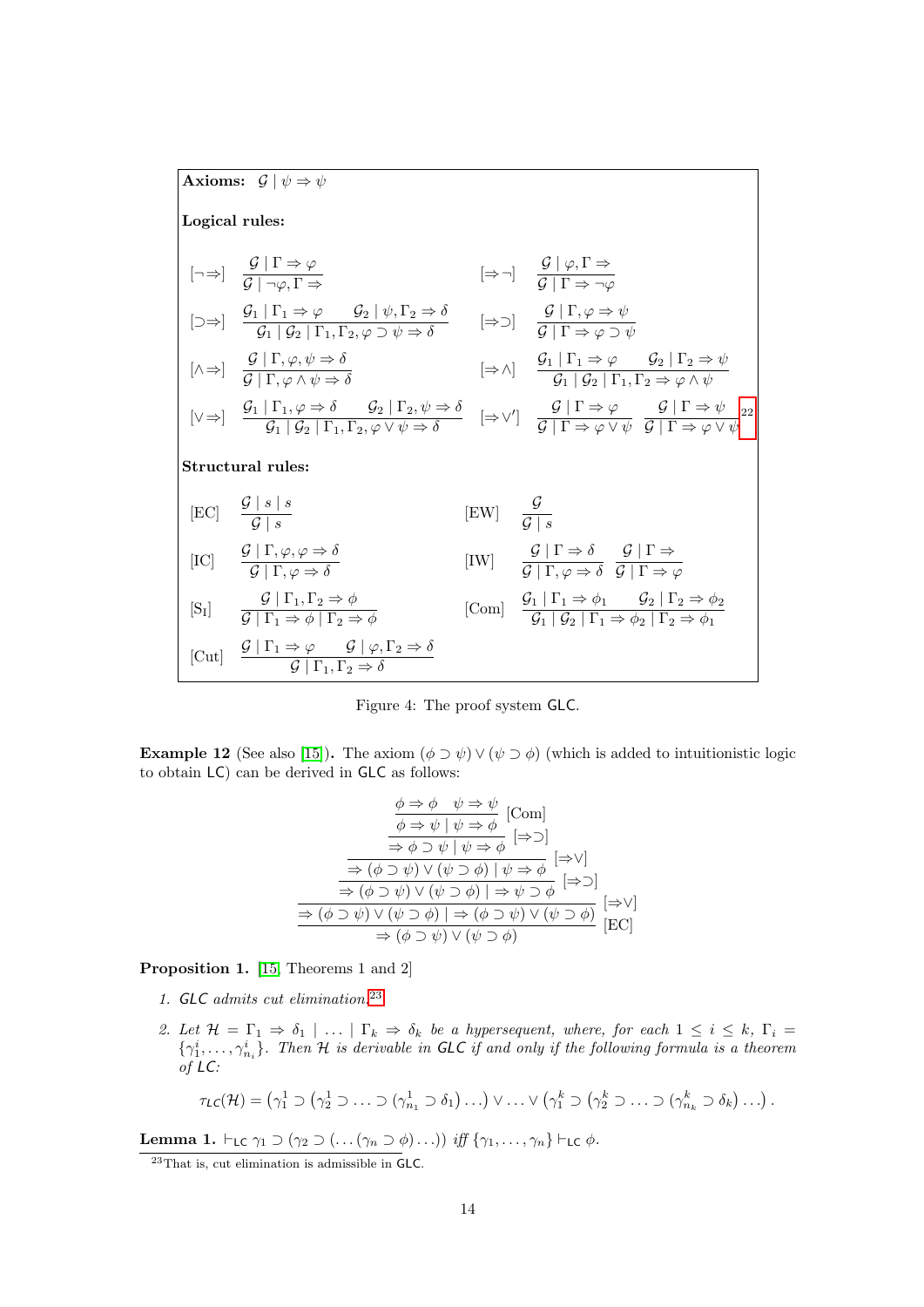Proof. Follows from the deduction theorem, which is valid in LC.

Corollary 1. Let  $\Gamma = \Gamma_1, \ldots, \Gamma_n$  and  $\phi = \phi_1 \vee \ldots \vee \phi_n$ .

- 1.  $\vdash_{LC} \phi$  iff  $\Rightarrow \phi$  is provable in GLC (that is, GLC is weakly adequate for LC),
- 2. if  $\mathcal{H} = \Gamma_1 \Rightarrow \phi_1 \mid \ldots \mid \Gamma_n \Rightarrow \phi_n$  is provable in GLC, then  $\Gamma \vdash_{LC} \phi$  (that is, GLC is premiseabiding sound for LC),
- 3. if  $\Gamma \vdash_{LC} \phi$ , then there is a (hyper)sequent H provable in GLC such that  $\bigcup \text{Supp}(\mathcal{H}) = \Gamma$  and  $Conc(\mathcal{H}) = \phi$  (that is, GLC is premise-abiding complete for LC).

*Proof.* Let  $\Gamma = \Gamma_1, \ldots, \Gamma_n$  and  $\phi = \phi_1 \vee \ldots \vee \phi_n$ 

- 1. Suppose that  $\vdash_{LC} \phi$ . By Proposition [1](#page-13-2) (Item [2\)](#page-13-3) there is an  $\mathcal{H} = \Rightarrow \phi_1 \mid \cdots \mid \Rightarrow \phi_n$  derivable in GLC. By applying  $[\Rightarrow \vee]$  multiple times we can derive  $\Rightarrow \phi | \cdots | \Rightarrow \phi$  and via [EC] we get  $\Rightarrow \phi$ . Suppose now  $\Rightarrow \phi$  is derivable in GLC. By Proposition [1](#page-13-2) (Item [2\)](#page-13-3),  $\vdash_{LC} \phi$ .
- 2. Let  $\mathcal{H} = \Gamma_1 \Rightarrow \phi_1 \mid \ldots \mid \Gamma_n \Rightarrow \phi_n$ , where  $\Gamma_i = \gamma_1^i, \ldots, \gamma_{m_i}^i$ , and assume that  $\mathcal{H}$  is provable in GLC. Then, by [IW] (Figure [4\)](#page-13-0),  $\Gamma_1, \ldots, \Gamma_n \Rightarrow \phi_1 \mid \ldots \mid \Gamma_1, \ldots, \Gamma_n \Rightarrow \phi_n$  is derivable in GLC. Now, by  $[\Rightarrow\vee], \Gamma_1,\ldots,\Gamma_n \Rightarrow \phi \mid \ldots \mid \Gamma_1,\ldots,\Gamma_n \Rightarrow \phi$  is also derivable in GLC. Hence, by external contraction,  $\Gamma \Rightarrow \phi$  is derivable in GLC as well. By Item [2](#page-13-3) of Proposition [1,](#page-13-2)  $\vdash_{LC} \tau_{LC}(\Gamma \Rightarrow \phi)$  and hence by Lemma [1,](#page-13-4)  $\Gamma \vdash_{LC} \phi$ .
- 3. Suppose that  $\Gamma \vdash_{LC} \phi$  where  $\Gamma = \{\gamma_1, \ldots, \gamma_n\}$ . Hence, by Lemma [1,](#page-13-4)  $\vdash_{LC} \gamma_1 \supset (\gamma_2 \supset \ldots \supset \phi_n)$  $(\gamma_n \supset \phi)$ ). By Item [2](#page-13-3) of Proposition [1,](#page-13-2) there is some hypersequent H that is provable in GLC such that  $\tau_{\text{LC}}(\mathcal{H}) = \gamma_1 \supset (\gamma_2 \supset \ldots \supset (\gamma_n \supset \phi)).$  Therefore,  $\mathcal{H} = \Gamma \Rightarrow \phi$  and so the claim follows.  $\Box$

By the claims above, GLC is premise-abiding adequate for LC, and so hypersequential argumentation frameworks may be built on top of them. The next examples illustrate such frameworks.

**Example 13.** Let  $\mathcal{AF}_{L,AR}(\mathcal{S}) = \langle \text{Arg}_L(\mathcal{S}), \mathcal{A} \rangle$  be an argumentation framework like that of Exam-ple [10](#page-11-0) (i.e., where  $S = \{p, q, \neg p \vee \neg q, r\}$  and Defeat<sub>H</sub> is the attack rule), but now  $L = LC$  is the base logic. Note that the arguments and attacks as depicted in Figure [3,](#page-11-2) can be derived in this framework as well. Moreover, it can be shown that, like for  $\mathsf{L} = \mathsf{CL}$ , it holds that  $\mathcal{S} \models_{\mathsf{L},H,\mathsf{sem}}^{\cap} r$  but  $\mathcal{S} \not\!\!\!\sim_{\mathsf{L},H,\mathsf{sem}}^{\cap} q$  for sem  $\in \{\mathsf{grd},\mathsf{cmp},\mathsf{prf},\mathsf{stb}\}.$ 

Example 14. The differences between hypersequential frameworks that are based on LC and CL are evident already when, e.g.,  $S = \{\neg \neg p\}$  and Undercut<sub>H</sub> is the sole attack rule. In this case, for every completeness-based semantics sem, we have that  $\overline{S} \models_{\mathsf{CL,sem}}^{\cup} p$ , since  $\neg\neg p \Rightarrow p$  is derivable. On the other hand,  $S \not\vdash^{\cup}_{\mathsf{LC,sem}} p$ , since there is no argument  $a \in \mathrm{Arg}_{\mathsf{LC}}(S)$  with  $\mathrm{Conc}(a) = p^{24}$  $\mathrm{Conc}(a) = p^{24}$  $\mathrm{Conc}(a) = p^{24}$ 

As noted in the beginning of this section LC is, among others, one of the best known fuzzy logics. Fuzzy argumentation (e.g., by taking a fuzzy knowledge-base or defining attack rules as a fuzzy relation) has also been explored in the literature (see, e.g., [\[60,](#page-44-7) [77,](#page-45-10) [80,](#page-45-11) [85\]](#page-45-12)). In this paper we take LC as an example to show that the resulting hypersequent-based argumentation framework has some desirable properties. This will be further explained in Sections [7](#page-24-0) and [8,](#page-36-0) where we discuss common properties of entailment relations that are induced by hypersequential frameworks. Some related issues, like how to interpret the different strengths of formulas and how to incorporate this in the arguments and/or the attacks, are left for future work.

<span id="page-14-0"></span><sup>&</sup>lt;sup>24</sup>Indeed, arguments like  $\neg\neg p \Rightarrow p$  (unlike  $p \Rightarrow \neg\neg p$ ) are not derivable in GLC.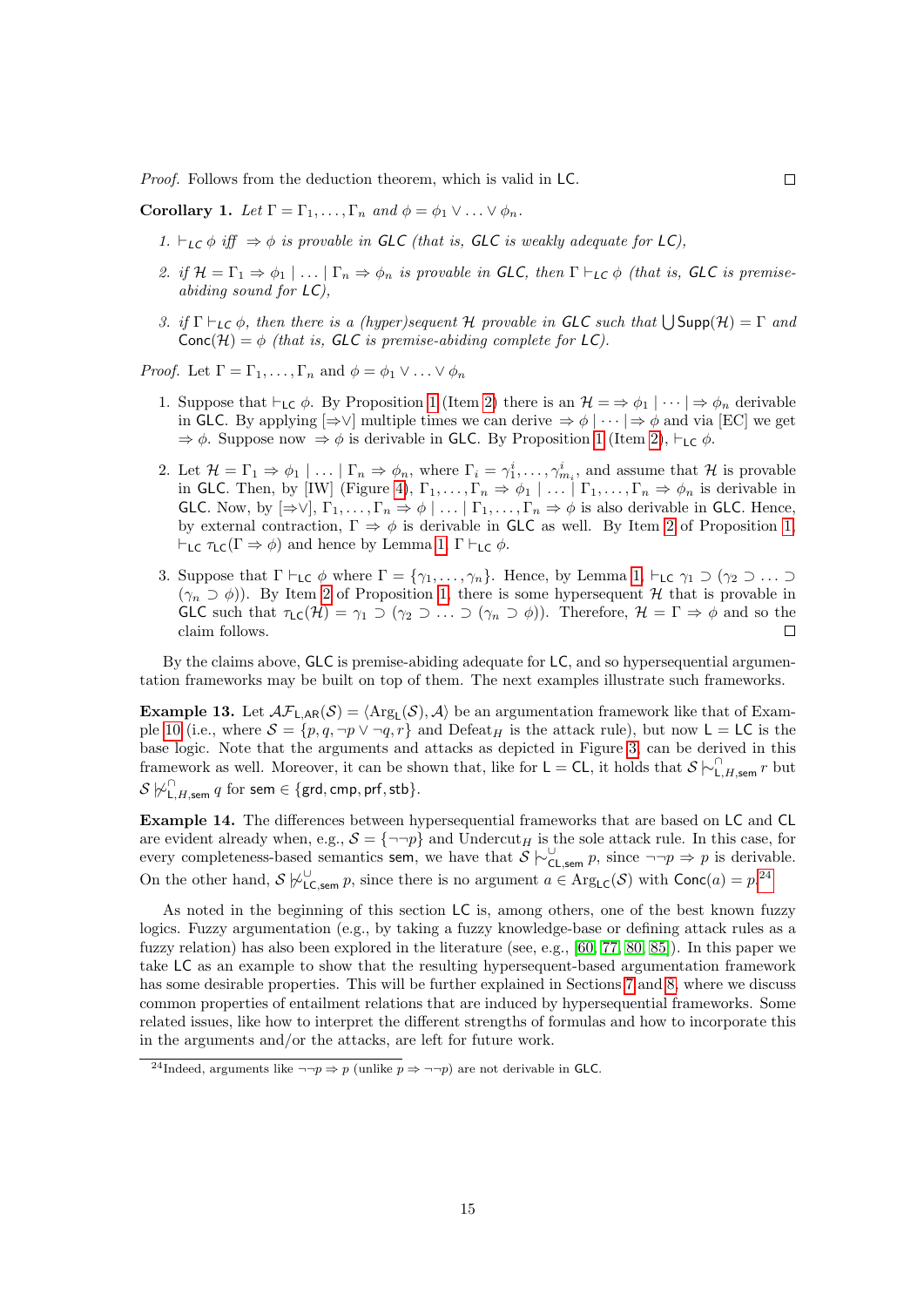### 5.2 S5-based Hypersequential Frameworks

The second family of hypersequential argumentation frameworks that we consider here is based on the modal logic S5. This logic also lacks a cut-free sequent calculus, but has hypersequent calculi, one of them is defined below.

The obvious advantage of incorporating modal languages and logics is that they allow to qualify statements (such as 'it is necessary that  $\psi$ ) by means of modal operators. In particular, this allows to express alethic arguments (about necessity and possibility), epistemic ones (about knowledge and belief)  $[46, 59]$  $[46, 59]$  and deontic phrases (about *obligation* and *permission*)  $[51, 84]$  $[51, 84]$ .

Most of the important systems in propositional modal logic (like K, K4, T, and S4) have ordinary, cut-free Gentzen-type formulations.[25](#page-15-0) The sequential system for S4, for example, is obtained from that of classical logic by adding to it the following two rules for  $\Box^{26}$  $\Box^{26}$  $\Box^{26}$ 

Notation 1. Let  $\Box \Gamma = {\Box \gamma \mid \gamma \in \Gamma}$ . Then:

$$
\frac{\Gamma, \phi \Rightarrow \Delta}{\Gamma, \Box \phi \Rightarrow \Delta} \quad [\Box \Rightarrow] \qquad \qquad \frac{\Box \Gamma \Rightarrow \phi}{\Box \Gamma \Rightarrow \Box \phi} \quad [\Rightarrow \Box]
$$

In the usual formulation of S5, the rule  $[\Rightarrow \Box]$  of S4 is strengthened to the following rule:

$$
\frac{\Box \Gamma \Rightarrow \phi, \Box \Delta}{\Box \Gamma \Rightarrow \Box \phi, \Box \Delta}.
$$

It is easy to see, however, that  $p \Rightarrow \Box \neg \Box \neg p$  is derivable in this system using a cut on  $\Box \neg p$ , but it has no cut-free proof.[27](#page-15-2) As shown in [\[15,](#page-41-8) [19\]](#page-42-7) and [\[69\]](#page-45-1), the problem of providing a cut-free formulation for S5 can be solved with the help of hypersequents. Below we recall the hypersequential calculus GS5, introduced in  $[15]$ .<sup>[28](#page-15-3)</sup>

Definition 15. The hypersequent calculus GS5 contains:

- all rules from Figure [2,](#page-8-1) except for  $[Sp]$ ;
- the rules from Figure  $5.^{29}$  $5.^{29}$  $5.^{29}$

$$
\begin{array}{|c|c|c|c|}\n\hline\n\text{[} \Box \Rightarrow \text{]} & \frac{\mathcal{G} \mid \Gamma, \varphi \Rightarrow \Delta}{\mathcal{G} \mid \Gamma, \Box \varphi \Rightarrow \Delta} & \text{[} \Rightarrow \Box \text{]} & \frac{\mathcal{G} \mid \Box \Gamma \Rightarrow \varphi}{\mathcal{G} \mid \Box \Gamma \Rightarrow \Box \varphi} \\
\hline\n\text{[MS]} & \frac{\mathcal{G} \mid \Box \Gamma_1, \Gamma_2 \Rightarrow \Box \Delta_1, \Delta_2}{\mathcal{G} \mid \Box \Gamma_1 \Rightarrow \Box \Delta_1 \mid \Gamma_2 \Rightarrow \Delta_2}\n\end{array}
$$

<span id="page-15-4"></span>Figure 5: The additional rules of GS5.

<span id="page-15-0"></span><sup>&</sup>lt;sup>25</sup>The logic K is obtained by adding the axiom  $\Box(p \supset q) \supset (\Box p \supset \Box q)$  and the rule  $\phi / \Box \phi$  to the Hilbert axiomatization of classical propositional logic. For K4 we further add  $\Box p \supset \Box \Box p$  to K, for T we add  $\Box p \supset p$  to K, and for S4 we add both. The logic S5 further strengthens these systems with the axiom  $\neg \Box p \supset \Box \neg \Box p$ . See e.g., [\[61,](#page-44-10) §2.5]<br><sup>26</sup>For simplicity we deal only with  $\Box$  (representing in the alethic interpretation *necessity*), taking  $\Diamond$  (intuitively

<span id="page-15-1"></span>representing possibility) as a defined connective.

<span id="page-15-2"></span> $^{27}$ Only *analytic* cut (on subformulas of the proved sequent) suffice for the proof.

<span id="page-15-5"></span><span id="page-15-3"></span><sup>28</sup>Other hypersequential calculi for S5 are available, e.g., in [\[19,](#page-42-7) [25\]](#page-42-8) and [\[32\]](#page-43-10).

<sup>&</sup>lt;sup>29</sup>In the presence of [MS] the rule  $[\Rightarrow \Box]$  can be strengthened to the usual rule of 55, in a hypersequential form:  $\frac{\mathcal{G}|\Box\Gamma\Rightarrow\Box\Delta,A}{\mathcal{G}|\Box\Gamma\Rightarrow\Box\Delta,\Box A}.$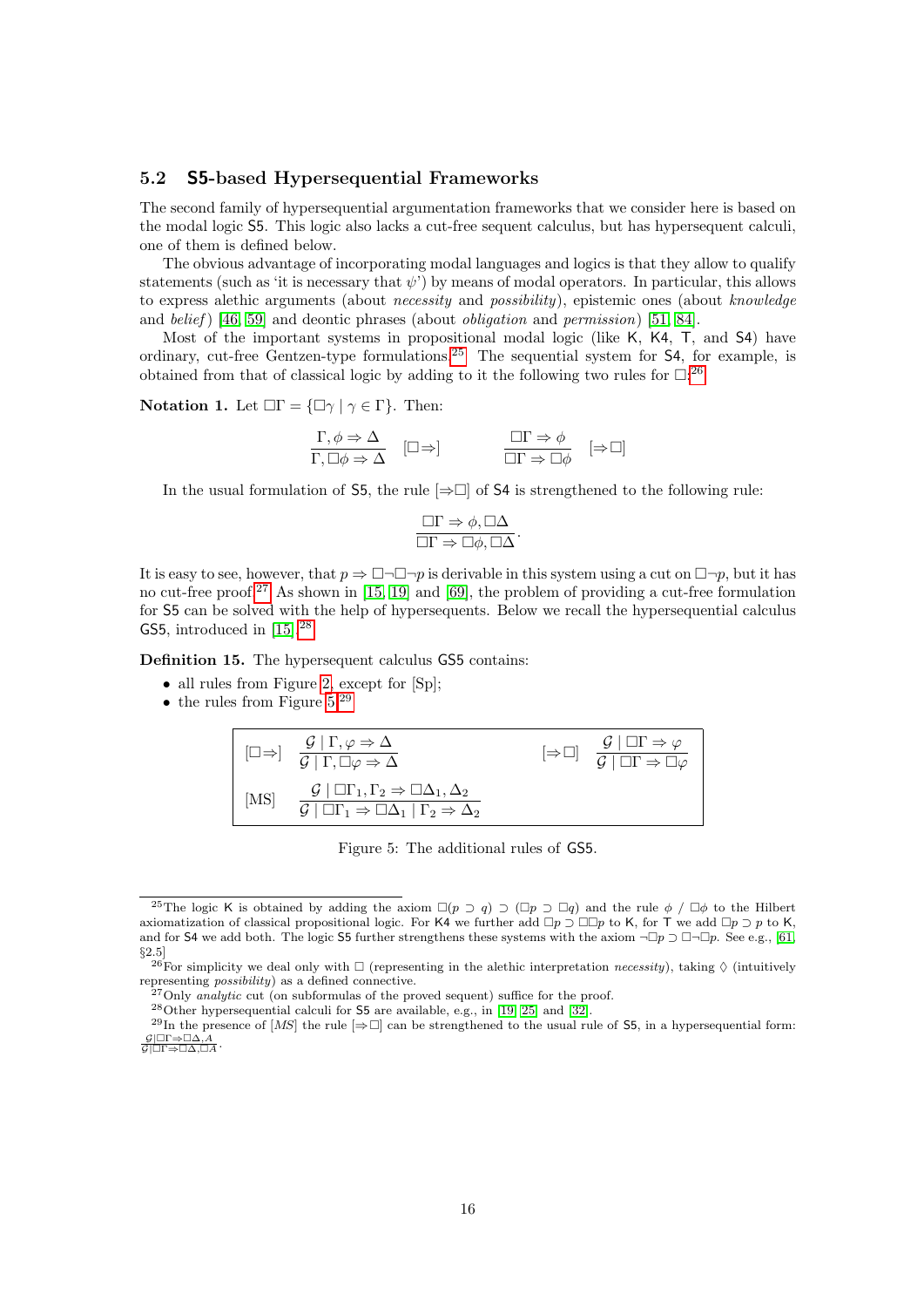**Example 15.** Below is a proof in GS5 of  $\neg \Box \psi \supset \Box \neg \Box \psi$  (known as Axiom 5):

$$
\frac{\Box \psi \Rightarrow \Box \psi}{\Box \psi, \neg \Box \psi \Rightarrow} [\neg \Rightarrow]
$$
\n
$$
\frac{\Box \psi \Rightarrow \Box \psi}{\Box \psi \Rightarrow [\neg \Box \psi \Rightarrow} [\text{MS}]
$$
\n
$$
\Rightarrow \neg \Box \psi \mid \neg \Box \psi \Rightarrow [\Rightarrow \neg]
$$
\n
$$
\frac{\neg \Box \psi \Rightarrow \Box \neg \Box \psi}{\Diamond \neg \Box \psi \Rightarrow \Box \neg \Box \psi} [\Rightarrow \Box]
$$
\n
$$
\frac{\neg \Box \psi \Rightarrow \Box \neg \Box \psi \mid \neg \Box \psi \Rightarrow \Box \neg \Box \psi}{\neg \Box \psi \Rightarrow \Box \neg \Box \psi} [\text{EC}]
$$
\n
$$
\frac{\neg \Box \psi \Rightarrow \Box \neg \Box \psi}{\Rightarrow \neg \Box \psi \Rightarrow \Box \neg \Box \psi} [\Rightarrow \supset]
$$

<span id="page-16-1"></span>Proposition 2. [\[15,](#page-41-8) Theorems 1 and 2]

- 1. GS5 admits cut elimination.
- <span id="page-16-0"></span>2. A hypersequent  $\mathcal{H} = \Gamma_1 \Rightarrow \Delta_1 \mid \ldots \mid \Gamma_n \Rightarrow \Delta_n$  is provable in GS5 iff the following formula is a theorem of S5:

$$
\tau_{\mathsf{S5}}(\mathcal{H}) = \square \left( \bigwedge \Gamma_1 \supset \bigvee \Delta_1 \right) \vee \ldots \vee \square \left( \bigwedge \Gamma_n \supset \bigvee \Delta_n \right).
$$

<span id="page-16-2"></span>**Lemma 2.** It holds that: (i)  $\vdash_{\mathsf{S5}} \Box \phi$  iff  $\vdash_{\mathsf{S5}} \phi$  and (ii)  $\vdash_{\mathsf{S5}} \Box (\bigwedge \Gamma \supset \phi)$  iff  $\Gamma \vdash_{\mathsf{S5}} \phi$ .

*Proof.* By the axiom  $\Box p \supset p$ , the necessitation rule  $\phi / \Box \phi$ , and Modus Ponens (see Footnote [25\)](#page-15-0). For Item (ii) we also need the deduction theorem.  $\Box$ 

Corollary 2. Let  $\Gamma = \Gamma_1, \ldots, \Gamma_n$  and  $\phi = \phi_1 \vee \ldots \vee \phi_n$ . Then:

- 1.  $\vdash$   $\varsigma$ 5  $\phi$  iff  $\Rightarrow$   $\phi$  is provable in GS5 (that is, GS5 is weakly adequate for S5).
- 2. if  $\Gamma_1 \Rightarrow \phi_1 | \dots | \Gamma_n \Rightarrow \phi_n$  is provable in GS5, then  $\Gamma \vdash_{\mathsf{S5}} \phi$  (that is, GS5 is premise-abiding sound for  $\mathsf{S5}$ ).
- 3. if  $\Gamma \vdash_{\mathsf{S5}} \phi$ , then there is a hypersequent H provable in GS5, such that  $\bigcup \mathsf{Supp}(\mathcal{H}) = \Gamma$  and  $Conc(\mathcal{H}) = \phi$  (that is, GS5 is premise-abiding complete for S5).

*Proof.* Let  $\Gamma = \Gamma_1, \ldots, \Gamma_n$  and  $\phi = \phi_1 \vee \ldots \vee \phi_n$ .

- 1. By Item [2](#page-16-2) of Proposition  $2, \Rightarrow \phi$  is provable in GS5 iff  $\vdash_{\mathsf{SS}} \Box \phi$ . The latter holds by Lemma 2 iff  $\vdash_{\mathsf{S5}} \phi$ .
- 2. Assume that  $\Gamma_1 \Rightarrow \phi_1 \mid \ldots \mid \Gamma_n \Rightarrow \phi_n$  is provable in GS5. By weakening each component, we get  $\Gamma_1,\ldots,\Gamma_n \Rightarrow \phi_1,\ldots,\phi_n \mid \ldots \mid \Gamma_1,\ldots,\Gamma_n \Rightarrow \phi_1,\ldots,\phi_n$ . By applying contraction and  $[\Rightarrow \vee]$  we get  $\Gamma_1, \ldots, \Gamma_n \Rightarrow \phi_1 \vee \ldots \vee \phi_n$  and thus  $\Gamma \Rightarrow \phi$  is provable in GS5 as well. By Item [2](#page-16-0) of Proposition [2,](#page-16-2)  $\vdash_{\mathsf{S5}} \Box(\bigwedge \Gamma \supset \phi)$ . By Item (ii) of Lemma 2,  $\Gamma \vdash_{\mathsf{S5}} \phi$ .
- 3. Suppose that  $\Gamma \vdash_{\mathsf{S}_5} \phi$ . By Lemma [2,](#page-16-1)  $\vdash_{\mathsf{S}_5} \Box(\bigwedge \Gamma \supset \phi)$ . By Item [2](#page-16-0) of Proposition 2,  $\Gamma \Rightarrow \phi$  is derivable in GS5.  $\Box$

Once again, by the claims above, GS5 is premise-abiding adequate for S5, and so hypersequential argumentation frameworks may be built on top of them. The next example illustrates such a framework.

<span id="page-16-3"></span>**Example 16.** Recall the argumentation framework  $\mathcal{AF}_{L,AR}(\mathcal{S})$  from Example [10,](#page-11-0) in which Defeat<sub>H</sub> and Undercut<sub>H</sub> are the attack rules, CL is the core logic and  $\mathcal{S} = \{p, q, \neg p \lor \neg q\}$ . In the case that  $L = 55$ , the additional arguments  $\mathcal{H}_{10}$ ,  $\mathcal{H}_{11}$  and  $\mathcal{H}_{12}$  would not be derivable. Intuitively, this is due to the fact that only boxed formulas can be split into different components. A similar graph as the one in Figure [3](#page-11-2) can be obtained when S is replaced by  $S' = \{\Box p, \Box q, \Box (\neg p \vee \neg q), \Box r\}$ , since then every formula in the support of an argument is boxed.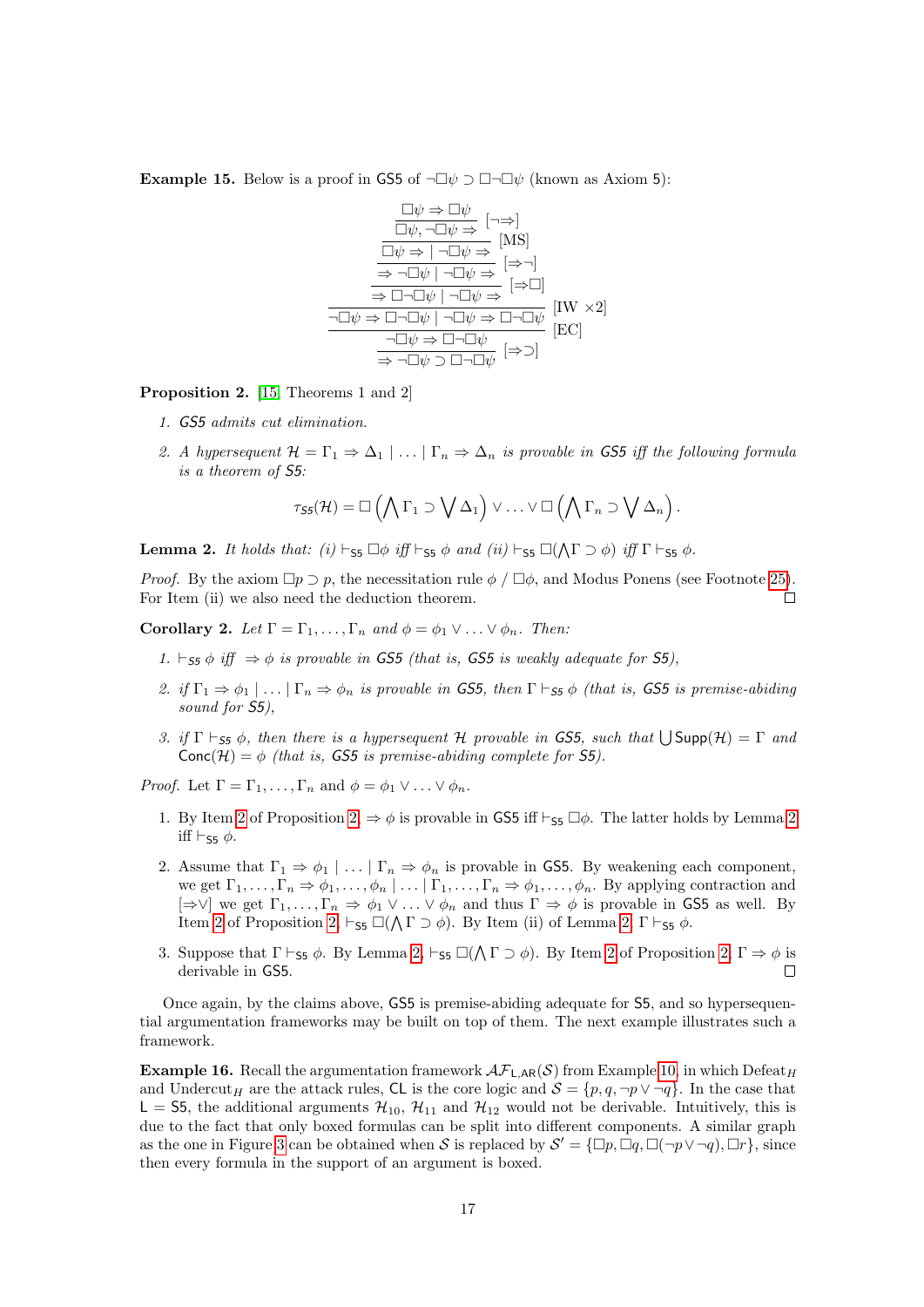The logic S5 is sometimes considered to be the most important modal logic [\[47,](#page-43-11) page 11]. It is applied in several fields, such as linguistics, computer science (e.g., model checking and security) and game theory (see, e.g., [\[46,](#page-43-9) Part III] and [\[33,](#page-43-12) Part 4]). There have been some results on combining modal logics with argumentation theory. For example, in [\[55,](#page-44-11) [56\]](#page-44-12) several modal logical settings are defined to represent argumentation frameworks.[30](#page-17-0) A proof theoretical approach is taken in [\[42\]](#page-43-13), to represent extensions by means of different (modal) logics. Deontic logic is taken as the core logic of an ordinary sequent-based argumentation system in [\[79\]](#page-45-7) and several of the well-known problems of deontic logic are discussed. Again, some useful properties of modal hypersequential frameworks will be discussed in a more general context in Sections [7](#page-24-0) and [8.](#page-36-0)

### 5.3 RM-based Hypersequential Frameworks

The last family of hypersequential frameworks that we consider in this section is based on the relevance logic RM. This logic was introduced by Dunn and McCall and later extensively studied by Dunn, Meyer [\[49\]](#page-44-5) and Avron [\[13,](#page-41-3) [17\]](#page-42-9) (see also [\[3,](#page-41-10) [18,](#page-42-10) [50\]](#page-44-13)). In [\[50,](#page-44-13) p.81], RM is regarded as "by far the best understood of the Anderson-Belnap style systems".<sup>[31](#page-17-1)</sup> The basic idea behind this logic (and relevance logics in general) is that the set of premises should be 'relevant' to its conclusion. This way some problematic phenomena of classical logic, such as the paradoxes of material implication, are avoided. In addition, it was shown that RM is semi-relevant (i.e., it satisfies the basic relevance criterion in Definition [23\)](#page-33-0), paraconsistent, decidable and has the Scroggs' property [\[3,](#page-41-10) §29.4]. Furthermore, RM has a clear semantics in terms of Sugihara matrices [\[3,](#page-41-10) §29.3] and sound and complete Hilbert- and Gentzen-type proof systems (see, e.g., [\[13,](#page-41-3) [17\]](#page-42-9) and [\[18,](#page-42-10) Chapter 15]). While an ordinary cut-free sequent calculus for RM is not known, it does have sound and complete hypersequent calculi that admits cut elimination. Such a calculus, called GRM [\[13\]](#page-41-3), is presented in Figure  $6^{32,33}$  $6^{32,33}$  $6^{32,33}$  $6^{32,33}$  $6^{32,33}$ 

**Example 17.** Below is a proof in GRM of the mingle axiom  $\phi \supset (\phi \supset \phi)$ :

$$
\begin{array}{c}\n\phi \Rightarrow \phi \quad \phi \Rightarrow \phi \\
\hline\n\phi, \phi \Rightarrow \phi, \phi \quad \text{[Mi]} \\
\hline\n\phi, \phi \Rightarrow \phi \quad \text{[IC]} \\
\hline\n\phi \Rightarrow \phi \Rightarrow \phi \quad \text{[}\Rightarrow \text{]} \\
\hline\n\phi \Rightarrow \phi \Rightarrow \phi \quad \text{[}\Rightarrow \text{]} \\
\hline\n\Rightarrow \phi \Rightarrow (\phi \Rightarrow \phi) \quad \text{[}\Rightarrow \text{]} \\
\hline\n\end{array}
$$

<span id="page-17-4"></span>Proposition 3. [\[13,](#page-41-3) Theorems II.9 and II.10]

- 1. GRM admits cut elimination.
- 2. If a formula  $\phi$  is a theorem of RM then  $\Rightarrow \phi$  is provable in GRM.
- 3. A hypersequent  $\mathcal{H} = \gamma_1^1, \ldots, \gamma_{m_1}^1 \Rightarrow \delta_1^1, \ldots, \delta_{k_1}^1 \mid \ldots \mid \gamma_1^n, \ldots, \gamma_{m_1}^n \Rightarrow \delta_1^n, \ldots, \delta_{k_n}^n$  is provable in GRM iff the following formula is a theorem of RM:

$$
\tau_{RM}(\mathcal{H})=(\neg \gamma_1^1+\ldots+\neg \gamma_{m_1}^1+\delta_1^1+\ldots+\delta_{k_1}^1)\vee \ldots \vee (\neg \gamma_1^n+\ldots+\neg \gamma_{m_n}^n+\delta_1^n+\ldots+\delta_{k_n}^n).
$$

where  $\phi + \psi$  is defined as  $\neg \phi \supset \psi$ .

**Proposition 4.** [\[18,](#page-42-10) Theorem 15.71] Let  $\Gamma = \{\gamma_1, \ldots, \gamma_n\}$ . Then  $\Gamma \vdash_{\mathsf{R}M} \psi$  iff the hypersequent  $\gamma_1 \Rightarrow \psi \mid \ldots \mid \gamma_n \Rightarrow \psi \mid \Rightarrow \psi$  is provable in GRM.

<span id="page-17-0"></span><sup>&</sup>lt;sup>30</sup>These works actually aim at a rather different goal than ours, namely, to codify reasoning about classical Dung-style argumentation in a specific modal logic.

<span id="page-17-1"></span><sup>&</sup>lt;sup>31</sup>The logic RM is obtained by adding the mingle axiom ( $\phi \supset (\phi \supset \phi)$ ) to the Hilbert axiomatization of the relevance logic R (see [\[3\]](#page-41-10)). The consequence relation  $\vdash_{RM}$  is then defined in terms of the Hilbert axiomatization, or semantically in terms of Sugihara matrices (see Appendix [A](#page-46-0) and [\[3,](#page-41-10) §29.3] for more details).

<span id="page-17-3"></span><span id="page-17-2"></span><sup>32</sup>Recall that apostrophes in rules notations indicates that the rules have two variations.

<sup>&</sup>lt;sup>33</sup>A full justification of the advantages of taking RM as the core logic is beyond the scope of this paper. We refer, e.g., to [\[17\]](#page-42-9) and Part V of [\[18\]](#page-42-10).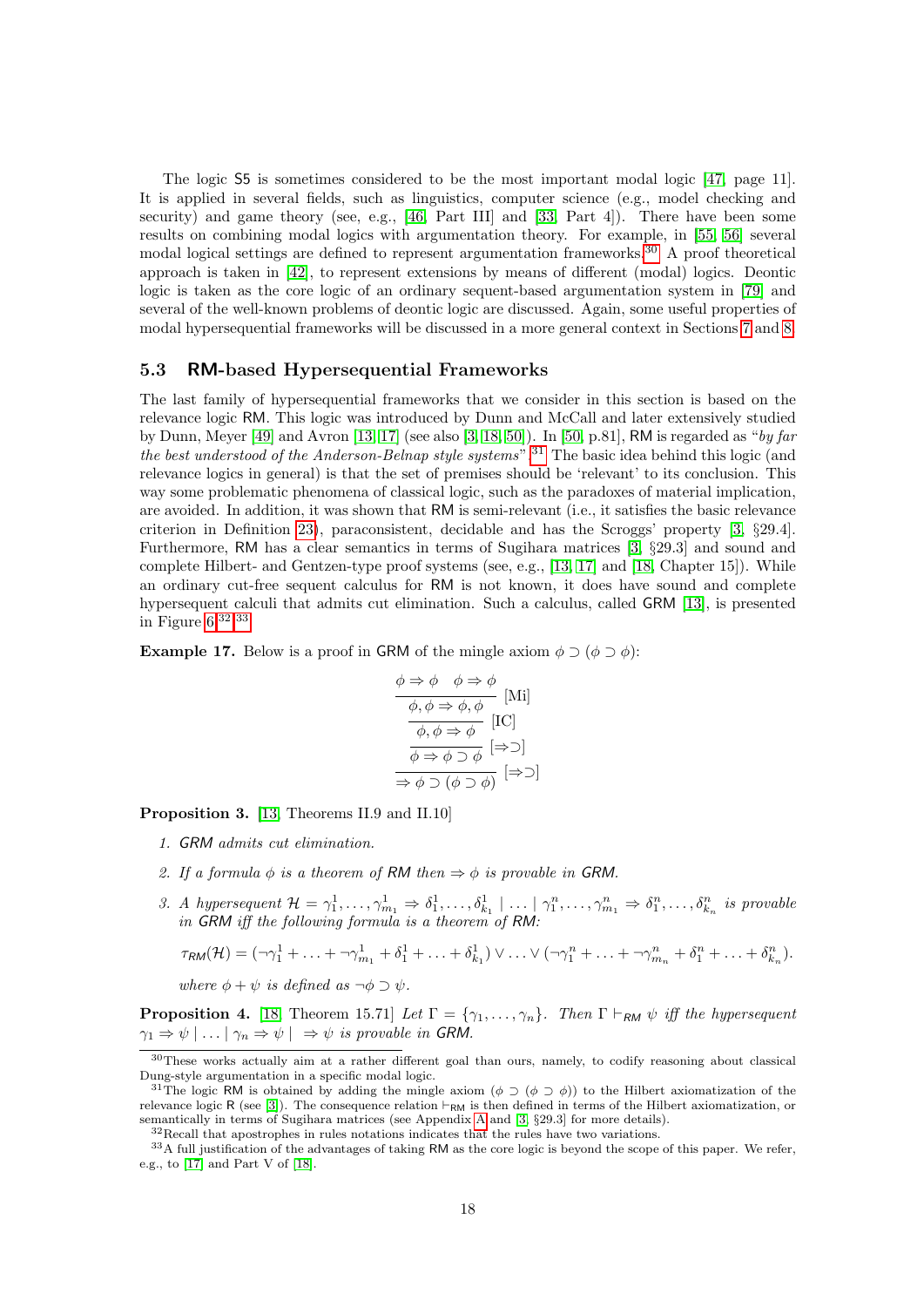Axioms: 
$$
\mathcal{G} | \psi \Rightarrow \psi
$$
  
\nLogical rules:  
\n
$$
[\neg \Rightarrow] \quad \frac{\mathcal{G} | \Gamma \Rightarrow \Delta, \varphi}{\mathcal{G} | \neg \varphi, \Gamma \Rightarrow \Delta} \qquad [\Rightarrow \neg] \quad \frac{\mathcal{G} | \varphi, \Gamma \Rightarrow \Delta}{\mathcal{G} | \Gamma \Rightarrow \Delta, \neg \varphi}
$$
\n
$$
[\neg \Rightarrow] \quad \frac{\mathcal{G} | \Gamma_1 \Rightarrow \Delta_1, \varphi \qquad \mathcal{G} | \psi, \Gamma_2 \Rightarrow \Delta_2}{\mathcal{G} | \Gamma_1, \Gamma_2, \varphi \supset \psi \Rightarrow \Delta_1, \Delta_2} \qquad [\Rightarrow \supset] \quad \frac{\mathcal{G} | \Gamma, \varphi \Rightarrow \Delta, \psi}{\mathcal{G} | \Gamma \Rightarrow \Delta, \varphi \supset \psi}
$$
\n
$$
[\wedge \Rightarrow'] \quad \frac{\mathcal{G} | \Gamma, \varphi \Rightarrow \Delta}{\mathcal{G} | \Gamma, \varphi \land \psi \Rightarrow \Delta} \quad \frac{\mathcal{G} | \Gamma, \psi \Rightarrow \Delta}{\mathcal{G} | \Gamma, \varphi \land \psi \Rightarrow \Delta} \qquad [\Rightarrow \wedge] \quad \frac{\mathcal{G} | \Gamma \Rightarrow \Delta, \varphi \qquad \mathcal{G} | \Gamma \Rightarrow \Delta, \psi}{\mathcal{G} | \Gamma \Rightarrow \Delta, \varphi \land \psi}
$$
\n
$$
[\vee \Rightarrow] \quad \frac{\mathcal{G} | \Gamma, \varphi \Rightarrow \Delta}{\mathcal{G} | \Gamma, \varphi \lor \psi \Rightarrow \Delta} \qquad [\Rightarrow \vee'] \quad \frac{\mathcal{G} | \Gamma \Rightarrow \Delta, \varphi \qquad \mathcal{G} | \Gamma \Rightarrow \Delta, \psi}{\mathcal{G} | \Gamma \Rightarrow \Delta, \varphi \lor \psi} \quad \frac{\mathcal{G} | \Gamma \Rightarrow \Delta, \varphi \lor \psi}{\mathcal{G} | \Gamma \Rightarrow \Delta, \varphi \lor \psi}
$$
\n
$$
\text{Structural rules:}
$$
\n
$$
[EC] \quad \frac{\mathcal{G} | \ s \mid s}{\mathcal{G} | s} \qquad [EW] \quad \frac{\mathcal{G} | \Gamma \Rightarrow \Delta, \varphi, \varphi}{\mathcal{G} | \Gamma \Rightarrow \Delta, \varphi} \qquad [Sp] \quad \frac{\mathcal{G}
$$

<span id="page-18-1"></span>Figure 6: The proof system GRM.

Unlike the previous two case studies, premise-abiding soundness for the underlying logic is not assured for GRM (see Example [19](#page-18-0) below). However, GRM is premise-abiding complete and weakly sound for RM. We first consider a positive property of RM and GRM compared to CL and GLK.

**Example 18.** Let  $\mathcal{AF}_{L, \{Def_H\}}(\mathcal{S})$  be a hypersequent-based argumentation framework for  $\mathcal{S} =$  $\{p, q, \neg p \lor \neg q, r\}$ , like in Examples [4](#page-6-2) and [10.](#page-11-0) When classical logic is the core logic, the argument  $a_{\perp} = p, q, \neg p \lor \neg q \Rightarrow \neg r$  can be derived. Hence the axiom  $r \Rightarrow r$  is attacked in  $\mathcal{AF}_{\mathsf{CL}\{\mathsf{Def}_{\mathbf{F}}\}}(\mathcal{S})$ . However, it is also defended, since  $a_{\top} = \Rightarrow \neg (p \land q \land \neg p \lor \neg q)$  is derivable in GLK.

<span id="page-18-0"></span>**Example 19.** Consider the set  $S = \{\neg p, p \lor q\}$ . Then  $\mathcal{H} = p \lor q, \neg p \Rightarrow |p \lor q \Rightarrow q$  is provable in GRM. Indeed,

$$
\frac{p \Rightarrow p \quad q \Rightarrow q}{p, q \Rightarrow p, q} \quad \text{[Mi]} \\
\frac{q \Rightarrow p \mid p \Rightarrow q}{p \lor q \Rightarrow p \mid p \Rightarrow q} \quad \text{[V \Rightarrow]} \\
\frac{p \lor q \Rightarrow p \mid p \Rightarrow q}{p \lor q \Rightarrow p \mid p \lor q \Rightarrow q} \quad \text{[V \Rightarrow]} \\
\frac{p \lor q \Rightarrow p \mid p \lor q \Rightarrow q}{p \lor q, \neg p \Rightarrow \mid p \lor q \Rightarrow q} \quad \text{[V \Rightarrow]}
$$

Thus,  $\mathcal{H} \in \text{Arg}_{\text{RM}}(\mathcal{S})$ . However,  $\neg p, p \lor q \nvdash q$ , thus GRM is not premise-abiding sound (but only premise-abiding complete) for RM.

To the best of our knowledge, relevance logics have never been considered as being core logics of logical argumentation system, though relevance in argumentation frameworks has been discussed in the literature. For instance, in [\[54\]](#page-44-14) such issues are considered and paraconsistent logics are taken to overcome trivialization, a weaker version of crash-resistance from [\[41\]](#page-43-6). Recently, in [\[37\]](#page-43-14), properties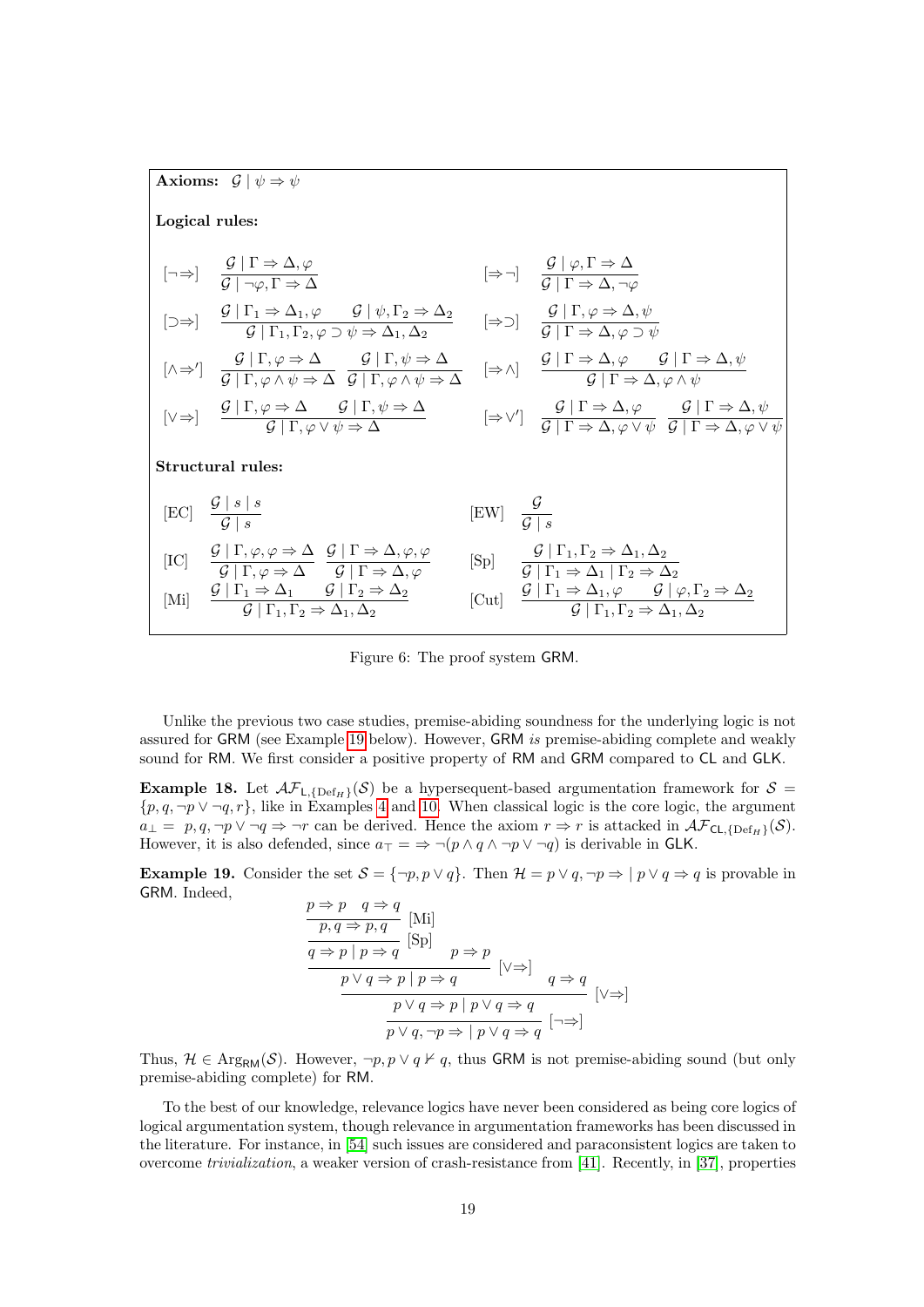of some well-known structured argumentation systems (including sequent-based argumentation) that warrant several relevance desiderata are investigated.[34](#page-19-1) In [\[9\]](#page-41-0) similar problems are discussed and resolved by introducing relevant attack rules.

## <span id="page-19-0"></span>6 Properties of Hypersequent Calculi

Our next goal is to examine some general properties of hypersequent-based argumentation frameworks and the entailment relations that are induced by them. We will turn to this in Sections [7](#page-24-0) and [8](#page-36-0) below. For this, we first need to consider some properties that are related to the hypersequent calculi on which the argumentation frameworks are based. This is what we do in this section.

We begin with some notations that will be important in what follows. Since these notations will be applied to single- as well as to multiple-conclusioned (hyper)sequent calculi, we shall use the following conventions:

- Π denotes a set of formulas which is empty when the underlying calculus is single-conclusioned,
- $\Delta$  denotes a set of formulas which is a singleton when the underlying calculus is singleconclusioned.

<span id="page-19-5"></span>Definition 16. A hypersequent calculus H is called:

- cautiously reflexive, iff it admits<sup>[35](#page-19-2)</sup> the rule  $\frac{1}{\phi \Rightarrow \phi}$
- *trivialization absorptive*, iff it admits of the following rule (for  $\mathcal{G} \neq \emptyset$ ):

$$
\frac{\mathcal{G}\mid \Rightarrow}{\mathcal{G}}
$$

- externally (respectively, internally) weakening iff it admits external (respectively, internal) weakening (rule [EW], respectively [IW], from Figure [2\)](#page-8-1);
- *contractive*, iff it admits external and internal contraction (rules  $[EC]$  and  $[IC]$  from Figure [2\)](#page-8-1);
- *cut admitting*, iff it admits [Cut] from Figure [4;](#page-13-0)
- two-sided splitting, iff it admits of  $[Sp]$  from Figure [6;](#page-18-1)<sup>[36](#page-19-3)</sup>
- *support splitting*, iff it admits of the following rule:

$$
\frac{\mathcal{G} \mid \Gamma, \Gamma' \Rightarrow \Delta}{\mathcal{G} \mid \Gamma \Rightarrow \Delta \mid \Gamma' \Rightarrow \Delta} \text{ [sSp]}^{37}
$$

- *left-conjunctive*, iff it admits  $[\wedge \Rightarrow']$  from Figure [6;](#page-18-1)
- *right conjunctive*, iff it admits  $[\Rightarrow \wedge]$  from Figure [6;](#page-18-1)
- *conjunction eliminating* iff it admits *at least* one of the following rules:

$$
\frac{\mathcal{G} \mid \Gamma, \phi \land \psi \Rightarrow \Delta}{\mathcal{G} \mid \Gamma, \phi \Rightarrow \Delta \mid \Gamma, \psi \Rightarrow \Delta} \quad [\text{Sp} \land \Rightarrow] \quad \text{or} \quad \frac{\mathcal{G} \mid \Gamma, \phi \land \psi \Rightarrow \Delta}{\mathcal{G} \mid \Gamma, \phi, \psi \Rightarrow \Delta} \quad [E \land \Rightarrow]
$$

- *right-disjunctive*, iff it admits  $[\Rightarrow \vee']$  from Figure [6;](#page-18-1)
- *left-negative*, iff it admits  $\left[\neg \Rightarrow\right]$  from Figure [6;](#page-18-1)
- *right-negative*, iff it admits  $\Rightarrow$  from Figure [6;](#page-18-1)

<span id="page-19-1"></span> $34$  For instance, it is shown that given some basic requirements, if a base logic is semi-relevant then the induced non-monotonic entailment relation is also semi-relevant.

<span id="page-19-2"></span><sup>&</sup>lt;sup>35</sup>We say that a (hyper)sequent calculus H *admits* a rule if there are other rules in H with which the sequent in the consequent of the rule is derivable from the sequent in the premise of the rule.

<span id="page-19-3"></span><sup>&</sup>lt;sup>36</sup>For single-conclusion calculi the coresponding rule would state that if  $\mathcal{G} | \Gamma, \Gamma' \Rightarrow \delta$  is derivable, so is  $\mathcal{G} | \Gamma \Rightarrow$  $\delta | \Gamma' \Rightarrow$ .

<span id="page-19-4"></span> $37$  For single-conclusion calculi the coresponding rule is  $[S<sub>I</sub>]$  as in Figure [4.](#page-13-0)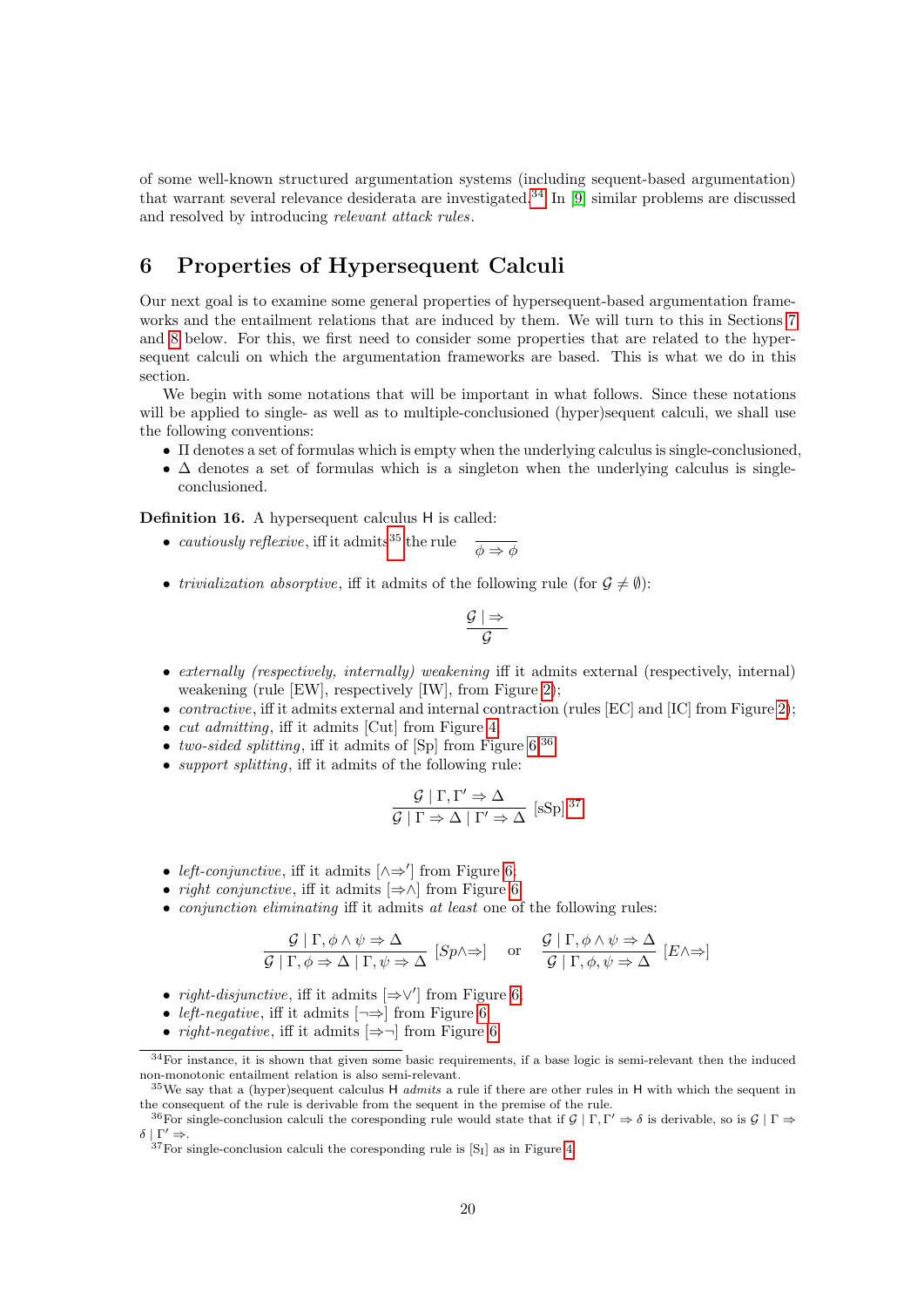• *deductive*, iff it admits the following rules:

$$
\frac{\mathcal{G} \mid \Gamma, \phi \Rightarrow \psi, \Pi}{\mathcal{G} \mid \Gamma \Rightarrow \phi \supset \psi} \quad \text{and} \quad \frac{\mathcal{G} \mid \Gamma \Rightarrow \phi \supset \psi}{\mathcal{G} \mid \Gamma, \phi \Rightarrow \psi, \Pi}.
$$

<span id="page-20-1"></span>Note 7. In the presence of external weakening [EW], trivialization absorption implies non*triviality*, that is, that the empty sequent "  $\Rightarrow$  " is not derivable, since otherwise from the empty sequent one would be able to derive any sequent, in contradiction to the non-triviality of the underlying logic (see Definition [2\)](#page-2-1).

Given a hypersequential calculus H we say that it is:

Normal iff it is cautiously reflexive, trivialization absorptive, externally weakening, contractive, cut admitting, left-conjunctive, right-conjunctive, conjunction eliminating, right-disjunctive, left-negative, right-negative, and deductive.

Weakening normal iff it is normal and internally weakening.

Support splitting (weakening) normal: iff it is (weakening) normal and support splitting.

Two-sided splitting (weakening) normal: iff it is (weakening) normal and two-sided splitting.

Strongly normal: if it is either support splitting weakening normal or two-sided splitting normal.

A graphic representation of the different types of calculi is given in Figure [7.](#page-20-0) The next lemma considers some specific cases of these types. In particular, it shows that all the calculi discussed in the previous section are normal.



<span id="page-20-0"></span>Figure 7: Overview of the different normal calculi. In this paper we shall refer to the three framed caluli. The calculi with a shaded background are strongly normal.

Lemma 3. The calculi GLK, GLC, and GRM have the following properties:

- 1. GLK, GLC, and GRM are strongly normal calculi,
- 2. GLK and GRM are two-sided splitting normal, and
- 3. GLK and GLC are support splitting weakening normal.

*Proof.* Consider GRM. It is cautiously reflexive since  $\psi \Rightarrow \psi$  is an axiom of it. It is externally weakening in view of the presence of [EW], and it is contractive since [EC] and [IC] are among its rules. It is cut admitting since [Cut] is part of it. It is left- and right-conjunctive, right-disjunctive, and left- and right-negative due to the presence of  $[\wedge \Rightarrow']$ ,  $[\Rightarrow \wedge]$ ,  $[\Rightarrow \vee']$ ,  $[\neg \Rightarrow]$  and  $[\Rightarrow \neg]$ . It is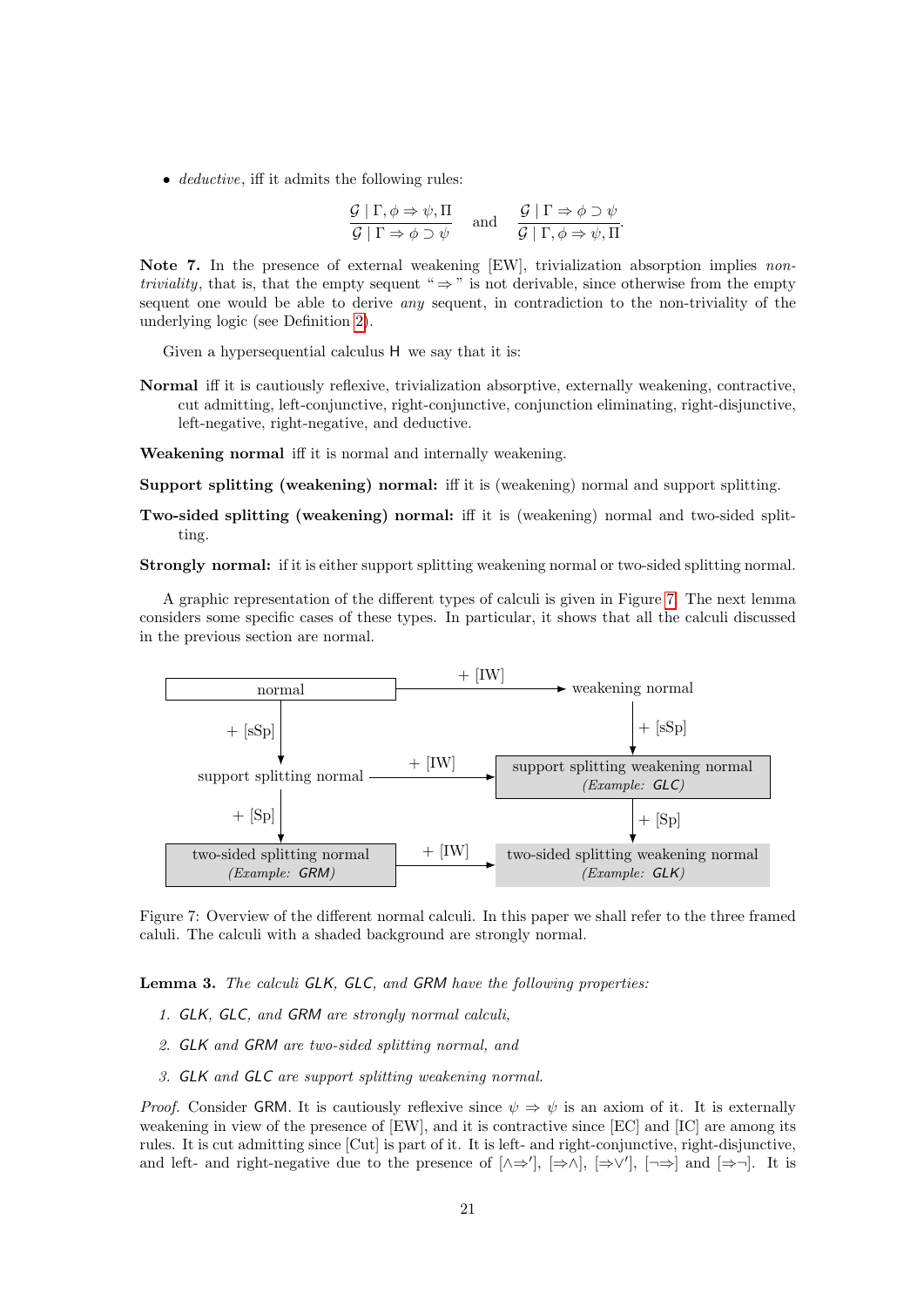trivialization absorptive in view of Proposition [3](#page-17-4) (Item 3). The following proof shows that GRM also admits [Sp∧⇒] and it is therefore conjunction eliminating.

$$
\frac{\phi \Rightarrow \phi \quad \psi \Rightarrow \psi}{\phi, \psi \Rightarrow \phi, \psi} \quad \text{[Mi]} \\
\frac{\psi \Rightarrow \psi}{\psi \Rightarrow \psi \mid \phi \Rightarrow \phi \land \psi} \quad \text{[EW]} \\
\frac{\psi \Rightarrow \psi}{\psi \Rightarrow \psi \mid \phi \Rightarrow \phi \land \psi} \quad \text{[EW]} \\
\frac{\psi \Rightarrow \psi \mid \phi \Rightarrow \phi \land \psi}{\phi \Rightarrow \phi \mid \psi \Rightarrow \phi} \quad \frac{\phi \Rightarrow \phi \mid \psi \Rightarrow \phi}{\phi \Rightarrow \phi \land \psi \mid \psi \Rightarrow \phi} \quad \text{[EW]} \\
\frac{\phi \Rightarrow \phi \land \psi \mid \psi \Rightarrow \phi \land \psi \mid \psi \Rightarrow \phi}{\phi \Rightarrow \phi \land \psi \mid \psi \Rightarrow \phi \land \psi} \quad \text{[EW]} \\
\frac{\phi \Rightarrow \phi \land \psi \mid \psi \Rightarrow \phi \land \psi}{\phi \Rightarrow \phi \land \psi} \quad \text{[EW]} \\
\frac{\phi \Rightarrow \phi \land \psi \mid \psi \Rightarrow \phi \land \psi}{\phi \Rightarrow \phi \land \psi} \quad \text{[EW]} \\
\frac{\phi \Rightarrow \phi \land \psi \mid \psi \Rightarrow \phi \land \psi}{\phi \Rightarrow \phi \land \psi} \quad \text{[EW]} \\
\frac{\phi \Rightarrow \phi \land \psi \mid \psi \Rightarrow \phi \land \psi}{\phi \Rightarrow \phi \land \psi} \quad \text{[EW]} \\
\frac{\phi \Rightarrow \phi \land \psi \mid \psi \Rightarrow \phi \land \psi}{\phi \Rightarrow \phi \land \psi} \quad \text{[EW]} \\
\frac{\phi \Rightarrow \phi \land \psi \mid \psi \Rightarrow \phi \land \psi}{\phi \Rightarrow \phi \land \psi} \quad \text{[EW]} \\
\frac{\phi \Rightarrow \phi \land \psi \mid \psi \Rightarrow \phi}{\phi \Rightarrow \phi \land \psi} \quad \frac{\phi \Rightarrow \phi \land \psi}{\phi \Rightarrow \phi \land \psi} \quad \text{[EW]} \\
\frac{\phi \Rightarrow \phi \land \psi \mid \psi \Rightarrow \phi \land \psi}{\phi \Rightarrow \phi \land \psi} \quad \frac{\phi \Rightarrow \phi \land \psi \mid \psi \Rightarrow \phi}{\phi \Rightarrow \phi \land \psi} \quad \text{[EW]} \\
\frac{\phi \Rightarrow \phi \land \psi \mid \psi \Rightarrow \phi \land \psi}{\phi \Rightarrow \phi \land \psi} \quad \frac{\phi \Rightarrow \phi \land \psi \mid \psi \Rightarrow \phi \land \psi}{\phi \Rightarrow \phi \land \psi} \\
\frac{\phi \Rightarrow \phi
$$

$$
\frac{\mathcal{G} | \Gamma, \phi \land \psi \Rightarrow \Delta}{\mathcal{G} | \Gamma, \phi \land \psi \Rightarrow \Delta | \psi \Rightarrow \phi \land \psi} [\text{EW}] \qquad \star \qquad [\text{Cut}] \quad \frac{\mathcal{G} | \Gamma, \phi \land \psi \Rightarrow \Delta}{\mathcal{G} | \Gamma, \phi \Rightarrow \Delta | \psi \Rightarrow \phi \land \psi} \qquad [\text{Cut}] \quad \frac{\mathcal{G} | \Gamma, \phi \land \psi \Rightarrow \Delta}{\mathcal{G} | \Gamma, \phi \Rightarrow \Delta | \Gamma, \phi \land \psi \Rightarrow \Delta} [\text{EW}] \qquad [\text{Cut}]
$$

Thus, GRM is normal. Since it contains [Sp], GRM is also two-sided splitting normal. The cases of GLK and GLC are similar and left to the reader.

 $\Box$ 

In the rest of this section we show properties of (normal) hypersequent calculi that will be needed in what follows. This part of the paper may be skipped on a first reading.

<span id="page-21-3"></span>**Lemma 4.** Let  $H$  be a normal hypersequent calculus. The following properties hold for  $H$ :

- <span id="page-21-1"></span>1.  $\phi \Rightarrow \neg \neg \phi$  is derivable<sup>[38](#page-21-0)</sup> for any formula  $\phi$ .
- <span id="page-21-7"></span>2.  $[\wedge \Rightarrow]$  and  $[\Rightarrow \vee]$  (the latter in the case of multiple conclusion calculi only) are admissible.
- <span id="page-21-2"></span>3. Transitivity: if  $\mathcal{G}_1 \mid \Gamma_1 \Rightarrow \phi_1, \Pi_1$  and  $\mathcal{G}_2 \mid \Gamma_2, \phi_1 \Rightarrow \phi_2, \Pi_2$  are derivable, then  $\mathcal{G}_1 \mid \mathcal{G}_2 \mid \Pi_1$  $\Gamma_1, \Gamma_2 \Rightarrow \phi_2, \Pi_1, \Pi_2$  is derivable.
- <span id="page-21-5"></span>4. For any  $\Gamma' \subseteq \Gamma$ , if  $\mathcal{G} \mid \Rightarrow \phi \supset \neg \bigwedge \Gamma'$ ,  $\Pi$  is derivable then  $\mathcal{G} \mid \Rightarrow \phi \supset \neg \bigwedge \Gamma$ ,  $\Pi$  is derivable.
- <span id="page-21-4"></span>5. For any  $\Gamma' \subseteq \Gamma$ , if  $\mathcal{G} \mid \Theta \Rightarrow \neg \bigwedge \Gamma'$  is derivable then  $\mathcal{G} \mid \Theta \Rightarrow \neg \bigwedge \Gamma$  is also derivable.
- <span id="page-21-6"></span>6.  $\Lambda \Gamma \Rightarrow \phi$  is derivable in H for any finite set of formulas  $\Gamma$  for which  $\phi \in \Gamma$ .

Proof. Suppose that H is a normal hypersequent calculus.

- 1. Let  $\phi$  be an *L*-formula. Since H is cautiously reflexive,  $\phi \Rightarrow \phi$  is derivable in H. Since H is left-negative and right-negative, the sequent  $\phi \Rightarrow \neg \neg \phi$  is derivable.
- 2. From  $\mathcal{G} \mid \Gamma, \phi, \psi \Rightarrow \Delta$  we get  $\mathcal{G} \mid \Gamma, \phi \wedge \psi, \psi \Rightarrow \Delta$  by  $[\wedge \Rightarrow']$ . Again, by  $[\wedge \Rightarrow']$ ,  $\mathcal{G} \mid \Gamma, \phi \wedge \psi, \phi \wedge \psi$  $\psi \Rightarrow \Delta$  and by internal contraction,  $\mathcal{G} \mid \phi \wedge \psi \Rightarrow \Delta$ . The case of  $[\Rightarrow \vee]$  is similar.
- 3. Assume that  $\mathcal{G}_1 | \Gamma_1 \Rightarrow \phi_1, \Pi_1$  and  $\mathcal{G}_2 | \Gamma_2, \phi_1 \Rightarrow \phi_2, \Pi_2$  are derivable. From this, since H is cut-admitting,  $\mathcal{G}_1 | \mathcal{G}_2 | \Gamma_1, \Gamma_2 \Rightarrow \phi_2, \Pi_1, \Pi_2$  is derivable.
- 4. Assume that  $\Gamma' \subseteq \Gamma$  and that  $\mathcal{G} \mid \Rightarrow \phi \supset \neg \bigwedge \Gamma', \Pi$  is derivable. Since H is deductive,  $\mathcal{G} \mid \phi \Rightarrow \neg \bigwedge \Gamma', \Pi$  is derivable and, since H is left-negative,  $\mathcal{G} \mid \phi, \neg \neg \bigwedge \Gamma' \Rightarrow \Pi$  is also derivable. By Item [1,](#page-21-1)  $\bigwedge \Gamma' \Rightarrow \neg \neg \bigwedge \Gamma'$  is derivable in H and thus, by Item [3,](#page-21-2)  $\mathcal{G} \mid \phi, \bigwedge \Gamma' \Rightarrow \Pi$ . Since H is left conjunctive  $\mathcal{G} \mid \phi, \Lambda \Gamma \Rightarrow \Pi$  is derivable in H. Hence, since H is deductive and right-negative,  $\mathcal{G} \mid \Rightarrow \phi \supset \neg \bigwedge \Gamma$ ,  $\Pi$  is derivable in H.

<span id="page-21-0"></span><sup>38</sup>Here and in what follows, by 'derivable' we mean 'derivable in H'.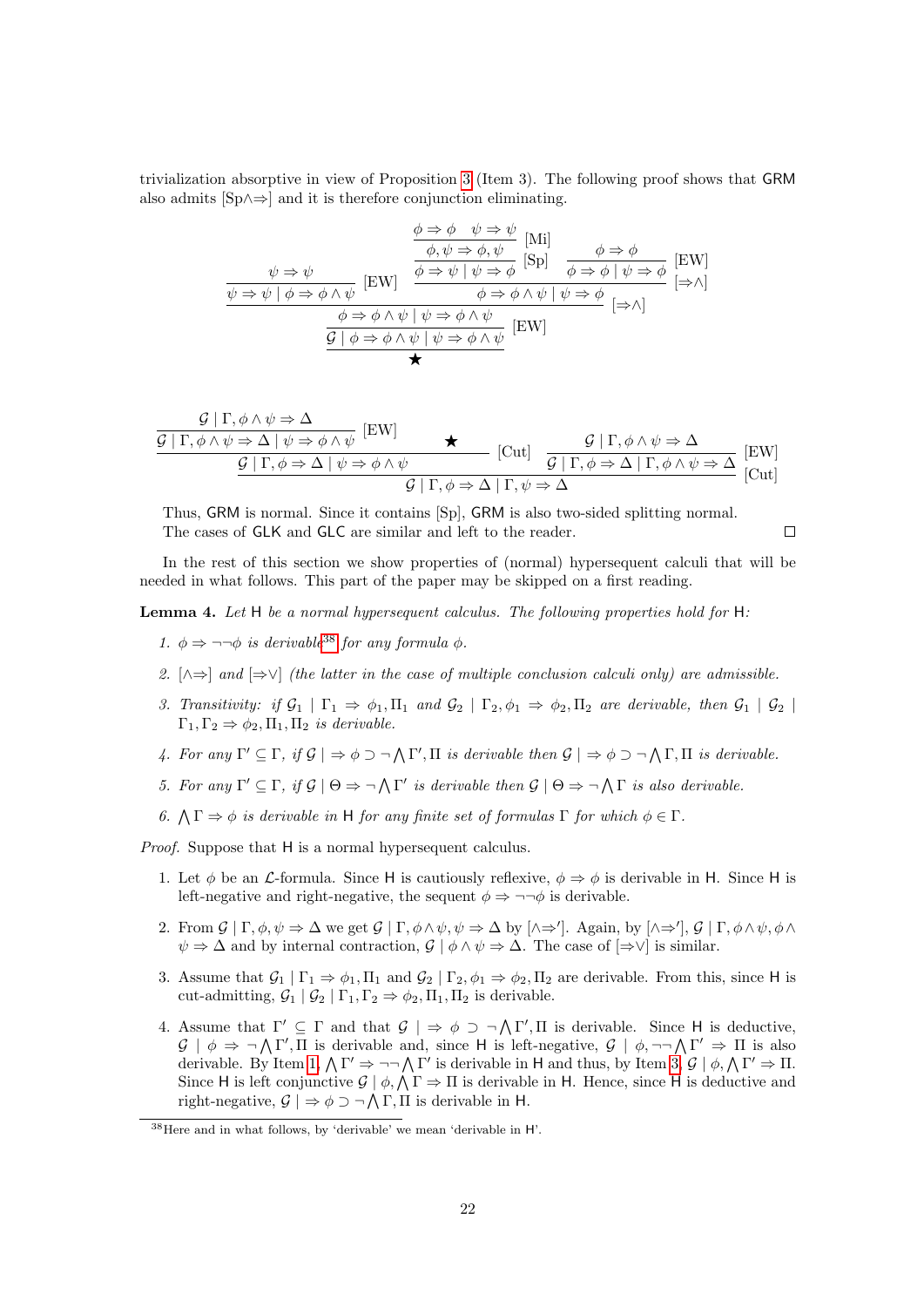- 5. Assume that  $\Gamma' \subseteq \Gamma$  and  $\mathcal{G} \mid \Theta \Rightarrow \neg \bigwedge \Gamma'$  is derivable. By  $[\neg \Rightarrow]$ ,  $\mathcal{G} \mid \Theta$ ,  $\neg \neg \bigwedge \Gamma' \Rightarrow$  is derivable. As in the proof of the previous item,  $\mathcal{G} \mid \Theta, \Lambda \Gamma \Rightarrow$  and by  $\Rightarrow \neg, \mathcal{G} \mid \Theta \Rightarrow \neg \Lambda \Gamma$ is derivable.
- 6. Since H is cautiously reflexive,  $\phi \Rightarrow \phi$  is derivable in H. Let  $\Gamma$  be a set of formulas for which  $\phi \in \Gamma$ . Since H is left-conjunctive,  $\bigwedge \Gamma \Rightarrow \phi$  is derivable in H.  $\Box$

<span id="page-22-0"></span>**Lemma 5.** Let H be a normal hypersequent calculus,  $\Theta$  a finite set of formulas, and H be a hypersequent that is derivable in H. Then:  $\bigwedge \text{Supp}(\mathcal{H}) \cup \Theta \Rightarrow \text{Conc}(\mathcal{H}) \mid \bigwedge \text{Supp}(\mathcal{H}) \cup \Theta \Rightarrow \Rightarrow$  $Conc(\mathcal{H})$  is derivable in H.

*Proof.* For  $\Gamma_1, \ldots, \Gamma_n, \Theta_1, \ldots, \Theta_m, \Delta_1, \ldots, \Delta_k \neq \emptyset$  and  $n, m, k \geq 0, \mathcal{H}$  has the following form (assuming that empty sequents have been removed by trivialization absorption):

$$
\Gamma_1 \Rightarrow \phi_1 \mid \ldots \mid \Gamma_n \Rightarrow \phi_n \mid \Theta_1 \Rightarrow \mid \ldots \mid \Theta_m \Rightarrow \mid \Rightarrow \Delta_1 \mid \ldots \mid \Rightarrow \Delta_k.
$$

In the following we assume that  $n, k, m \geq 1$ . The other cases are similar (sometimes external weakening is used here). Let  $\Gamma = \bigcup_{i=1}^n \Gamma_i \cup \bigcup_{i=1}^m \Theta_i \cup \Theta$ . Since H is left conjunctive and (external) contractive,  $\bigwedge \Gamma \Rightarrow \phi_1 \mid \cdots \mid \bigwedge \Gamma \Rightarrow \phi_n \mid \bigwedge \Gamma \Rightarrow \mid \Rightarrow \Delta_1 \mid \cdots \mid \Rightarrow \Delta_k$  is derivable in H. Note that Conc $(\mathcal{H}) = \bigvee (\{\phi_1, \ldots, \phi_n\} \cup \bigcup_{i=1}^k \Delta_i)$ . Since H is right disjunctive and (external) contractive,  $\Lambda \Gamma \Rightarrow \textsf{Conc}(\mathcal{H}) \mid \Lambda \Gamma \Rightarrow \vert \Rightarrow \textsf{Conc}(\mathcal{H})$  is derivable in H.

<span id="page-22-2"></span>**Lemma 6.** Let H be a support splitting normal hypersequent calculus,  $\Theta$  a finite set of formulas, and  $\mathcal{H} = \Gamma_1 \Rightarrow |\cdots| \Gamma_n \Rightarrow \text{or } \mathcal{H}' = \bigwedge \Gamma_1 \Rightarrow |\cdots| \bigwedge \Gamma_n \Rightarrow \text{ is derivable in } \mathsf{H}.$  Then, in either case,  $\bigcup_{i=1}^n \Gamma_i = \{\gamma_1, \ldots, \gamma_m\}, \, \gamma_1 \Rightarrow |\cdots| \, \gamma_m \Rightarrow \text{ is derivable as well.}$ 

Proof. This follows by multiple applications of support splitting and conjunction elimination (in case of  $\mathcal{H}'$ ).  $\Box$ 

The following lemma shows that for both variants of a strongly normal calculus, components of hypersequents can be combined. This will be useful in the proofs of the rationality postulates in the next section.

<span id="page-22-1"></span>**Lemma 7.** Let H be a strongly normal hypersequent calculus,  $\Theta$  a finite set of formulas, and  $H, H'$ hypersequents that are derivable in H. Then:

• if H is two-sided splitting normal, the following hypersequents are derivable in  $H$ :

 $\bigwedge(\bigcup \mathsf{Supp}(\mathcal{H}) \cup \Theta) \Rightarrow |\Rightarrow \mathsf{Conc}(\mathcal{H}),$  $\bigwedge ( \bigcup \mathsf{Supp}(\mathcal{H}) \cup \bigcup \mathsf{Supp}(\mathcal{H}') \cup \Theta ) \Rightarrow | \Rightarrow \mathsf{Conc}(\mathcal{H}) \wedge \mathsf{Conc}(\mathcal{H}').$ 

- if H is weakening normal, then the following hypersequents are derivable in  $H$ :
	- $\bigcup$  Supp $(\mathcal{H}) \cup \Theta \Rightarrow$  Conc $(\mathcal{H}),$  $\bigwedge$ ( $\bigcup$  Supp $(\mathcal{H}) \cup \Theta$ )  $\Rightarrow$  Conc $(\mathcal{H}),$  $\bigwedge(U \text{Supp}(\mathcal{H}) \cup U \text{Supp}(\mathcal{H}') \cup \Theta) \Rightarrow \text{Conc}(\mathcal{H}) \wedge \text{Conc}(\mathcal{H}'),$  $\bigcup$  Supp $(\mathcal{H}) \cup \bigcup$  Supp $(\mathcal{H}') \cup \Theta \Rightarrow$  Conc $(\mathcal{H}) \wedge$  Conc $(\mathcal{H}')$ .

*Proof.* For  $\Gamma_1, \ldots, \Gamma_n, \Theta_1, \ldots, \Theta_m, \Delta_1, \ldots, \Delta_k \neq \emptyset$  and  $n, m, k \geq 0, \mathcal{H}$  has the following form (assuming that empty sequents have been removed by trivialization absorption):

$$
\Gamma_1 \Rightarrow \phi_1 | \ldots | \Gamma_n \Rightarrow \phi_n | \Theta_1 \Rightarrow | \ldots | \Theta_m \Rightarrow | \Rightarrow \Delta_1 | \ldots | \Rightarrow \Delta_k.
$$

In the following we assume that  $n, k, m \ge 1$ . The other cases are similar. Let  $\Gamma = \bigcup_{i=1}^n \Gamma_i \cup$  $\bigcup_{i=1}^m \Theta_i \cup \Theta$ . By Lemma [5,](#page-22-0)  $\bigwedge \Gamma \Rightarrow \text{Conc}(\mathcal{H}) \mid \bigwedge \Gamma \Rightarrow \big| \Rightarrow \text{Conc}(\mathcal{H})$  is derivable in H. Now:

• If H is two-sided splitting, then by [Sp] and external contraction,  $\Lambda \Gamma \Rightarrow | \Rightarrow \text{Cone}(\mathcal{H})$  is derivable. Thus, by  $[\wedge \Rightarrow']$ , on H and H', the hypersequents  $\bigwedge ( \bigcup \mathsf{Supp}(\mathcal{H}) \cup \bigcup \mathsf{Supp}(\mathcal{H}') \cup$  $(\Theta) \Rightarrow |\Rightarrow \text{Conc}(\mathcal{H}) \text{ and } \bigwedge (\bigcup \text{Supp}(\mathcal{H}) \cup \bigcup \text{Supp}(\mathcal{H}') \cup \Theta) \Rightarrow |\Rightarrow \text{Conc}(\mathcal{H}') \text{ are respectively}$ derivable in H. By  $[\Rightarrow \land]$  the hypersequent  $\bigwedge((\bigcup \text{Supp}(\mathcal{H}) \cup \bigcup \text{Supp}(\mathcal{H}') \cup \Theta) \Rightarrow |\Rightarrow \text{Conc}(\mathcal{H}) \land \Theta$  $Conc(\mathcal{H}')$  is also derivable in H.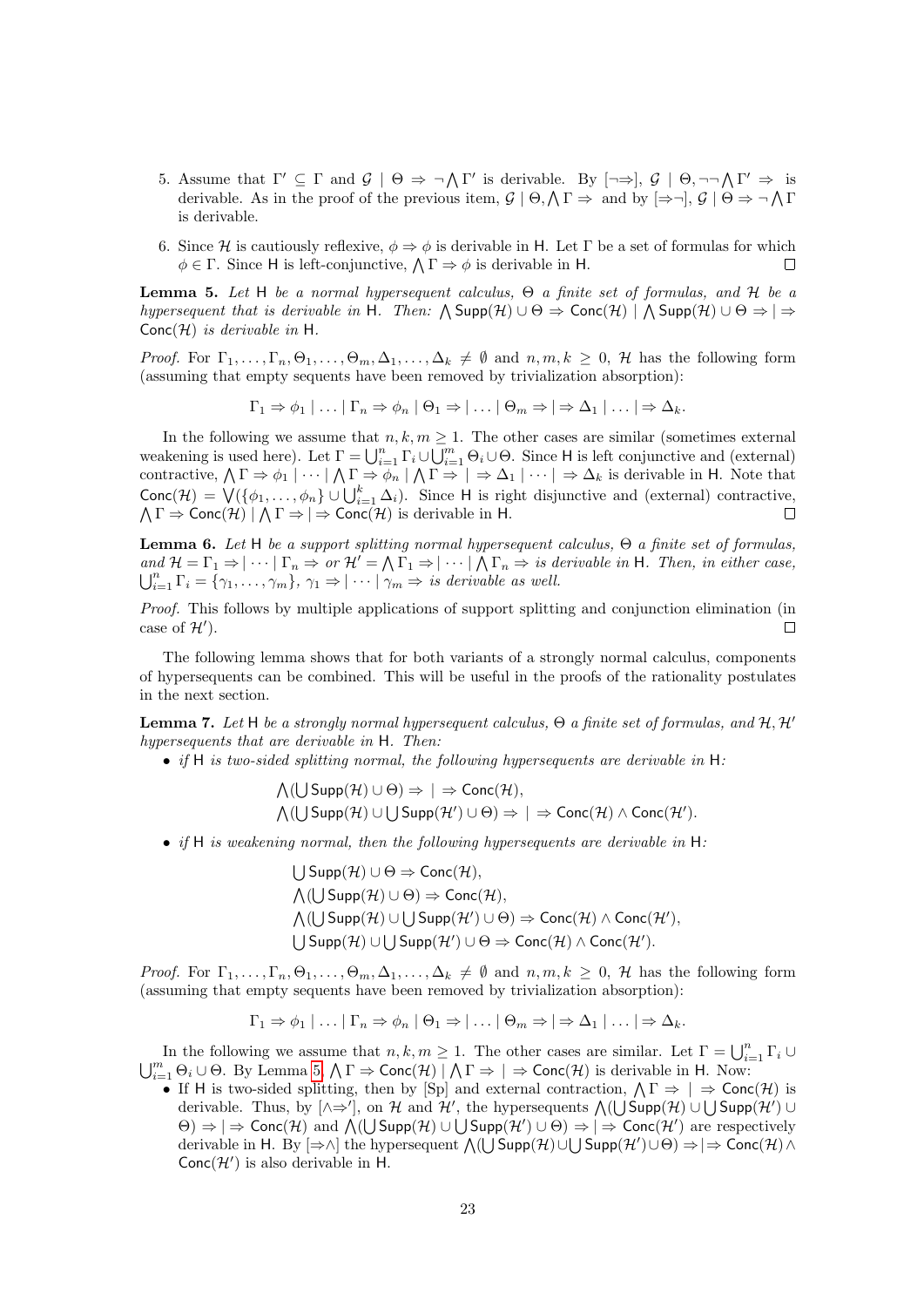• If H is weakening normal, by weakening and external contraction  $\bigwedge \Gamma \Rightarrow \mathsf{Conc}(\mathcal{H})$  is derivable. By  $[\wedge \Rightarrow'],$  on H and H',  $\wedge$  Supp $(\mathcal{H}) \cup$ Supp $(\mathcal{H}') \cup \Theta \Rightarrow$  Conc $(\mathcal{H})$  and  $\wedge$  Supp $(\mathcal{H}) \cup$ Supp $(\mathcal{H}') \cup$  $\Theta \Rightarrow \mathsf{Conc}(\mathcal{H}')$  are respectively derivable. By  $[\Rightarrow \wedge]$ ,  $\wedge$  Supp $(\mathcal{H}) \cup \mathsf{Supp}(\mathcal{H}') \cup \Theta \Rightarrow \mathsf{Conc}(\mathcal{H}) \wedge$ Conc $(\mathcal{H}')$  is also derivable. Similarly, by weakening and external contraction on H and  $\mathcal{H}'$ ,  $\bigcup$ Supp $(\mathcal{H}) \cup \Theta \Rightarrow \mathsf{Conc}(\mathcal{H})$  and  $\bigcup$ Supp $(\mathcal{H}) \cup \bigcup$ Supp $(\mathcal{H}') \cup \Theta \Rightarrow \mathsf{Conc}(\mathcal{H})$  and  $\bigcup$ Supp $(\mathcal{H}) \cup$  $\bigcup$ Supp $(\mathcal{H}')\cup\Theta\Rightarrow \mathsf{Conc}(\mathcal{H}')$  are all derivable, and by  $[\Rightarrow\wedge]$ , so is  $\bigcup$ Supp $(\mathcal{H})\cup\bigcup$ Supp $(\mathcal{H}')\cup\Theta'$  $\Theta \Rightarrow \mathsf{Conc}(\mathcal{H}') \wedge \mathsf{Conc}(\mathcal{H}').$  $\Box$ 

<span id="page-23-1"></span>**Lemma 8.** Let  $L = \langle \mathcal{L}, \vdash \rangle$  be a logic and let H be a normal hypersequent calculus for L that is premise-abiding adequate for L. We have:  $\phi_1, \ldots, \phi_n \vdash \psi$  iff  $\bigwedge_{i=1}^n \phi_i \vdash \psi$ .

Proof.

- $(\Leftarrow)$  Suppose that  $\bigwedge_{i=1}^{n} \phi_i \vdash \psi$ . Since H is premise-abiding complete, there is a hypersequent  $\mathcal{H} = \Gamma_1 \Rightarrow \gamma_1 \mid \cdots \mid \Gamma_m \Rightarrow \gamma_m$ , derivable in H, with  $\bigvee \{ \gamma_i \mid i = 1, \ldots, m \} = \psi$  and  $\bigcup_{i=1}^m \Gamma_i =$  $\{\bigwedge_{i=1}^n \phi_i\}$ . By Lemma [5,](#page-22-0)  $\bigwedge_{i=1}^n \phi_i \Rightarrow \psi \mid \bigwedge_{i=1}^n \phi_i \Rightarrow |\Rightarrow \psi$  is derivable. Furthermore, since H is normal, it is conjunction eliminating, and so either of the conjunction elimination rules is admitted by H. By  $[\text{Sp} \wedge \Rightarrow]$  [resp.  $[E \wedge \Rightarrow]$ ] we can derive  $\phi_1 \Rightarrow \psi \mid \cdots \mid \phi_n \Rightarrow \psi \mid \phi_1 \Rightarrow \mid \cdots \mid$  $\phi_n \Rightarrow |\Rightarrow \psi \text{ [resp. } \phi_1, \dots, \phi_n \Rightarrow \psi \mid \phi_1, \dots, \phi_n \Rightarrow |\Rightarrow \psi \text{].}$  Since H is premise-abiding sound,  $\phi_1 \ldots, \phi_n \vdash \psi.$
- $(\Rightarrow)$  Suppose now that  $\phi_1, \ldots, \phi_n \vdash \psi$ . By the premise-abiding completeness of H, there is an H derivable in H, for which  $Conc(\mathcal{H}) = \psi$  and  $\bigcup Supp(\mathcal{H}) = \{\phi_1, \ldots, \phi_n\}$ . By Lemma [5,](#page-22-0)  $\bigwedge_{i=1}^{n} \phi_i \Rightarrow \psi \mid \bigwedge_{i=1}^{n} \phi_i \Rightarrow \Rightarrow \psi$  is derivable. By the premise-abiding adequacy of H,  $\bigwedge_{i=1}^{n} \phi_i \vdash \psi$ .

Recall that our requirements for a logic L according to Definition [2](#page-2-1) were rather minimal: we only required structurality and non-triviality. A natural question to ask is whether a logic with an adequate normal hypersequential calculus is Tarskian (Definition [1\)](#page-2-2). Clearly, since the calculus only deals with finite sets of formulas, we cannot answer the question for the full consequence relation  $\vdash$ , but we can answer it positively for its finitary restriction  $\vdash$ <sub>fin</sub>, which we define next.

<span id="page-23-0"></span>**Definition 17.** Let  $\wp_{fin}(\mathcal{L}) = \{ \Lambda \subseteq \mathcal{L} \mid \Lambda \text{ is finite} \}.$  Given a logic  $\mathsf{L} = \langle \mathcal{L}, \vdash \rangle$ , its *finitary restriction* is the pair  $L_{fin} = \langle L, \vdash_{fin} \rangle$ , where  $\vdash_{fin}$  is the same as  $\vdash$  on  $\wp_{fin}(\mathcal{L}) \times \mathcal{L}$ , and if  $\mathcal{T} \in \wp(\mathcal{L}) \setminus \wp_{fin}(\mathcal{L})$ ,  $\vdash_{fin}$  is defined by:  $\mathcal{T} \vdash_{fin} \phi$  iff there is a finite  $\Gamma \subseteq \mathcal{T}$  for which  $\Gamma \vdash \phi$ .

Since arguments have finite support sets, if  $L_{fin}$  is a logic, every valid entailment of it can be represented by an argument. By the following lemma we can use the properties of a Tarskian consequence relation for normal, premise-abiding adequate calculi.

<span id="page-23-2"></span>**Lemma 9.** Let  $L = \langle \mathcal{L}, \vdash \rangle$  be a logic with a normal and premise-abiding adequate calculus H, and let  $L_{fin} = \langle \mathcal{L}, \vdash_{fin} \rangle$  be the finite reduction of L. Then:

- H is also premise-abiding adequate for  $L_{fin}$ .
- $\bullet$   $\vdash$ <sub>fin</sub> is a compact, monotonic and reflexive consequence relation.
- if H is strongly normal,  $\vdash_{fin}$  is a Tarskian consequence relation (Definition [1\)](#page-2-2).

*Proof.* Clearly  $\vdash_{fin}$  is compact. H is premise-abiding adequate for  $\vdash_{fin}$  since it is premise-abiding adequate for L and  $\vdash_{fin}$  is the same as  $\vdash$  on  $\wp_{fin}(\mathcal{L}) \times \mathcal{L}$  (Definition [17\)](#page-23-0). We now show that  $\vdash_{fin}$  is monotonic, reflexive and transitive.

• Monotonicity: Suppose that  $\mathcal{T} \vdash_{fin} \psi$ . If  $\mathcal{T}$  is infinite, by the definition of  $\vdash_{fin}$  there is a finite  $\Gamma \subseteq \mathcal{T}$  for which  $\Gamma \vdash \psi$  and  $\mathcal{T}' \vdash_{fin} \psi$  for any  $\mathcal{T}' \supseteq \mathcal{T}$ . Suppose now that  $\mathcal{T}$  is finite and Θ is a finite set of formulas. Thus,  $\mathcal{T} \vdash \psi$ . By the premise-abiding completeness of H and by Lemma [5,](#page-22-0)  $\bigwedge \mathcal{T} \cup \Theta \Rightarrow \psi \mid \bigwedge \mathcal{T} \cup \Theta \Rightarrow \Rightarrow \psi$  is derivable in H. By the premise-abiding soundness of H,  $\bigwedge \mathcal{T} \cup \Theta \vdash \psi$ . By Lemma [8,](#page-23-1)  $\mathcal{T} \cup \Theta \vdash \psi$ . Similarly, by the definition of  $\vdash_{fin}$ , for any infinite  $\mathcal{T}' \supset \mathcal{T}$ ,  $\mathcal{T}' \vdash_{\mathsf{fin}} \psi$ .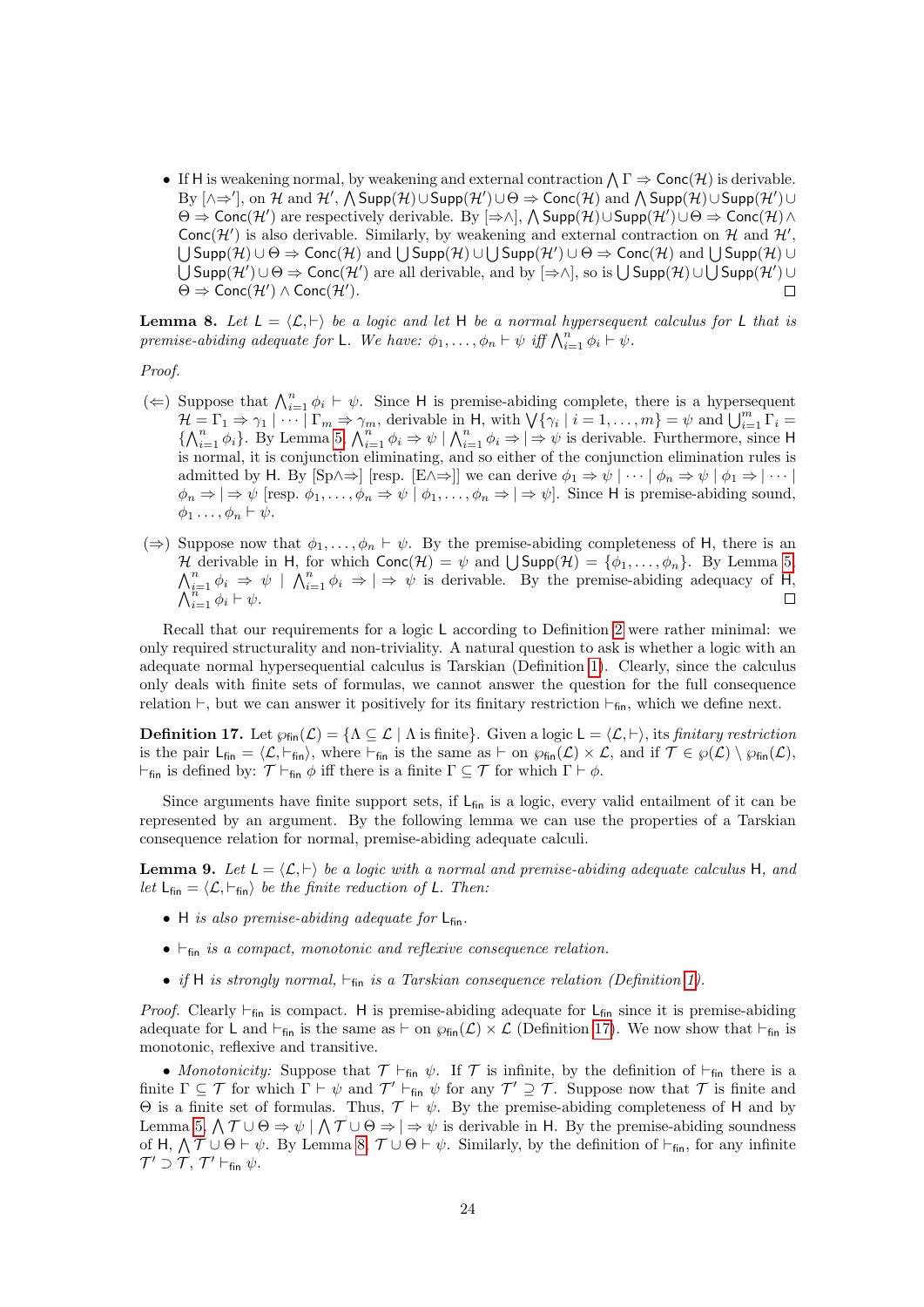• Reflexivity: Let T be an arbitrary set of formulas and  $\phi \in \mathcal{T}$ . Since H is cautiously reflexive,  $\phi \Rightarrow \phi$  is derivable in H. Thus, by premise-abiding soundness  $\phi \vdash \phi$  and thus  $\phi \vdash_{fin} \phi$ . By monotonicity (Item 1),  $\mathcal{T} \vdash_{fin} \phi$ .

• Transitivity: Suppose that H is strongly normal. Suppose that  $\mathcal{T} \vdash_{fin} \phi$  and  $\mathcal{T}', \phi \vdash_{fin} \psi$ . Then, by the compactness (see above) and monotonicity of  $\vdash_{fin}$  there are finite  $\Gamma \subseteq \mathcal{T}$  and  $\Gamma' \subseteq \mathcal{T}'$ such that  $\Gamma \vdash_{fin} \phi$  and  $\Gamma', \phi \vdash_{fin} \psi$ . Hence,  $\Gamma \vdash \phi$  and  $\Gamma', \phi \vdash \psi$ . Since H is premise-abiding complete and by Lemma [7,](#page-22-1) either  $\Lambda \Gamma \Rightarrow |\Rightarrow \phi \text{ and } \Lambda \Gamma' \land \phi \Rightarrow |\Rightarrow \psi \text{, or } \Lambda \Gamma \Rightarrow \phi \text{ and } \Lambda \Gamma' \land \phi \Rightarrow \psi \text{ are derivable}$ in H. By conjunction elimination on  $\Lambda \Gamma' \wedge \phi \Rightarrow \psi$ , we have that  $\Lambda \Gamma' \Rightarrow |\phi \Rightarrow |\Rightarrow \psi$  (by  $[\text{Sp} \wedge \Rightarrow]$ ) or  $\Lambda \Gamma', \phi \Rightarrow |\Rightarrow \psi$  (by  $[E \wedge \Rightarrow]$ ), respectively  $\Lambda \Gamma', \phi \Rightarrow \psi$  (by  $[E \wedge \Rightarrow]$ ) or  $\Lambda \Gamma' \Rightarrow \psi | \phi \Rightarrow \psi$  (by [Sp∧⇒]) is derivable. Thus, by Item [3](#page-21-2) of Lemma [4](#page-21-3) (transitivity) and trivialization absorption one of the sequents  $\Lambda \Gamma' \Rightarrow |\Lambda \Gamma \Rightarrow |\Rightarrow \psi$  or  $\Lambda \Gamma', \Lambda \Gamma \Rightarrow |\Rightarrow \psi$ , respectively, we have that  $\Lambda \Gamma', \Lambda \Gamma \Rightarrow \psi$ or  $\Lambda \Gamma' \Rightarrow \psi \mid \Lambda \Gamma \Rightarrow \psi$ , is derivable in H. By the premise-abiding soundness of H for L it follows that  $\Gamma, \Gamma' \vdash \psi$ . Thus,  $\Gamma, \Gamma' \vdash_{fin} \psi$  and by monotonicity (Item 1)  $\mathcal{T}, \mathcal{T}' \vdash_{fin} \psi$ .  $\Box$ 

<span id="page-24-2"></span>**Lemma 10.** Let  $L = \langle \mathcal{L}, \vdash \rangle$  be a logic with a normal and premise-abiding adequate hypersequent calculus H. If  $\vdash \neg(\psi_1 \wedge \cdots \wedge \psi_n \wedge \psi)$  then  $\psi_1 \ldots, \psi_n \vdash \neg \psi$ .

*Proof.* Suppose that  $\vdash \neg(\psi_1 \wedge \cdots \wedge \psi_n \wedge \psi)$ . Then  $\vdash_{fin} \neg(\psi_1 \wedge \cdots \wedge \psi_n \wedge \psi)$ , and by the monotonicity of  $\vdash_{fin}$  (Lemma [9\)](#page-23-2),  $(\psi_1 \wedge \cdots \wedge \psi_n \wedge \psi) \vdash_{fin} \neg(\psi_1 \wedge \cdots \wedge \psi_n \wedge \psi)$ . Thus,  $(\psi_1 \wedge \cdots \wedge \psi_n \wedge \psi) \vdash$  $\neg(\psi_1 \wedge \cdots \wedge \psi_n \wedge \psi)$ . By Lemma [8,](#page-23-1)  $\psi_1, \ldots, \psi_n, \psi \vdash \neg(\psi_1 \wedge \cdots \wedge \psi_n \wedge \psi)$ .

Since H is premise-abiding complete, there is a  $\mathcal{G} = \Gamma_1 \Rightarrow \gamma_1 \mid \cdots \mid \Gamma_m \Rightarrow \gamma_m$  derivable in H for which  $\Gamma_1 \cup \cdots \cup \Gamma_m = \{\psi_1, \ldots, \psi_n, \psi\}$  and  $\{\gamma_1, \ldots, \gamma_m\} = \{\neg(\psi_1 \wedge \cdots \wedge \psi_n \wedge \psi)\}^{39}$  $\{\gamma_1, \ldots, \gamma_m\} = \{\neg(\psi_1 \wedge \cdots \wedge \psi_n \wedge \psi)\}^{39}$  $\{\gamma_1, \ldots, \gamma_m\} = \{\neg(\psi_1 \wedge \cdots \wedge \psi_n \wedge \psi)\}^{39}$  By  $\lbrack \neg \Rightarrow \rbrack, \Gamma_1, \gamma_1' \Rightarrow \rbrack \cdots \rbrack \Gamma_m, \gamma_m' \Rightarrow \text{ is derivable in } H \text{ where } {\gamma_1', \dots, \gamma_m'} = {\neg \neg (\psi_1 \wedge \cdots \wedge \psi_n \wedge \psi)}$ By Item [1](#page-21-1) of Lemma [4,](#page-21-3)  $\psi_1 \wedge \cdots \wedge \psi_n \wedge \psi \Rightarrow \neg\neg(\psi_1 \wedge \cdots \wedge \psi_n \wedge \psi)$  is derivable in H. By [Cut],  $\Gamma_1, \gamma_1'' \Rightarrow |\cdots| \Gamma_m, \gamma_m'' \Rightarrow$  is derivable in H for which  $\{\gamma_1'', \ldots, \gamma_m''\} = \{(\psi_1 \wedge \cdots \wedge \psi_n \wedge \psi)\}.$  By  $[\Rightarrow \neg], \Gamma_1 \setminus {\psi}, \gamma_1'' \Rightarrow \delta_1 \mid \cdots \mid \Gamma_m \setminus {\psi}, \gamma_m'' \Rightarrow \delta_m$  is derivable in H where  $\delta_i = \neg \psi$  if  $\psi \in \Gamma_i$  and  $\delta_i$ is the empty string otherwise. Note that  $\{\delta_1, \ldots, \delta_m\} = \{\neg \psi\}$ . Since H is premise-abiding sound,  $\{(\psi_1 \wedge \cdots \wedge \psi_n \wedge \psi) \} \cup \bigcup_{i=1}^m \Gamma_i \setminus \{\psi\} \vdash \neg \psi$ . By Lemma [8](#page-23-1) and [IC],  $\psi_1, \ldots, \psi_n, \psi \vdash \neg \psi$ .

Since H is premise-abiding complete, there is a  $\Theta_1 \Rightarrow \phi_1 \mid \cdots \mid \Theta_k \Rightarrow \phi_k$  derivable in H for which  $\Theta_1 \cup \cdots \cup \Theta_k = \{\psi_1, \ldots, \psi_n, \psi\}$  and  $\{\phi_1, \ldots, \phi_k\} = \{\neg \psi\}.$  By  $[\neg \Rightarrow], \Theta_1, \phi_1' \Rightarrow |\cdots| \Theta_k, \phi_k' \Rightarrow \text{ is }$ derivable in H where  $\phi'_i = \neg \neg \psi$  if  $\phi_i = \neg \psi$ , else  $\phi'_i$  is the empty string. By Item [1](#page-21-1) of Lemma [4,](#page-21-3)  $\psi \Rightarrow \neg\neg\psi$  is derivable in H. Thus, also  $\Theta_1, \phi_1'' \Rightarrow |\cdots| \Theta_k, \phi_k'' \Rightarrow$  is derivable in H where  $\phi_i'' = \psi$ if  $\phi_i = \neg \psi$ , else  $\phi''_i$  is the empty string. By  $[\Rightarrow \neg]$ ,  $\Theta'_1 \Rightarrow \phi'''_1 \mid \cdots \mid \Theta'_k \Rightarrow \phi'''_k$  is derivable in H where  $\phi_i''' = -\psi$  and  $\Theta_i' = \Theta_i \setminus {\psi}$  if  $\gamma_i = -\psi$ , else  $\gamma_i'''$  is the empty string and  $\Theta_i' = \Theta_i$ . Since H is premise-abiding sound,  $\psi_1, \ldots, \psi_n \vdash \neg \psi$ .  $\Box$ 

## <span id="page-24-0"></span>7 Properties of the Frameworks and of the Induced Entailments

In this section we consider some useful properties of hypersequent-based argumentation frameworks and their entailments. First, we consider some properties of the entailment relations from Definition [14,](#page-12-5) including relations to the core logic (Section [7.1\)](#page-25-0), paraconsistency, and non-monotonicity (Section [7.2\)](#page-26-0). Then, in Section [7.3,](#page-27-0) we show that in many cases hypersequent-based argumentation overcomes a shortcoming of some other frameworks (including sequent-based ones), namely that under some completeness-based semantics extensions may not always be consistent (see also [\[2,](#page-41-5) [43\]](#page-43-3), Example [10](#page-11-0) and Note [6\)](#page-12-0). In Section [7.4](#page-33-1) we consider two properties that concern a non-trivializing handling of inconsistent data: crash-resistance and non-interference [\[41\]](#page-43-6).

<span id="page-24-1"></span><sup>&</sup>lt;sup>39</sup>Since  $\psi_1, \ldots, \psi_n, \psi \vdash \neg(\psi_1 \wedge \ldots \wedge \psi_n \wedge \psi)$ , Conc $(\mathcal{G}) = \neg(\psi_1 \wedge \ldots \wedge \psi_n \wedge \psi)$ , that is why the sequents in  $\mathcal{G}$ are all single-conclusion and at least one  $\gamma_i$  must be  $\neg(\psi_1 \land \dots \land \psi_n \land \psi)$ , so for each  $i \in \{1, \dots, m\}$ ,  $\gamma_i$  is the empty string (the conclusion of sequent i is empty) or  $\gamma_i = \neg(\psi_1 \wedge \dots \wedge \psi_n \wedge \psi)$ . For instance, if  $\mathcal{G} | \Gamma_1 \Rightarrow | \Gamma_2 \Rightarrow$  $\neg(\psi_1 \wedge \cdots \wedge \psi_n \wedge \psi) \mid \Gamma_3 \Rightarrow |\Gamma_4 \Rightarrow \neg(\psi_1 \wedge \cdots \wedge \psi_n \wedge \psi),$  then  $\{\gamma_1, \ldots, \gamma_4\} = \{\neg(\psi_1 \wedge \cdots \wedge \psi_n \wedge \psi)\}\$ , where  $\gamma_1$  and  $\gamma_3$  are the empty string and  $\gamma_2 = \gamma_4 = \neg(\psi_1 \wedge \cdots \wedge \psi_n \wedge \psi)$ .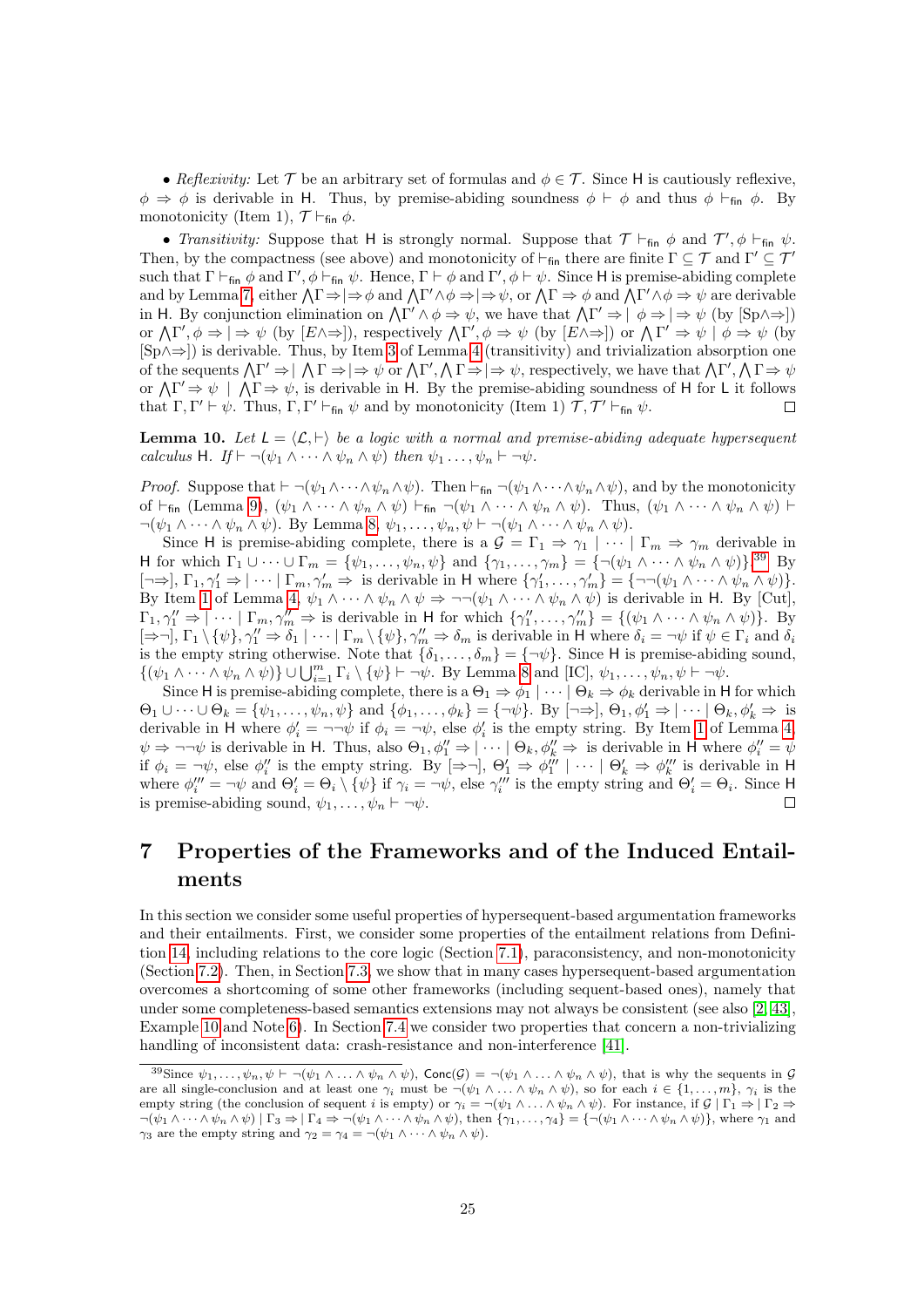In the rest of this section we suppose that  $\mathcal{AF}_{L,AR}(\mathcal{S})$  is a hypersequent-based argumentation framework, induced by a set of formulas S, a logic  $L = \langle \mathcal{L}, \vdash \rangle$  with corresponding normal calculus H (Definition [16\)](#page-19-5), and the attack rules  $AR = \{ConUcut_H\} \cup R$ , where  $\emptyset \neq R \subseteq \{Def_H, Ucut_H\}$ . We will consider any semantics sem in  $\{\mathsf{cmp}, \mathsf{grd}, \mathsf{prf}, \mathsf{stb}\}.$ 

Note 8. A justification of the choice of the above-mentioned setting is in order here. Concerning the underlying logic, we believe that those with normal calculi cover the majority of the underlying formalisms that one would like to consider. The argumentation semantics in our setting cover the most common Dung-style extensions in the literature (although there exist other options; see e.g. the surveys in [\[21,](#page-42-2) [22,](#page-42-3) [23\]](#page-42-4). As for the attack rules,  $\operatorname{Def}_{H}$  and  $\operatorname{Ucut}_{H}$  are hypersequential versions of two of the most investigated attack rules, namely Defeat and Undercut (respectively). In turn, the latter two generalize several other common rules (for instance, Direct Undercut is a special case of Undercut). As we indicate in what follows, Defeat/Undercut are known for being problematic when it comes to some of the rationality postulates (Definition [21\)](#page-27-1), in particular the consistency postulate. In our setting these problems are resolved.

Concerning  $\text{ConUcut}_H$ , as we show below, this rule turns out to be very useful in generalizing known results and obtaining new ones (see, e.g., Theorem [3](#page-34-0) on non-interference). As for the other rules mentioned in this paper, it can be easily shown that Rebuttal causes even more problems when it comes to rationality postulates.<sup>[40](#page-25-1)</sup>

#### <span id="page-25-0"></span>7.1 Relations to the Core Logic

For showing the relations between the consequence relation of the core logic L and the entailment relation induced by  $\mathcal{AF}_{\mathsf{L},\mathsf{AR}}(\mathcal{S})$ , we first recall the notion of a conflict-dependent attack relation [\[1\]](#page-41-4) (adjusted here to hypersequents), which will be useful also in Section [8.](#page-36-0)

**Definition 18.** An attack relation R is called *conflict-dependent*, if for all arguments  $\mathcal{G}, \mathcal{H} \in$  $Arg_{L}(\mathcal{S})$  such that G attacks  $\mathcal{H}, \bigcup Supp(\mathcal{G})\cup \bigcup Supp(\mathcal{H})$  is  $\vdash$ -inconsistent.

<span id="page-25-2"></span>**Lemma 11.** If  $H$  is normal and weakly adequate for  $L$ , the attack relations defined by the sequent elimination rules  $Def_H$ , Ucut<sub>H</sub> and ConUcut<sub>H</sub> are conflict-dependent.

*Proof.* Let  $\mathcal{G}, \mathcal{H} \in \text{Arg}_{L}(\mathcal{S})$  such that  $\mathcal{G}$  attacks  $\mathcal{H}$ . Note that, by Definition [3](#page-3-9) and since H is weakly adequate for  $\mathsf{L} = \langle \mathcal{L}, \vdash \rangle$ , a set of  $\mathcal{L}$ -formulas  $\mathcal{T}$  is  $\vdash$ -inconsistent, iff  $\vdash \neg \bigwedge \Gamma$  for some finite  $\Gamma \subseteq \mathcal{T}$ , iff  $\Rightarrow \neg \bigwedge \Gamma$  is derivable in H for some finite  $\Gamma \subseteq \mathcal{T}$ . We now consider each of the elimination rules at our disposal:

- Def<sub>H</sub>. In this case, the fact that G defeats H means that  $\Rightarrow$  Conc(G)  $\supset \neg \bigwedge \Theta$ , for  $\Theta \in$  $\mathsf{Supp}(\mathcal{H})$ . Since H is deductive,  $\mathsf{Conc}(\mathcal{G}) \Rightarrow \neg \bigwedge \Theta$  is derivable. By applying Lemma [5](#page-22-0) to  $\mathcal{G}$ we have that,  $\bigwedge \bigcup \text{Supp}(\mathcal{G}) \Rightarrow \text{Conc}(\mathcal{G}) \mid \bigwedge \bigcup \text{Supp}(\mathcal{G}) \Rightarrow \bigwedge \text{Conc}(\mathcal{G})$  is derivable in H. By [Cut], it follows that  $\bigwedge \bigcup \text{Supp}(\mathcal{G}) \Rightarrow \neg \bigwedge \Theta \mid \bigwedge \bigcup \text{Supp}(\mathcal{G}) \Rightarrow \neg \bigwedge \Theta$  is derivable. By  $\lceil \neg \Rightarrow \rceil$ , Item [1](#page-21-1) of Lemma [4](#page-21-3) and [Cut],  $\bigwedge \bigcup \mathsf{Supp}(\mathcal{G}), \bigwedge \Theta \Rightarrow \big|\bigwedge \bigcup \mathsf{Supp}(\mathcal{G}) \Rightarrow \big|\bigwedge \Theta \Rightarrow$  is derivable. By  $[\Rightarrow \wedge']$  and external contraction,  $\bigwedge \bigcup \text{Supp}(\mathcal{G}) \wedge \bigwedge \Theta \Rightarrow$  is derivable in H. Thus, by  $[\Rightarrow \neg], \Rightarrow$  $\neg(\bigwedge \bigcup \mathsf{Supp}(\mathcal{G}) \wedge \bigwedge \Theta)$  is also derivable in H. Since H is weakly sound,  $\vdash \neg(\bigwedge \bigcup \mathsf{Supp}(\mathcal{G}) \wedge \bigwedge \Theta)$ and thus,  $\bigcup \mathsf{Supp}(\mathcal{G}) \cup \Theta$  is  $\vdash$ -inconsistent. Hence,  $\bigcup \mathsf{Supp}(\mathcal{G}) \cup \bigcup \mathsf{Supp}(\mathcal{H})$  is  $\vdash$ -inconsistent as well.
- Ucut<sub>H</sub>. In this case, the fact that G undercuts H means that  $\Rightarrow$  Conc $(\mathcal{G}) \leftrightarrow \neg \bigwedge \Theta'$  is derivable for  $\Theta' \subseteq \Theta \in \text{Supp}(\mathcal{H})$ . By similar considerations as in the case of  $\text{Def}_H$ , it follows that  $\bigcup$  Supp $(\mathcal{G})\cup\Theta'$  is  $\vdash$ -inconsistent, and thus that  $\bigcup$  Supp $(\mathcal{G})\cup\bigcup$  Supp $(\mathcal{H})$  is  $\vdash$ -inconsistent as well.

<span id="page-25-1"></span><sup>40</sup>As an illustration of problems that Rebuttal may cause, consider a sequent-based argumentation framework based on  $S = \{p \wedge s, \neg p \wedge t\}$ , classical logic (with LK), and Rebuttal as the attack rule. Absent (ConUcut)-attacks, arguments with the inconsistent support  $S$  will contaminate the framework. But even in the presence of (ConUcut) we have problems with closure: while  $p \wedge s \Rightarrow p$  and  $\neg p \wedge t \Rightarrow \neg p$  rebut each other and so never occur in the same extension,  $p \wedge s \Rightarrow s$  and  $\neg p \wedge t \Rightarrow t$  will occur in the same extension. Note, however, that any argument with conclusion  $s \wedge t$  will have an inconsistent support and be ConUcut-attacked by  $\Rightarrow \neg((p \wedge s) \wedge (\neg p \wedge t))$ .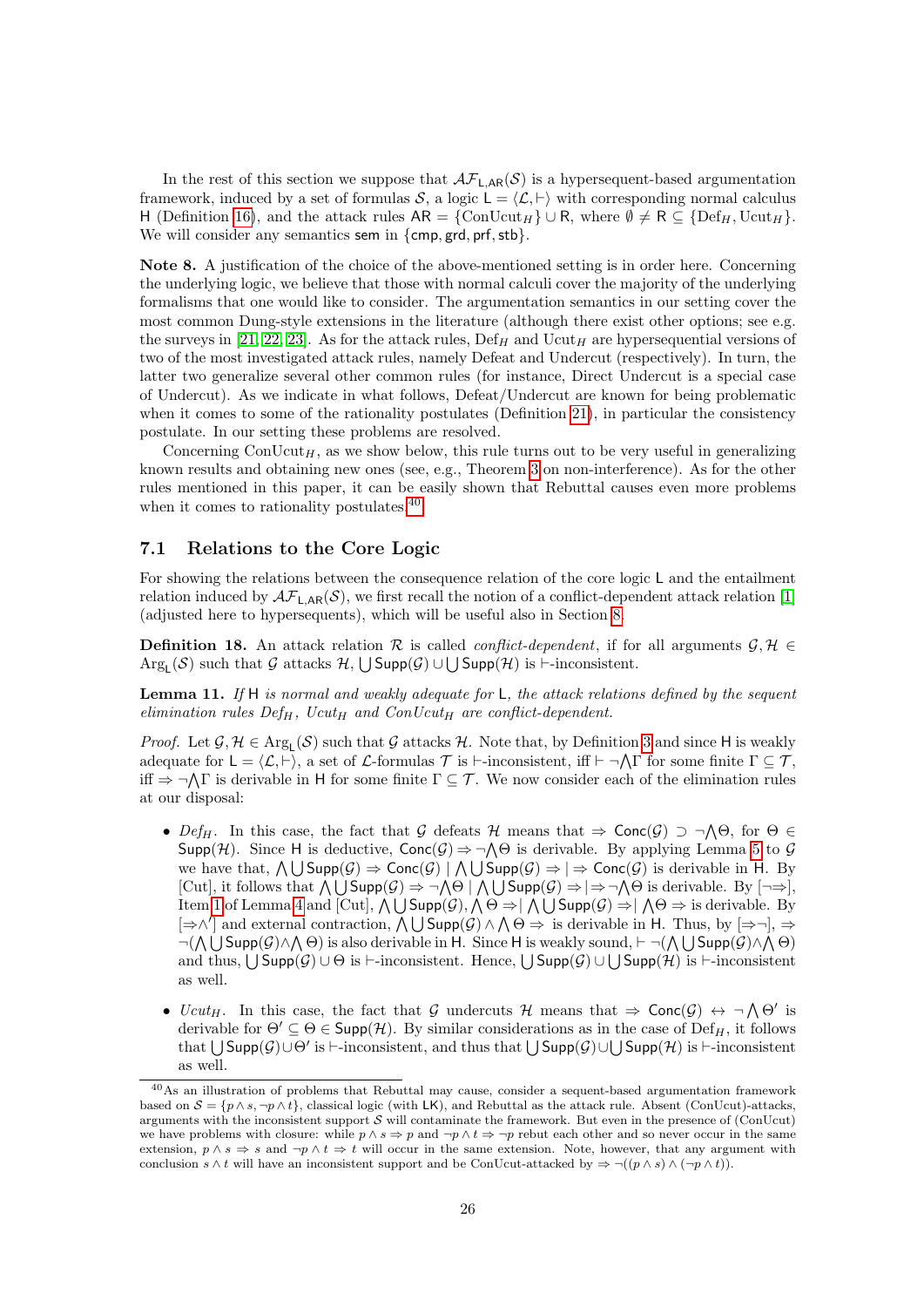• ConUcut<sub>H</sub>. In this case, the fact that H is consistency undercut means that  $\Rightarrow \neg \bigwedge \bigcup \mathsf{Supp}(\mathcal{H})$ is derivable in H. Since H is weakly adequate,  $\vdash \neg \bigwedge \text{Supp}(\mathcal{H})$ . Thus,  $\bigcup \text{Supp}(\mathcal{H})$  is  $\vdash$ inconsistent.  $\Box$ 

<span id="page-26-1"></span>**Proposition 5.** If H is normal and premise-abiding adequate for  $L$ ,  $\vdash$  is compact, and S is  $\vdash$ consistent, then  $\vdash, \vdash_{\mathsf{L,sem}}^{\cap}$  and  $\vdash_{\mathsf{L,sem}}^{\cup}$  coincide for every sem  $\in \{\mathsf{cmp}, \mathsf{grd}, \mathsf{prf}, \mathsf{stb}\}.$ 

*Proof.* Suppose that S is a  $\vdash$ -consistent set of formulas. By Lemma [11,](#page-25-2) Arg<sub>L</sub>(S) is conflictfree. Thus,  $\textsf{Ext}_{sem}(\mathcal{AF}_{\mathsf{L},\mathsf{AR}}(\mathcal{S})) = \{\text{Arg}_{\mathsf{L}}(\mathcal{S})\}$  for every sem  $\in \{\textsf{cmp}, \textsf{grd}, \textsf{prf}, \textsf{stb}\}.$  Suppose first that  $\mathcal{H} \in \text{Arg}_{L}(\mathcal{S})$ . Since H is premise-abiding sound for L,  $\bigcup \text{Supp}(\mathcal{H}) \vdash \text{Conc}(\mathcal{H})$ . Assume for a contradiction that  $S \nvdash \text{Conc}(\mathcal{H})$ . Thus, by the monotonicity of  $\vdash_{fin}$  (Lemma [9\)](#page-23-2) and the compactness of  $\vdash$ ,  $\bigcup \mathsf{Supp}(\mathcal{H}) \not\vdash \mathsf{Conc}(\mathcal{H})$  which is a contradiction. Thus,  $S \vdash \mathsf{Conc}(\mathcal{H})$ . Thus,  $\vdash_{\mathsf{L,sem}}^{\cap} \subseteq \vdash$  and  $\vdash_{\mathsf{L,sem}}^{\cup} \subseteq \vdash$ . Suppose now that  $S \vdash \phi$ . Since H is premise-abiding complete for L and  $\vdash$  is compact, there is an  $\mathcal{H} \in \text{Arg}_{L}(\mathcal{S})$  for which  $\text{Conc}(\mathcal{H}) = \phi$ . Thus,  $\vdash \subseteq \vdash_{L, \text{sem}}^{\cup} = \vdash_{L, \text{sem}}^{\cap}$ .  $\Box$ 

Note 9. The property in Proposition [5](#page-26-1) does not hold for  $L = RM$ . To see this, recall Example [19,](#page-18-0) where  $S = \{p \lor q, \neg p\}$ . Clearly S is consistent. However, although  $S \nvert \nvert_{\text{L,sem}}^{\cap} q$  and  $S \nvert \nvert_{\text{L,sem}}^{\cup} q$  for every sem  $\in \{\text{cmp}, \text{grd}, \text{prf}, \text{stb}\},$  still  $S \nvDash_{\text{RM}} q$ . This shows that the condition in Proposition [5,](#page-26-1) that H should be premise-abiding adequate for the underlying core logic, is indeed necessary.

### <span id="page-26-0"></span>7.2 Paraconsistency and Non-Monotonicity

We turn now to two basic properties of  $\vdash_{\mathsf{L,sem}}^{\cup}$  and  $\vdash_{\mathsf{L,sem}}^{\cap}$  – paraconsistency and non-monotonicity.

Definition 19. Let  $\vdash$  be an entailment relation and H a hypersequential calculus.

- We say that |∼ is paraconsistent, if it is not trivialized in the presence of inconsistency: for all atoms  $p \neq q$  it holds that  $p, \neg p \not\sim q$ .
- We say that  $\sim$  is non-monotonic, if there are  $S_1, S_2$  and  $\phi$  such that  $S_1 \sim \phi$  but  $S_1 \cup S_2 \not\sim \phi$ .
- We say that H is *literal-separating*, if for all literals<sup>[41](#page-26-2)</sup> l and l', if  $l \neq l'$  there is no (hyper)sequent H, derivable in H, with (i)  $Conc(H) = l'$  and  $\bigcup Supp(H) \subseteq \{l\}$ , or (ii)  $\bigcup Supp(H) =$  $\{l\}$  and  $Conc(\mathcal{H})$  is empty.<sup>[42](#page-26-3)</sup>

Note 10. Each of the hypersequent calculi from Section [5](#page-12-1) is literal-separating. Furthermore, when a calculus H for a logic  $L = \langle \mathcal{L}, \vdash \rangle$  is weakening, it immediately follows that it is literal-separating, because of the properties of the  $\neg$ -operator and the non-triviality of L.

**Proposition 6.** If H is normal and literal-separating then  $\vdash^{\cup}_{\mathsf{L,sem}}$  and  $\vdash^{\cap}_{\mathsf{L,sem}}$  are paraconsistent for every sem  $\in$  {cmp, grd, prf, stb}.

*Proof.* Let  $S = \{p, \neg p\}$ . Note first that since H is literal-separating, there is no  $\mathcal{H} \in \text{Arg}_L(\{p\}) \cup$  $Arg_{\mathsf{L}}(\{\neg p\})$  with  $Conc(\mathcal{H}) = q$ . So, if there is an argument H with conclusion q it is such that  $\bigcup \text{Supp}(\mathcal{H}) = \{p, \neg p\}.$  Since by  $[\wedge \Rightarrow]$ ,  $[\neg \Rightarrow]$  and  $[\Rightarrow \neg]$ ,  $\Rightarrow \neg (p \wedge \neg p)$  is derivable, any such  $\mathcal{H}$ is ConUcut<sub>H</sub>-attacked by a sequent that has no attackers. This shows that  $\{p, \neg p\}$   $\not\sim^\cup q$  and  ${p, \neg p}$   $\,\not\sim$   $\ulcorner q$ .  $\Box$ 

<span id="page-26-4"></span>**Proposition 7.** If H is normal, weakly adequate and literal-separating, then  $\mid\sim$  is non-monotonic  $for \rhd = \rhd_{\mathsf{L,sem}}^{\cap} \text{ and every sem} \in \{\mathsf{cmp}, \mathsf{grd}, \mathsf{prf}, \mathsf{stb}\}.$ 

*Proof.* Let  $S_1 = \{p\}$  and  $S_2 = \{\neg p\}$ . We first note that  $S_1 \sim p$ : Assume for a contradiction that  $\{p\}$  is not  $\vdash$ -consistent. Then  $\vdash \neg p$  and thus, since H is weakly complete for  $\mathsf{L}, \Rightarrow \neg p$  is derivable which contradicts the fact that H is literal-separating. Since H is cautiously reflexive,  $p \Rightarrow p$  is derivable in H and hence  $S_1 \sim p$ .

<span id="page-26-3"></span><span id="page-26-2"></span><sup>&</sup>lt;sup>41</sup>That is, atoms or their negations.

<sup>&</sup>lt;sup>42</sup>Thus, when H is literal-separating, hypersequents like  $q \Rightarrow p$ ,  $p \Rightarrow \neg p$  and  $\neg p \Rightarrow |\Rightarrow q$  are not derivable (for distinct atoms  $p$  and  $q$ ).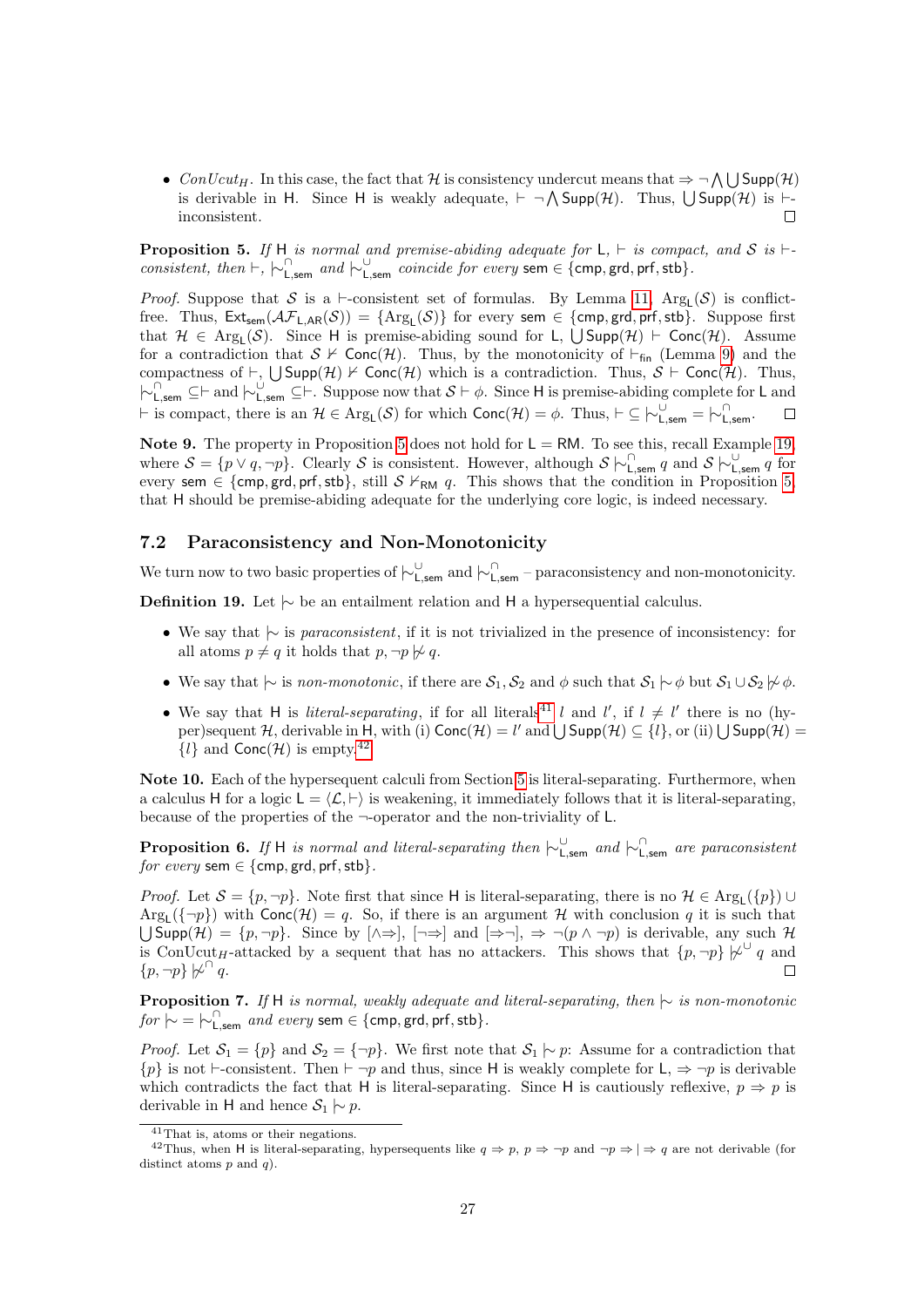We now show that  $S_1 \cup S_2 \not\sim p$ . Note that  $S_2 = \{\neg p\}$  is also consistent. Suppose it is not, then  $\Rightarrow \neg \neg p$  is derivable. By the cautious reflexivity of H  $\neg p \Rightarrow \neg p$  is derivable, and, since H is left-negative, so is  $\neg\neg p, \neg p \Rightarrow$ , by [Cut],  $\neg p \Rightarrow$  is derivable, a contradiction with the assumption that H is literal-separating. Note that  $\{p, \neg p\}$  is inconsistent since  $\Rightarrow \neg(p \land \neg p)$  is derivable in H (by application of  $[\wedge \Rightarrow]$ ,  $[\neg \Rightarrow]$  and  $[\Rightarrow \neg]$ ) and since H is weakly sound, we have:  $\vdash \neg(p \land \neg p)$ . Since  $\neg p \Rightarrow \neg \neg p$  is not derivable in H either (this follows since otherwise, by [¬⇒], Lemmas [4](#page-21-3)[.1](#page-21-1) and [4.](#page-21-3)[3](#page-21-2) and contraction,  $\neg p \Rightarrow$  would be derivable), and  $\neg p \Rightarrow \neg p$  defeats any argument in  $Arg_{L}(\{p\}) \setminus Arg_{L}(\emptyset)$ , it is easy to see that  $Arg_{L}(\{\neg p\})$  is a complete extension of  $\mathcal{AF}_{\mathsf{L},\mathsf{AR}}(\mathcal{S}_1 \cup \mathcal{S}_2)$ . Since  $\neg p \Rightarrow p$  is not derivable in H (as H is literal-separating), this suffices to show that  $S_1 \cup S_2 \not\sim p$ .  $\Box$ 

The entailment relation for the credulous counterpart is actually monotonic:

<span id="page-27-4"></span>**Proposition 8.** If H is normal and premise-abiding adequate, then  $\uparrow\sim$  is monotonic for  $\uparrow\sim = \uparrow\downarrow^{\cup}_{sem}$ and every sem  $\in$  {cmp, prf, stb}.

Proof. To show the proposition we need to incorporate some results that are shown later in the paper, so we postpone the proof to Appendix [B.](#page-47-0)  $\Box$ 

### <span id="page-27-0"></span>7.3 Rationality Postulates

In this section we consider the rationality postulates from [\[1,](#page-41-4) [40\]](#page-43-2) for hypersequent-based argumentation frameworks, based on several core logics and with a set of attack rules AR such that  $AR = \{ConUcut_H\} \cup R$ , where  $\emptyset \neq R \subseteq \{Def_H, Ucut_H\}$ . First, we define some useful notions.

**Definition 20.** Let  $L = \langle \mathcal{L}, \vdash \rangle$  be a logic and let  $\mathcal{T}$  be a set of  $\mathcal{L}$ -formulas.

- Free  $(T)$  is the set of formulas in T that are not in any  $\subseteq$ -minimally  $\vdash$ -inconsistent subset of  $\mathcal T$ .
- Let  $\mathcal{AF}_L(\mathcal{S}) = \langle \text{Arg}_L(\mathcal{S}), \mathcal{A} \rangle$  be a hypersequent-based argumentation framework and let  $H, H' \in \text{Arg}_L(\mathcal{S})$ . We say that  $H'$  is a *sub-argument* of H iff for each  $\Gamma' \in \text{Supp}(H')$  there is  $a \Gamma \in \text{Supp}(\mathcal{H})$  for which  $\Gamma' \subseteq \Gamma$ . The set of sub-arguments of  $\mathcal{H}$  is denoted by  $\text{Sub}(\mathcal{H})$ .

<span id="page-27-1"></span>**Definition 21.** Let  $\mathcal{AF}_L(\mathcal{S}) = \langle \text{Arg}_L(\mathcal{S}), \mathcal{A} \rangle$  be an argumentation framework for the logic  $L =$  $\langle \mathcal{L}, \vdash \rangle$ ,  $\mathcal{S}$  – a set of  $\mathcal{L}$ -formulas, sem a fixed semantics for  $\mathcal{AF}_1(\mathcal{S})$ , and  $\mathcal{E}$  – a sem-extension of  $\mathcal{AF}_L(\mathcal{S})$ . Below are some postulates that  $\mathcal{AF}_L(\mathcal{S})$  may satisfy:<sup>[43](#page-27-2)</sup>

- closure of extensions: for all  $\mathcal{E} \in \text{Ext}_{sem}(\mathcal{AF}_L(\mathcal{S}))$ ,  $\text{CN}_L(\text{Concs}(\mathcal{E})) \subseteq \text{Concs}(\mathcal{E})$ .<sup>[44](#page-27-3)</sup>
- closure under sub-arguments: for all  $\mathcal{E} \in \mathsf{Ext}_{\mathsf{sem}}(\mathcal{AF}_1(\mathcal{S}))$  if  $\mathcal{H} \in \mathcal{E}$  then  $\mathsf{Sub}(\mathcal{H}) \subset \mathcal{E}$ .
- consistency: for all  $\mathcal{E} \in \text{Ext}_{sem}(\mathcal{AF}_L(\mathcal{S}))$ , Concs( $\mathcal{E}$ ) is  $\vdash$ -consistent.
- exhaustiveness: for all  $\mathcal{E} \in \mathsf{Ext}_{sem}(\mathcal{AF}_L(\mathcal{S}))$ , for all  $\mathcal{H} \in \mathrm{Arg}_L(\mathcal{S})$  such that  $\bigcup \mathsf{Supp}(\mathcal{H}) \cup$  $\{Conc(\mathcal{H})\}\subseteq Concs(\mathcal{E}),\,\mathcal{H}\in\mathcal{E}.$
- support exhaustiveness: for all arguments  $\mathcal{E} \in \text{Ext}_{sem}(\mathcal{AF}_L(\mathcal{S}))$ , for all  $\mathcal{H} \in \text{Arg}_L(\mathcal{S})$  for which  $\bigcup$  Supp $(\mathcal{H}) \subseteq$  Concs $(\mathcal{E}), \mathcal{H} \in \mathcal{E}$ .
- free precedence: for all  $\mathcal{E} \in \mathsf{Ext}_{\mathsf{sem}}(\mathcal{AF}_\mathsf{L}(\mathcal{S}))$ ,  $\mathrm{Arg}_\mathsf{L}(\mathsf{Free}(\mathcal{S})) \subseteq \mathcal{E}$ .

Next, we examine what rationality postulates from Definition [21](#page-27-1) hold in hypersequential argumentation frameworks, and under which conditions. For instance, recall from Example [10](#page-11-0) and Note [6](#page-12-0) that the sequent-based argumentation framework for CL as core logic with corresponding calculus LK and Defeat as attack rule does not satisfy the consistency postulate. We will show

<span id="page-27-2"></span><sup>43</sup>For the postulates we use the notations in Definition [3.](#page-3-9)

<span id="page-27-3"></span><sup>&</sup>lt;sup>44</sup>Recall from Definition [3](#page-3-9) that  $CN(\mathcal{T})$  is defined as the *finitary*  $\vdash$ -closure of  $\mathcal{T}$ .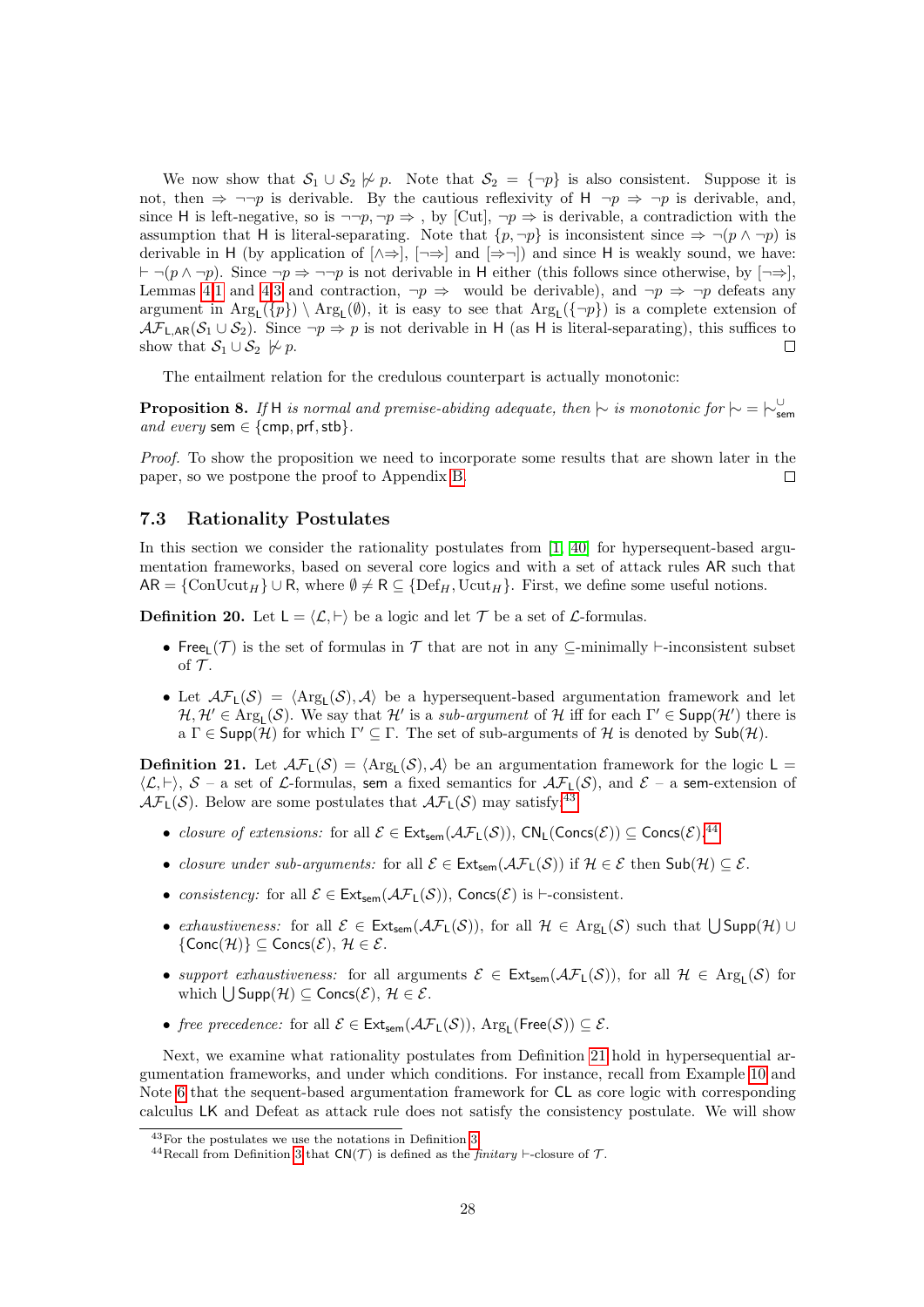below that the consistency of the extensions in the hypersequent-based setting in that example is not a coincidence.

In (most of) the lemmas below we suppose that H is a strongly normal (that is, H is either support splitting weakening normal or two-sided splitting normal) hypersequent calculus for the core logic  $\mathsf{L} = \langle \mathcal{L}, \vdash \rangle$  and that  $\mathcal{AF}_{\mathsf{L},\mathsf{AR}}(\mathcal{S}) = \langle \mathrm{Arg}_{\mathsf{L}}(\mathcal{S}), \mathcal{A} \rangle$  is an argumentation framework for a set S of L-formulas where  $AR = \{ \text{ConUcut}_H \} \cup R$  and  $\emptyset \neq R \subseteq \{ \text{Def}_H, \text{Ucut}_H \}$ . Also,  $\mathcal E$  denotes a semextension of  $\mathcal{AF}_{L,AR}(\mathcal{S})$  for some sem  $\in \{\text{cmp}, \text{grd}, \text{prf}, \text{stb}\}.$  Furthermore, in what follows when saying that a hypersequent G attacks a hypersequent H in Γ, we mean that the set Γ contains the formulas that are the 'reason' for the attack. For instance, a statement that  $\mathcal G$  Ucut<sub>H</sub>-attacks  $\mathcal H$  in Γ means that there is some Γ' ∈ Supp(H) such that  $Γ ⊆ Γ'$ , and the sequent  $\Rightarrow$  Conc( $\mathcal{G}$ )  $\leftrightarrow \neg \Lambda Γ$ (that is, the condition for the attack) is provable in the underlying calculus

<span id="page-28-2"></span>**Lemma 12** (Closure under sub-arguments). Suppose that H is normal. If  $\mathcal{H} \in \mathcal{E}$  then  $\mathsf{Sub}(\mathcal{H}) \subseteq \mathcal{E}$ .

*Proof.* Suppose that  $H \in \mathcal{E}$  and  $H' \in Sub(\mathcal{H})$ . Assume first for a contradiction that  $H'$  is ConUcut<sub>H</sub>-attacked. Then  $\Rightarrow \neg \bigwedge \text{Supp}(\mathcal{H}')$  is derivable in H. By Item [5](#page-21-4) of Lemma [4,](#page-21-3)  $\Rightarrow$  $\neg \Lambda$ Supp(H) is derivable in H and so H is ConUcut<sub>H</sub>-attacked, which contradicts that  $H \in \mathcal{E}$ .

We now show that any attacker of  $\mathcal{H}'$  is attacked by an argument in  $\mathcal E$  which by the completeness of E implies that  $\mathcal{H}' \in \mathcal{E}$ . We consider only the attack rules Def<sub>H</sub> and Ucut<sub>H</sub>, since we have already shown that  $\mathcal{H}'$  is not ConUcut<sub>H</sub>-attacked:

- Def<sub>H</sub>. Assume that  $G \in \text{Arg}_L(\mathcal{S})$  defeats  $\mathcal{H}'$ . Then  $\Rightarrow \text{Conc}(\mathcal{G}) \supset \neg \bigwedge \Gamma'$  for some  $\Gamma' \in$ Supp(H') is derivable in H. Since  $\mathcal{H}' \in Sub(\mathcal{H})$  there is a  $\Gamma \in Supp(\mathcal{H})$  for which  $\Gamma' \subseteq \Gamma$ . By Item [4](#page-21-5) of Lemma  $4, \Rightarrow \textsf{Conc}(\mathcal{G}) \supset \neg \bigwedge \Gamma$  is derivable in H. Thus  $\mathcal{G}$  also defeats  $\mathcal{H}$ . Since  $\mathcal{H} \in \mathcal{E}$ , there is a  $\mathcal{G}' \in \mathcal{E}$  that attacks  $\mathcal{G}$ .
- $Ucut_H$ . Assume that  $\mathcal{G} \in \text{Arg}_L(\mathcal{S})$  undercuts  $\mathcal{H}'$ . Thus  $\Rightarrow \text{Conc}(\mathcal{G}) \leftrightarrow \neg \Lambda \Gamma'$  is derivable in H for some  $\Gamma' \subseteq \Gamma'' \in \mathsf{Supp}(\mathcal{H}')$ . Since  $\mathcal{H}' \in \mathsf{Sub}(\mathcal{H})$ , there is a  $\Gamma \in \mathsf{Supp}(\mathcal{H})$  for which  $\Gamma'' \subseteq \Gamma$ . Thus, G undercuts also H. Since  $\mathcal{H} \in \mathcal{E}$ , there is a  $\mathcal{G}' \in \mathcal{E}$  that attacks  $\mathcal{G}$ .  $\Box$

<span id="page-28-1"></span>**Lemma 13.** Suppose that H is support splitting normal and weakly complete. Then  $\bigcup$ Supps( $\mathcal{E}$ )  $is \vdash-consistent.$ 

*Proof.* Assume for a contradiction that  $\text{Supps}(\mathcal{E})$  is  $\vdash$ -inconsistent. Then there are  $\mathcal{H}_1, \ldots, \mathcal{H}_n \in \mathcal{E}$ , such that  $\mathsf{Supp}(\mathcal{H}_i) = {\{\Gamma_1^i, \ldots, \Gamma_{m_i}^i\}}$ , with  $\Gamma_j^i = {\{\gamma_1^{i,j}, \ldots, \gamma_{k_{i,j}}^{i,j}\}}$  and  $\vdash \neg \bigwedge \Theta$  for some  $\Theta \subseteq \Box$  $\bigcup_{i=1}^n \bigcup \text{Supp}(\mathcal{H}_i)$ . By the monotonicity of  $\vdash_{fin}$  (Lemma [9\)](#page-23-2)  $\vdash \neg \bigwedge (\bigcup \text{Supp}(\mathcal{H}_1) \cup \ldots \cup \bigcup \text{Supp}(\mathcal{H}_n))$ . Hence, by the weak completeness of  $H, \mathcal{G} = \Rightarrow \neg \bigwedge (\bigcup \text{Supp}(\mathcal{H}_1) \cup \dots \cup \bigcup \text{Supp}(\mathcal{H}_n))$  is derivable in H. Since G has an empty support,  $\mathcal{G} \in \mathcal{E}$ .

Now, by applying  $\lceil \rightarrow \rceil$ , and Items [1](#page-21-1) and [3](#page-21-2) of Lemma [4](#page-21-3) on double negation introduction and transitivity respectively to  $\mathcal{G}, \bigwedge(\bigcup \text{Supp}(\mathcal{H}_1) \cup \ldots \cup \bigcup \text{Supp}(\mathcal{H}_n)) \Rightarrow$  is derivable as well. Therefore, by Lemma [6,](#page-22-2) we have that  $\mathcal{H} = \gamma_1^{1,1} \Rightarrow |\dots| \gamma_{k_{1,1}}^{1,1} \Rightarrow |\dots| \gamma_1^{1,m_1} \Rightarrow |\dots| \gamma_{k_{1,m_1}}^{1,m_1} \Rightarrow$  $|\ldots| \gamma_1^{n,1} \Rightarrow |\ldots| \gamma_{k_{n,1}}^{n,1} \Rightarrow |\ldots| \gamma_1^{n,m_n} \Rightarrow |\ldots| \gamma_{k_{n,m_n}}^{n,m_n} \Rightarrow$  is derivable in H. Note that any attacker of H is an attacker of some  $\mathcal{H}_i$  for  $i \in \{1, \ldots, n\}$ . Therefore  $\mathcal{H} \in \mathcal{E}$ . However,  $\bigcup$ Supp $(\mathcal{H}) = \bigcup$ Supp $(\mathcal{H}_1) \cup \ldots \cup \bigcup$ Supp $(\mathcal{H}_n)$ , thus  $\mathcal H$  is ConUcut<sub>H</sub>-attacked by  $\mathcal G$ . This is a contradiction to the conflict freeness of  $\mathcal{E}$ .  $\Box$ 

<span id="page-28-0"></span>Lemma 14 (Closure). Suppose that H is strongly normal and premise-abiding complete. Then  $CN(Concs(\mathcal{E})) \subseteq Cons(\mathcal{E}).$ 

*Proof.* Suppose that  $\phi \in \mathsf{CN}(\mathsf{Concs}(\mathcal{E}))$ . Then there are arguments  $\mathcal{H}_1, \ldots, \mathcal{H}_n \in \mathcal{E}$  such that Conc $(\mathcal{H}_i) = \phi_i$  for  $1 \leq i \leq n$  and  $\phi_1, \ldots, \phi_n \vdash \phi$ . Let  $\mathcal{H}_i = \Gamma_1^i \Rightarrow \psi_1^i \mid \ldots \mid \Gamma_{m_i}^i \Rightarrow \psi_{m_i}^i$ <br>such that  $\text{Conc}(\mathcal{H}_i) = \phi_i$  and  $\Gamma_j^i = \{\gamma_1^{i,j}, \ldots, \gamma_{k_{i,j}}^{i,j}\}$ . By Lemma [7,](#page-22-1) from  $\mathcal{H}_1, \ldots, \mathcal{H}_$  $\mathcal{H}' = \bigwedge_{l=1}^n \bigwedge_{j=1}^{n_l} \bigwedge \Gamma_j^l \Rightarrow |\Rightarrow \phi_1 \wedge \ldots \wedge \phi_n \text{ or } \bigwedge_{l=1}^n \bigwedge_{j=1}^{m_l} \bigwedge \Gamma_j^l \Rightarrow \phi_1 \wedge \ldots \wedge \phi_n.$ 

Now, since  $\phi_1, \ldots, \phi_n \vdash \phi$ , by the premise-abiding completeness of H, there is a G with  $\bigcup$ Supp $(\mathcal{G}) = \{\phi_1,\ldots,\phi_n\}$  and Conc $(\mathcal{G}) = \phi$  derivable in H. From  $\mathcal{G}$ , by Lemma [7,](#page-22-1) we can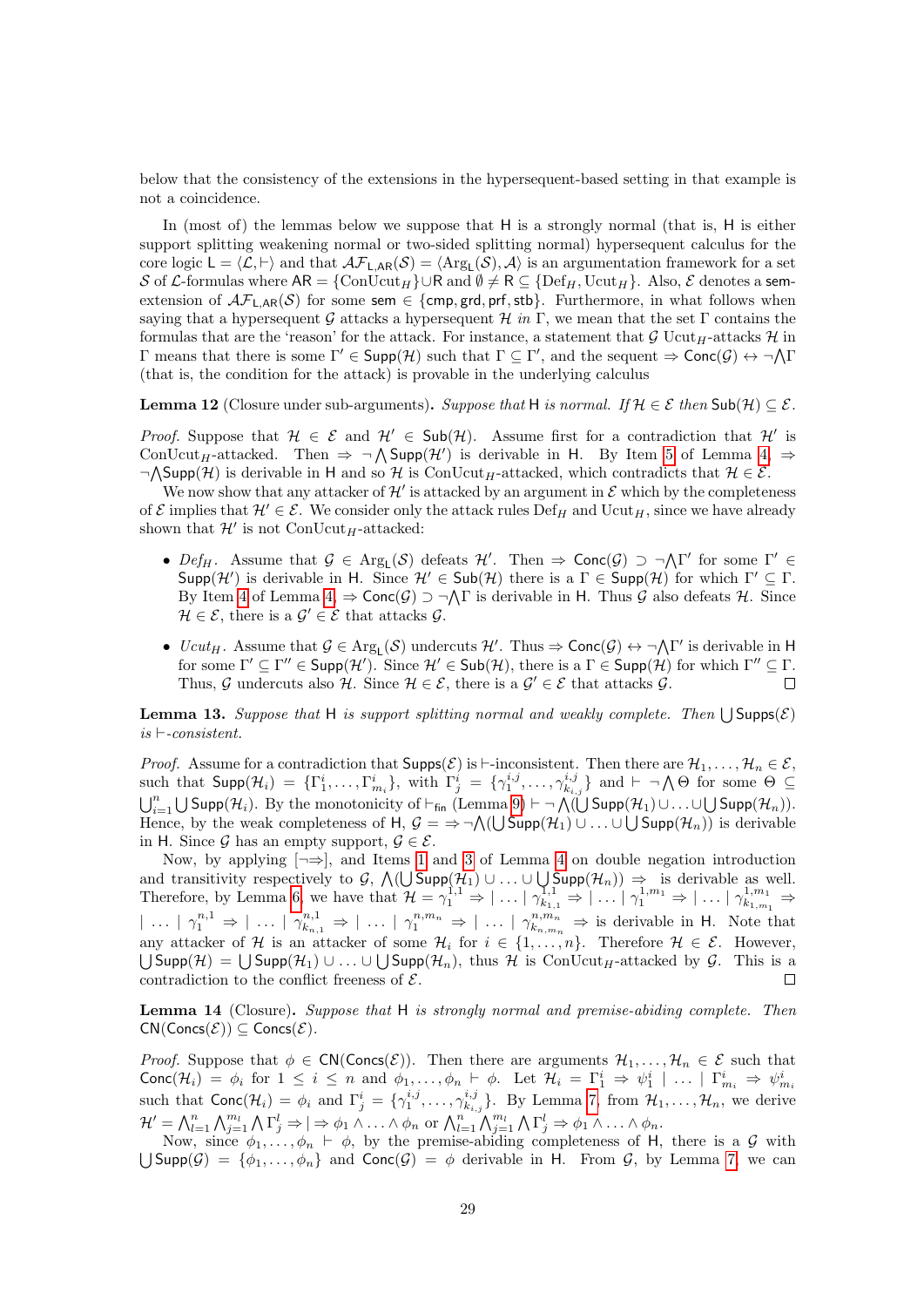derive  $\phi_1 \wedge \ldots \wedge \phi_n \Rightarrow |\Rightarrow \phi \text{ or } \phi_1 \wedge \ldots \wedge \phi_n \Rightarrow \phi$ . Hence, by transitivity (Item [3](#page-21-2) of Lemma [4\)](#page-21-3), from  $\mathcal{H}'$ , it follows that  $\bigwedge_{l=1}^{n} \bigwedge_{j=1}^{m_l} \bigwedge \Gamma_j^l \Rightarrow |\Rightarrow \phi \text{ or } \bigwedge_{l=1}^{n} \bigwedge_{j=1}^{m_l} \bigwedge \Gamma_j^l \Rightarrow \phi$  is derivable. With splitting, the sequent  $\mathcal{H} = \gamma_1^{1,1} \Rightarrow |\dots| \gamma_{k_{1,1}}^{1,1} \Rightarrow |\dots| \gamma_{k_{n,1}}^{n,1} \Rightarrow |\dots| \gamma_{k_{n,m_n}}^{n,m_n} \Rightarrow |\Rightarrow \phi$  or  $\mathcal{H} = \gamma_1^{1,1} \Rightarrow \phi \mid \ldots \mid \gamma_{k_{1,1}}^{1,1} \Rightarrow \phi \mid \ldots \mid \gamma_{k_{n,1}}^{n,1} \Rightarrow \phi \mid \ldots \mid \gamma_{k_{n,m_n}}^{n,m_n} \Rightarrow \phi$  is derivable in H.

Note that  $\mathsf{Supp}(\mathcal{H}) \subseteq \mathsf{Supps}(\mathcal{E})$ , hence, by Lemma [13,](#page-28-1) H cannot be  $\mathrm{ConUcut}_{H}\text{-attached}$ . Moreover, any attacker of H is an attacker of one of the arguments  $\mathcal{H}_1, \ldots, \mathcal{H}_n$ . Therefore,  $\mathcal{H} \in \mathcal{E}$ , and so  $\phi \in \text{Concs}(\mathcal{E})$ .  $\Box$ 

<span id="page-29-0"></span>Lemma 15 (Consistency). If H is strongly normal, premise-abiding complete and weakly sound, then  $Concs(\mathcal{E})$  is  $\vdash$ -consistent.

*Proof.* Suppose that  $Concs(\mathcal{E})$  is  $\vdash$ -inconsistent. Thus, there are  $\phi_1, \ldots, \phi_n \in Concs(\mathcal{E})$  for which  $\vdash \neg \bigwedge_{i=1}^{n} \phi_i$ . Since H is premise-abiding complete,  $\mathcal{G} = \Rightarrow \neg \bigwedge_{i=1}^{n} \phi_i$  is derivable in H. Hence, there are arguments  $\mathcal{H}_1,\ldots,\mathcal{H}_n\in\mathcal{E}$  with  $\mathsf{Conc}(\mathcal{H}_i)=\phi_i$  for each  $i=1,\ldots,n$ . By Lemma [7](#page-22-1) from  $\mathcal{H}_1, \ldots, \mathcal{H}_n$  we derive  $\mathcal{H} = \bigwedge \bigcup_{i=1}^n \bigcup \text{Supp}(\mathcal{H}_i) \Rightarrow \big| \Rightarrow \bigwedge_{i=1}^n \phi_i$  or  $\bigwedge \bigcup_{i=1}^n \bigcup$ from  $\mathcal{H}_1, \ldots, \mathcal{H}_n$  we derive  $\mathcal{H} = \bigwedge \bigcup_{i=1}^n \bigcup \text{Supp}(\mathcal{H}_i) \Rightarrow \big| \Rightarrow \bigwedge_{i=1}^n \phi_i$  or  $\bigwedge \bigcup_{i=1}^n \bigcup \text{Supp}(\mathcal{H}_i) \Rightarrow$ <br> $\bigwedge_{i=1}^n \phi_i$ . Suppose first that  $\bigcup \text{Supp}(\mathcal{H}) = \emptyset$ . Since H satisfies trivi is derivable in H and with  $\left[\neg \Rightarrow\right]$  also  $\mathcal{G}' = \neg \bigwedge_{i=1}^{n} \phi_i \Rightarrow$ . By applying cut with  $\mathcal{G}$  and  $\mathcal{G}'$ , the empty sequent is derivable, which contradicts the non-triviality of H (recall Note [7\)](#page-20-1). So,  $\bigcup \text{Supp}(\mathcal{H}) \neq \emptyset$ .  $\text{By } [\neg \Rightarrow], \bigwedge \bigcup \text{Supp}(\mathcal{H}) \Rightarrow |\neg \bigwedge_{i=1}^{n} \phi_i \Rightarrow \text{ or } \bigwedge \bigcup \text{Supp}(\mathcal{H}), \neg \bigwedge_{i=1}^{n} \phi_i \Rightarrow \text{ is derivable in } H. \text{ With } \mathcal{G},$ [Cut] and trivialization absorption,  $\bigwedge \bigcup \text{Supp}(\mathcal{H}) \Rightarrow$  is derivable in H. By  $[\Rightarrow \neg], \Rightarrow \neg \bigwedge \bigcup \text{Supp}(\mathcal{H})$ is derivable in H. By the weak soundness of  $H$ ,  $\vdash \neg \bigwedge \bigcup \text{Supp}(\mathcal{H})$ . This is in contradiction with Lemma [13.](#page-28-1)  $\Box$ 

<span id="page-29-2"></span>**Lemma 16** (Free precedence). If H is normal and weakly adequate,  $Arg_L(Free(S)) \subseteq \mathcal{E}$ .

*Proof.* Let  $G \in \text{Arg}_L(\text{Free}(\mathcal{S}))$ . Then  $\bigcup \text{Supp}(\mathcal{G}) \subseteq \text{Free}(\mathcal{S})$ . Assume that some  $\mathcal{H} \in \text{Arg}_L(\mathcal{S})$ attacks G. By Lemma [11,](#page-25-2)  $\bigcup$  Supp $(\mathcal{G})$ ∪ $\bigcup$  Supp $(\mathcal{H})$  is  $\vdash$ -inconsistent. Since  $\bigcup$  Supp $(\mathcal{G}) \subseteq$  Free $(\mathcal{S})$ , it follows that  $\bigcup$  Supp $(\mathcal{H})$  is  $\vdash$ -inconsistent. By Definition [3](#page-3-9) and the weak soundness of H for L,  $\mathcal{H}'$  =  $\Rightarrow \neg \bigwedge \text{Supp}(\mathcal{H})$  is derivable in H. Thus,  $\mathcal{H}'$  ConUcut<sub>H</sub>-attacks H. Since H' has an empty support, it follows that it cannot be attacked, hence  $\mathcal{H}' \in \mathcal{E}$ . Therefore, any attacker of G is attacked by an argument from  $\mathcal{E}$ , it follows since  $\mathcal{E}$  is complete that  $\mathcal{G} \in \mathcal{E}$ . Thus  $Arg_L(Free(\mathcal{S})) \subseteq \mathcal{E}$ .  $\Box$ 

<span id="page-29-1"></span>**Lemma 17.** Let H be a normal (hyper)sequent calculus for L and let  $H, G \in Arg_{\mathsf{L}}(\mathcal{S})$ . If H  $Ucut_H$ -attacks  $\mathcal G$  then  $\mathcal H$  defeats  $\mathcal G$ .

*Proof.* Suppose that H Ucut<sub>H</sub>-attacks G. Then  $\Rightarrow$  Conc $(\mathcal{H}) \leftrightarrow \neg \bigwedge \Gamma'$  where  $\Gamma' \subseteq \Gamma$  for some  $\Gamma \in \text{Supp}(\mathcal{G})$ . By  $[\wedge \Rightarrow]$  and the cautious reflexivity of H (see also Footnote [12\)](#page-5-2), Conc $(\mathcal{H}) \leftrightarrow$  $\neg \Lambda \Gamma' \Rightarrow \text{Conc}(\mathcal{H}) \supset \neg \Lambda \Gamma'$  is derivable in H. By  $[\text{Cut}]$ ,  $\Rightarrow \text{Conc}(\mathcal{H}) \supset \neg \Lambda \Gamma'$  is derivable in H. By Lemma [4](#page-21-3)[.4,](#page-21-5) it follows that  $\Rightarrow$  Conc $(\mathcal{H}) \supset \neg \bigwedge \Gamma$  is derivable in H. Thus, H defeats G as well.

<span id="page-29-3"></span>Lemma 18 (Support Exhaustiveness). Let H be strongly normal, premise-abiding complete and weakly sound. For every  $\mathcal{H} \in Arg_L(\mathcal{S})$ , if  $\bigcup Supp(\mathcal{H}) \subseteq \text{Concs}(\mathcal{E})$  then  $\mathcal{H} \in \mathcal{E}$ .

*Proof.* Suppose that  $\mathcal{H} \in \text{Arg}_{L}(\mathcal{S})$  and  $\bigcup \text{Supp}(\mathcal{H}) \subseteq \text{Concs}(\mathcal{E})$ . Let  $\{\delta_1, \ldots, \delta_n\} = \bigcup \text{Supp}(\mathcal{H})$ . Suppose also that some  $G \in \text{Arg}_{\mathsf{L}}(\mathcal{S})$  attacks H. Assume first that it is a ConUcut<sub>H</sub>-attack. Then  $\vdash \neg \bigwedge \text{Supp}(\mathcal{H})$ . But  $\text{Supp}(\mathcal{H}) \subseteq \text{Concs}(\mathcal{E})$ , thus  $\text{Concs}(\mathcal{E})$  is  $\vdash$ -inconsistent, a contradiction with Lemma [15.](#page-29-0)

Suppose now that G defeats H (note that by Lemma [17](#page-29-1) the case in which G undercuts H is also covered in this case). In case that  $\text{Supp}(\mathcal{G})$  is  $\vdash$ -inconsistent,  $\mathcal{G}$  is ConUcut<sub>H</sub>-attacked by E. Suppose then that  $\text{Supp}(\mathcal{G})$  is consistent. Then  $\Rightarrow$  Conc $(\mathcal{G}) \supset \neg \bigwedge \Gamma$  is derivable in H for some  $\Gamma \in \text{Supp}(\mathcal{H})$ . Since H is deductive,  $\text{Conc}(\mathcal{G}) \Rightarrow \neg \Lambda \Gamma$  is derivable in H. From  $\mathcal{G}$ , by Lemma [7,](#page-22-1)  $\bigwedge \bigcup \mathsf{Supp}(\mathcal{G}) \Rightarrow |\Rightarrow \mathsf{Conc}(\mathcal{G}) \text{ or } \bigwedge \bigcup \mathsf{Supp}(\mathcal{G}) \Rightarrow \mathsf{Conc}(\mathcal{G}) \text{ is derivable. Thus, by } [\text{Cut}]$ ,  $\bigwedge \bigcup \mathsf{Supp}(\mathcal{G}) \Rightarrow |\Rightarrow \neg \bigwedge \Gamma$  or  $\bigwedge \bigcup \mathsf{Supp}(\mathcal{G}) \Rightarrow \neg \bigwedge \Gamma$  is derivable.

Then, by  $[\neg \Rightarrow]$ , Lemma [4](#page-21-3)[.1,](#page-21-1)  $[\wedge \Rightarrow']$  and external contraction, or by  $[\neg \Rightarrow]$  and  $[\wedge \Rightarrow]$ ,  $\wedge \bigcup \text{Supp}(\mathcal{G}) \wedge$  $\bigwedge \Gamma \Rightarrow$  is derivable in H. Hence, by Lemma [6](#page-22-2) for  $\bigcup \text{Supp}(\mathcal{G}) = \{\phi_1, \ldots, \phi_m\}$  and  $\Gamma = \{\gamma_1, \ldots, \gamma_l\},\$  $\mathcal{H}' = \phi_1 \Rightarrow |\dots| \phi_m \Rightarrow |\gamma_1 \Rightarrow |\dots| \gamma_l \Rightarrow$  is derivable in H. Since  $\bigcup \mathsf{Supp}(\mathcal{H}) \subseteq \mathsf{Concs}(\mathcal{E})$  and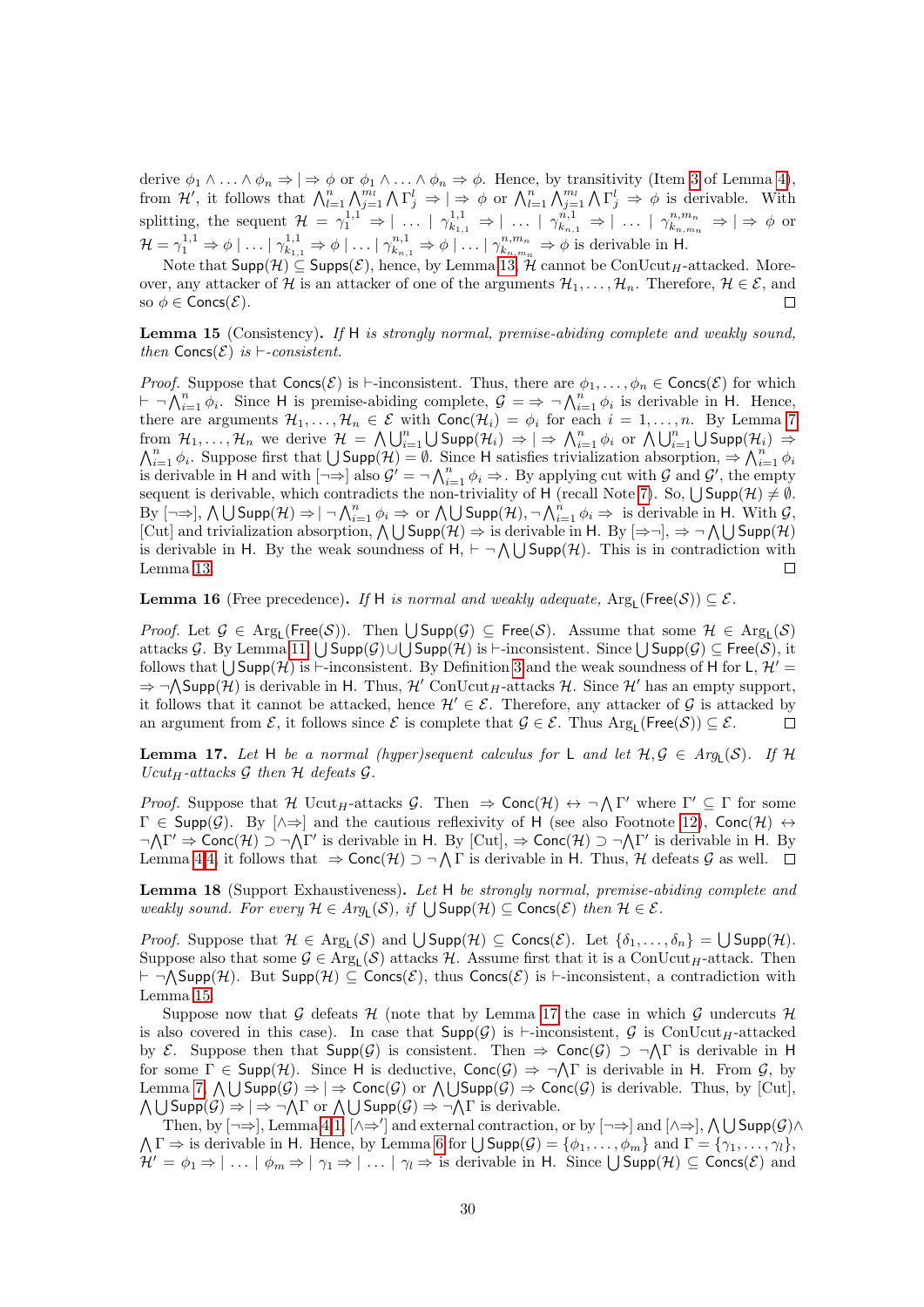| Type of calculus         | Property                    | Lemma    |
|--------------------------|-----------------------------|----------|
| Normal calculus          | Closure under sub-arguments | Lemma 12 |
|                          | Free precedence             | Lemma 16 |
| Strongly normal calculus | Closure                     | Lemma 14 |
|                          | Consistency                 | Lemma 15 |
|                          | Support exhaustiveness      | Lemma 18 |
|                          | Exhaustiveness              | Lemma 19 |

<span id="page-30-3"></span>Table 1: Overview of the results for premise-abiding complete and weakly sound calculi.

 $\Gamma \in \mathsf{Supp}(\mathcal{H})$ , there are arguments  $\mathcal{H}_1, \ldots, \mathcal{H}_l \in \mathcal{E}$ , with  $\mathsf{Conc}(\mathcal{H}_i) = \gamma_i$ . By Lemma [7,](#page-22-1) for each  $i \in \{1,\ldots,l\}$  we derive  $\mathcal{H}'_i = \bigwedge \bigcup \text{Supp}(\mathcal{H}_i) \Rightarrow \big|\Rightarrow \gamma_i$  or  $\mathcal{H}'_i = \bigwedge \bigcup \text{Supp}(\mathcal{H}_i) \Rightarrow \gamma_i$ . Then, by [Cut] and since H satisfies trivialization absorption,  $\phi_1 \Rightarrow |\dots | \phi_m \Rightarrow |\bigwedge \bigcup \text{Supp}(\mathcal{H}_1) \Rightarrow |\dots |$  $\bigwedge \bigcup$  Supp $(\mathcal{H}_l) \Rightarrow$  is derivable in H.

Suppose first for a contradiction that  $\bigcup \text{Supp}(\mathcal{H}_1) \cup ... \cup \bigcup \text{Supp}(\mathcal{H}_l) = \emptyset$ . Thus, by trivialization absorption, external contraction and  $[\wedge \Rightarrow']$ ,  $\wedge$  Supp $(\mathcal{G}) \Rightarrow$  is derivable and by  $[\Rightarrow \neg]$ ,  $\Rightarrow \neg \bigwedge \text{Supp}(\mathcal{G})$ . By the premise-abiding soundness of  $H$ ,  $\vdash \neg \bigwedge \text{Supp}(\mathcal{G})$ . Thus, the support of  $\mathcal{G}$ is inconsistent which is a contradiction.

Therefore we suppose, without loss of generality, that  $\bigcup \text{Supp}(\mathcal{H}_1) \neq \emptyset$ . Let  $\bigcup \text{Supp}(\mathcal{H}_i)$  $\{\gamma_1^i, \ldots, \gamma_{k_i}^i\}$ . Then,  $\mathcal{H}' = \phi_1 \Rightarrow |\ldots| \phi_m \Rightarrow |\gamma_1^1 \Rightarrow |\ldots| \gamma_{k_1}^1 \Rightarrow |\ldots| \gamma_1^l \Rightarrow |\ldots| \gamma_{k_l}^l \Rightarrow$  and, by  $[\Rightarrow \neg], \text{ also } \mathcal{H}^* = \phi_1 \Rightarrow |\dots | \phi_m \Rightarrow |\Rightarrow \neg \gamma_1^1 | \gamma_2^1 \Rightarrow |\dots | \gamma_{k_1}^1 \Rightarrow |\dots | \gamma_1^l \Rightarrow |\dots | \gamma_{k_l}^l \Rightarrow \text{ is derivable.}$ Thus, an argument  $\mathcal{H}^*$  is derivable with  $Conc(\mathcal{H}^*) = \neg \gamma_1^1$ , for  $\gamma_1^1 \in \Gamma_1 \in \text{Supp}(\mathcal{H}_1)$ .

Note that  $\mathcal{H}^*$  attacks  $\mathcal{H}_1 \in \mathcal{E}$ , since  $\Rightarrow \neg \gamma_1^1 \supset \neg \bigwedge \Gamma_1$  is derivable in H. To see this note that by Item [6](#page-21-6) of Lemma [4,](#page-21-3)  $\Lambda \Gamma_1 \Rightarrow \gamma_1^1$  is derivable in H. By  $[\neg \Rightarrow]$  and  $[\Rightarrow \neg]$ , also  $\neg \gamma_1^1 \Rightarrow \neg \Lambda \Gamma_1$ , and since H is deductive also  $\Rightarrow \neg \gamma_1^1 \supset \neg \bigwedge \Gamma_1$ . Hence, there is some  $\mathcal{H}'' \in \mathcal{E}$  which attacks  $\mathcal{H}^*$ . Since  $\bigcup$ Supp $(\mathcal{H}^*)\setminus\bigcup$ Supp $(\mathcal{G})\subseteq$ Supps $(\mathcal{E})$ , it follows that  $\mathcal{H}''$  attacks  $\mathcal{H}^*$  in  $\phi_1,\ldots,\phi_m$ , since otherwise  $\mathcal E$  would not be conflict-free. Therefore H'' attacks G and since  $\mathcal H'' \in \mathcal E$ ,  $\mathcal E$  attacks G. This shows that  $\mathcal E$  defends  $\mathcal H$  and by the completeness of  $\mathcal E, \mathcal H \in \mathcal E$  as required.  $\Box$ 

<span id="page-30-2"></span>Lemma 19 (Exhaustiveness). Let H be strongly normal, premise-abiding complete and weakly sound. For every  $\mathcal{H} \in Arg_{L}(S)$ , if  $\bigcup Supp(\mathcal{H}) \cup \{\text{Conc}(\mathcal{H})\} \subseteq \text{Conc}(\mathcal{E})$  then  $\mathcal{H} \in \mathcal{E}$ .

*Proof.* Follows from Lemma [18](#page-29-3) and the fact that if  $\bigcup \text{Supp}(\mathcal{H}) \cup \{\text{Conc}(\mathcal{H})\}\subseteq \text{Conc}(\mathcal{E})$  then in particular  $\bigcup$  Supp $(\mathcal{H}) \subseteq$  Concs $(\mathcal{E})$ .  $\Box$ 

An overview of the given results can be found in Table [1.](#page-30-3) In view of the lemmas above we have the following theorem.

<span id="page-30-0"></span>**Theorem 1.** Any argumentation framework  $\mathcal{AF}_{\text{L,AR}}(\mathcal{S})$  based on a logic  $L = \langle \mathcal{L}, \vdash \rangle$  with a fixed strongly normal hypersequent calculus H that is premise-abiding complete and weakly sound, with attack relations  $AR = \{ConUcut_H\} \cup R$ , where  $\emptyset \neq R \subseteq \{Def_H, Ucut_H\}$ , under any completenessbased semantics, satisfies closure of extensions, closure under sub-arguments, consistency, free precedence and exhaustiveness.

<span id="page-30-1"></span>Example 20. Classical logic CL with the calculus GLK from Figure [2](#page-8-1) and LC with the calculus GLC from Figure [4](#page-13-0) fulfill the requirements of the above theorem. Moreover, since we do not require the logic to be premise-abiding sound, only weakly sound, the theorem holds for RM with the calculus GRM from Figure [6](#page-18-1) as well. On the other hand, CL with its standard sequent-calculus LK does not fulfill the theorem, since LK is not support splitting and thus not a strongly normal hypersequent calculus. This demonstrates the importance of choosing an appropriate calculus when formulating a hypersequent-based argumentation framework.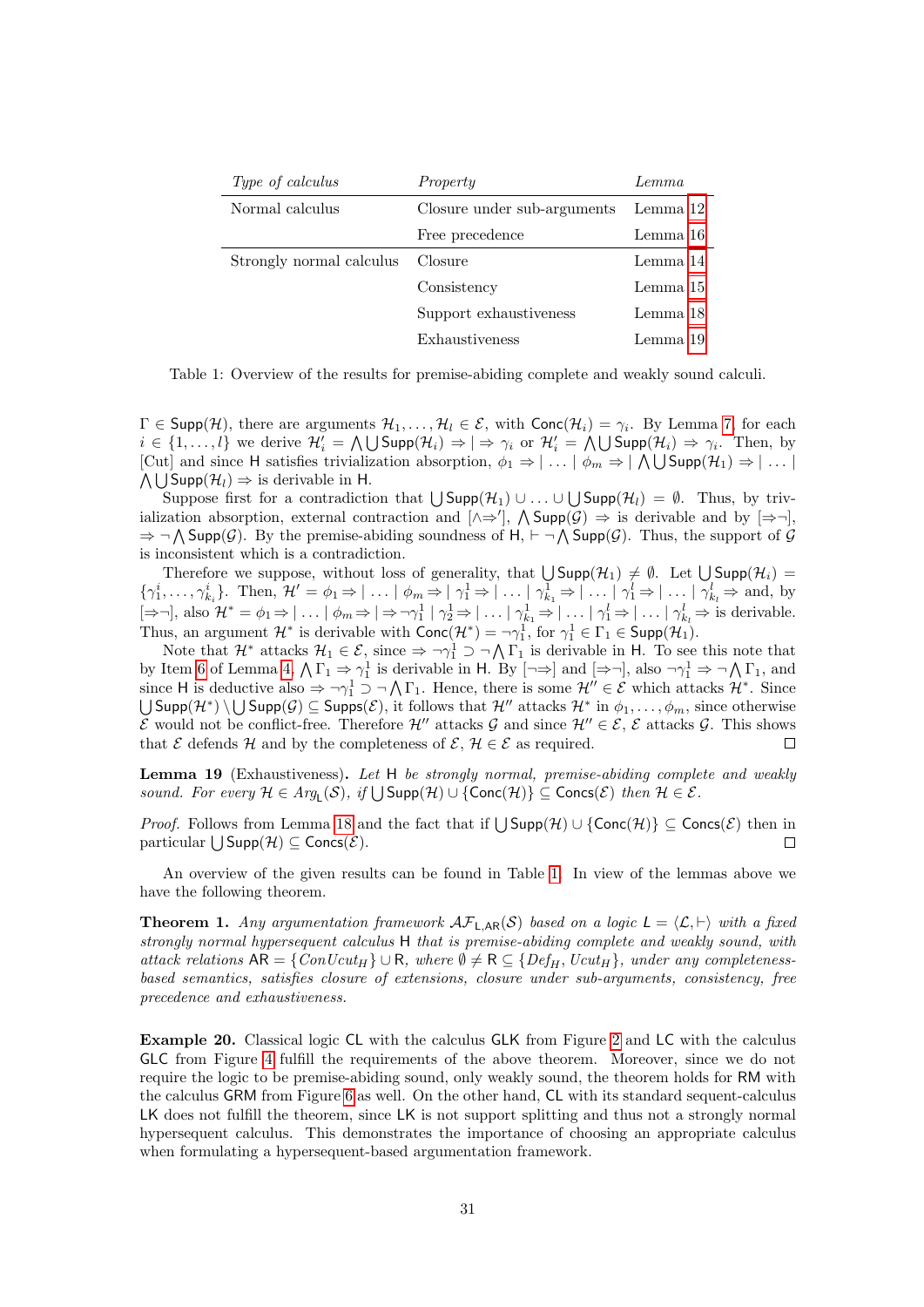

<span id="page-31-2"></span>Figure 8: Part of the hypersequent-based argumentation graph for  $S = {\Box r, \Box p, \Box q, \Box (\neg p \vee \neg q)}$ , with core logic S5 and ConUcut<sub>H</sub> and Defeat<sub>H</sub> as attack rules from Example [21.](#page-31-0) For reasons of clarity, the attacks on  $a_{\perp}$  are omitted, except for the one from  $a_{\perp}$ . The dashed graph is the graph of the ordinary sequent-based framework, the solid nodes and arrows become available when generalizing to the hypersequent setting.

Note that the logic S5 is not covered by Theorem [1,](#page-30-0) since it does not have a support splitting normal hypersequent calculus.<sup>[45](#page-31-1)</sup> Despite the fact that the hypersequent calculus GS5 for S5 is not (support) splitting, it does admit the weaker rule [MS]. As we show in what follows, this implies that some weaker versions of the postulates still hold for hypersequent-based argumentation frameworks induced by S5 and similar logics. This is demonstrated in the next example.

<span id="page-31-0"></span>**Example 21.** Consider the set  $S = {\square p, \square q, \square (\neg p \vee \neg q), \square r}$ . Let  $\mathcal{AF}_{\mathsf{S5}, \{\mathrm{ConUcut}_{H}, \mathrm{Def}_{H}\}}(\mathcal{S}) =$  $\langle \text{Arg}_{\mathsf{S5}}(\mathcal{S}), \mathcal{A} \rangle$  be a hypersequent-based argumentation framework. Some of the arguments in  $\text{Arg}_{\text{SE}}(\mathcal{S})$  are the following:

| $a_1 = \Box r \Rightarrow \Box r$                                             | $a_6 = \Box(p \lor q), \Box \neg p \Rightarrow \neg \Box(p \lor \neg q)$                                                    |
|-------------------------------------------------------------------------------|-----------------------------------------------------------------------------------------------------------------------------|
| $a_2 = \Box (p \lor q) \Rightarrow \Box (p \lor q)$                           | $a_7 = \Box(p \lor q), \Box(p \lor \neg q) \Rightarrow \neg \Box \neg p$                                                    |
| $a_3 = \Box(p \lor \neg q) \Rightarrow \Box(p \lor \neg q)$                   | $\mathcal{H}_8 = \Box(p \lor \neg q) \Rightarrow \neg \Box(p \lor q) \mid \Box \neg p \Rightarrow \neg \Box(p \lor q)$      |
| $a_4 = \Box \neg p \Rightarrow \Box \neg p$                                   | $\mathcal{H}_9 = \Box(p \lor q) \Rightarrow \neg \Box(p \lor \neg q) \mid \Box \neg p \Rightarrow \neg \Box(p \lor \neg q)$ |
| $a_5 = \Box(p \lor \neg q), \Box \neg p \Rightarrow \neg \Box(p \lor q)$      | $\mathcal{H}_{10} = \Box(p \lor q) \Rightarrow \neg \Box \neg p \mid \Box(p \lor \neg q) \Rightarrow \neg \Box \neg p$      |
| $a_\perp = \Box p, \Box q, \Box (\neg p \vee \neg q) \Rightarrow \neg \Box r$ | $a_{\top} = \Rightarrow \neg(\Box p \land \Box q \land \Box(\neg p \lor \neg q))$                                           |

See Figure [8](#page-31-2) for a graphical representation of the above arguments and the attacks between them. As in Figured [3](#page-11-2) we omit the attacks from  $a_5, a_6, a_7, \mathcal{H}_8, \mathcal{H}_9$  and  $\mathcal{H}_{10}$  to  $a_\perp$  to avoid clutter. For this set of premises, no inconsistent extensions exist. Moreover, in every complete extension,  $a_1$ is one of the arguments.

Instead of the full consistency and closure postulate, we will consider modular versions here. These will formally justify the results from the example above.

**Notation 2.** Let  $\mathcal{AF}_L(\mathcal{S}) = \langle \text{Arg}_L(\mathcal{S}), \mathcal{A} \rangle$  be an argumentation framework for the logic  $L = \langle \mathcal{L}, \vdash \rangle$ and set S of L-formulas. Let  $\mathcal{E} \in \text{Ext}_{sem}(\mathcal{AF}_L(\mathcal{S}))$ . We denote:

- $\Gamma_{\Box} = {\Box \gamma \mid \Box \gamma \in \Gamma};$
- $\mathcal{E}_{\Box} = \{ \mathcal{H} \in \mathcal{E} \mid \mathcal{H} = \Box \Gamma_1 \Rightarrow \phi_1 \mid \ldots \mid \Box \Gamma_n \Rightarrow \phi_n \}.$

<span id="page-31-1"></span><sup>&</sup>lt;sup>45</sup>As pointed out in Example [16,](#page-16-3) some of the arguments in Example [10](#page-11-0) cannot be derived in 55 to recover the consistency problem.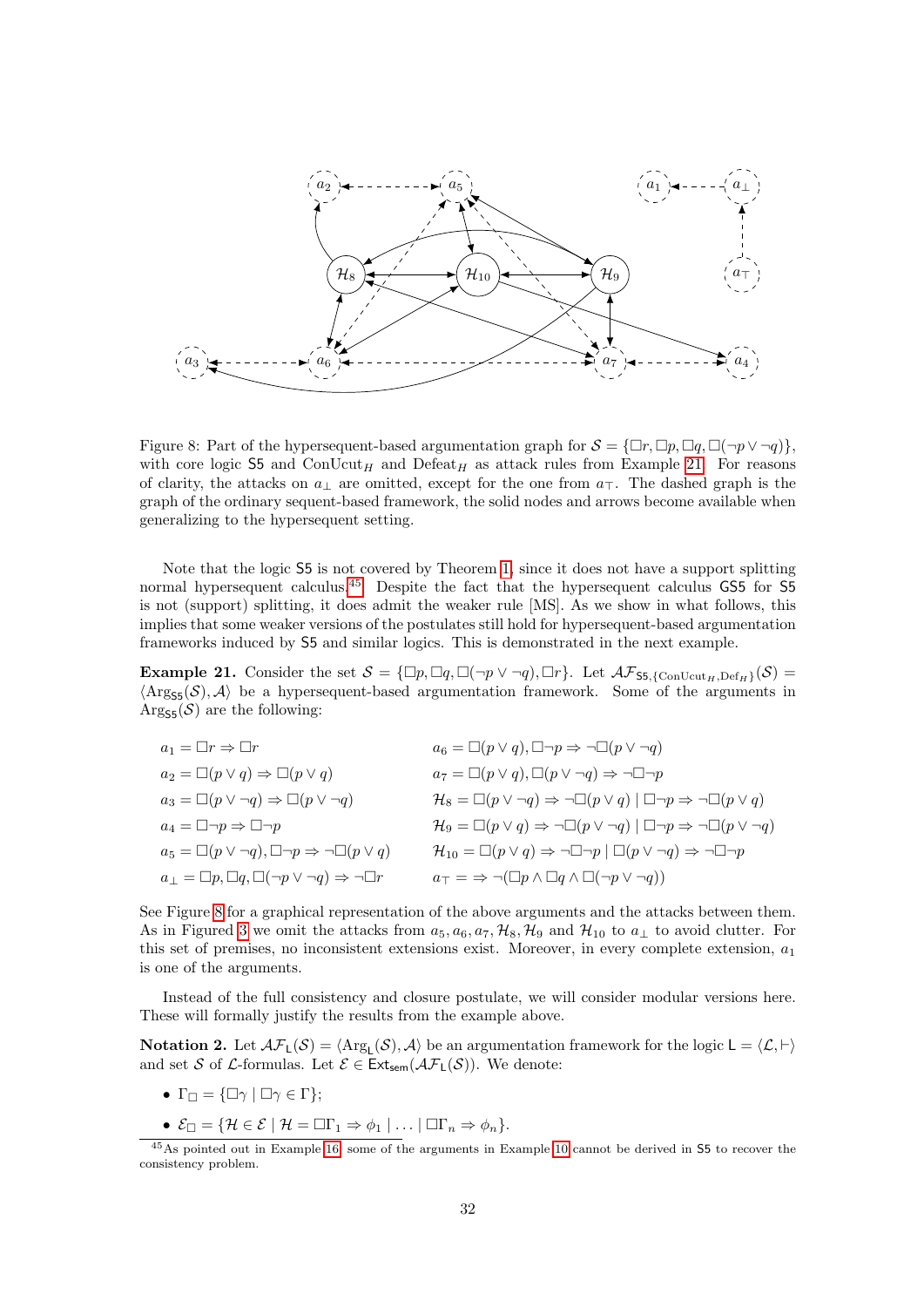**Definition 22.** Let  $\mathcal{AF}_L(\mathcal{S}) = \langle \text{Arg}_L(\mathcal{S}), \mathcal{A} \rangle$  be a hypersequent-based argumentation framework for the logic  $L = \langle \mathcal{L}, \vdash \rangle$ . We say that  $\mathcal{AF}_1(\mathcal{S})$  satisfies:

- modal closure: if for each  $\mathcal{E} \in \text{Ext}_{sem}(\mathcal{AF}_L(\mathcal{S}))$ , Concs $(\mathcal{E}_{\Box}) = \text{CN}_L(\text{Concs}(\mathcal{E}_{\Box}))$ ;
- modal consistency: if for each  $\mathcal{E} \in \text{Ext}_{sem}(\mathcal{AF}_L(\mathcal{S}))$ , Concs $(\mathcal{E}_{\Box})$  is consistent.

Instead of a general logic  $L = \langle \mathcal{L}, \vdash \rangle$ , we will consider a logic  $L = \langle \mathcal{L}_{\Box}, \vdash \rangle$  with a modal language and its corresponding hypersequent calculus  $H_{\Box}$ . We say that  $H_{\Box}$  is modal normal if it is weakening normal and the rules [MS],  $[\Box \Rightarrow]$  and  $[\Rightarrow \Box]$  are admissible in it.

With that, we get the following lemma, in addition to Lemma [4:](#page-21-3)

<span id="page-32-1"></span>**Lemma 20.** Let  $H_{\Box}$  be modal normal. If  $\mathcal{G} | \Gamma \Rightarrow \Box \phi, \Pi | \mathcal{H}$  is derivable, then so is  $\mathcal{G} | \Gamma \Rightarrow \phi, \Pi |$ H.

*Proof.* Suppose that  $\mathcal{G} \mid \Gamma \Rightarrow \Box \phi, \Pi \mid \mathcal{H}$  is derivable. By  $[\Box \Rightarrow]$ , from the sequent  $\phi \Rightarrow \phi$  (derivable in H since it is cautiously reflexive) we derive  $\Box \phi \Rightarrow \phi$ . Then, by transitivity (Lemma [4](#page-21-3)[.3\)](#page-21-2) it follows that  $\mathcal{G} | \Gamma \Rightarrow \phi, \Pi | \mathcal{H}$  is derivable in  $H_{\Box}$  as well.  $\Box$ 

In what follows, we let  $\mathcal{AF}_{AR,L}\left(\mathcal{S}\right)$  be a hypersequent-based argumentation framework for a modal logic  $L_{\Box} = \langle \mathcal{L}_{\Box}, \vdash \rangle$  with a fixed modal normal calculus  $H_{\Box}$ , a set of formulas S, attack rules  $AR = \{ \text{ConUcut}_{H} \} \cup R$  where  $\emptyset \neq R \subseteq \{ \text{Def}_{H}, \text{Ucut}_{H} \}$ , and  $\mathcal{E} \in \text{Ext}_{\text{cmp}}(\mathcal{AF}_{AR,L_{\Box}}(\mathcal{S}))$ .

<span id="page-32-2"></span>**Lemma 21** (Modal Closure). If  $H_{\Box}$  is modal normal and premise-abiding complete,  $\mathcal{AF}_{AR,L_{\Box}}(\mathcal{S})$ satisfies modal closure:  $\text{Concs}(\mathcal{E}_{\Box}) = \text{CN}(\text{Concs}(\mathcal{E}_{\Box})).$ 

*Proof.* Obviously,  $CN_{L}(Concs(\mathcal{E}_\Box)) \supseteq Cons(\mathcal{E}_\Box)$ . Suppose now that  $\phi \in CN_{L}(Concs(\mathcal{E}_\Box))$ . Then there are arguments  $\mathcal{H}_1, \ldots, \mathcal{H}_n \in \mathcal{E}_{\Box}$  with  $\phi_i = \text{Conc}(\mathcal{H}_i)$  and  $\phi_1, \ldots, \phi_n \vdash \phi$ . Since  $H_{\Box}$  is premise-abiding complete, there is some  $\mathcal{H}'$  derivable in H with  $\bigcup \mathsf{Supp}(\mathcal{H}') = {\phi_1, \ldots, \phi_n}$  and Conc $(\mathcal{H}') = \phi$ . By Lemma [7,](#page-22-1)<sup>[46](#page-32-0)</sup>  $\phi_1 \wedge \cdots \wedge \phi_n \Rightarrow \phi$  is derivable in H.

By Lemma [7,](#page-22-1)  $\bigcup_{i=1}^n \bigcup \text{Supps}(\mathcal{H}_i) \Rightarrow \phi_i$  is derivable for each  $i = 1, \ldots, n$ . By applying  $[\Rightarrow \wedge]$ multiple times,  $\bigcup_{i=1}^{n} \bigcup \text{Supp}(\mathcal{H}_i) \Rightarrow \bigwedge_{i=1}^{n} \phi_i$  is derivable. By [Cut],  $\bigcup_{i=1}^{n} \bigcup \text{Supp}(\mathcal{H}_i) \Rightarrow \phi$  is derivable as well. Applying  $[\Rightarrow \Box]$  results in  $\bigcup_{i=1}^n \bigcup \text{Supp}(\mathcal{H}_i) \Rightarrow \Box \phi$ . (Note that each  $\psi_i$  is preceeded by  $\Box$  since  $\mathcal{H}_i \in \mathcal{E}_{\Box}$ . By multiple applications of [MS],  $\mathcal{G}' = \psi_1 \Rightarrow |\cdots| \psi_m \Rightarrow \Box \phi$ is derivable in  $H_{\Box}$ , where  $\{\psi_1,\ldots,\psi_m\} = \bigcup_{i=1}^n \bigcup \text{Supp}(\mathcal{H}_i)$ . Now, by Lemma [20,](#page-32-1)  $\mathcal{G} = \psi_1 \Rightarrow \emptyset$ ...  $\mid \psi_m \Rightarrow \phi$  is derivable in  $H_{\square}$  as well. Since every attacker of G is also an attacker of some  $\mathcal{H}_i$ ,  $\mathcal{G} \in \mathcal{E}_{\Box}$ . Thus,  $\phi \in \text{Concs}(\mathcal{E}_{\Box})$ .  $\Box$ 

**Lemma 22** (Modal Consistency). If  $H_{\Box}$  is modal normal and premise-abiding complete, then Concs( $\mathcal{E}_{\Box}$ ) is consistent.

*Proof.* Assume for a contradiction that  $\text{Concs}(\mathcal{E}_{\Box})$  is  $\vdash$ -inconsistent. Thus,  $\vdash \neg \bigwedge_{i=1}^{n} \phi_i$  for some  $\phi_1, \ldots, \phi_n \in \text{Concs}(\mathcal{E}_{\Box})$ . Since  $H_{\Box}$  is weakly complete,  $\Rightarrow \neg \bigwedge_{i=1}^n \phi_i$  is derivable in  $H_{\Box}$ . By Lemma [21,](#page-32-2) there is a  $\mathcal{H} \in \mathcal{E}_{\Box}$  with  $\text{Conc}(\mathcal{H}) = \bigwedge_{i=1}^{n} \phi_i$ . By Lemma [7,](#page-22-1)  $\bigwedge \bigcup \text{Supp}(\mathcal{H}) \Rightarrow \overline{\bigwedge}_{i=1}^{n} \phi_i$ . is derivable in H<sub> $\Box$ </sub>. By  $[\neg \Rightarrow]$  and  $[\Rightarrow \neg]$ ,  $\neg \bigwedge_{i=1}^{n} \phi_i \Rightarrow \neg \bigwedge \bigcup \text{Supp}(\mathcal{H})$  is derivable in H $\Box$ . By  $[Cut], \Rightarrow \neg \bigwedge \bigcup \mathsf{Supp}(\mathcal{H})$  is derivable in  $H_{\Box}$ , which means that H is ConUcut<sub>H</sub>-attacked. This is impossible, since then  $H$  cannot be defended and be in  $\mathcal{E}_{\Box}$  at the same time.  $\Box$ 

We therefore obtain the following theorem:

**Theorem 2.** Let  $L_{\Box} = \langle L_{\Box}, \vdash \rangle$  be a modal logic with a corresponding modal normal, premiseabiding complete and weakly sound calculus  $H_{\Box}$ , and let  $AR = \{ConUcut_H\} \cup R$ , where  $\emptyset \neq R$  ${Def_H, Ucut_H}.$  Then  $\mathcal{AF}_{AR,L}(\mathcal{S})$  satisfies modal closure, closure under sub-arguments, modal consistency and free precedence under any completeness-based semantics from Definition [5.](#page-3-8)

<span id="page-32-0"></span><sup>46</sup>Note that, since we assume H to be weakening normal we only have to consider one case of Lemma [7.](#page-22-1)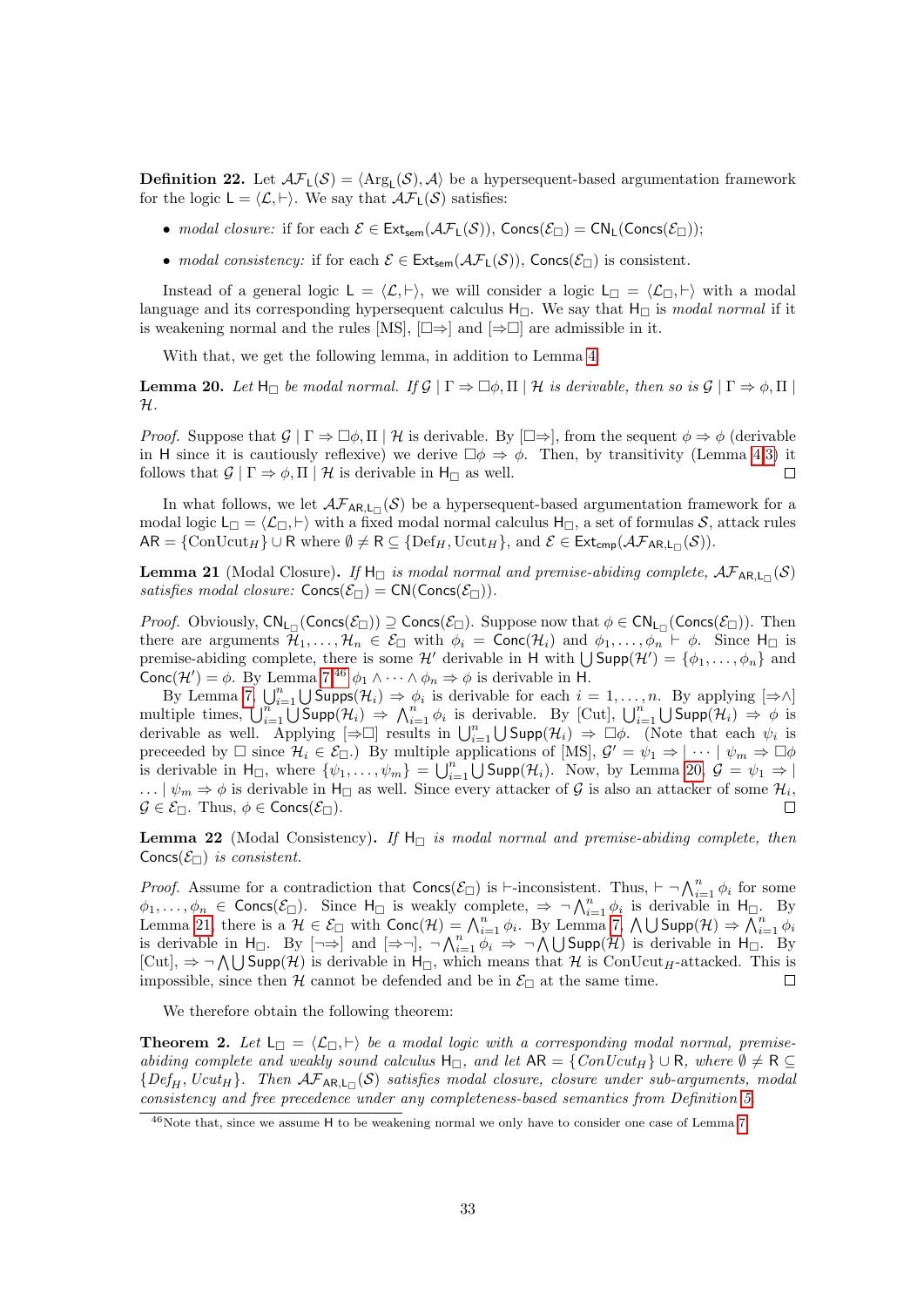### <span id="page-33-1"></span>7.4 Crash-Resistance and Non-Interference

In [\[41\]](#page-43-6), Caminada, Carnielli and Dunne consider two postulates that are concerned with the 'collapsing' (or trivialization) of formalisms in the presence of inconsistent information. In this section we examine these properties for entailment relations that are induced by hypersequentbased frameworks. For that, we first give some definition and notations.

- We denote by  $\mathsf{Atoms}(\mathcal{S})$  the set of atoms that occur in the formulas in S and by  $\mathsf{Atoms}(\mathcal{L})$ the set of all the atoms of the language.
- The sets  $S, \mathcal{T}$  of formulas are *syntactically disjoint*, if  $\mathsf{Atoms}(S) \cap \mathsf{Atoms}(\mathcal{T}) = \emptyset$ .

<span id="page-33-0"></span>**Definition 23.** A logic  $L = \langle \mathcal{L}, \vdash \rangle$  satisfies the basic relevance criterion [\[16\]](#page-42-11) if for every two sets of L-formulas  $S_1, S_2$  and a formula  $\phi$ , if  $S_1, S_2 \vdash \phi$  and  $S_2$  and  $S_1 \cup {\phi}$  are syntactically disjoint (that is,  $\text{Atoms}(\mathcal{S}_2) \cap \text{Atoms}(\mathcal{S}_1 \cup \{\phi\}) = \emptyset$ )), then  $\mathcal{S}_1 \vdash \phi$ .

In what follows we will call logics that satisfy the basic relevance criterion semi-relevant.

Example 22. To see the difference between RM and CL in view of the relevance criterion consider the following example: let  $S_1 = \{p_1, p_2, p_1 \supset p_2\}$  and  $S_2 = \{q_1, q_2, \neg q_1 \vee \neg q_2\}$ . Note that  $S_1$  and  $\mathcal{S}_2$  are syntactically disjoint. It can be shown that there is no  $\Gamma \subseteq \mathcal{S}_1 \cup \mathcal{S}_2$  such that  $\Gamma \Rightarrow \neg p_2$  is derivable in GRM. On the other hand, in GLK for  $\Gamma = \mathcal{S}_2$ ,  $\Gamma \Rightarrow \neg p_2$  is derivable. However  $\Gamma$  is inconsistent and thus  $\Gamma \Rightarrow \neg p_2$  will be ConUcut<sub>H</sub> attacked. If we would take one formula out of  $\mathcal{S}_2$ , say  $q_1$ , then  $\mathcal{S}_2$  is consistent and no such  $\Gamma$  exists anymore.

**Definition 24.** A logic  $L = \langle \mathcal{L}, \vdash \rangle$  is said to be uniform [\[63,](#page-44-15) [81\]](#page-45-14) if for every two sets of  $\mathcal{L}$ -formulas  $S_1, S_2$  and a formula  $\phi$ , if  $S_1, S_2 \vdash \phi$  and  $S_2$  is a  $\vdash$ -consistent set of formulas that is syntactically disjoint from  $S_1 \cup {\phi}$ , then  $S_1 \vdash \phi$ .

Note 11. Clearly, a logic that satisfies the basic relevance criterion is uniform, but the converse does not hold (as can be shown by considering CL).

<span id="page-33-2"></span>**Definition 25.** Let  $\downarrow$  be an entailment relation for L. A set S of L-formulas is called *contaminating* (with respect to  $\sim$ ) if: (i) Atoms(S) ⊂ Atoms(L), and (ii) for any set  $S^* \subseteq L$ , such that S and S<sup>\*</sup> are syntactically disjoint, and for every L-formula  $\phi$ , it holds that  $S \sim \phi$  if and only if  $\mathcal{S} \cup \mathcal{S}^* \hspace{0.2em}\sim\hspace{-0.9em}\mid\hspace{0.58em} \phi.$ 

**Example 23.** We recall Examples [10](#page-11-0) and [11,](#page-12-6) but this time we consider  $\mathcal{AF}_{CL, {Def_H}}(\mathcal{S})$  and  $\mathcal{AF}_{\mathsf{CL}, {\{\mathsf{Def}_H\}}}(\mathcal{S}')$  (leaving out  $\mathrm{ConUcut}_H$ ), where  $\mathcal{S}' = \{r\}$  and  $\mathcal{S} = \{p, q, \neg p \lor \neg q, r\}$  (as before). We then have  $S' \models_{\mathsf{CL},\mathsf{grd}}^{\cap} r$  while  $S \not\models_{\mathsf{CL},\mathsf{grd}}^{\cap} r$  (cf. Example [11\)](#page-12-6). The reason is that arguments for r such as  $a_1 = r \Rightarrow r$  are attacked by arguments with inconsistent supports, such as  $p \Rightarrow |q \Rightarrow$  $|\neg p \vee \neg q \Rightarrow |\Rightarrow \neg r$ . As a consequence, the only grounded arguments in  $\mathcal{AF}_{\mathsf{CL}, \{\mathsf{Def}_{H}\}}(\mathcal{S})$  will be those with empty supports. In view of this, the additional premises  $\{p, q, \neg p \lor \neg q\}$  contaminate our set S' relative to  $\sim_{\text{CL,grd}}^{\cap}$ . (Note that the additional premises are syntactically disjoint to S'.)

The two postulates from [\[41\]](#page-43-6), in our notations, are then the following:

**Definition 26.** Let  $\mathcal{L}$  be a language and  $\sim \mathcal{L} \otimes \mathcal{L} \otimes \mathcal{L}$  an entailment relation. We say that  $\sim$ satisfies:

- non-interference, if for every syntactically disjoint sets  $S_1$ ,  $S_2$  of  $\mathcal{L}$ -formulas, and any  $\mathcal{L}$ formula φ such that  $\mathsf{Atoms}(\phi) \subseteq \mathsf{Atoms}(\mathcal{S}_1), \mathcal{S}_1 \mid \neg \phi$  if and only if  $\mathcal{S}_1 \cup \mathcal{S}_2 \mid \neg \phi$ ;
- crash-resistance, if there is no set S of L-formulas that is contaminating with respect to  $\sim$ .

In what follows we assume a hypersequent-based argumentation framework  $\mathcal{AF}_{L,AR}(\mathcal{S})$  =  $\langle \text{Arg}_{\mathsf{L}}(\mathcal{S}), \mathcal{A} \rangle$  for a uniform logic  $\mathsf{L} = \langle \mathcal{L}, \vdash \rangle$  with corresponding support splitting normal and premise-abiding adequate calculus H, a set of  $\mathcal{L}$ -formulas S and attack rules AR for which AR ∩  $\{\text{Def}_{H}, \text{Ucut}_{H}\} \neq \emptyset$ . If L does not satisfy the basic relevance criterion we assume ConUcut<sub>H</sub> to be part of AR.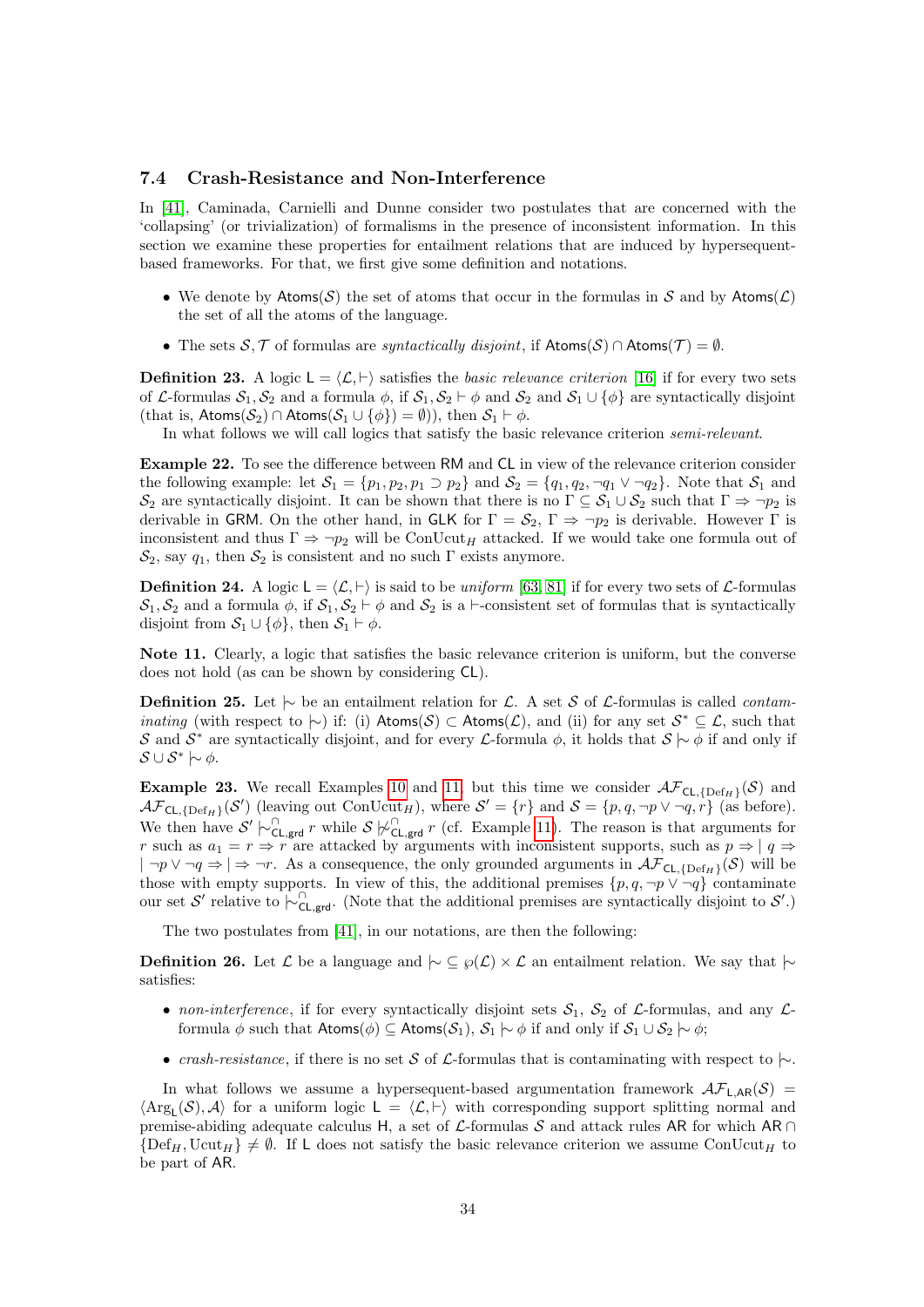Example 24. Logics with calculi that satisfy the requirements above are for instance CL with GLK and LC with GLC. At the end of Section [8](#page-36-0) we motivate the introduction of the logic  $RM^* = \langle \mathcal{L}, \vdash^*_{RM} \rangle$ , associated with RM, and in Appendix [A,](#page-46-0) we show that this logic has a premise-abiding adequate calculus. For this logic with the corresponding calculus GRM, the results in this section hold as well.

<span id="page-34-0"></span>**Theorem 3** (Non-Interference). Let  $\mathcal{AF}_{L,AR}(\mathcal{S}) = \langle \text{Arg}_{L}(\mathcal{S}), \mathcal{A} \rangle$  be a hypersequent-based argumentation framework for a set of L-formulas S, where  $AR \cap \{Def_H, Ucut_H\} \neq \emptyset$  and L is a uniform logic with a fixed corresponding support splitting normal and premise-abiding adequate calculus H. Suppose further that either L is semi-relevant or that  $ConUcut_H$  is part of AR. Then  $\vdash_{sem}^{\cap}$  and  $\left\vert \sim_{\rm sem}^\circ \hspace*{2mm} satisfy \hspace*{2mm} non-interference \hspace*{2mm} for \hspace*{2mm} every \hspace*{2mm} sem \in \{cmp, prf, grd\}.$ 

To show this theorem in the above-mentioned and other cases, we first prove some lemmas. For the first lemma, we need the following definition.

<span id="page-34-1"></span>**Definition 27.** Given a hypersequent  $\mathcal{H} = \Gamma_1 \Rightarrow \Delta_1 \mid \cdots \mid \Gamma_n \Rightarrow \Delta_n$  we say that a hypersequent  $G = \phi_1 \Rightarrow \Theta_1 \mid \cdots \mid \phi_m \Rightarrow \Theta_m$  is in splitting normal form of H iff it fulfills the following requirements:

- (i)  $\text{Supp}(\mathcal{G}) = \begin{cases} \{ \{ \phi \} \mid \phi \in \bigcup \text{Supp}(\mathcal{H}) \} \cup \{ \emptyset \} & \text{if } \emptyset \in \text{Supp}(\mathcal{H}), \end{cases}$  $\{\{\phi\} \mid \phi \in \bigcup \mathsf{Supp}(\mathcal{H})\}$  otherwise
- (ii)  $\Theta_i \in \{\emptyset, \{\text{Conc}(\mathcal{H})\}\}\$ for each  $i = 1, \ldots, m$
- (iii)  $Conc(G) = Conc(H)$ .

**Example 25.** Consider the arguments from Example [4.](#page-6-2) The arguments  $a_1, a_2, a_3, a_4, a_5$  and  $a_6$ are already in splitting normal form. The splitting normal forms of the arguments  $a_7$ ,  $a_8$  and  $a_9$ are, respectively, the arguments  $\mathcal{H}_{12}$ ,  $\mathcal{H}_{10}$  and  $\mathcal{H}_{11}$ , from Example [10.](#page-11-0)

<span id="page-34-2"></span>**Lemma 23.** Let  $H$  be a support splitting normal hypersequent calculus and  $H$  a hypersequent derived in H. Then there is a hypersequent  $G$ , derivable in H, that is in splitting normal form of  $\mathcal{H}.$ 

*Proof.* Let  $\mathcal{H} = \Gamma_1 \Rightarrow \Delta'_1 | \cdots | \Gamma_n \Rightarrow \Delta'_m$ . By  $[\Rightarrow \vee']$  and  $[\Rightarrow \vee]$  (which is available by Item [2](#page-21-7) of Lemma [4.](#page-21-3) Note that in the case of single-conclusion calculi, applying  $[\Rightarrow\vee]$  is not necessary), we can derive  $\mathcal{H}' = \Gamma_1 \Rightarrow \gamma_1 \mid \cdots \mid \Gamma_m \Rightarrow \gamma_m$ , where  $\gamma_i = \text{Conc}(\mathcal{H})$  if  $\Delta'_i \neq \emptyset$  (note that this applies at least for one  $i = 1, ..., m$ ) and otherwise  $\gamma_i$  is the empty string. We can now transform  $\mathcal{H}'$ by multiple applications of support splitting into a  $\mathcal G$  which has the wanted properties (i)–(iii) of Definition [27.](#page-34-1)  $\Box$ 

In the next lemmas we suppose that  $S' = S_1 \cup S_2$ , where  $S_1$  and  $S_2$  are syntactically disjoint sets of formulas.

<span id="page-34-3"></span>**Lemma 24.** If  $H$  and  $G$  are derivable in a normal hypersequent calculus  $H$ , and  $H$  is in the splitting normal form of G (see Definition [27\)](#page-34-1), then every  $Def_H/Ucut_H/ConUcut_H$  attacker of H is a Def<sub>H</sub>/Ucut<sub>H</sub>/ConUcut<sub>H</sub> attacker of G.

*Proof.* For Ucut<sub>H</sub> this is trivial. Consider  $\mathcal{H}'$  to be a Def<sub>H</sub>-attacker of  $\mathcal{H}$ . Thus, there is a  $\{\gamma\} \in \mathsf{Supp}(\mathcal{H})$  for which  $\Rightarrow \mathsf{Conc}(\mathcal{H}') \supset \neg \gamma$  is derivable in H. Hence, there is a  $\Gamma \in \mathsf{Supp}(\mathcal{G})$ for which  $\gamma \in \Gamma$ . By Item [4](#page-21-5) of Lemma  $4 \Rightarrow \text{Conc}(\mathcal{H}') \supset \neg \bigwedge \Gamma$  is derivable as well. Thus,  $\mathcal{H}'$  $\text{Def}_{H}$ -attacks G. The case of  $\text{ConUcut}_{H}$  is similar and left to the reader.  $\Box$ 

<span id="page-34-4"></span>**Lemma 25.** Let  $\mathcal{H} \in \text{Arg}_{L}(\mathcal{S}')$  where  $\mathsf{Atoms}(\mathsf{Conc}(\mathcal{H})) \subseteq \mathsf{Atoms}(\mathcal{S}_i)$  for  $i \in \{1,2\}$ . In case that L is not semi-relevant we suppose further that  $\bigcup \text{Supp}(\mathcal{H})$  is consistent. Then there is an  $\mathcal{H}^*$  for which the following hold:

- (*i*)  $\bigcup$  Supp $(\mathcal{H}^*)$  =  $\bigcup$  Supp $(\mathcal{H}) \cap \mathcal{S}_i$ ,
- (*ii*)  $Conc(\mathcal{H}^*)$  = Conc( $\mathcal{H}$ ),
- (iii) every  $\mathcal{G} \in \text{Arg}_{\mathsf{L}}(\mathcal{S}')$  that attacks  $\mathcal{H}^*$  also attacks  $\mathcal{H}$ ,
- (iv) for every  $\mathcal{E} \in \text{Ext}_{\text{cmp}}(\mathcal{AF}_{\text{L,AR}}(\mathcal{S}'))$ , if  $\mathcal{H} \in \mathcal{E}$  also  $\mathcal{H}^{\star} \in \mathcal{E}$ .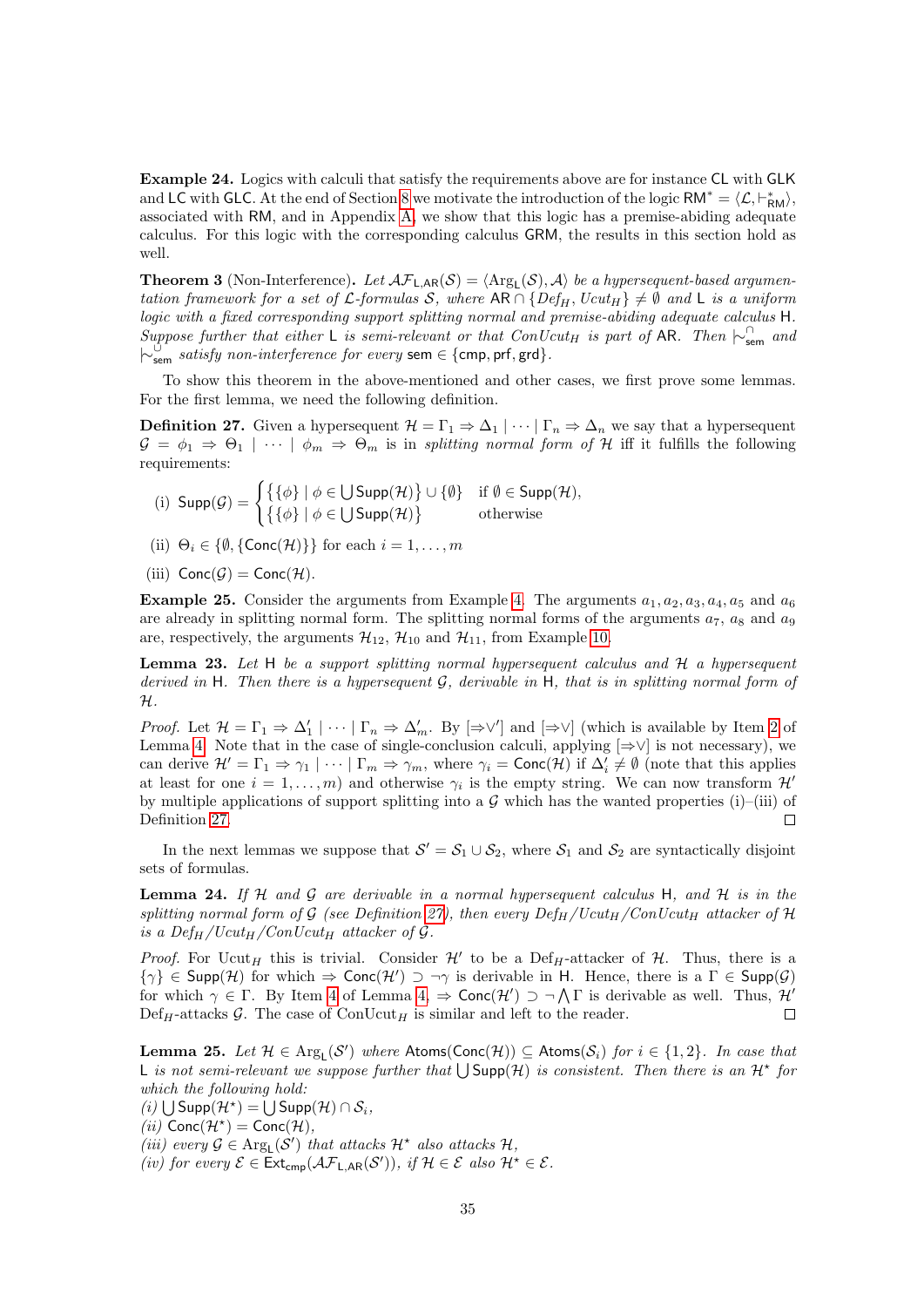*Proof.* Let  $\mathcal{H} \in \text{Arg}_{L}(\mathcal{S}')$  with conclusion  $\phi$  for which  $\mathsf{Atoms}(\phi) \subseteq \mathsf{Atoms}(\mathcal{S}_i)$ . Since H is premiseabiding sound,  $\bigcup \text{Supp}(\mathcal{H}) \vdash \phi$ . By the semi-relevance of L (alternatively, by the uniformity of L and the consistency of  $\bigcup \mathsf{Supp}(\mathcal{H})$ , we have that  $\bigcup \mathsf{Supp}(\mathcal{H}) \cap \mathcal{S}_i \vdash \phi$ . Now, since H is premise-abiding complete and by Lemmas [23](#page-34-2) and [24,](#page-34-3) we can derive an  $\mathcal{H}^*$  in splitting normal form of H for which  $\bigcup \mathsf{Supp}(\mathcal{H}^*) = \bigcup \mathsf{Supp}(\mathcal{H}) \cap \mathcal{S}_i$  and every  $\mathrm{Def}_{H^*}$ , every  $\mathrm{Unut}_{H^*}$ , and every  $\mathrm{ConUcut}_{H^*}$ attacker of  $\mathcal{H}^*$  is also an attacker of H. By the completeness of  $\mathcal{E}$ , we get  $\mathcal{H}^* \in \mathcal{E}$ .  $\Box$ 

<span id="page-35-0"></span>**Lemma 26.** Let sem  $\in \{\text{cmp}, \text{prf}\}\$  and  $i \in \{1, 2\}$ . If  $\mathcal{E} \in \text{Ext}_{\text{sem}}(\mathcal{AF}_{\text{L,AR}}(\mathcal{S}_i))$  then there is an  $\mathcal{E}^{\star} \in \text{Ext}_{sem}(\mathcal{AF}_{\mathsf{L}, \mathsf{AR}}(\mathcal{S}'))$  for which  $\mathcal{E} = \mathcal{E}^{\star} \cap \text{Arg}_{\mathsf{L}}(\mathcal{S}_i)$ .

*Proof.* We first show the case where sem = cmp and  $i = 1$  (the case  $i = 2$  is analogous). Let  $\mathcal{E} \in \text{Ext}_{sem}(\mathcal{AF}_{\text{L,AR}}(\mathcal{S}_1)), \mathcal{E}_2 \in \text{Ext}_{cmp}(\mathcal{AF}_{\text{L,AR}}(\mathcal{S}_2))$  and let  $\mathcal{E}^{\star}$  be the set of all arguments that are defended by  $\mathcal{E} \cup \mathcal{E}_2$ . We show that  $\mathcal{E}^*$  is complete in  $\mathcal{AF}_{\mathsf{L},\mathsf{AR}}(\mathcal{S}')$ .

Assume for a contradiction to the conflict-freeness of  $\mathcal{E}^*$ , that there are  $\mathcal{H}, \mathcal{G} \in \mathcal{E}^*$  such that H attacks G. Thus, there is an  $\mathcal{H}' \in \mathcal{E} \cup \mathcal{E}_2$  that attacks H. Since both  $\mathcal{E}$  and  $\mathcal{E}_2$  are complete extensions of  $\mathcal{AF}_{L,AR}(\mathcal{S}_i)$ , without loss of generality suppose that  $\mathcal{H}' \in \mathcal{E}$ . Thus, there is an argument  $\mathcal{H}^* \in \mathcal{E} \cup \mathcal{E}_2$  that  $\text{Def}_{H}/\text{Ucut}_{H}$ -attacks  $\mathcal{H}'$  in some  $\Gamma' \in \text{Supp}(\mathcal{H}')$  or by  $\text{ConUcut}_{H}$ . In the latter case,  $\bigcup \mathsf{Supp}(\mathcal{H}^*) = \emptyset$  and hence  $\mathcal{H}^* \in \mathcal{E}$  which contradicts the conflict-freeness of  $\mathcal{E}$ . Thus,  $\mathcal{H}^*$  Def<sub>H</sub>- or Ucut<sub>H</sub>-attacks  $\mathcal{H}'$ . Since  $\mathcal{H}' \in \mathcal{E}$ , Atoms( $\Gamma'$ )  $\subseteq$  Atoms( $\mathcal{S}_1$ ) and, for both Defeat<sub>H</sub> and Undercut<sub>H</sub>  $\Rightarrow$  Conc( $\mathcal{H}^*$ )  $\supset \neg \bigwedge \Gamma'$  is derivable in H. Since H is deductive, Conc $(\mathcal{H}^*) \Rightarrow \neg \bigwedge \Gamma'$  is derivable as well. By Lemmas [23](#page-34-2) and [24](#page-34-3) and [Cut], we can derive an  $\mathcal{H}''$  in splitting normal form of  $\mathcal{H}^*$  for which  $\text{Conc}(\mathcal{H}'') = \neg \bigwedge \Gamma'$  and every attacker of  $\mathcal{H}''$  is an attacker of  $\mathcal{H}^*$ . Hence  $\mathcal{H}'' \in \mathcal{E} \cup \mathcal{E}_2$ .

Thus, for both Defeat<sub>H</sub> and Undercut<sub>H</sub>, there is a  $\mathcal{H}'' \in \mathcal{E} \cup \mathcal{E}_2$  with Atoms(Conc( $\mathcal{H}''$ )) ⊆ Atoms(S<sub>1</sub>). Let  $\mathcal{H}''' \in \text{Arg}_{L}(\mathcal{S}_1)$  be the argument that is related to  $\mathcal{H}''$  according to Lemma [25.](#page-34-4) Then  $\mathcal{H}'''$  also attacks  $\mathcal{H}'$  and  $\mathcal{H}''' \in \mathcal{E} \cup \mathcal{E}_2$ . If  $\mathcal{H}''' \in \mathcal{E}_2$ , then  $\bigcup \mathsf{Supp}(\mathcal{H}''') = \emptyset$  and hence  $\mathcal{H}'''$ has no attacker and so  $\mathcal{H}'$  cannot be defended, a contradiction to  $\mathcal{H}' \in \mathcal{E}$ . Thus  $\mathcal{H}''' \in \mathcal{E}$ , but this also leads to a contradiction, this time to the conflict-freeness of  $\mathcal{E}$ . It follows, then, that  $\mathcal{E}^*$  is conflict-free.

Since  $\mathcal{E}^*$  by definition also includes all arguments it defends,  $\mathcal{E}^* \in \text{Ext}_{\text{cmp}}(\mathcal{AF}_{\text{L,AR}}(\mathcal{S}'))$ . We now show that indeed  $\mathcal{E} = \mathcal{E}^* \cap \text{Arg}_L(\mathcal{S}_1)$ . Let  $\mathcal{H} \in \mathcal{E}^* \cap \text{Arg}_L(\mathcal{S}_1)$ . Suppose  $\mathcal{G} \in \text{Arg}_L(\mathcal{S}_1)$  attacks H. Thus, there is an  $\mathcal{H}' \in \mathcal{E} \cup \mathcal{E}_2$  that attacks G. Let  $\mathcal{H}''$  be based on  $\mathcal{H}'$  as in Lemma [25.](#page-34-4) Thus, also  $\mathcal{H}'' \in \mathcal{E} \cup \mathcal{E}_2$ . If  $\mathcal{H}'' \in \mathcal{E}_2$ ,  $\bigcup \mathsf{Supp}(\mathcal{H}') = \emptyset$  and hence  $\mathcal{H}'' \in \mathcal{E}$  since it has no attackers. So, in any case  $\mathcal{H}'' \in \mathcal{E}$  and thus  $\mathcal{E}$  defends H and by the completeness of  $\mathcal{E}, \mathcal{H} \in \mathcal{E}$ , therefore  $\mathcal{E}^\star \cap \text{Arg}_L(\mathcal{S}_1) \subseteq \mathcal{E}.$ 

Now, suppose that  $\mathcal{H} \in \mathcal{E} \subseteq \text{Arg}_{\mathsf{L}}(\mathcal{S}_1)$ , since  $\mathcal{E} \in \text{Ext}_{\text{cmp}}(\mathcal{AF}_{\mathsf{L},\text{AR}}(S_1)),$   $\mathcal{H}$  is defended by  $\mathcal{E}$ . It follows immediately that  $\mathcal{H} \in \mathcal{E}^* \cap \text{Arg}_L(\mathcal{S}_1)$ , and so  $\mathcal{E} \subseteq \mathcal{E}^* \cap \text{Arg}_L(\mathcal{S}_1)$ . Altogether, then,  $\mathcal{E} = \mathcal{E}^* \cap \text{Arg}_L(\mathcal{S}_1).$ 

The case where sem = prf (and  $i = 1$ ) is similar to the previous case, where sem = cmp. As before, we get an extension  $\mathcal{E}^{\dagger} \in \text{Ext}_{\text{cmp}}(\mathcal{AF}_{\text{L,AR}}(\mathcal{S}'))$  for which  $\mathcal{E}^{\dagger} \cap \text{Arg}_{\text{L}}(\mathcal{S}_1) = \mathcal{E}$ . Thus, there is an  $\mathcal{E}^* \supseteq \mathcal{E}^{\dagger}$  for which  $\mathcal{E}^* \in \text{Ext}_{\text{prf}}(\mathcal{AF}_{L,AR}(\mathcal{S}'))$ . Since  $\mathcal{E}$  is a  $\subset$ -maximal complete extension, also  $\mathcal{E}^* \cap \text{Arg}_{\mathsf{L}}(\mathcal{S}_1) = \mathcal{E}.$  $\Box$ 

<span id="page-35-1"></span>**Lemma 27.** Let sem  $\in \{\text{cmp}, \text{prf}\}\$  and  $\mathcal{E} \in \text{Ext}_{\text{sem}}(\mathcal{AF}_{\text{L,AR}}(\mathcal{S}'))$ . Then: (i)  $\mathcal{E}_i = \mathcal{E} \cap \text{Arg}_L(\mathcal{S}_i) \in \text{Ext}_{\text{sem}}(\mathcal{AF}_{L,AR}(\mathcal{S}_i))$  for  $i = 1, 2$ , and (ii)  $\mathcal{E} = \mathsf{Defended}(\mathcal{E}_1 \cup \mathcal{E}_2, \mathcal{AF}_{\mathsf{L},\mathsf{AR}}(S'))$  where  $\mathsf{Defended}(\mathcal{E}_1 \cup \mathcal{E}_2, \mathcal{AF}_{\mathsf{L},\mathsf{AR}}(S'))$  is the set of arguments in  $\text{Arg}_{\mathsf{L}}(\mathcal{S}')$  defended by  $\mathcal{E}_1 \cup \mathcal{E}_2$ .

*Proof.* We first show (i) for the case sem = cmp and  $i = 1$  (the case for  $i = 2$  is analogous). Let  $\mathcal{E}_1 = \mathcal{E} \cap \text{Arg}_L(\mathcal{S}_1)$ . Clearly,  $\mathcal{E}_1$  is conflict-free since  $\mathcal{E}$  is conflict-free. For completeness, suppose that  $\mathcal{E}_1$  defends  $\mathcal{H} \in \text{Arg}_{\mathsf{L}}(\mathcal{S}_1)$  in  $\mathcal{AF}_{\mathsf{L},AR}(\mathcal{S}_1)$ , we shall show that  $\mathcal{H} \in \mathcal{E}_1$ . Suppose that some  $G \in \text{Arg}_{\mathsf{L}}(\mathcal{S}')$  attacks  $\mathcal{H}$  in  $\mathcal{AF}_{\mathsf{L}, \mathsf{AR}}(\mathcal{S}').$  Let  $\mathcal{G}^* \in \text{Arg}_{\mathsf{L}}(\mathcal{S}_1)$  be the argument from Lemma [25](#page-34-4) that attacks H in  $\mathcal{AF}_{\mathsf{L},\mathsf{AR}}(\mathcal{S}_1)$ . Thus, there is an  $\mathcal{H}' \in \mathcal{E}_1$  that attacks  $\mathcal{G}^*$  in  $\mathcal{AF}_{\mathsf{L},\mathsf{AR}}(\mathcal{S}_1)$ . The same argument also attacks G in  $\mathcal{AF}_{\mathsf{L},\mathsf{AR}}(\mathcal{S}')$ . Hence, E defends H, and so  $\mathcal{H} \in \mathcal{E}$ . Since  $\mathcal{H} \in \mathrm{Arg}_{\mathsf{L}}(\mathcal{S}_1)$ , this implies that indeed  $\mathcal{H} \in \mathcal{E}_1$ .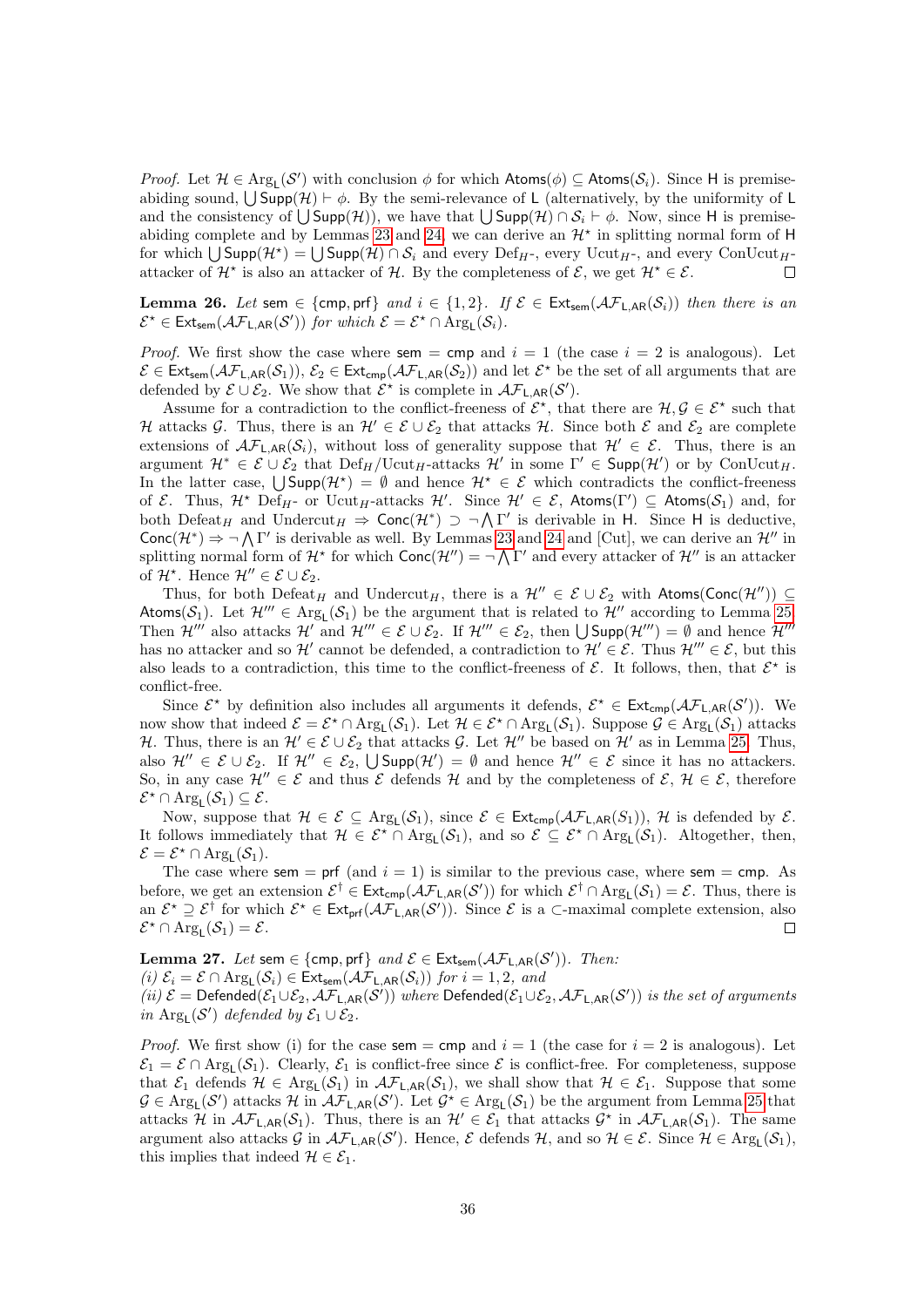For (ii), suppose that some  $\mathcal{H} \in \mathcal{E}$  is attacked by some  $\mathcal{G} \in \text{Arg}_{L}(\mathcal{S}')$  for which  $\bigcup \text{Supp}(\mathcal{G}) =$  $\{\gamma_1,\ldots,\gamma_m\}$ . Let  $\mathcal{G}'$  be in splitting normal form of  $\mathcal G$  as in Lemma [23.](#page-34-2) Clearly  $\mathcal{G}'$  also attacks  $\mathcal{H}$ . Thus, some  $\mathcal{H}' \in \mathcal{E}$  attacks  $\mathcal{G}'$  in some  $\gamma_j \in \mathcal{S}_1 \cup \mathcal{S}_2$ . Without loss of generality, suppose that  $\gamma_j \in \mathcal{E}$  $\mathcal{S}_1$ . Hence, Atoms(Conc $(\mathcal{H}')\subseteq$  Atoms $(\mathcal{S}_1)$ . By Lemma [25,](#page-34-4) there is an  $\mathcal{H}''\in\mathcal{E}_1$  that attacks  $\mathcal{G}'$  and hence also G. Thus H is defended by  $\mathcal{E}_1$  and so by  $\mathcal{E}_1 \cup \mathcal{E}_2$ . Hence,  $\mathcal{E} \subseteq$  Defended $(\mathcal{E}_1 \cup \mathcal{E}_2, \mathcal{AF}_{\mathsf{L}, \mathsf{AR}}(S'))$ and since  $\mathcal{E}_1 \cup \mathcal{E}_2 \subseteq \mathcal{E}$  (by Item (i)) and  $\mathcal{E} \supseteq \mathsf{Defended}(\mathcal{E},\mathcal{AF}_{\mathsf{L},\mathsf{AR}}(\mathcal{S}'))$  (since  $\mathcal{E}$  is complete),  $\mathcal{E} = \mathsf{Defended}(\mathcal{E}_1 \cup \mathcal{E}_2, \mathcal{AF}_{\mathsf{L}, \mathsf{AR}}(\mathcal{S}')).$ 

Let now sem  $=$  prf and  $i = 1$ . Consider Item (i) (the proof of Item (ii) carries over). We have shown that  $\mathcal{E}_1 = \mathcal{E} \cap \text{Arg}_L(\mathcal{S}_1) \in \text{Ext}_{\text{cmp}}(\mathcal{AF}_{L,AR}(\mathcal{S}_1)).$  Assume for a contradiction that there is an  $\mathcal{E}' \in \text{Ext}_{\text{cmp}}(\mathcal{AF}_{\text{L,AR}}(\mathcal{S}_1))$  for which  $\mathcal{E}_1 \subset \mathcal{E}'$ . Note that since  $\mathcal{E}_1 = \mathcal{E} \cap \text{Arg}_{\text{L}}(\mathcal{S}_1)$ ,  $\mathcal{E}' \setminus \mathcal{E} \neq \emptyset$ . As shown above,  $\mathcal{E} \cap \text{Arg}_{\mathsf{L}}(\mathcal{S}_2) \in \text{Ext}_{\text{cmp}}(\mathcal{AF}_{\mathsf{L}, \text{AR}}(\mathcal{S}_2))$ . Let  $\mathcal{E}^{\star}$  be the set of arguments in Arg<sub>L</sub>(S') defended by  $\mathcal{E}' \cup \mathcal{E}_2$ . By items (i) and (ii) above we know that  $\mathcal{E}_1 \cup \mathcal{E}_2 = \mathcal{E}$ Defended $(\mathcal{E}_1\cup\mathcal{E}_2,\mathcal{AF}_{\mathsf{L},\mathsf{AR}}(\mathcal{S}'))$  and  $\mathcal{E}^{\star} = \mathsf{Defended}(\mathcal{E}'\cup\mathcal{E}_2,\mathcal{AF}_{\mathsf{L},\mathsf{AR}}(\mathcal{S}')) \supseteq \mathcal{E}'\cup\mathcal{E}_2$  and since  $\mathcal{E}'\setminus\mathcal{E}\neq\emptyset$ and Defended $(\mathcal{E}_1 \cup \mathcal{E}_2, \mathcal{AF}_{\mathsf{L},\mathsf{AR}}(\mathcal{S}')) \subseteq \mathsf{Defended}(\mathcal{E}' \cup \mathcal{E}_2, \mathcal{AF}_{\mathsf{L},\mathsf{AR}}(\mathcal{S}')) \supseteq \mathcal{E}', \ \mathcal{E} \subset \mathcal{E}^*$ . This is a contradiction to the  $\subseteq$ -maximality of  $\mathcal{E}$ .  $\Box$ 

We now turn to the proof of Theorem [3.](#page-34-0)

*Proof.* Let sem  $\in$  {cmp, prf}. Note that, by Definition [14,](#page-12-5)  $S \n\sim_{\mathsf{cmp}}^{\cap} \phi$  iff there is some H with Conc(H) such that  $H \in \bigcap \text{Ext}_{cmp}(\mathcal{AF}_{L,AR}(\mathcal{S})) = \text{Ext}_{grd}(\mathcal{AF}_{L,AR}(\mathcal{S}))$ . Hence, the case of sem = grd is covered by the discussion of  $\vdash_{\mathsf{cmp}}^{\ulcorner\;\;\uparrow\;\;\ldots\;\;\downarrow\;\cdots\;\;\rightarrow\;\;\cdots}$  As before, we assume that  $\mathcal{S}' = \mathcal{S}_1 \cup \mathcal{S}_2$ , where  $\mathcal{S}_1$  and  $\mathcal{S}_2$  are syntactically disjoint. We also assume that  $\phi$  is an L-formula such that  $\mathsf{Atoms}(\phi) \subseteq \mathsf{Atoms}(\mathcal{S}_1)$ .

Suppose that  $\mathcal{S}' \not\sim_{sem}^{\mathcal{S}} \phi [\mathcal{S}' \not\sim_{sem}^{\mathcal{S}} \phi].$  Thus, for all [some]  $\mathcal{E} \in Ext_{sem}(\mathcal{A} \mathcal{F}_{L,AR}(\mathcal{S}'))$  there is no  $\mathcal{H} \in \mathcal{E}$  with conclusion  $\phi$ . By Lemma [26](#page-35-0) [Lemma [27\]](#page-35-1), for all [some (namely  $\mathcal{E} \cap \text{Arg}_{L}(\mathcal{S}_1)$ )]  $\mathcal{E}_1 \in \text{Ext}_{\text{sem}}(\mathcal{AF}_{\text{L,AR}}(\mathcal{S}_1))$  there is no  $\mathcal{H} \in \mathcal{E}$  with conclusion  $\phi$ . Thus,  $\mathcal{S}_1 \not\downarrow_{\text{sem}}^{\cup} \phi$   $[\mathcal{S}_1 \not\downarrow_{\text{sem}}^{\cap} \phi]$ .

Suppose that  $S_1$   $\mu_{sem}^{\cap}$   $\phi$ . Thus, for some  $\mathcal{E} \in Ext_{sem}(\mathcal{AF}_{L,AR}(S_1))$  there is no  $\mathcal{H} \in \mathcal{E}$  with conclusion  $\phi$ . By Lemma [26](#page-35-0) there is an  $\mathcal{E}^* \in \text{Ext}_{sem}(\mathcal{AF}_{L,AR}(\mathcal{S}'))$  for which  $\mathcal{E} = \mathcal{E}^* \cap \text{Arg}_L(\mathcal{S}_1)$ . Assume for a contradiction that there is an  $\mathcal{H} \in \mathcal{E}^*$  for which  $Conc(\mathcal{H}) = \phi$ . By Lemma [25,](#page-34-4) there is an  $\mathcal{H}^* \in \mathcal{E} \cap \text{Arg}_L(\mathcal{S}_1)$ , with conclusion  $\phi$ , which is a contradiction to the assumption that there is no  $\mathcal{H} \in \mathcal{E}$  with conclusion  $\phi$ . Thus,  $\mathcal{S}'$   $\varphi_{\textsf{sem}}^{\cap} \phi$ .

Suppose that  $S' \sim_{\text{sem}}^{\cup} \phi$ . Thus, there is an  $\mathcal{E} \in \text{Ext}_{\text{sem}}(\mathcal{AF}_{\text{L,AR}}(S'))$  for which there is an  $\mathcal{H} \in \mathcal{E}$ with conclusion  $\phi$ . By Lemma [27,](#page-35-1)  $\mathcal{E} \cap \text{Arg}_L(\mathcal{S}_1) \in \text{Ext}_{\text{sem}}(\mathcal{AF}_{L,AR}(\mathcal{S}_1))$ . By Lemma [25,](#page-34-4) there is a  $\mathcal{H}' \in \mathcal{E} \cap \text{Arg}_{L}(\mathcal{S}_1)$  with conclusion  $\phi$ . Thus,  $\mathcal{S}_1 \not\sim_{\text{sem}}^{\cup} \phi$ .  $\Box$ 

<span id="page-36-1"></span>**Theorem 4** (Crash-Resistance). Let  $\mathcal{AF}_{\mathsf{L},\mathsf{AR}}(\mathcal{S}) = \langle \mathrm{Arg}_{\mathsf{L}}(\mathcal{S}), \mathcal{A} \rangle$  be a hypersequent-based argumentation framework for a set of  $\mathcal{L}$ -formulas S, where  $AR \cap \{Def_H, Ucut_H\} \neq \emptyset$  and L is a uniform logic with a fixed corresponding support splitting normal, literal-separating and premise-abiding adequate calculus H. Suppose further that either  $\sf L$  is semi-relevant or that  $ConUcut_H$  is part of AR. Then  $\downarrow_{\text{sem}}^{\cap}$  and  $\downarrow_{\text{sem}}^{\cup}$  are crash-resistant for every sem  $\in$  {cmp, prf, grd}.

*Proof.* We show the cases for ∩ and ∪ simultaneously, and so we let  $\pi \in \{\cap,\cup\}$ . Assume for a contradiction that S is a contaminating set. Then, by Definition [25\(](#page-33-2)i), there is a  $p \in \text{Atoms}(\mathcal{L}) \setminus \mathcal{L}$ Atoms(S). If  $S \nightharpoonup_{\text{sem}}^{\pi} p$  would hold, by Non-Interference (Theorem [3\)](#page-34-0), also  $\emptyset \nightharpoonup_{\text{sem}}^{\pi} p$ . However, since H is literal-separating  $\emptyset \Rightarrow p$  is not derivable in H. Thus, there is no argument  $\mathcal{H} \in \text{Arg}_{L}(\emptyset)$ with conclusion p, thus  $\emptyset \not\vdash_{\mathsf{sem}}^{\pi} p$ , and so  $\mathcal{S} \not\vdash_{\mathsf{sem}}^{\pi} p$ . On the other hand, as demonstrated in the proof of Proposition [7,](#page-26-4)  $p \nightharpoonup_{\mathsf{sem}}^{\mathbb{Z}} p$ . By non-interference, since  $\{p\}$  and S are syntactically disjoint,  $\mathcal{S} \cup \{p\} \mid \sim_{\mathsf{sem}}^{\pi} p$  as well.

Thus  $S \not\vdash_{sem}^{\pi} p$  but  $S \cup \{p\} \not\vdash_{sem}^{\pi} p$ . A contradiction to the assumption that S is a contaminating set. It follows that no such set exists, thus  $\sim_{\sf sem}^{\cap}$  and  $\sim_{\sf sem}^{\cup}$  satisfy crash-resistance for every sem  $\in$  {grd, cmp, prf}.

### <span id="page-36-0"></span>8 Reasoning with Maximally Consistent Subsets

A well-known method for handling inconsistent sets of formulas is by taking the maximally consistent subsets of such a set [\[74\]](#page-45-2). In this section we study the relations between this approach and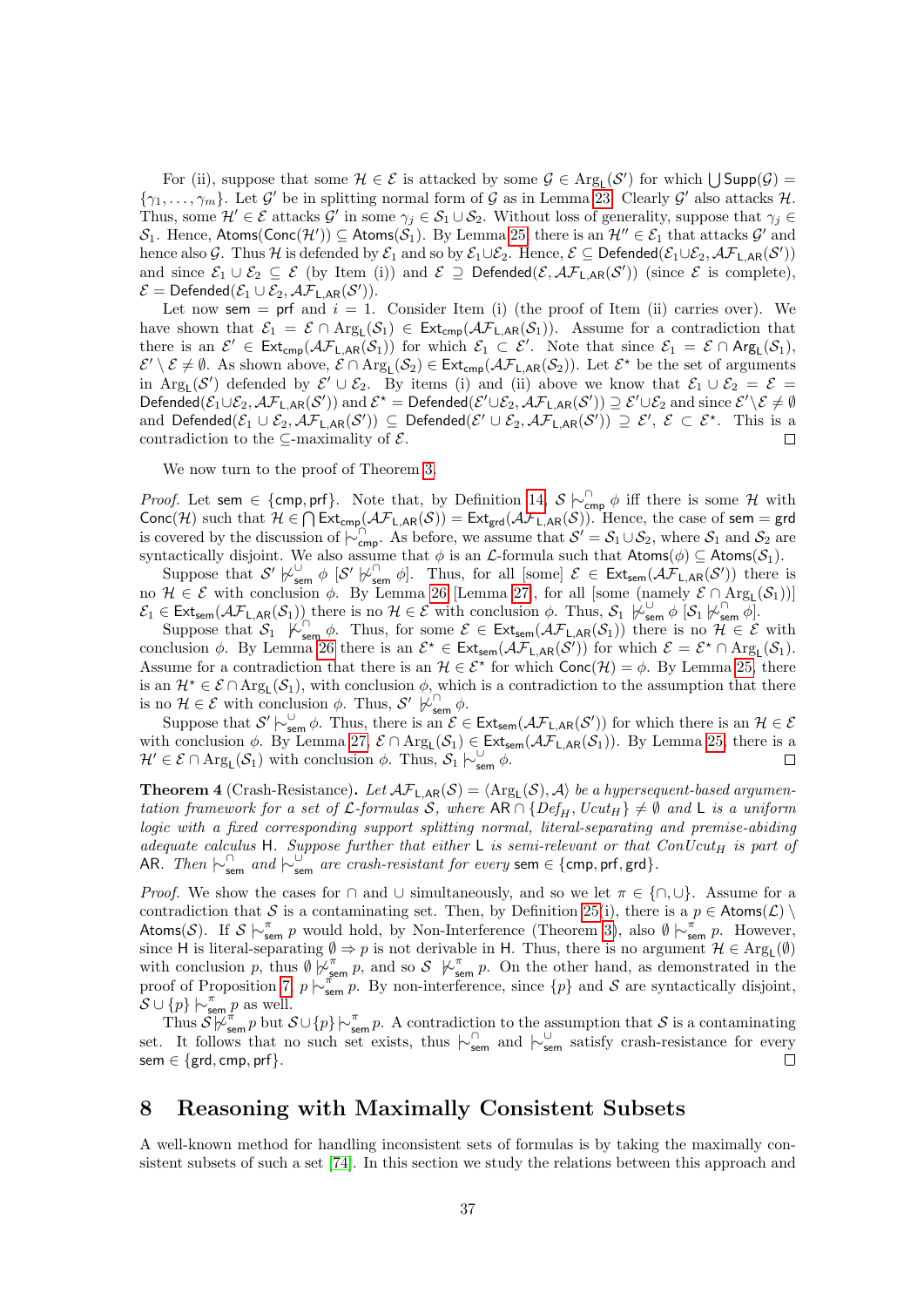the semantics of hypersequential argumentation frameworks.

**Definition 28.** For a logic  $L = \langle L, \vdash \rangle$  and a set T of L-formulas, we denote by  $MCS_L(\mathcal{T})$  the set of all the  $\subseteq$ -maximally  $\vdash$ -consistent subsets of  $\mathcal{T}$ .

The next lemma implies, in particular, that a formula in  $\bigcap {\sf MCS}_L(\mathcal{S})$  does not belong to any  $\subseteq$ -minimally inconsistent subset of S.

<span id="page-37-2"></span>**Lemma 28.** For any logic  $L = \langle \mathcal{L}, \vdash \rangle$  and set of  $\mathcal{L}$ -formulas S, Free<sub>L</sub>(S) =  $\bigcap \text{MCS}_L(\mathcal{S})$ .

*Proof.* Let  $\phi \in \mathcal{S}$ .

- If  $\phi \notin \bigcap \text{MCS}_L(\mathcal{S})$ , then there is some  $\mathcal{T} \in \text{MCS}_L(\mathcal{S})$ , such that  $\phi \notin \mathcal{T}$ . Thus, there is a  $\subseteq$ -minimal  $\Gamma \subseteq \mathcal{T}$  for which  $\vdash \neg (\bigwedge \Gamma \wedge \phi)$ . Since  $\Gamma \cup \{\phi\}$  is minimally  $\vdash$ -inconsistent,  $\phi \notin$  Free<sub>l</sub> (S) as well.
- If  $\phi \notin \text{Free}_{\mathsf{L}}(\mathcal{S})$ , then there is some  $\Gamma \subseteq \mathcal{S}$  such that  $\Gamma$  is minimally  $\vdash$ -inconsistent in  $\mathcal{S}$  and  $\phi \in \Gamma$ . By Definition [3,](#page-3-9)  $\Gamma \setminus {\phi}$  is consistent. Hence, there is some  $\mathcal{T} \in \text{MCS}_L(\mathcal{S})$  with  $\Gamma \setminus \{\phi\} \subseteq \mathcal{T}$  and  $\phi \notin \mathcal{T}$ . Thus  $\phi \notin \bigcap \mathsf{MCS}_\mathsf{L}(\mathcal{S})$ .  $\Box$

Entailment relations for reasoning with maximally consistent subsets of premises may be defined as follows:

**Definition 29.** Let  $L = \langle \mathcal{L}, \vdash \rangle$  be a logic and S a set of L-formulas. Then:

- $S \sim \bigcap_{\mathsf{L}, \mathsf{mcs}}^{\mathsf{L}} \psi$  if and only if  $\psi \in \mathsf{CN}_\mathsf{L}(\bigcap \mathsf{MCS}_\mathsf{L}(\mathcal{S}))$ ;
- $S \vdash_{\mathsf{L},\mathsf{mcs}}^{\cup} \psi$  if and only if  $\psi \in \bigcup_{\mathcal{T} \in \mathsf{MCS}_\mathsf{L}(\mathcal{S})} \mathsf{CN}_\mathsf{L}(\mathcal{T})$ .

**Example 26.** Consider the set of formulas  $S = \{p, q, \neg p \lor \neg q\}$  and let  $L \in \{\text{CL}, \text{LC}, \text{S5}, \text{RM}\}\$ . Then  $MCS_{L}(S) = \{\{p, q\}, \{p, \neg p \lor \neg q\}, \{q, \neg p \lor \neg q\}\}\$ and thus  $\bigcap MCS_{L}(S) = \emptyset$ . By letting  $S' = S \cup \{r\}$ (see Example [4\)](#page-6-2), we have that  $MCS_L(S') = \{\{p,q,r\}, \{p,\neg p \lor \neg q,r\}, \{q,\neg p \lor \neg q,r\}\}\$  and thus  $\bigcap \text{MCS}_L(\mathcal{S}) = \{r\}.$  Therefore  $\mathcal{S}' \models_{\text{L,mes}}^{\cap} r$  while  $\mathcal{S}' \not\models_{\text{L,mes}}^{\cap} \phi$  for any  $\phi \in \mathcal{S}.$ 

The close relations between structured argumentation and reasoning with maximally consistent subsets have been identified in a number of works, including [\[2,](#page-41-5) [8,](#page-41-11) [43,](#page-43-3) [58,](#page-44-16) [82\]](#page-45-15), see [\[5\]](#page-41-12) for a survey. In particular, it has been shown that sequent-based argumentation is a useful platform for reasoning with maximally consistency [\[6,](#page-41-6) [8\]](#page-41-11). Here we will extend these results to the hypersequent-based setting.

<span id="page-37-0"></span>**Theorem 5.** Let  $AF_{LAR}(S)$  be a hypersequent-based argumentation framework for a logic  $L =$  $\langle \mathcal{L} \rangle$  with a fixed corresponding normal hypersequent calculus H that is premise-abiding adequate for L, a set S of L-formulas, and a set of attack rules  $AR = \{ConUcut_H\} \cup R$ , where  $\emptyset \neq R$  ${Def_H, Ucut_H}.$  Then, for every  $\mathcal{L}$ -formula  $\psi$ , it holds that:

1. 
$$
S \rightharpoonup_{L,grd} \psi
$$
 iff  $S \rightharpoonup_{L,prf}^{\cap} \psi$  iff  $S \rightharpoonup_{L,stb}^{\cap} \psi$  iff  $S \rightharpoonup_{L,ms}^{\cap} \psi$ .  
\n2.  $S \rightharpoonup_{L,prf}^{\cup} \psi$  iff  $S \rightharpoonup_{L,stb}^{\cup} \psi$  iff  $S \rightharpoonup_{L,mes}^{\cup} \psi$ .

In what follows we omit the subscript L from the notations of the entailment relations.

The next lemma is needed for the proof of Theorem [5.](#page-37-0) In what follows we shall assume that  $\mathcal{AF}_{\mathsf{LAR}}(\mathcal{S})$  is a hypersequent-based argumentation framework that satisfies the conditions in the theorem.

<span id="page-37-1"></span>**Lemma 29.** If  $\mathcal{T} \in \mathsf{MCS}_L(\mathcal{S})$  then  $Arg_L(\mathcal{T}) \in \mathsf{Ext}_{\mathsf{stb}}(\mathcal{AF}_{L,AR}(\mathcal{S})).$ 

*Proof.* Suppose that  $\mathcal{T} \in \text{MCS}_L(\mathcal{S})$  and let  $\mathcal{E} = \text{Arg}_L(\mathcal{T})$ . Assume, towards a contradiction, that there are arguments  $\mathcal{H}, \mathcal{H}' \in \mathcal{E}$  such that  $\mathcal{H}$  attacks  $\mathcal{H}'$ . Then, by Lemma [11,](#page-25-2)  $\bigcup \mathsf{Supp}(\mathcal{H}) \cup$  $\bigcup$ Supp $(\mathcal{H}')$  is  $\vdash$ -inconsistent. But  $\bigcup$ Supp $(\mathcal{H}) \cup \bigcup$ Supp $(\mathcal{H}') \subseteq \mathcal{T} \in \mathsf{MCS}_L(\mathcal{S})$  which is a contradiction. Hence  $\mathcal E$  is conflict-free.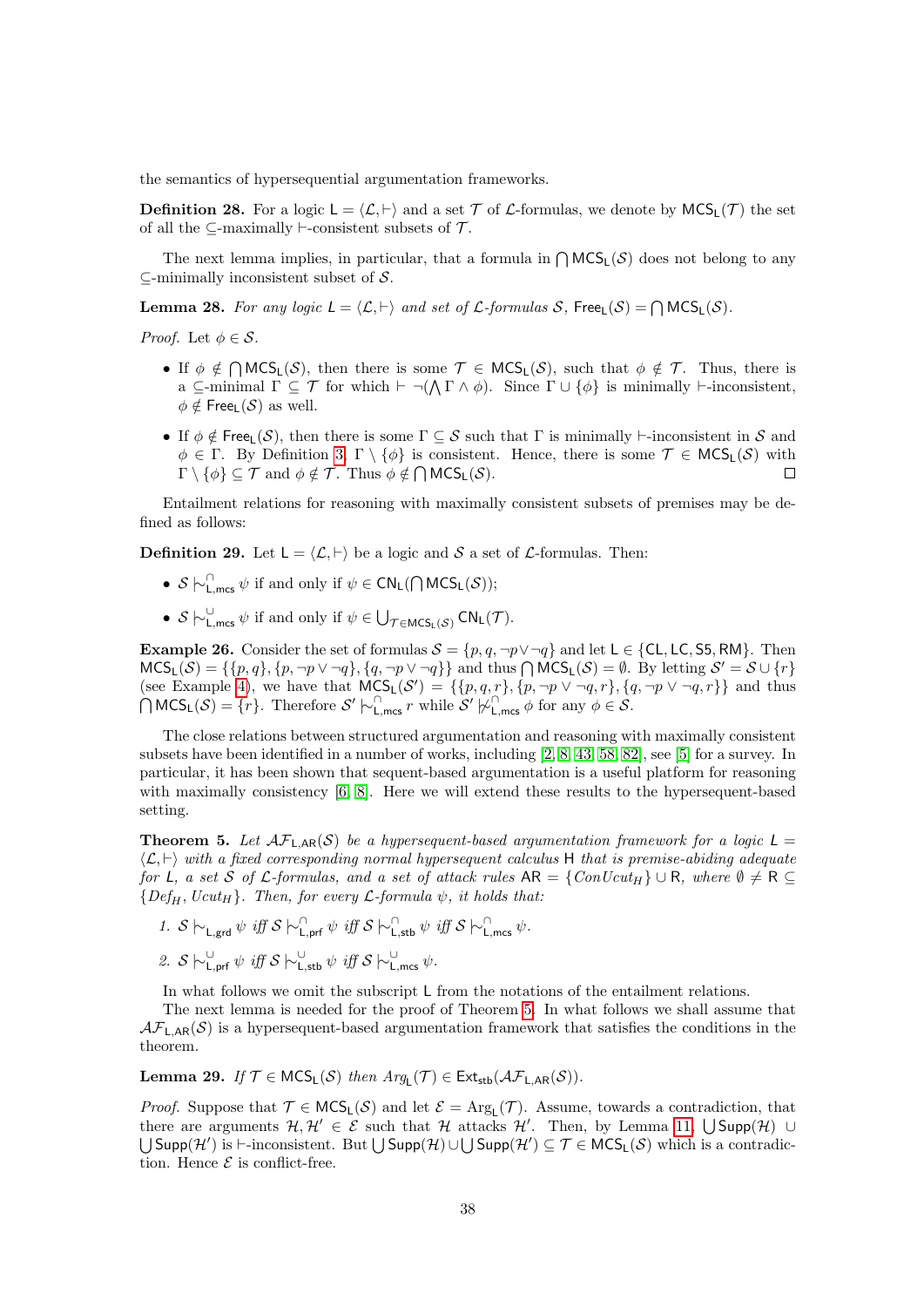Now, assume that there is some  $\mathcal{H} = \Gamma_1 \Rightarrow \phi_1 \mid \ldots \mid \Gamma_n \Rightarrow \phi_n \in \text{Arg}_{L}(\mathcal{S}) \setminus \mathcal{E}$ . Therefore, there is a formula  $\psi \in \bigcup \textsf{Supp}(\mathcal{H}) \setminus \mathcal{T}$ . Let  $\psi \in \Gamma_i$  for some  $1 \leq i \leq n$ . By the maximal consistency of T, and by Definition [3,](#page-3-9) there are  $\psi_1, \ldots, \psi_m \in \mathcal{T}$  such that  $\vdash \neg(\psi_1 \land \ldots \land \psi_m \land \psi)$ .

By Lemma [10,](#page-24-2)  $\psi_1, \ldots, \psi_m \vdash \neg \psi$ . Since H is premise-abiding complete, there is a  $\mathcal{G} = \Theta_1 \Rightarrow$  $\gamma_1 | \cdots | \Theta_k \Rightarrow \gamma_k$  for which  $\bigcup \text{Supp}(\mathcal{G}) = \{\psi_1, \ldots, \psi_m\}$  and  $\text{Conc}(\mathcal{G}) = \neg \psi$ . Thus,  $\{\gamma_1, \ldots, \gamma_k\} =$  ${\{\neg \psi\}}^{47}$  ${\{\neg \psi\}}^{47}$  ${\{\neg \psi\}}^{47}$  and  $\bigcup_{i=1}^k \Theta_i = {\{\psi_1,\ldots,\psi_k\}}$ . By  $[\neg \Rightarrow]$ ,  $\mathcal{G}' = \Theta_1, \gamma_1' \Rightarrow |\ldots| \Theta_k, \gamma_k' \Rightarrow$  is derivable in H, where  $\{\gamma'_1,\ldots,\gamma'_k\} = \{\neg\neg\psi\}.$  By Item [1](#page-21-1) of Lemma [4,](#page-21-3)  $\psi \Rightarrow \neg\neg\psi$  is derivable in H, thus by [Cut],  $\mathcal{G}'' = \Theta_1, \gamma_1'' \Rightarrow |\dots| \Theta_k, \gamma_k'' \Rightarrow$  is derivable in H, where  $\{\gamma_1'', \dots, \gamma_k''\} = \{\psi\}.$  By  $[\wedge \Rightarrow']$ ,  $\mathcal{G}''' = \Theta_1, \gamma_1''' \Rightarrow |\dots| \Theta_k, \gamma_k''' \Rightarrow$  is derivable in H, where  $\gamma_j''' = \Lambda \Gamma_i$  if  $\gamma_j'' = \psi$  and  $\gamma_j'''$  is empty otherwise. By  $[\Rightarrow \neg], \mathcal{G}^* = \Theta_1 \Rightarrow \neg \gamma_1''' \mid ... \mid \Theta_k \Rightarrow \neg \gamma_k'''$  is derivable in H. Note that  $\text{Conc}(\mathcal{G}^*) = \neg \bigwedge \Gamma_i$  and  $\bigcup \text{Supp}(\mathcal{G}^*) \subseteq \mathcal{T}$ , hence  $\mathcal{G}^* \in \mathcal{E}$  attacks  $\mathcal{H}$ . Thus,  $\mathcal{E}$  attacks  $\mathcal{H}$ .

Altogether, this shows that  $\mathcal E$  attacks every argument in  $\mathrm{Arg}_L(\mathcal{S}) \setminus \mathcal{E}$ . Thus,  $\mathcal E$  is stable.  $\Box$ 

We now turn to the proof of Theorem [5:](#page-37-0)

*Proof.* Let  $\mathcal{AF}_{L,AR}(\mathcal{S})$  be a hypersequent-based argumentation framework for the logic  $L = \langle \mathcal{L}, \vdash \rangle$ with a corresponding normal hypersequent calculus H that is premise-abiding adequate for L. Let S be a set of L-formulas and let  $AR = \{ConUcut_H\} \cup R$  where  $\emptyset \neq R \subseteq \{Def_H, Ucut_H\}$  be the set of attack rules. Let  $\psi$  be an  $\mathcal{L}$ -formula.

1. (⇒) Note that  $S \nightharpoonup_{\text{grd}} \psi$  implies  $S \nightharpoonup_{\text{prf}}^{\cap} \psi$  implies  $S \nightharpoonup_{\text{stb}}^{\cap} \psi$ , so for the proof of this direction it is sufficient to assume the latter. Suppose then that  $S \n\sim_{\text{stb}}^{\cap} \psi$ . Then there is an argument  $\mathcal{G} \in \bigcap \mathsf{Ext}_{\mathsf{stb}}(\mathcal{AF}_{\mathsf{L},\mathsf{AR}}(\mathcal{S}))$  with  $\bigcup \mathsf{Supp}(\mathcal{G}) \subseteq \mathcal{S}$  and  $\mathsf{Conc}(\mathcal{G}) = \psi$ . By Lemma [29,](#page-37-1) for each  $\mathcal{T} \in \mathsf{MCS}_\mathsf{L}(\mathcal{S}), \mathcal{G} \in \mathrm{Arg}_\mathsf{L}(\mathcal{T})$ . Hence  $\bigcup \mathsf{Supp}(\mathcal{G}) \subseteq \bigcap \mathsf{MCS}_\mathsf{L}(\mathcal{S})$ . Since H is premise-abiding complete,  $\bigcup$  Supp $(\mathcal{G}) \vdash \psi$ . Therefore,  $\mathcal{S} \models_{\mathsf{mcs}}^{\cap} \psi$ .

( $\Leftarrow$ ) Let  $S \sim_{\mathsf{mcs}}^{\mathsf{O}} \psi$ , then there is a finite  $\Gamma \subseteq \bigcap \mathsf{MCS}_\mathsf{L}(\mathcal{S})$  such that  $\Gamma \vdash \psi$ . Since H is premiseabiding complete, there is an argument  $\mathcal{G} \in \text{Arg}_L(\bigcap \text{MCS}_L(\mathcal{S}))$  such that  $\bigcup \text{Supp}(\mathcal{G}) = \Gamma$ and  $Conc(\mathcal{G}) = \psi$ . By Lemma [28](#page-37-2) and Lemma [16,](#page-29-2)  $\mathcal{G} \in Ext_{\text{grd}}(\mathcal{AF}_{L,AR}(\mathcal{S}))$ . It follows that  $\mathcal{S} \hspace{0.2em}\sim_{\mathsf{grd}} \psi$  and thus  $\mathcal{S} \hspace{0.2em}\sim_{\mathsf{prf}}^{\cap} \psi$  and  $\mathcal{S} \hspace{0.2em}\sim_{\mathsf{stb}}^{\cap} \psi$ .

2. (⇒) Suppose that  $S \not\sim_{\text{mes}}^{\cup} \psi$  but  $S \not\sim_{\text{sem}}^{\cup} \psi$ , for sem  $\in$  {prf, stb}. Then there is an argument  $\mathcal{H} \in \mathcal{E}$  and an  $\mathcal{E} \in \text{Ext}_{sem}(\mathcal{AF}_{\mathsf{L},\mathsf{AR}}(\mathcal{S}))$ , such that  $Conc(\mathcal{H}) = \psi$ . However, since  $\mathcal{S} \not\upharpoonright_{mcs}^{\mathsf{U}} \psi$ , it follows that there is no  $\mathcal{T} \in \mathsf{MCS}_L(\mathcal{S})$  such that  $\psi \in \mathsf{CN}_L(\mathcal{T})$ . Since H is premise-abiding sound, for each  $\mathcal{T} \in \mathsf{MCS}_L(\mathcal{S})$  there is no  $\mathcal{G} \in \mathrm{Arg}_L(\mathcal{T})$  with  $\mathsf{Conc}(\mathcal{G}) = \psi$ . Therefore,  $\bigcup \text{Supp}(\mathcal{H})$  is  $\vdash$ -inconsistent. Thus, there is a finite  $\Theta \subseteq \bigcup \text{Supp}(\mathcal{H})$  for which  $\vdash \neg \Lambda \Theta$ . Since H is premise-abiding complete, there is an  $\mathcal{H}' = \emptyset \Rightarrow \gamma_1 \mid \cdots \mid \emptyset \Rightarrow \gamma_k$  derivable for which  $Conc(\mathcal{H}') = \neg \bigwedge \Theta$ . So, every  $\gamma_i$  is either the empty string or  $\neg \bigwedge \Theta$ . By Item [5](#page-21-4) of Lemma [4,](#page-21-3)  $\mathcal{H}''$  is derivable with  $\bigcup$  Supp $(\mathcal{H}'') = \emptyset$  and  $Conc(\mathcal{H}'') = \neg \bigwedge \bigcup$  Supp $(\mathcal{H})$ . Note that  $\mathcal{H}''$  ConUcut-attacks H and E cannot defend H, therefore  $\mathcal{H} \notin \mathcal{E}$ , which is a contradiction. (←) Suppose that  $S \n\vdash_{\sf mes}^{\cup} \psi$ . Then there is a  $\mathcal{T} \in \sf{MCS}_L(\mathcal{S})$  such that  $\psi \in \sf{CN}_L(\mathcal{T})$ . By Lemma [29,](#page-37-1)  $Arg_L(\mathcal{T}) \in Ext_{stb}(\mathcal{AF}_{L,AR}(\mathcal{S}))$ . Moreover, since H is premise-abiding complete, there is an argument  $\mathcal{H} \in \text{Arg}_{L}(\mathcal{T})$  such that  $\bigcup \text{Supp}(\mathcal{H}) \subseteq \mathcal{T}$  and  $\text{Conc}(\mathcal{H}) = \psi$ . Therefore  $\mathcal{S} \hspace{0.2em}\sim\hspace{-0.9em}\mid\hspace{0.58em} \mathbb{S} \hspace{0.1em}$   $\downarrow$  where  $\mathcal{S} \hspace{0.2em}\sim\hspace{-0.9em}\mid\hspace{0.58em} \mathbb{S} \hspace{0.1em}\mid\hspace{0.18em} \mathbb{S} \hspace{0.1em}\mid\hspace{0.18em} \mathbb{S} \hspace{0.1em}\mid\hspace{0.18em}$ 

While in view of examples such as Example [10,](#page-11-0) both directions of Lemma [29](#page-37-1) cannot be established, for support splitting normal calculi we get both directions, as is shown in the following proposition.

**Proposition 9.** Let  $AF<sub>L,AR</sub>(S)$  be a hypersequent-based argumentation framework for a logic  $L = \langle \mathcal{L}, \vdash \rangle$  with a fixed corresponding support splitting normal hypersequent calculus H that is premise-abiding adequate for L. It holds that:  $\text{Ext}_{\text{stb}}(\mathcal{AF}_{\text{L,AR}}(\mathcal{S})) = \{Arg_{\text{L}}(\mathcal{T}) \mid \mathcal{T} \in \text{MCS}_{\text{L}}(\mathcal{S})\}.$ 

*Proof.* The "⊇"-direction is Lemma [29.](#page-37-1) For "⊆" let  $\mathcal{E} \in Ext_{\text{stb}}(\mathcal{AF}_{\text{L,AR}}(\mathcal{S}))$ . By Lemma [13,](#page-28-1) U Supps(E) is  $\vdash$ -consistent. Thus, there is a  $\mathcal{T} \in \mathsf{MCS}_L(\mathcal{S})$  for which U Supps(E) ⊆  $\mathcal{T}$ . By Lemma [29,](#page-37-1)  $\text{Arg}_{L}(\mathcal{T}) \in \text{Ext}_{\text{stb}}(\mathcal{AF}_{L,AR}(\mathcal{S}))$ . Thus,  $\text{Arg}_{L}(\mathcal{T}) = \mathcal{E}$ .  $\Box$ 

<span id="page-38-0"></span><sup>&</sup>lt;sup>47</sup>That is, for every  $1 \leq j \leq k$ ,  $\gamma_i$  is either empty or  $\neg \psi$ .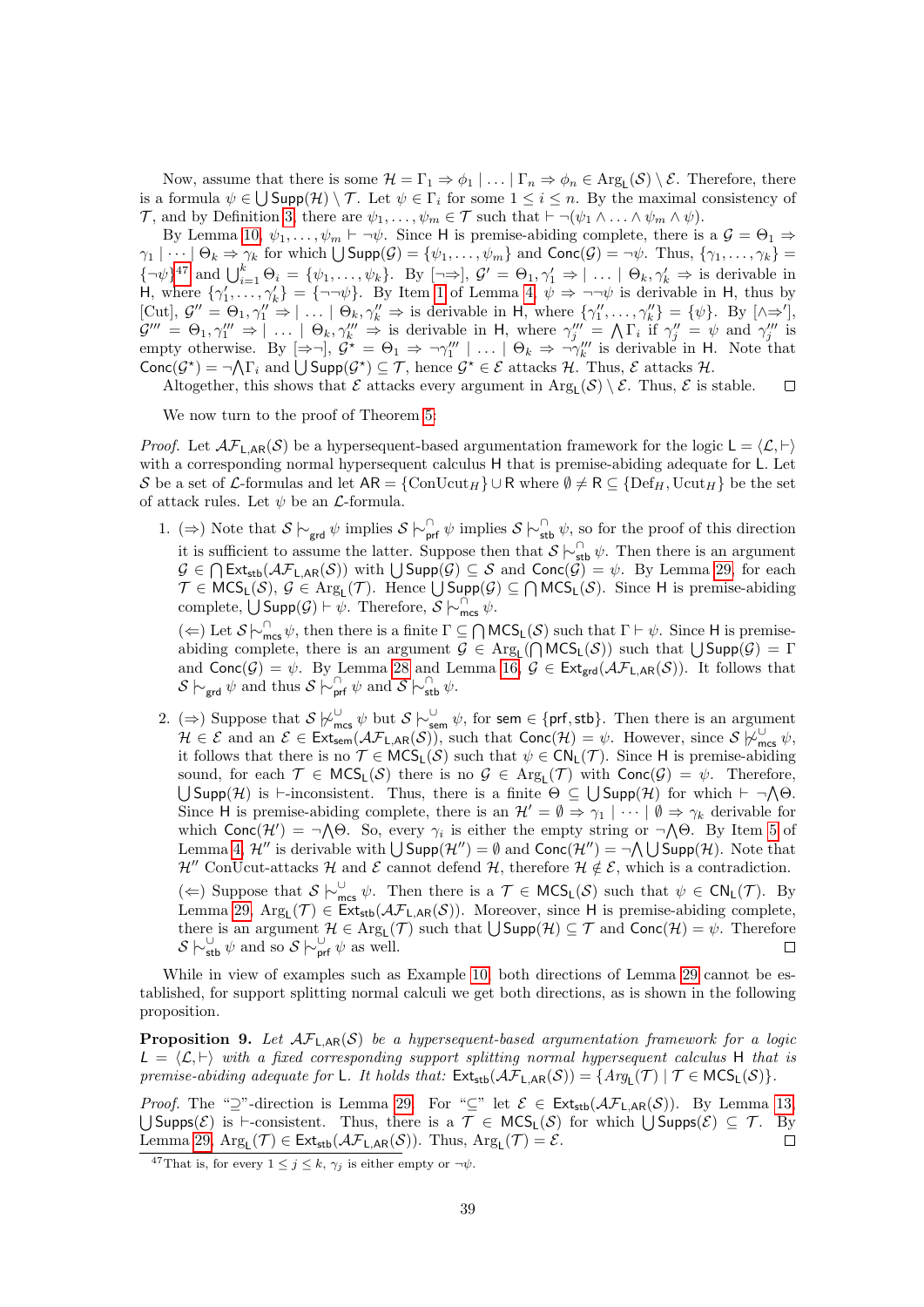Note 12. The conditions of Theorem [5](#page-37-0) concerning the base logic and its calculus are necessary. Indeed, as shown in Example [19,](#page-18-0) GRM is not premise-abiding sound for RM, and as shown in the next example, Theorem [5](#page-37-0) does not hold for RM.

**Example 27.** Let  $S = \{\neg p, p \lor q\}$ . Then  $\bigcap {\sf MCS}_{\sf RM}(\mathcal{S}) = \{\neg p, p \lor q\}$  and thus  $S \upharpoonright_{\sf mcs}^{\cap} \phi$  iff  $\phi \in \mathsf{CN}_{\mathsf{RM}}(\mathcal{S})$ . As mentioned in Example [19,](#page-18-0)  $q \notin \mathsf{CN}_{\mathsf{RM}}(\mathcal{S})$ , and so  $\mathcal{S}[\mathcal{S}]$ <sup>∩</sup><sub>mcs</sub>q. However, as mentioned in the same example,  $\mathcal{H} = p \vee q$ ,  $\neg p \Rightarrow |p \vee q \Rightarrow q \in \text{Arg}_{\text{RM}}(\mathcal{S})$ . Moreover,  $\mathcal{H}$  is not attacked, since there is no argument  $G \in \text{Arg}_{RM}(S)$  such that  $\Rightarrow \text{Conc}(\mathcal{G}) \supset \neg(p \vee q)$  or  $\Rightarrow \text{Conc}(\mathcal{G}) \supset \neg\neg p$  is derivable. Hence, H is in the grounded extension of  $\mathcal{AF}_{RM}(\mathcal{S})$  for Defeat<sub>H</sub> and/or Undercut<sub>H</sub> as the attack rule(s), and so  $S \n\sim_{\text{sem}}^{\pi} q$  for every  $\pi \in \{\cap, \cup\}$  and sem  $\in \{\text{grd}, \text{cmp}, \text{prf}, \text{stb}\}.$ 

Below are two possible directions to obtain results similar to that of Theorem [5](#page-37-0) in the context of RM:

1. Adjust the notion of an argument.

One way of doing so would be as follows:  $Arg_{RM}(S)$  contains all hypersequents derivable in GRM of the form  $\psi_1 \Rightarrow \psi \mid \ldots \mid \psi_n \Rightarrow \psi \mid \Rightarrow \psi$ , where  $\{\psi_1, \ldots, \psi_n\} \subseteq \mathcal{S}$ . The motivation is that in [\[18,](#page-42-10) Thm. 15.71] it has been shown that  $\{\psi_1, \ldots, \psi_n\} \vdash_{\mathsf{RM}} \psi$  iff  $\psi_1 \Rightarrow \psi \mid \ldots \mid \psi_n \Rightarrow$  $\psi$   $\Rightarrow$   $\psi$  is provable in GRM. Despite the fact that GRM is not premise-abiding adequate for RM, the re-defined  $Arg_{RM}(S)$  picks out exactly those derivable sequents such that the bi-conditional in Definition [12](#page-9-2) holds where the right side is restricted to the sequents in Arg<sub>RM</sub> $(S)$ .

2. Adjust the consequence relation  $\vdash_{\mathsf{RM}}$  for RM.

For instance, one may define:  $\Gamma \vdash^*_{\mathsf{RM}} \phi$  iff there is some  $\mathcal{H} \in \mathsf{Arg}_{\mathsf{RM}}(\mathcal{S})$  with  $\bigcup \mathsf{Supp}(\mathcal{H}) \subseteq \Gamma$ and  $Conc(\mathcal{H}) = \phi$  (Thus, this H is provable in GRM). This enforces by definition that GRM is premise-abiding adequate for the associated logic  $\mathsf{RM}^* = \langle \mathcal{L}, \vdash^*_{\mathsf{RM}} \rangle$ . Note, however, that  $\vdash^*_{\mathsf{RM}}$ is a consequence relation that is significantly stronger than  $\vdash_{RM}$ . For instance,  $\neg p, p \lor q \vdash_{RM}^* q$ although  $\neg p, p \lor q \nvdash_{\mathsf{RM}} q$ .<sup>[48](#page-39-1)</sup>

## <span id="page-39-0"></span>9 Summary, Related Work and Future Research

In this paper we have presented a generalization of sequent-based argumentation [\[9\]](#page-41-0), in which hypersequents represent the arguments of a framework. Like sequent-based argumentation, this approach avoids certain limitations of some other approaches to logic-based argumentation (e.g., those in [\[31\]](#page-42-1)), where the support set of an argument has to be consistent and  $\subset$ -minimal. The use of hypersequents allows us to incorporate base logics that lack cut-free calculi, like the ones considered in Section [5.](#page-12-1) In such cases, the search for (hypersequent-based) arguments and counterarguments is more effective than in the sequent-based counterparts. Moreover, hypersequent-based argumentation allows a great flexibility in the specification of the attack rules and in some cases it also allows us to construct argumentation frameworks with desirable properties that are not available otherwise (see, e.g., Example [10](#page-11-0) and Note [6\)](#page-12-0). Indeed, it was shown that frameworks for logics like CL, LC and RM satisfy the logic-based rationality postulates from [\[1,](#page-41-4) [40\]](#page-43-2) and thus that a problem raised in [\[43\]](#page-43-3) (and further discussed in [\[2\]](#page-41-5)), in which complete extensions may not be consistent, is avoided. For logics with a modal language, like S5, some modifications to two of the rationality postulates were necessary in order to prove them. Additionally, for yet another set of assumptions on the calculus of the core logic, non-interference and crash-resistance from [\[41\]](#page-43-6) were shown.

Hypersequent calculi are just one of a variety of sequent calculi introduced to formulate cut-free calculi for logics like S5. Other calculi are display calculi [\[26\]](#page-42-12), nested sequents [\[39\]](#page-43-15) and labeled

<span id="page-39-1"></span><sup>&</sup>lt;sup>48</sup>Note that  $\vdash_{\mathsf{RM}}^* \subsetneq \vdash_{\mathsf{CL}}$ . For example,  $\vdash_{\mathsf{CL}} p \supseteq (q \supset p)$ , but  $\vdash_{\mathsf{GRM}} p \supseteq (q \supset p)$ . Also, RM<sup>\*</sup> is neither paraconsistent nor does it satisfy the basic relevance criterion. For instance,  $p, \neg p \vdash^*_{\mathsf{RM}} q$  since  $p \Rightarrow |\neg p \Rightarrow \Rightarrow q$  is derivable in GRM. To see this, take the axiom  $p \Rightarrow p$ , apply  $\left[\Rightarrow\right]$  to obtain  $p, \neg p \Rightarrow$ ,  $\left[\text{Spl}\right]$  to obtain  $p \Rightarrow |\neg p \Rightarrow$ , and finally [EW] to get  $p \Rightarrow |\neg p \Rightarrow |\Rightarrow q$ .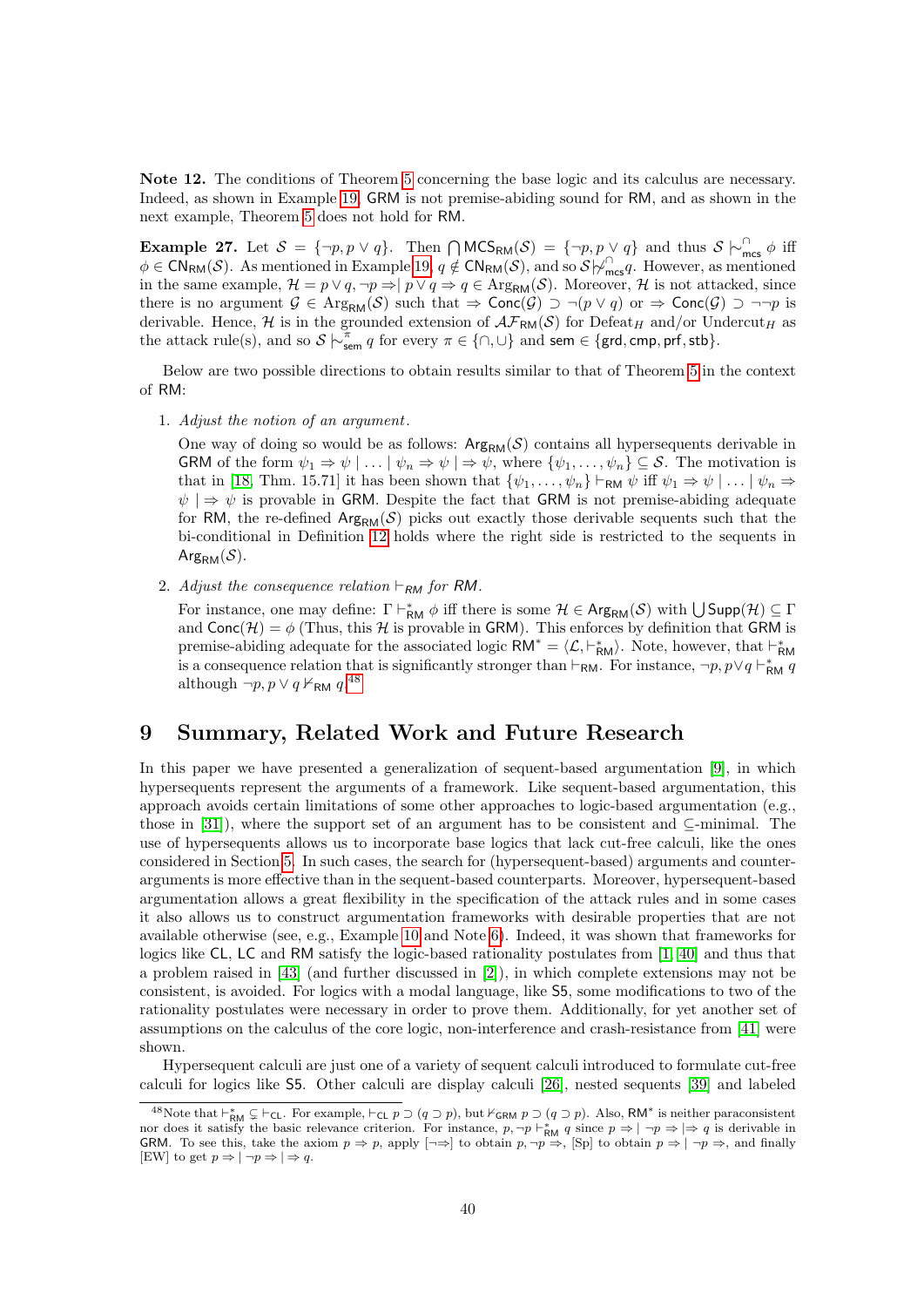sequents  $[67]$ . Although hypersequent calculi are not among the most expressive ones (e.g., by definition any hypersequent is a nested sequent and it has been shown that they can be embedded into display calculi [\[73\]](#page-45-17)) due to its intuitive interpretation as a disjunction of ordinary sequents, and since the system is still expressive enough to capture interesting logics such as the three discussed here, we believe that hypersequent-based argumentation is a useful generalization of ordinary sequent-based argumentation. Moreover, hypersequents have been shown useful for the proof theory of fuzzy logics [\[65\]](#page-44-4), and because of their disjunctive nature, they have also been linked to parallel processing [\[12\]](#page-41-13). These relations suggest that there may be useful applications of hypersequent-based argumentation frameworks in these areas and for similar purposes.

In the literature there are several approaches to proving non-interference and crash-resistance. For example, in [\[86\]](#page-45-18) all the inconsistent arguments are filtered out of the argumentation framework. As a result non-interference, and thus crash-resistance, is shown for complete semantics. Other semantics are not considered because it is necessary that at least one extension would exist, and this is not always the case for stable semantics in their framework. Instead of proving full crash-resistance, in [\[54\]](#page-44-14) a weaker version is proven, called *non-triviality*. By doing so, any completenessbased semantics can be used for the framework. Recently, in [\[37\]](#page-43-14) a general framework is defined, in which several well-known structured argumentation frameworks can be represented. It is shown that for this general framework and under a few further assumptions, both crash-resistance and non-interference are obtained for many completeness-based semantics. Here we were able to prove full non-interference and crash-resistance for grounded, complete and preferred semantics, for logics with a corresponding calculus that fulfills several requirements. Among those logics are CL with GLK and LC with GLC (as long as Consistency Undercut is part of the attack rules) and RM<sup>∗</sup> with GRM (because it satisfies the basic relevance criterion).

Reasoning with maximally consistent subsets (MCS) has been studied since its introduction in [\[74\]](#page-45-2) (see, e.g., [\[28,](#page-42-13) [29,](#page-42-14) [38\]](#page-43-16)) and applied in different areas of artificial intelligence. Connections between Dung-style argumentation and reasoning with maximally consistent subsets have been investigated e.g., in [\[2,](#page-41-5) [43,](#page-43-3) [82\]](#page-45-15), though [\[43,](#page-43-3) [82\]](#page-45-15) only discuss classical logic as the core logic of the system and in [\[2,](#page-41-5) [82\]](#page-45-15) the support set of an argument has to be consistent and  $\subseteq$ -minimal. In [\[6,](#page-41-6) [8\]](#page-41-11) it is shown that ordinary sequent-based argumentation is useful to represent reasoning with maximally consistent subsets. In this paper we have generalized to hypersequent-based frameworks some of the results from [\[8\]](#page-41-11) that relate reasoning with MCS and the entailment relations  $\sim_{\sf{mcs}}^{\cap}$  and |∼<sup>∪</sup> mcs. The proof theoretical discussion here is more general than that in [\[8\]](#page-41-11) also in the sense that less is assumed about the base logic.

As mentioned at the beginning of this section, sequent-based and hypersequent-based argumentation have several advantages over other approaches to structured argumentation. In addition, ordinary sequent-based argumentation is equipped with a dynamic proof theory [\[11\]](#page-41-2), which provides a proof-theoretic approach to formal argumentation. Dynamic proof theories allow for the automatic derivation of arguments and attacks and it turns out that Dung-style semantics are related to notions of derivability. These dynamic derivations benefit from the availability of cut-free calculi, as they rely on the proof-theoretic properties of the calculus. When moving to first-order level, where classical logic is no longer decidable, dynamic proof theory can still be applied and help obtaining approximations of, e.g., maximally consistent subsets. In future work we plan to extend the dynamic proof theory for sequent-based argumentation to the hypersequent setting.

Additional future research directions include investigations of further argumentation semantics and hypersequential attack rules, the integration of priorities among arguments (extending [\[7\]](#page-41-14) to the hypersequent setting), and we plan to examine the use of assumptions, such as default assumptions [\[64\]](#page-44-17) and assumptions taken in adaptive logics [\[24,](#page-42-15) [78\]](#page-45-19), for further extending the expressive power of hypersequent-based argumentation. Concerning application considerations, it would be interesting to see how argumentation theory benefits from frameworks with core logics like S5, for which a huge amount of research on, e.g., dynamic epistemic logic and agent-based settings is available, and whether LC, which among others is known to be a central fuzzy logic [\[57\]](#page-44-6), can be successfully incorporated as a base logic for fuzzy argumentation.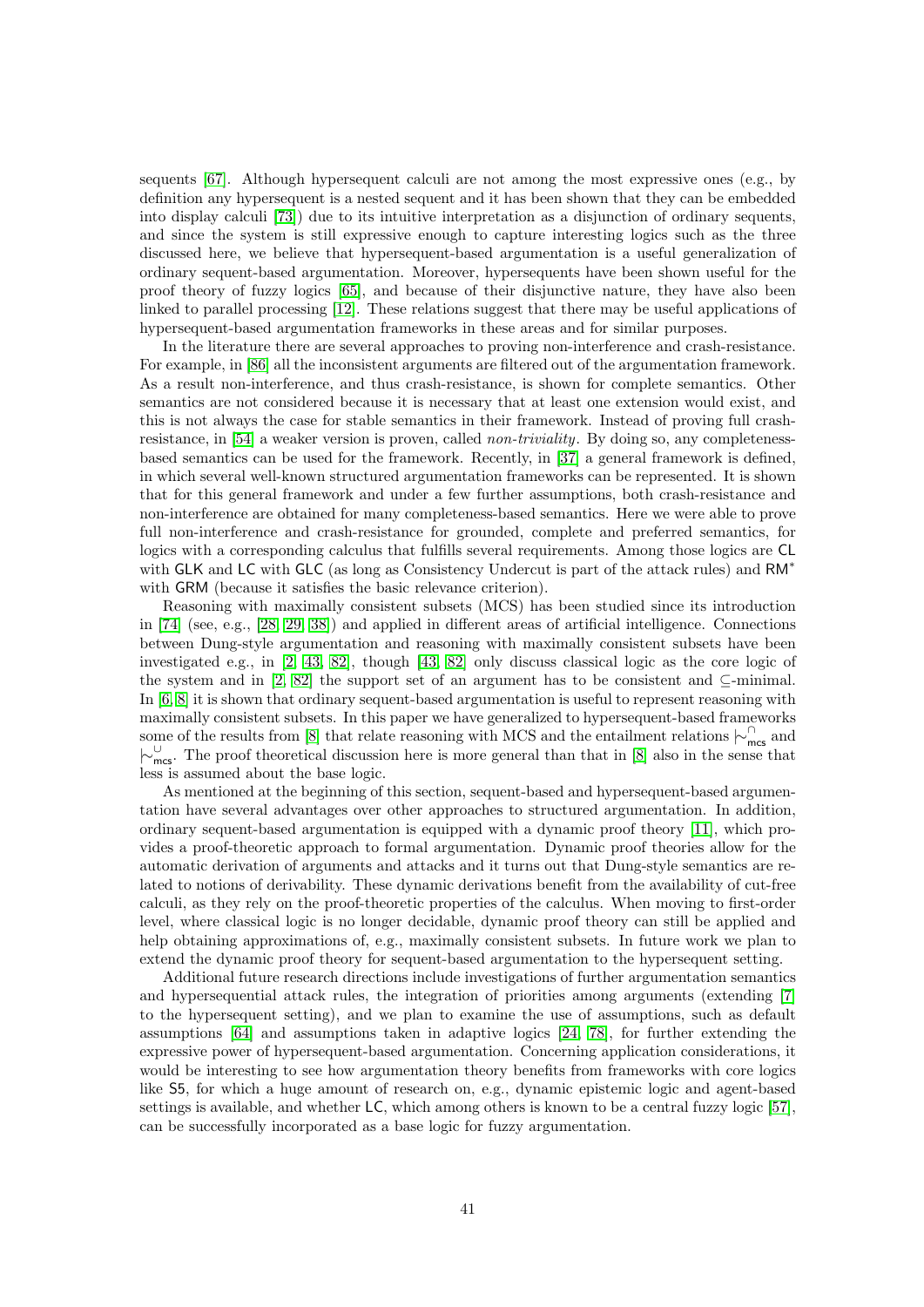## Acknowledgments

We thank the reviewers for their helpful comments. The first two authors are supported by a Sofja Kovalevskaja award of the Alexander von Humboldt Foundation, funded by the German Ministry for Education and Research. The third author is supported by the Israel Science Foundation (grants number 817/15 and 550/19).

## References

- <span id="page-41-4"></span>[1] Leila Amgoud. Postulates for logic-based argumentation systems. International Journal of Approximate Reasoning, 55(9):2028–2048, 2014.
- <span id="page-41-5"></span>[2] Leila Amgoud and Philippe Besnard. Logical limits of abstract argumentation frameworks. Journal of Applied Non-Classical Logics, 23(3):229–267, 2013.
- <span id="page-41-10"></span>[3] Alan Anderson and Nuel Belnap. *Entailment: The Logic of Relevance and Necessity*, volume 1. Princeton University Press, 1975.
- <span id="page-41-7"></span>[4] Ofer Arieli. A sequent-based representation of logical argumentation. In João Leite, TranCao Son, Paolo Torroni, Leon van der Torre, and Stefan Woltran, editors, Computational Logic in Multi-Agent Systems (CLIMA'13), LNCS 8143, pages 69–85. Springer, 2013.
- <span id="page-41-12"></span>[5] Ofer Arieli, AnneMarie Borg, and Jesse Heyninck. A review of the relations between logical argumentation and reasoning with maximal consistency. Annals of Mathematics and Artificial Intelligence, 87(3):187–226, 2019.
- <span id="page-41-6"></span>[6] Ofer Arieli, AnneMarie Borg, and Christian Straßer. Argumentative approaches to reasoning with consistent subsets of premises. In Salem Benferhat, Karim Tabia, and Moonis Ali, editors, Proceedings of the 30th International Conference on Industrial, Engineering, Other Applications of Applied Intelligent Systems (IEA/AIE'17), LNCS 10350, pages 455– 465. Springer, 2017.
- <span id="page-41-14"></span>[7] Ofer Arieli, AnneMarie Borg, and Christian Straßer. Prioritized sequent-based argumentation. In Proceedings of the 17th International Conference on Autonomous Agents and Multiagent Systems (AAMAS 2018), pages 1105–1113. ACM, 2018.
- <span id="page-41-11"></span>[8] Ofer Arieli, AnneMarie Borg, and Christian Straßer. Reasoning with maximal consistency by argumentative approaches. Journal of Logic and Computation, 28(7):1523–1563, 2018.
- <span id="page-41-0"></span>[9] Ofer Arieli and Christian Straßer. Sequent-based logical argumentation. Argument  $\mathcal{C}$  Computation, 6(1):73–99, 2015.
- <span id="page-41-1"></span>[10] Ofer Arieli and Christian Straßer. Deductive argumentation by enhanced sequent calculi and dynamic derivations. Electronic Notes in Theoretical Computer Science, 323:21–37, 2016.
- <span id="page-41-2"></span>[11] Ofer Arieli and Christian Straßer. Logical argumentation by dynamic proof systems. Theoretical Computer Science, 781:63–91, 2019.
- <span id="page-41-13"></span>[12] Federico Aschieri, Agata Ciabattoni, and Francesco Genco. Gödel logic: From natural deduction to parallel computation. In Proceedings of the 32nd Annual ACM/IEEE Symposium on Logic in Computer Science (LICS'17), pages 1–12. IEEE Computer Society, 2017.
- <span id="page-41-3"></span>[13] Arnon Avron. A constructive analysis of RM. Journal of Symbolic Logic, 52(4):939–951, 1987.
- <span id="page-41-9"></span>[14] Arnon Avron. Hypersequents, logical consequence and intermediate logics for concurrency. Annals of Mathematics and Artificial Intelligence, 4(3):225–248, 1991.
- <span id="page-41-8"></span>[15] Arnon Avron. The method of hypersequents in the proof theory of propositional non-classical logics. In Logic: Foundations to Applications, pages 1–32. Oxford Science Publications, 1996.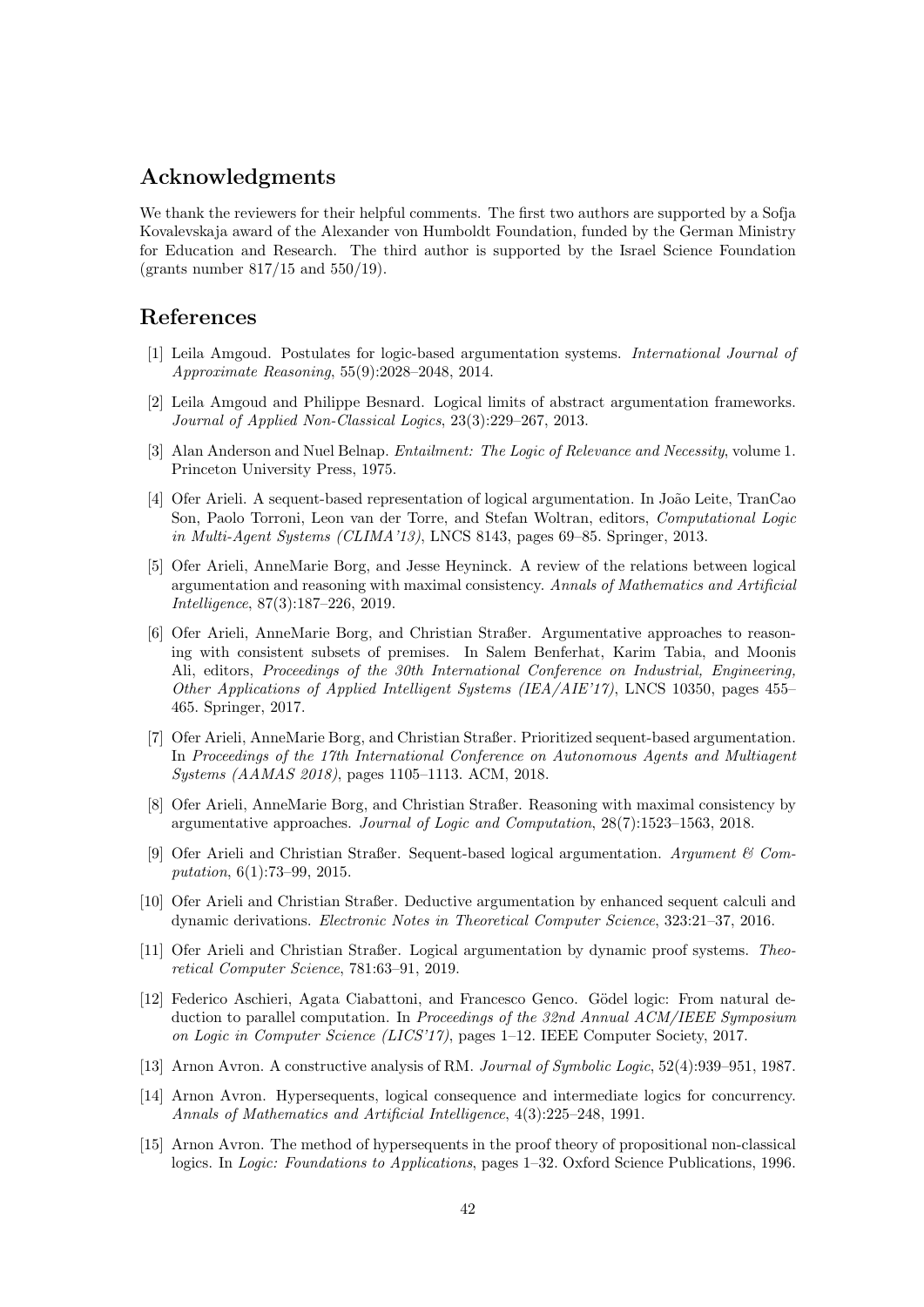- <span id="page-42-11"></span>[16] Arnon Avron. What is relevance logic? Annals of Pure and Applied Logic, 165(1):26–48, 2014.
- <span id="page-42-9"></span>[17] Arnon Avron. RM and its nice properties. In Katalin Bimbó, editor, J. Michael Dunn on Information Based Logics, volume 8 of Outstanding Contributions to Logic, pages 15–43. Springer, 2016.
- <span id="page-42-10"></span>[18] Arnon Avron, Ofer Arieli, and Anna Zamansky. Theory of Effective Propositional Paraconsistent Logic, volume 75 of Studies in Logic. Mathematical Logic and Foundations. College Publications, 2018.
- <span id="page-42-7"></span>[19] Arnon Avron and Ori Lahav. A simple cut-free system for a paraconsistent logic equivalent to S5. In Guram Bezhanishvili, Giovanna D'Agostino, George Metcalfe, and Thomas Studer, editors, Proceedings of the 12th conference on Advances in Modal Logic, pages 29–42. College Publications, 2018.
- <span id="page-42-6"></span>[20] Matthias Baaz and Norbert Preining. Gödel-Dummett logics. In Petr Cintula, Petr Hájek, and Carles Noguera, editors, Handbook of Mathematical Fuzzy Logic, Volume 2, Mathematical Logic and Foundations, Volume 38, pages 585–625. College Publications, London, 2011.
- <span id="page-42-2"></span>[21] Pietro Baroni, Martin Caminada, and Massimiliano Giacomin. An introduction to argumentation semantics. The Knowledge Engineering Review, 26(4):365–410, 2011.
- <span id="page-42-3"></span>[22] Pietro Baroni, Martin Caminada, and Massimiliano Giacomin. Abstract argumentation frameworks and their semantics. In Pietro Baroni, Dov Gabbay, Massimiliano Giacomin, and Leon van der Torre, editors, Handbook of Formal Argumentation, pages 159–236. College Publications, 2018.
- <span id="page-42-4"></span>[23] Pietro Baroni and Massimiliano Giacomin. Semantics for abstract argumentation systems. In Guillermo R. Simari and Iyad Rahwan, editors, Argumentation in Artificial Intelligence, pages 25–44. 2009.
- <span id="page-42-15"></span>[24] Diderik Batens. A universal logic approach to adaptive logics. Logica Universalis, 1(1):221– 242, 2007.
- <span id="page-42-8"></span>[25] Kaja Bednarska and Andrzej Indrzejczak. Hypersequent calculi for S5: The methods of cut elimination. Logic and Logical Philosophy, 24:277—311, 2015.
- <span id="page-42-12"></span>[26] Nuel D. Belnap. Display logic. Journal of Philosophical Logic, 11(4):375–417, 1982.
- <span id="page-42-0"></span>[27] Trevor Bench-Capon and Paul Dunne. Argumentation in artificial intelligence. Artificial Intelligence, 171(10):619–641, 2007.
- <span id="page-42-13"></span>[28] Salem Benferhat, Didier Dubois, and Henri Prade. Representing default rules in possibilistic logic. In Bernhard Nebel, Charles Rich, and William R. Swartout, editors, *Proceedings of* the 3rd International Conference on Principles of Knowledge Representation and Reasoning (KR'92), pages 673–684. Morgan Kaufmann, 1992.
- <span id="page-42-14"></span>[29] Salem Benferhat, Didier Dubois, and Henri Prade. Some syntactic approaches to the handling of inconsistent knowledge bases: A comparative study part 1: The flat case. Studia Logica, 58(1):17–45, 1997.
- <span id="page-42-5"></span>[30] Philippe Besnard, Alejandro García, Antony Hunter, Sanjay Modgil, Henry Prakken, Guillermo Simari, and Francesca Toni. Introduction to structured argumentation. Argument & Computation, 5(1):1–4, 2014.
- <span id="page-42-1"></span>[31] Philippe Besnard and Anthony Hunter. A logic-based theory of deductive arguments. Artificial Intelligence, 128(1–2):203–235, 2001.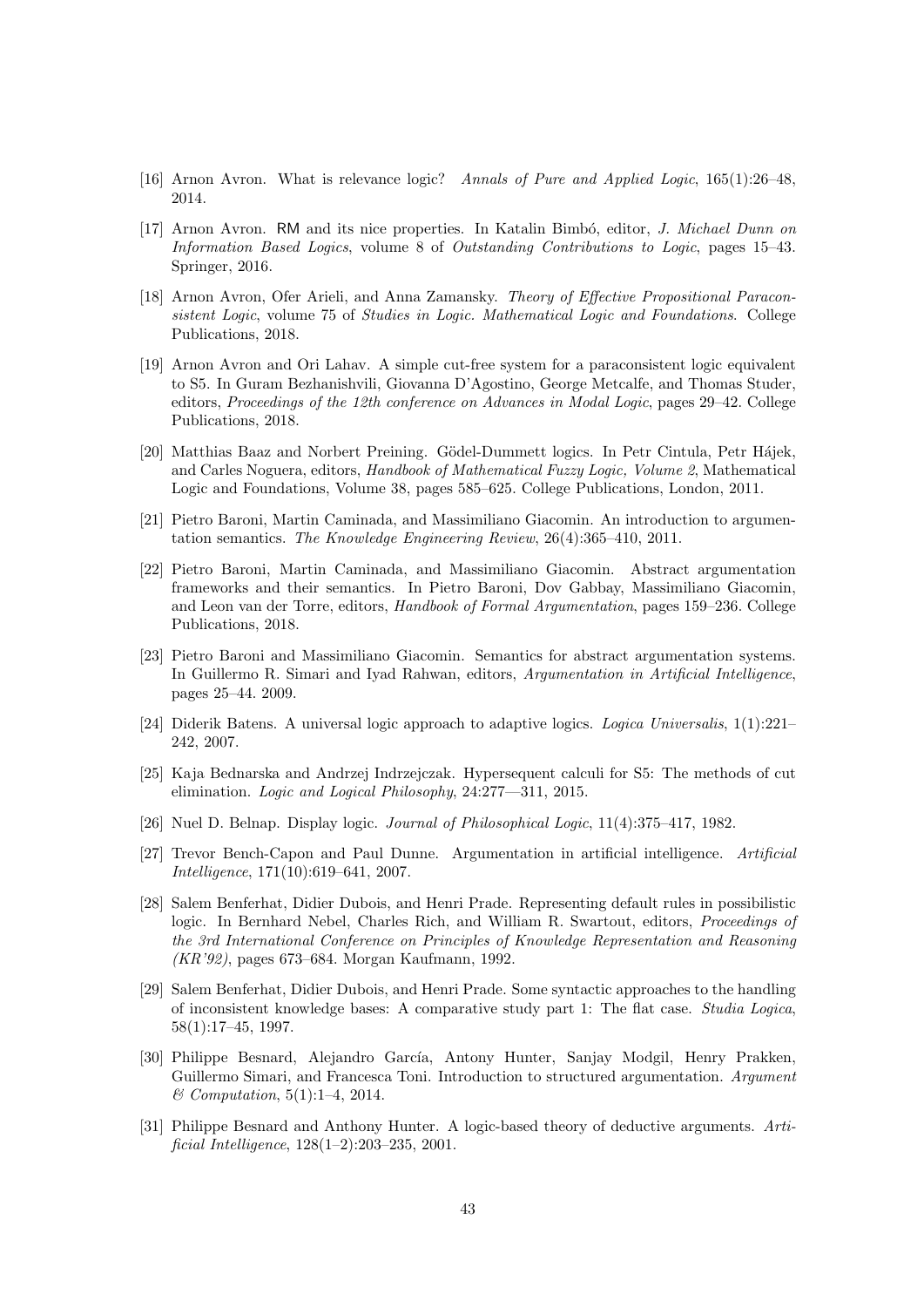- <span id="page-43-10"></span>[32] Katalin Bimbó. Proof Theory: Sequent Calculi and Related Formalisms. Discrete Mathematics and Its Applications. CRC Press, 2014.
- <span id="page-43-12"></span>[33] Patrick Blackburn, Johan van Benthem, and Frank Wolter. Handbook of Modal Logic. Studies in Logic and Practical Reasoning. Elsevier Science, 2006.
- <span id="page-43-0"></span>[34] Andrei Bondarenko, Phan Minh Dung, Robert A. Kowalski, and Francesca Toni. An abstract, argumentation-theoretic approach to default reasoning. Artificial Intelligence, 93(1):63–101, 1997.
- <span id="page-43-4"></span>[35] AnneMarie Borg and Ofer Arieli. Hypersequential argumentation frameworks: An instantiation in the modal logic S5. In Proceedings of the 17th International Conference on Autonomous Agents and Multiagent Systems (AAMAS'18), pages 1097–1104. ACM, 2018.
- <span id="page-43-5"></span>[36] AnneMarie Borg, Ofer Arieli, and Christian Straßer. Hypersequent-based argumentation: An instantiation in the relevance logic RM. In Elizabeth Black, Sanjay Modgil, and Nir Oren, editors, Proceedings of the 2017 International Workshop on Theory and Applications of Formal Argument (TAFA'17), LNCS 10757, pages 17–34. Springer, 2018.
- <span id="page-43-14"></span>[37] AnneMarie Borg and Christian Straßer. Relevance in structured argumentation. In Jérôme Lang, editor, Proceedings of the 27th International Joint Conference on Artificial Intelligence (IJCAI'18), pages 1753–1759. ijcai.org, 2018.
- <span id="page-43-16"></span>[38] Gerhard Brewka. Preferred subtheories: An extended logical framework for default reasoning. In Natesa S. Sridharan, editor, *Proceedings of the 11th International Joint Conference on* Artificial Intelligence (IJCAI'89), pages 1043–1048. Morgan Kaufmann, 1989.
- <span id="page-43-15"></span>[39] Kai Brünnler. Deep sequent systems for modal logic. Archive for Mathematical Logic, 48(6):551–577, 2009.
- <span id="page-43-2"></span>[40] Martin Caminada and Leila Amgoud. On the evaluation of argumentation formalisms. Artificial Intelligence, 171(5):286–310, 2007.
- <span id="page-43-6"></span>[41] Martin Caminada, Walter Carnielli, and Paul Dunne. Semi-stable semantics. Journal of Logic and Computation, 22(5):1207–1254, 2011.
- <span id="page-43-13"></span>[42] Martin Caminada and Dov Gabbay. A logical account of formal argumentation. Studia Logica, 93(2):109–145, 2009.
- <span id="page-43-3"></span>[43] Claudette Cayrol. On the relation between argumentation and non-monotonic coherencebased entailment. In Proceedings of the 14th International Joint Conference on Artificial Intelligence (IJCAI'95), pages 1443–1448. Morgan Kaufmann, 1995.
- <span id="page-43-8"></span>[44] Alexander Chagrov and Michael Zakharyaschev. Modal Logic. Oxford logic guides. Clarendon Press, 1997.
- <span id="page-43-1"></span>[45] Agata Ciabattoni, Nikolaos Galatos, and Kazushige Terui. From axioms to analytic rules in nonclassical logics. In Proceedings of the 23rd Annual IEEE Symposium on Logic in Computer Science (LICS'08), pages 229–240. IEEE Computer Society, 2008.
- <span id="page-43-9"></span>[46] Hans van Ditmarsch, Joseph Halpern, Wiebe van der Hoek, and Barteld P. Kooi. Handbook of Epistemic Logic. College Publications, 2015.
- <span id="page-43-11"></span>[47] Hans van Ditmarsch, Wiebe van der Hoek, and Barteld Kooi. Dynamic Epistemic Logic. Synthese Library. Springer, 2007.
- <span id="page-43-7"></span>[48] Phan Minh Dung. On the acceptability of arguments and its fundamental role in nonmonotonic reasoning, logic programming and n-person games. Artificial Intelligence, 77(2):321–357, 1995.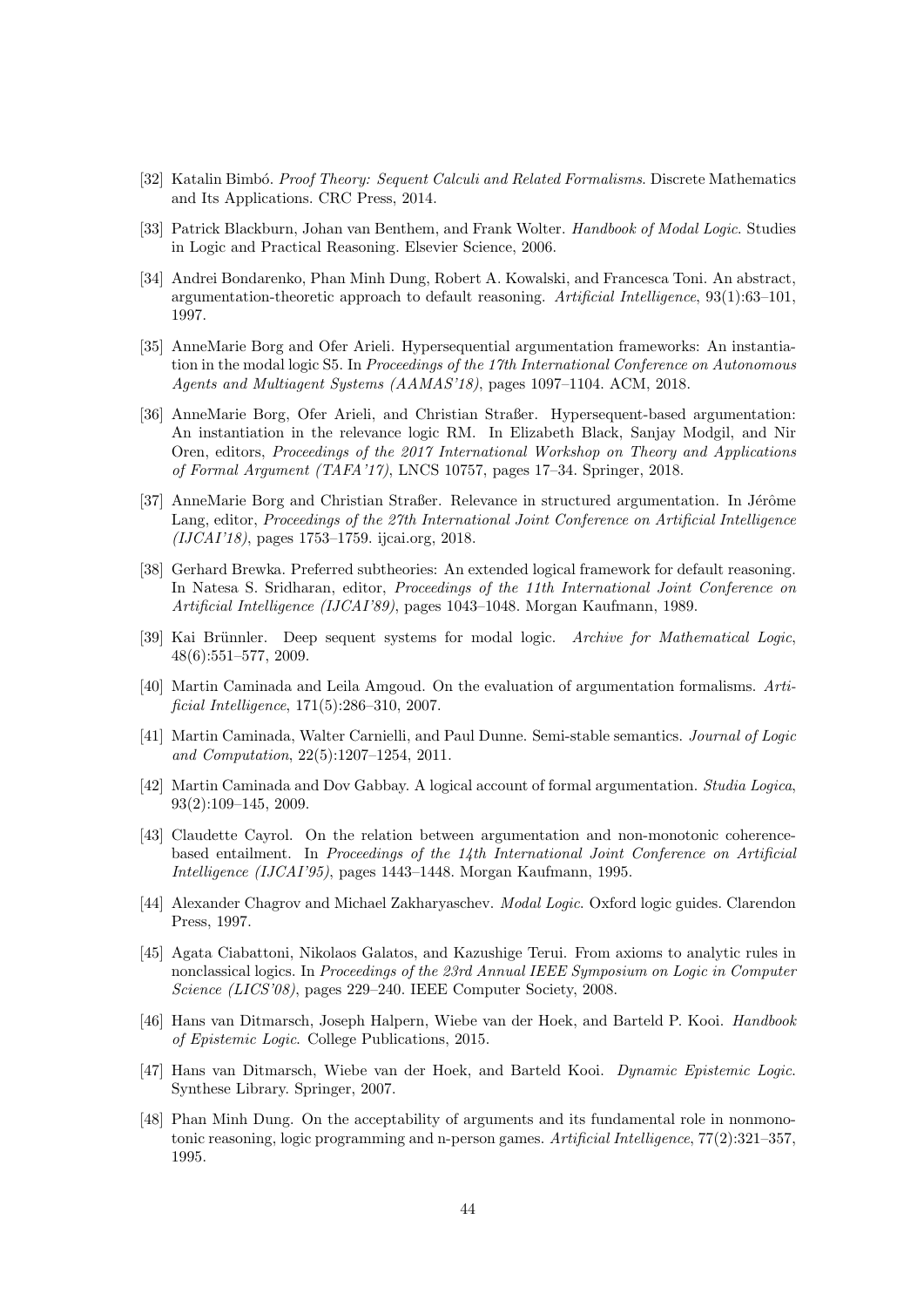- <span id="page-44-5"></span>[49] Michael Dunn and Robert Meyer. Algebraic completeness results for Dummett's LC and its extensions. Zeitschrift für mathematische Logik und Grundlagen der Mathematik, 17:225–230, 1971.
- <span id="page-44-13"></span>[50] Michael Dunn and Greg Restall. Relevance logic. In Dov M. Gabbay and Franz Guenthner, editors, Handbook of Philosophical Logic, volume 6, pages 1–136. Kluwer, 2002. Second edition.
- <span id="page-44-9"></span>[51] Dov Gabbay, John Horty, and Xavier Parent. Handbook of Deontic Logic and Normative Systems. College Publications, 2013.
- <span id="page-44-0"></span>[52] Alejandro J. García and Guillermo R. Simari. Defeasible logic programming: an argumentative approach. Theory and Practice of Logic Programming, 4(1–2):95–138, 2004.
- <span id="page-44-1"></span>[53] Gerhard Gentzen. Untersuchungen über das logische Schließen I, II. Mathematische Zeitschrift, 39:176–210, 405–431, 1934.
- <span id="page-44-14"></span>[54] Diana Grooters and Henry Prakken. Two aspects of relevance in structured argumentation: Minimality and paraconsistency. Journal of Artificial Inteligence Research, 56:197–245, 2016.
- <span id="page-44-11"></span>[55] Davide Grossi. Doing argumentation theory in modal logic, 2009. Technical report, ILLC Technical Report PP-2009-24.
- <span id="page-44-12"></span>[56] Davide Grossi. Argumentation in the view of modal logic. In Peter McBurney, Iyad Rahwan, and Simon Parsons, editors, Argumentation in Multi-Agent Systems: 7th International Workshop (ArgMAS'10), pages 190–208. Springer, 2011.
- <span id="page-44-6"></span>[57] Petr Hájek. Metamathematics of Fuzzy Logic. Springer, Dordrecht, 1998.
- <span id="page-44-16"></span>[58] Jesse Heyninck and Ofer Arieli. On the semantics of simple contrapositive assumption-based argumentation frameworks. In Computational Models of Argument (COMMA'18), volume 305 of Frontiers in Artificial Intelligence and Applications. IOS Press, 2018.
- <span id="page-44-8"></span>[59] Jaakko Hintikka. Knowledge and Belief: An Introduction to the Logic of the Two Notions. Texts in philosophy. King's College Publications, 2005. Reprint.
- <span id="page-44-7"></span>[60] Jeroen Janssen, Martine De Cock, and Dirk Vermeir. Fuzzy argumentation frameworks. In Luis Magdalena, Manuel Ojeda-Aciego, and José Luis Verdegay, editors, Information Processing and Management of Uncertainty in Knowledge-based Systems, pages 513–520, 2008.
- <span id="page-44-10"></span>[61] Marcus Kracht, editor. Tools and Techniques in Modal Logic, volume 142 of Studies in Logic and the Foundations of Mathematics. Elsevier, 1999.
- <span id="page-44-3"></span>[62] Ori Lahav. From frame properties to hypersequent rules in modal logics. In Proceedings of the 28th Annual IEEE Symposium on Logic in Computer Science (LICS'13), pages 408–417. IEEE Computer Society, 2013.
- <span id="page-44-15"></span>[63] Jerzy Los and Roman Suzsko. Remarks on sentential logics. Indagationes Mathematicae, 20:177–183, 1958.
- <span id="page-44-17"></span>[64] David Makinson. Bridges between classical and nonmonotonic logic. Logic Journal of the IGPL, 11(1):69–96, 2003.
- <span id="page-44-4"></span>[65] George Metcalfe, Nicola Olivetti, and Dov M. Gabbay. Proof Theory for Fuzzy Logics, volume 36 of Applied Logic Series. Springer, 2009.
- <span id="page-44-2"></span>[66] Grigori Mints. Lewis' systems and system T (1965–1973). In R. Feys "Modal Logic" (Russian Translation), pages 422–501. Nauka, 1974.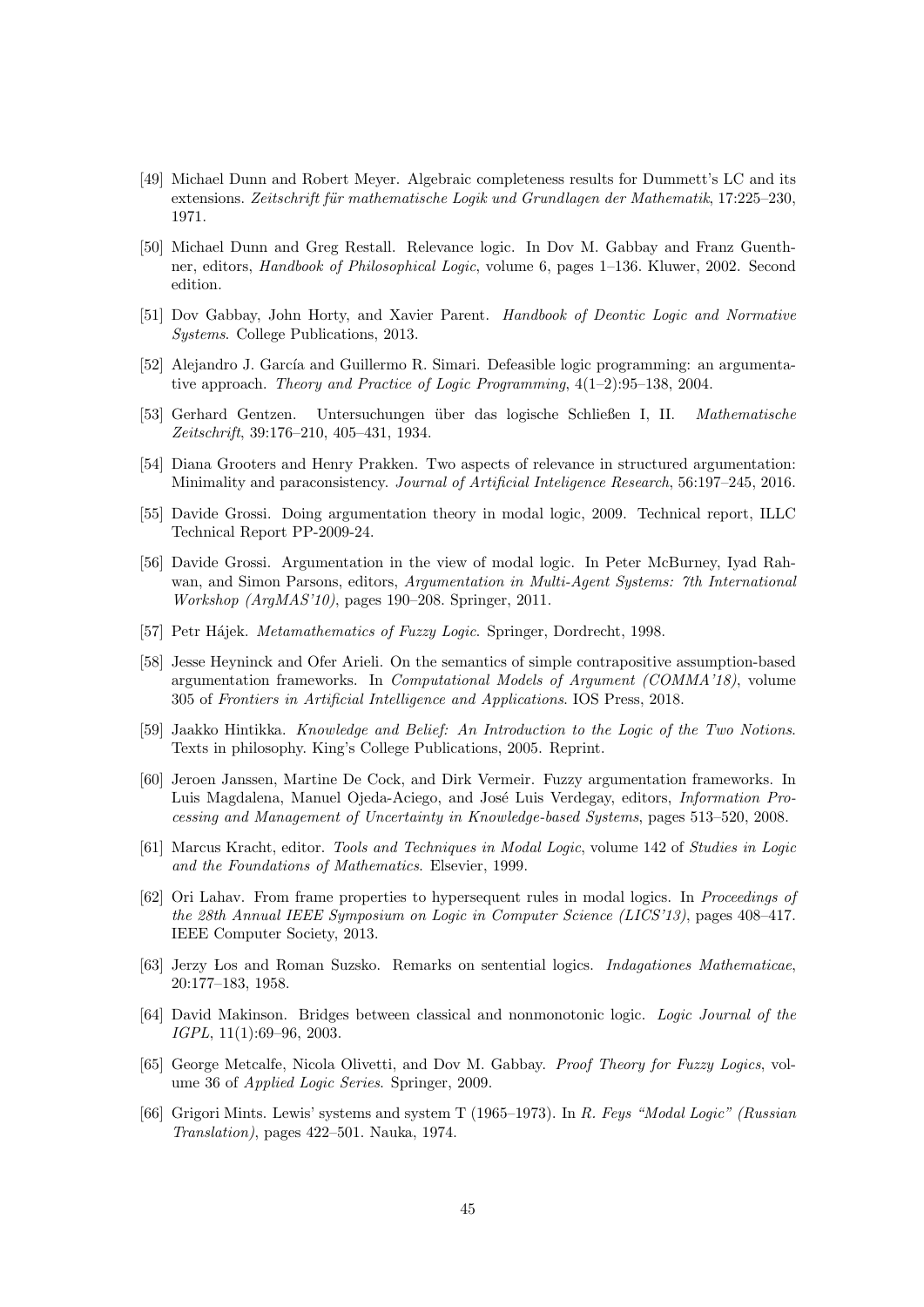- <span id="page-45-16"></span>[67] Sara Negri. Proof analysis in modal logic. Journal of Philosophical Logic, 34(5):507–544, 2005.
- <span id="page-45-3"></span>[68] John Pollock. How to reason defeasibly. Artificial Intelligence, 57(1):1–42, 1992.
- <span id="page-45-1"></span>[69] Garrell Pottinger. Uniform, cut-free formulations of T, S4 and S5. Journal of Symbolic Logic, 48:900–901, 1983. Abstract.
- <span id="page-45-4"></span>[70] Henry Prakken. Two approaches to the formalisation of defeasible deontic reasoning. Studia Logica, 57(1):73–90, 1996.
- <span id="page-45-0"></span>[71] Henry Prakken. An abstract framework for argumentation with structured arguments. Arqument  $\&$  Computation, 1(2):93-124, 2010.
- <span id="page-45-6"></span>[72] Henry Prakken. Historical overview of formal argumentation. In Pietro Baroni, Dov Gabay, Massimiliano Giacomin, and Leon van der Torre, editors, Handbook of Formal Argumentation, pages 75–143. College Publications, 2018.
- <span id="page-45-17"></span>[73] Revantha Ramanayake. Embedding the hypersequent calculus in the display calculus. Journal of Logic and Computation, 25(3):921–942, 2015.
- <span id="page-45-2"></span>[74] Nicholas Rescher and Ruth Manor. On inference from inconsistent premises. Theory and Decision, 1:179–217, 1970.
- <span id="page-45-5"></span>[75] Guillermo Simari and Ronald Loui. A mathematical treatment of defeasible reasoning and its implementation. Artificial Intelligence, 53(2–3):125–157, 1992.
- <span id="page-45-9"></span>[76] O. Sonobo. A Gentzen-type formulation of some intermediate propositional logics. Journal of Tsuda College, 7:7–14, 1975.
- <span id="page-45-10"></span>[77] Ruben Stranders, Mathijs de Weerdt, and Cees Witteveen. Fuzzy argumentation for trust. In Fariba Sadri and Ken Satoh, editors, 8th International Workshop on Computational Logic in Multi-Agent Systems: (CLIMA'08), pages 214–230. Springer, 2008.
- <span id="page-45-19"></span>[78] Christian Straßer. Adaptive Logics for Defeasible Reasoning. Applications in Argumentation, Normative Reasoning and Default Reasoning, volume 38 of Trends in Logic. Springer, 2014.
- <span id="page-45-7"></span>[79] Christian Straßer and Ofer Arieli. Normative reasoning by sequent-based argumentation. Journal of Logic and Computation, 29(3):387–415, 2019.
- <span id="page-45-11"></span>[80] Nouredine Tamani and Madalina Croitoru. Fuzzy argumentation system for decision support. In Anne Laurent, Olivier Strauss, Bernadette Bouchon-Meunier, and Ronald R. Yager, editors, Information Processing and Management of Uncertainty in Knowledge-Based Systems: 15th International Conference (IPMU'14), pages 77–86. Springer, 2014.
- <span id="page-45-14"></span>[81] Alasdair Urquhart. Many-valued logic. In Dov M. Gabbay and Franz Guenthner, editors, Handbook of Philosophical Logic, volume II, pages 249–295. Kluwer, 2001. Second edition.
- <span id="page-45-15"></span>[82] Srdjan Vesic. Identifying the class of maxi-consistent operators in argumentation. Journal of Artificial Intelligence Research, 47:71–93, 2013.
- <span id="page-45-8"></span>[83] Albert Visser. On the completeness principle: A study of provability in Heyting's arithmetic and extensions. Annals of Mathematical Logic, 22(3):263–295, 1982.
- <span id="page-45-13"></span>[84] Georg von Wright. Deontic logic. Mind, 60(237):1–15, 1951.
- <span id="page-45-12"></span>[85] Jiachao Wu, Hengfei Li, Nir Oren, and Timothy J. Norman. Gödel fuzzy argumentation frameworks. In Pietro Baroni, Thomas F. Gordon, Tatjana Scheffler, and Manfred Stede, editors, Computational Models of Argument (COMMA'16), Frontiers in Artificial Intelligence and Applications, pages 447–548. IOS Press, 2016.
- <span id="page-45-18"></span>[86] Yining Wu and Mikołaj Podlaszewski. Implementing crash-resistance and non-interference in logic-based argumentation. Journal of Logic and Computation, 25(2):303–333, 2014.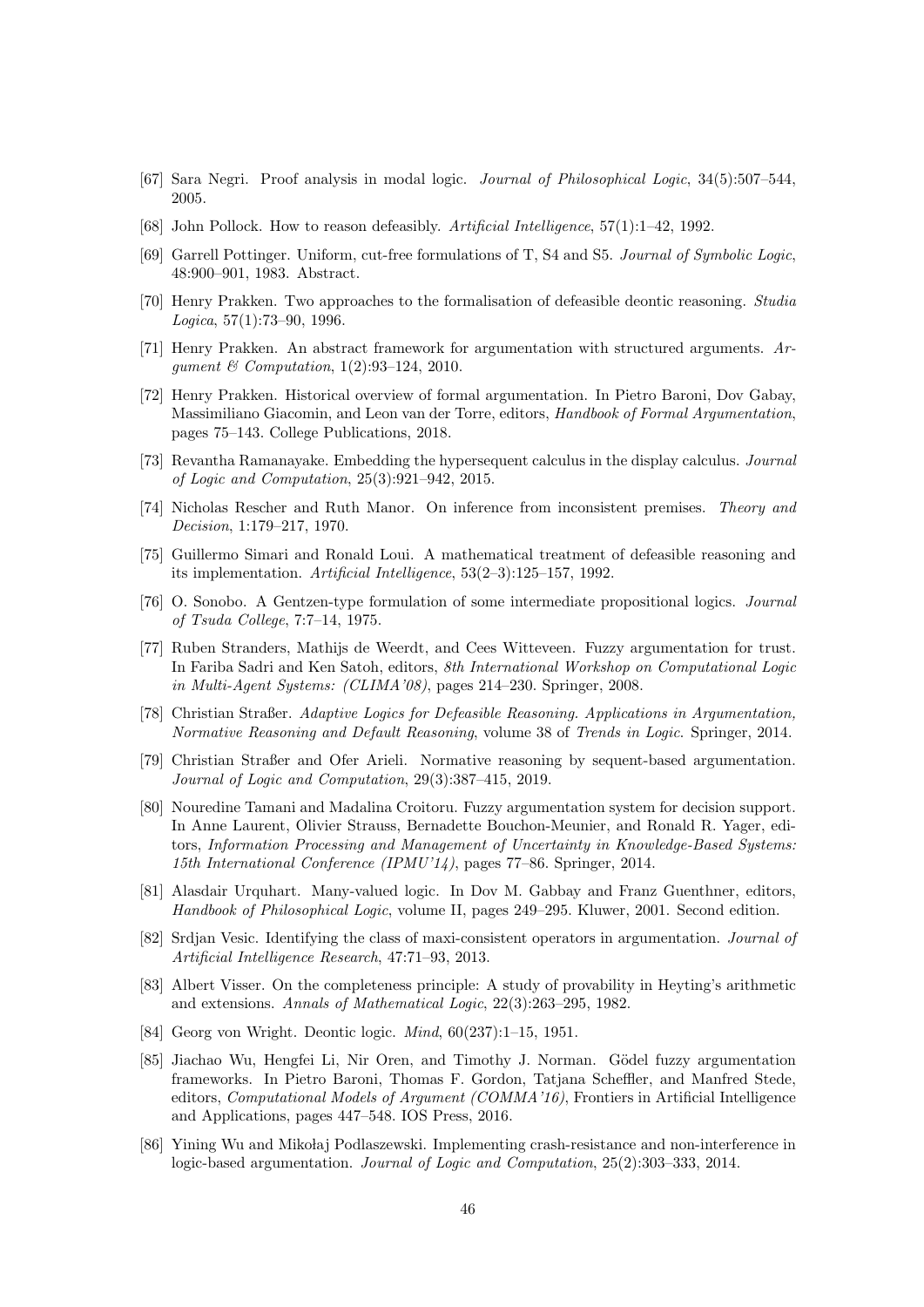## <span id="page-46-0"></span>A Uniformity of RM<sup>∗</sup>

The results for non-interference (Theorem [3\)](#page-34-0) and crash-resistance (Theorem [4\)](#page-36-1) suppose that the given hypersequent-calculus is premise-abiding adequate for a uniform logic. In the following we show that although GRM is not premise-abiding sound for RM it is premise-abiding adequate for  $RM^* = \langle \mathfrak{L}, \vdash^*_{\mathsf{RM}} \rangle$  (see Item 2 at the end of Section [8\)](#page-36-0), which is a uniform logic.<sup>[49](#page-46-1)</sup>

<span id="page-46-2"></span>**Definition 30.** We denote  $RM^* = \langle \mathfrak{L}, \vdash^*_{RM} \rangle$ , where  $\mathcal{L}$  is the standard propositional language over  $\{\neg, \vee, \wedge, \supset\}$ , and  $\vdash_{\mathsf{RM}}^*$  is defined by  $\Gamma \vdash_{\mathsf{RM}}^* \psi$  iff there is a hypersequent  $\mathcal H$  that is derivable in GRM, for which  $\bigcup$  Supp $(\mathcal{H}) \subseteq \Gamma$  and Conc $(\mathcal{H}) = \psi$ .

It is not difficult to verify that  $\vdash^*_{RM}$  is a Tarskian consequence relation, thus  $RM^*$  is a logic. To show that  $RM^*$  is uniform we first recall the semantics of RM (see, e.g., [\[17,](#page-42-9) [18\]](#page-42-10)).

**Definition 31.** A *Sugihara chain* is a triple:  $\langle V, \leq, -\rangle$  where:

- $V$  contains at least two elements,
- $\leq$  is a linear order on  $\mathcal{V}$ , and
- – is an involution for  $\leq$  on  $\mathcal{V}$ .

**Definition 32.** Let  $S = \langle V, \leq, -\rangle$  be a Sugihara chain and let  $a, b \in V$ . Then:

- $a < b$  if  $a \leq b$  and  $a \neq b$ ,
- $|a| = \max(-a, a)$ , and
- $a \preceq_{+} b$  if and only if either  $|a| < |b|$  or  $|a| = |b|$  and  $a < b$ .

**Definition 33.** Let  $S = \langle V, \leq, -\rangle$  be a Sugihara chain. Then:

- The multiplicative Sugihara matrix based on S is the matrix  $\mathcal{M}_m(S) = \langle \mathcal{V}, \mathcal{D}, \mathcal{O} \rangle$  for  $\{\neg, \varsupset\}$ in which  $\mathcal{D} = \{a \in \mathcal{V} \mid -a \leq a\}, \tilde{\neg}a = -a$  and  $a \tilde{\supset} b = \max_{\preceq \bot} (-a, b).$
- The Sugihara matrix  $\mathcal{M}(S)$  based on S is the extension of  $\mathcal{M}_m(S)$  to  $\mathcal{L}_R$  in which  $a \lambda b =$  $\min(a, b)$  and  $a \check{v}b = \max(a, b)$ .
- A matrix M for  $\mathcal{L}_R$  (for  $\{\neg, \neg\}\}\)$  is a *(multiplicative) Sugihara matrix* if for some Sugihara chain  $S, M$  is the (multiplicative) Sugihara matrix which is based on  $S$ .

**Definition 34.** The Sugihara Matrix  $\mathcal{M}(\mathbb{Z})$  with the domain of integers  $\mathbb{Z}$ , where  $\leq$  is the usual order relation and  $-a$  is the additive inverse of a, has the following operations:

$$
\check{\vee}(a,b) = \max(a,b) \quad \check{\wedge}(a,b) = \min(a,b) \quad \check{\neg}(a) = -a \quad \check{\neg}(a,b) = \begin{cases} \max(-a,b) & \text{if } a \le b \\ \min(-a,b) & \text{otherwise.} \end{cases}
$$

The next lemma is shown in [\[17,](#page-42-9) Corollary 5.15].

<span id="page-46-4"></span>**Lemma 30.**  $\mathcal{M}(\mathbb{Z})$  is weakly characteristic for RM.

<span id="page-46-3"></span>Lemma 31.  $\phi_1, \ldots, \phi_n \vdash_{\mathsf{RM}}^* \psi \text{ iff } \vdash_{\mathsf{RM}} \neg \bigwedge_{i=1}^n \phi_i \vee \psi.$ 

*Proof.* Suppose that  $\phi_1, \ldots, \phi_n \vdash_{\mathsf{RM}}^* \psi$ . Thus, there are  $\Gamma_1, \Delta_1, \ldots \Gamma_k, \Delta_k \subseteq \mathcal{L}$  for which  $\Gamma_1 \Rightarrow$  $\Delta_1 \mid \cdots \mid \Gamma_k \Rightarrow \Delta_k$  is derivable in GRM,  $\{\phi_1, \ldots \phi_n\} = \bigcup_{i=1}^k \Gamma_i$ , and  $\psi = \bigvee \bigcup_{i=1}^k \Delta_i$ . By multiple applications of [Sp] and possibly [EC],  $\phi_1 \Rightarrow |\cdots \phi_n \Rightarrow |\Rightarrow \psi$  is derivable in **GRM.** By Proposition [3](#page-17-4) (Item 3),  $\vdash_{\mathsf{RM}} \bigvee_{i=1} \neg \phi_i \vee \phi$ . The rest follows by the validity of de Morgan's laws for RM.

Suppose now that  $\vdash_{\mathsf{RM}} \neg \bigwedge_{i=1} \phi_i \vee \phi$  and thus by de Morgan laws,  $\vdash_{\mathsf{RM}} \bigvee_{i=1} \neg \phi_i \vee \phi$ . By Proposition [3](#page-17-4) (Item 3),  $\phi_1 \Rightarrow |\cdots| \phi_n \Rightarrow |\Rightarrow \psi$  is derivable in GRM. Thus, by Definition [30,](#page-46-2)  $\phi_1, \ldots, \phi_n \vdash_{\mathsf{RM}}^* \psi.$  $\Box$ 

Proposition 10. RM<sup>\*</sup> is uniform.

*Proof.* Let  $\phi_1, \ldots, \phi_n, \psi_1, \ldots, \psi_m, \gamma \in \mathcal{L}$  such that

<span id="page-46-1"></span><sup>&</sup>lt;sup>49</sup>For the material in this appendix we assume familiarity with propositional matrices and their basic theory (see Chapter 3 of [\[18\]](#page-42-10)).